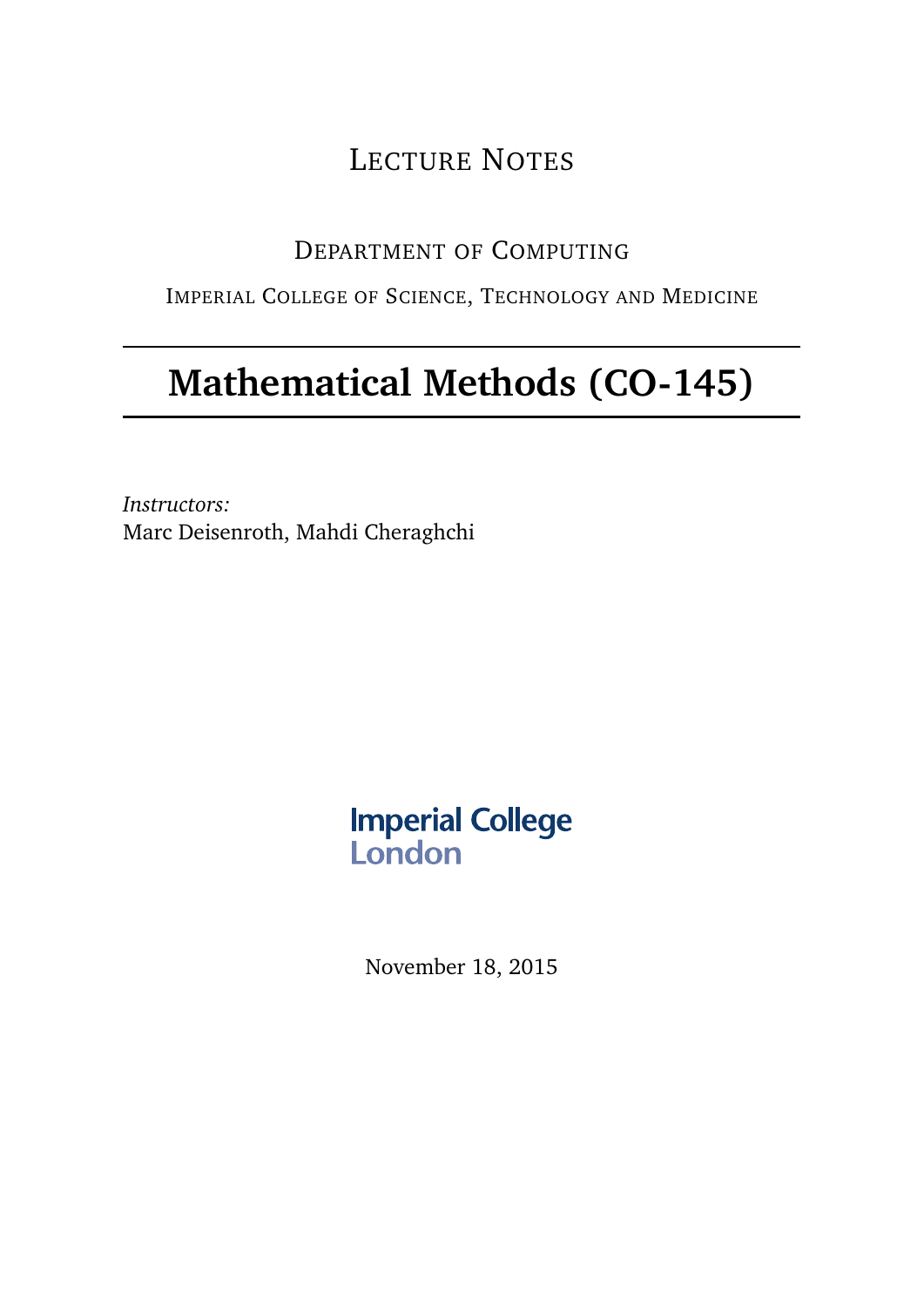## **Contents**

| $\mathbf{1}$   |                |                                         | <b>Complex Numbers</b>                                     | $\mathbf{1}$   |  |
|----------------|----------------|-----------------------------------------|------------------------------------------------------------|----------------|--|
|                | 1.1            |                                         |                                                            | $\mathbf{1}$   |  |
|                |                | 1.1.1                                   |                                                            | $\overline{2}$ |  |
|                |                | 1.1.2                                   |                                                            | $\overline{2}$ |  |
|                |                | 1.1.3                                   | Complex Numbers as Elements of $\mathbb{R}^2$              | 3              |  |
|                |                | 1.1.4                                   | Closure under Arithmetic Operators                         | 3              |  |
|                | 1.2            |                                         |                                                            | $\overline{4}$ |  |
|                |                | 1.2.1                                   |                                                            | $\overline{4}$ |  |
|                |                | 1.2.2                                   |                                                            | $\overline{4}$ |  |
|                |                | 1.2.3                                   |                                                            | 5              |  |
|                |                | 1.2.4                                   | Transformation between Polar and Cartesian Coordinates     | 6              |  |
|                |                | 1.2.5                                   | Geometric Interpretation of the Product of Complex Numbers | 8              |  |
|                |                | 1.2.6                                   |                                                            | 8              |  |
|                | 1.3            |                                         | 9                                                          |                |  |
|                |                | 1.3.1                                   | Absolute Value of a Complex Number                         | 10             |  |
|                |                | 1.3.2                                   |                                                            | 10             |  |
|                | 1.4            |                                         |                                                            | 11             |  |
|                |                | 1.4.1                                   | Integer Extension to De Moivre's Theorem                   | 12             |  |
|                |                | 1.4.2                                   | Rational Extension to De Moivre's Theorem                  | 12<br>13       |  |
|                | 1.5            | Triangle Inequality for Complex Numbers |                                                            |                |  |
|                | 1.6            |                                         |                                                            | 14             |  |
|                |                | 1.6.1                                   |                                                            | 14             |  |
|                |                | 1.6.2                                   |                                                            | 15             |  |
|                | 1.7            |                                         |                                                            | 16             |  |
|                |                | 1.7.1                                   |                                                            | 16<br>18       |  |
|                |                | 1.8                                     |                                                            |                |  |
|                |                | 1.8.1                                   |                                                            | 18             |  |
|                | 1.9            |                                         |                                                            | 18             |  |
|                |                | 1.9.1                                   | Trigonometric Multiple Angle Formulae                      | 18             |  |
|                |                | 1.9.2                                   |                                                            | 19             |  |
|                |                | 1.9.3                                   |                                                            | 20             |  |
| $\overline{2}$ | Linear Algebra |                                         |                                                            |                |  |
|                | 2.1            |                                         |                                                            | 22             |  |
|                |                |                                         |                                                            | 22             |  |
|                | 2.2            |                                         |                                                            | 24             |  |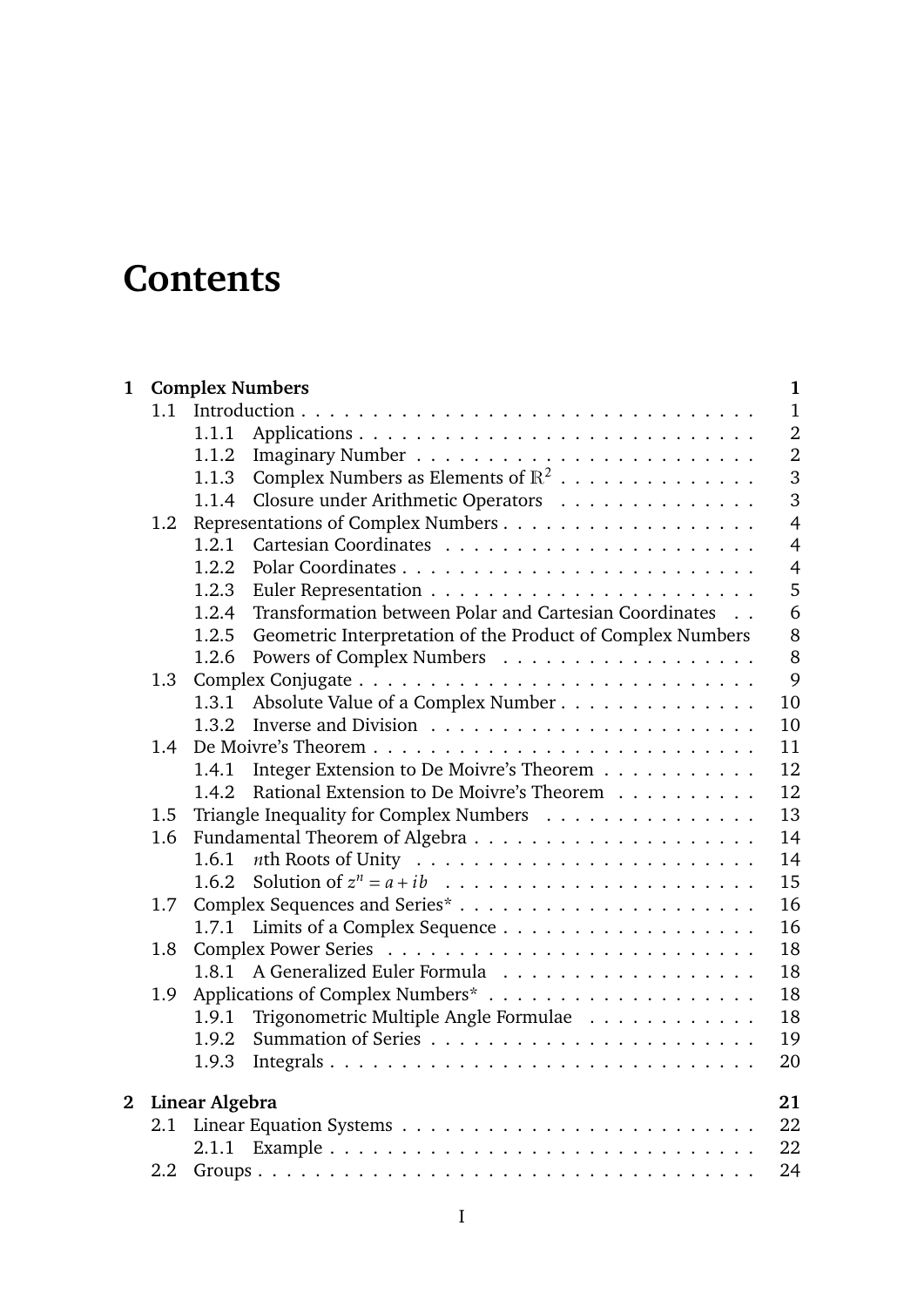|               | 2.2.1 |                                                            | 24 |  |  |
|---------------|-------|------------------------------------------------------------|----|--|--|
|               | 2.2.2 |                                                            | 24 |  |  |
| 2.3           |       |                                                            |    |  |  |
|               | 2.3.1 |                                                            | 25 |  |  |
|               | 2.3.2 |                                                            | 26 |  |  |
|               | 2.3.3 |                                                            | 27 |  |  |
|               | 2.3.4 | Compact Representations of Linear Equation Systems         | 28 |  |  |
| $2.4^{\circ}$ |       |                                                            |    |  |  |
|               | 2.4.1 | Example: Solving a Simple Linear Equation System           | 28 |  |  |
|               | 2.4.2 |                                                            | 30 |  |  |
|               | 2,4.3 | The Minus-1 Trick for Solving Homogeneous Equation Systems | 34 |  |  |
|               | 2.4.4 | Applications of Gaussian Elimination in Linear Algebra     | 35 |  |  |
| 2.5           |       |                                                            | 37 |  |  |
|               | 2.5.1 |                                                            | 38 |  |  |
|               | 2.5.2 | Generating Set and Vector Subspaces                        | 39 |  |  |
| 2.6           |       |                                                            | 40 |  |  |
|               | 2.6.1 |                                                            | 42 |  |  |
| 2.7           |       |                                                            | 43 |  |  |
|               | 2.7.1 |                                                            | 44 |  |  |
|               | 2.7.2 |                                                            | 45 |  |  |
|               | 2.7.3 |                                                            | 46 |  |  |
| 2.8           |       |                                                            | 48 |  |  |
|               | 2.8.1 |                                                            | 48 |  |  |
|               | 2.8.2 |                                                            | 49 |  |  |
| 2.9           |       |                                                            |    |  |  |
|               | 2.9.1 | Image and Kernel (Null Space)                              | 54 |  |  |
|               | 2.9.2 | Matrices to Represent Linear Mappings                      | 56 |  |  |
|               | 2.9.3 |                                                            | 58 |  |  |
|               |       |                                                            | 61 |  |  |
|               |       |                                                            | 62 |  |  |
|               |       |                                                            | 63 |  |  |
|               |       |                                                            | 64 |  |  |
|               |       | 2.11.3 Example: Eigenspace Computation                     | 64 |  |  |
|               |       |                                                            | 65 |  |  |
|               |       |                                                            | 66 |  |  |
|               |       |                                                            | 67 |  |  |
|               |       |                                                            | 69 |  |  |
|               |       |                                                            | 70 |  |  |
|               |       |                                                            | 70 |  |  |
|               |       |                                                            | 70 |  |  |
|               |       | 2.13.2 Lengths, Distances, Orthogonality                   | 71 |  |  |
|               |       |                                                            | 71 |  |  |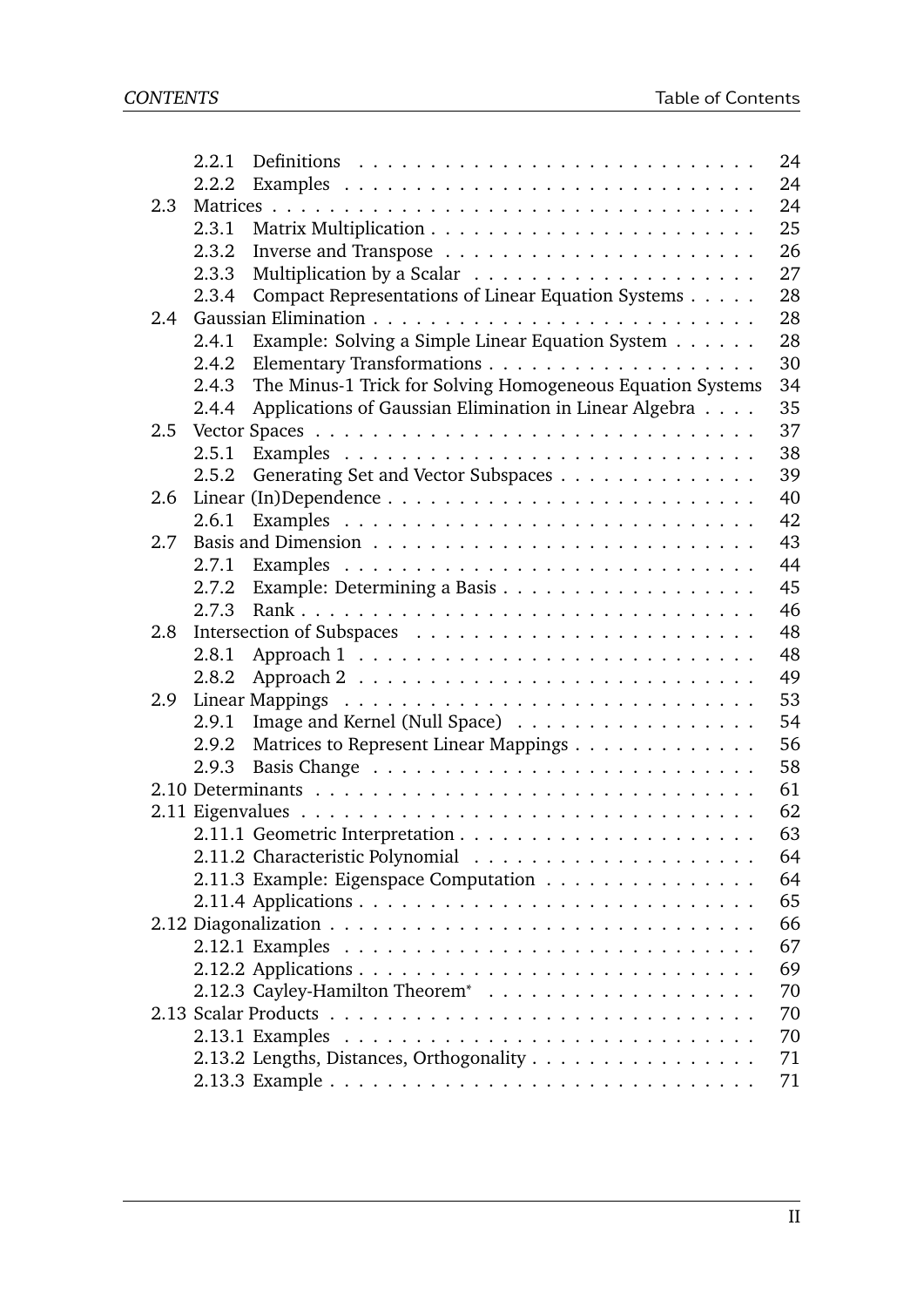## <span id="page-3-0"></span>**Chapter 1**

## **Complex Numbers**

This chapter is largely based on Jeremy Bradley's lecture notes from 2014.

## <span id="page-3-1"></span>**1.1 Introduction**

We can see need for complex numbers by looking at the shortcomings of all the simpler (more obvious) number systems that preceded them. In each case the next number system in some sense fixes a perceived problem or omission with the previous one:

- N Natural numbers, for counting, not closed under subtraction
- Z Integers, the natural numbers with 0 and negative numbers, not closed under division
- Q Rational numbers, closed under arithmetic operations but cannot represent the solution of all non-linear equations, e.g.,  $x^2 = 2$
- R Real numbers, solutions to some quadratic equations with real roots and some higher-order equations, but not all, e.g.,  $x^2 + 1 = 0$
- C Complex numbers, we require these to represent **all** the roots of all polynomial equations. $<sup>1</sup>$  $<sup>1</sup>$  $<sup>1</sup>$ </sup>

Another important use of complex numbers is that often a real problem can be solved by mapping it into complex space, deriving a solution, and mapping back again: a direct solution may not be possible or would be much harder to derive in real space, e.g., finding solutions to integration or summation problems, such as

$$
I = \int_0^x e^{a\theta} \cos b\theta \, d\theta \qquad \text{or} \qquad S = \sum_{k=0}^n a^k \cos k\theta. \tag{1.1}
$$

<span id="page-3-2"></span> $1$ Complex numbers form an algebraically closed field, where any polynomial equation has a root.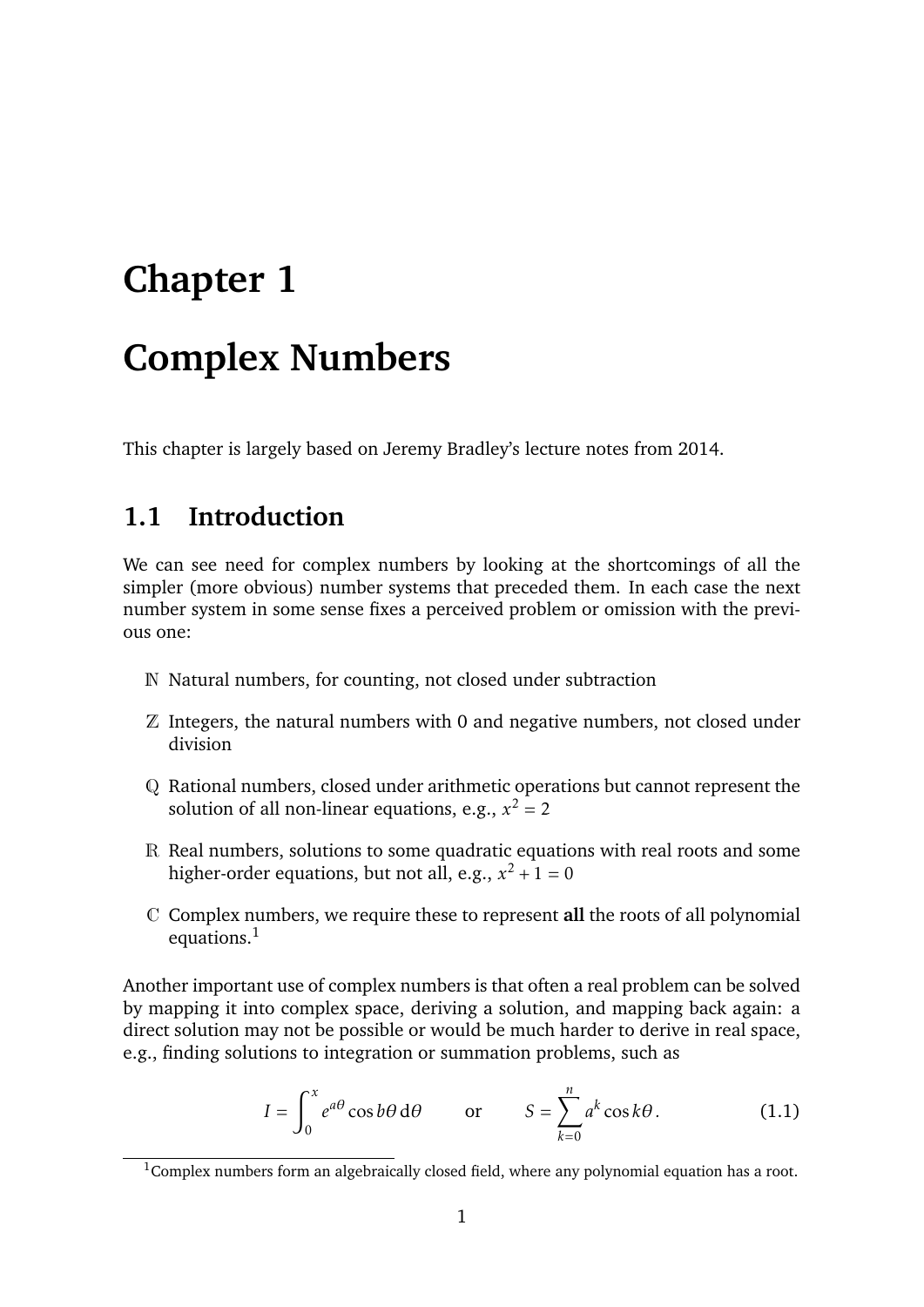## <span id="page-4-0"></span>**1.1.1 Applications**

Complex numbers are important in many areas. Here are some:

- Signal analysis (e.g., Fourier transformation to analyze varying voltages and currents)
- Control theory (e.g., Laplace transformation from time to frequency domain)
- Ouantum mechanics is founded on complex numbers (see Schrödinger equation and Heisenberg's matrix mechanics)
- Cryptography (e.g., finding prime numbers).
- Machine learning: Using a pair of uniformly distributed random numbers (*x,y*), we can generate random numbers in polar form  $(r\cos(\theta), r\sin(\theta))$ . This can lead to efficient sampling methods like the Box-Muller transform [\(Box and](#page-75-0) [Muller,](#page-75-0)  $1958$ ).<sup>[2](#page-4-2)</sup> The variant of the Box-Muller transform using complex numbers was proposed by [Knop](#page-75-1) [\(1969\)](#page-75-1).

## <span id="page-4-1"></span>**1.1.2 Imaginary Number**

An entity we cannot describe using real numbers are the roots to the equation

$$
x^2 + 1 = 0,\t(1.2)
$$

which we will call *i* and define as

<span id="page-4-3"></span>
$$
i := \sqrt{-1}.\tag{1.3}
$$

There is no way of squeezing this into  $R$ , it cannot be compared with a real number There is no way of squeezing this into  $\mathbb R$ , it cannot be compared with a real number (in contrast to  $\sqrt{2}$  or  $\pi$ , which we can compare with rationals and get arbitrarily accurate approximations in the rationals). We call *i* the **imaginary number/unit**, orthogonal to the reals.

**Properties** From the definition of *i* in [\(1.3\)](#page-4-3) we get a number of properties for *i*.

- 1.  $i^2 = -1$ ,  $i^3 = i^2i = -i$ ,  $i^4 = (i^2)^2 = (-1)^2 = 1$  and so on
- 2. In general  $i^{2n} = (i^2)^n = (-1)^n$ ,  $i^{2n+1} = i^{2n}i = (-1)^n i$  for all  $n \in \mathbb{N}$
- 3.  $i^{-1} = \frac{1}{i}$  $\frac{1}{i} = \frac{i}{i}$  $\frac{i}{i^2} = -i$
- 4. In general  $i^{-2n} = \frac{1}{i^{2n}}$  $\frac{1}{i^{2n}} = \frac{1}{(-1)^n} = (-1)^n$ ,  $i^{-(2n+1)} = i^{-2n}i^{-1} = (-1)^{n+1}i$  for all  $n \in \mathbb{N}$
- 5.  $i^0 = 1$

<span id="page-4-2"></span> $2$ This is a pseudo-random number sampling method, e.g., for generating pairs of independent, standard, normally distributed (zero mean, unit variance) random numbers, given a source of uniformly distributed random numbers.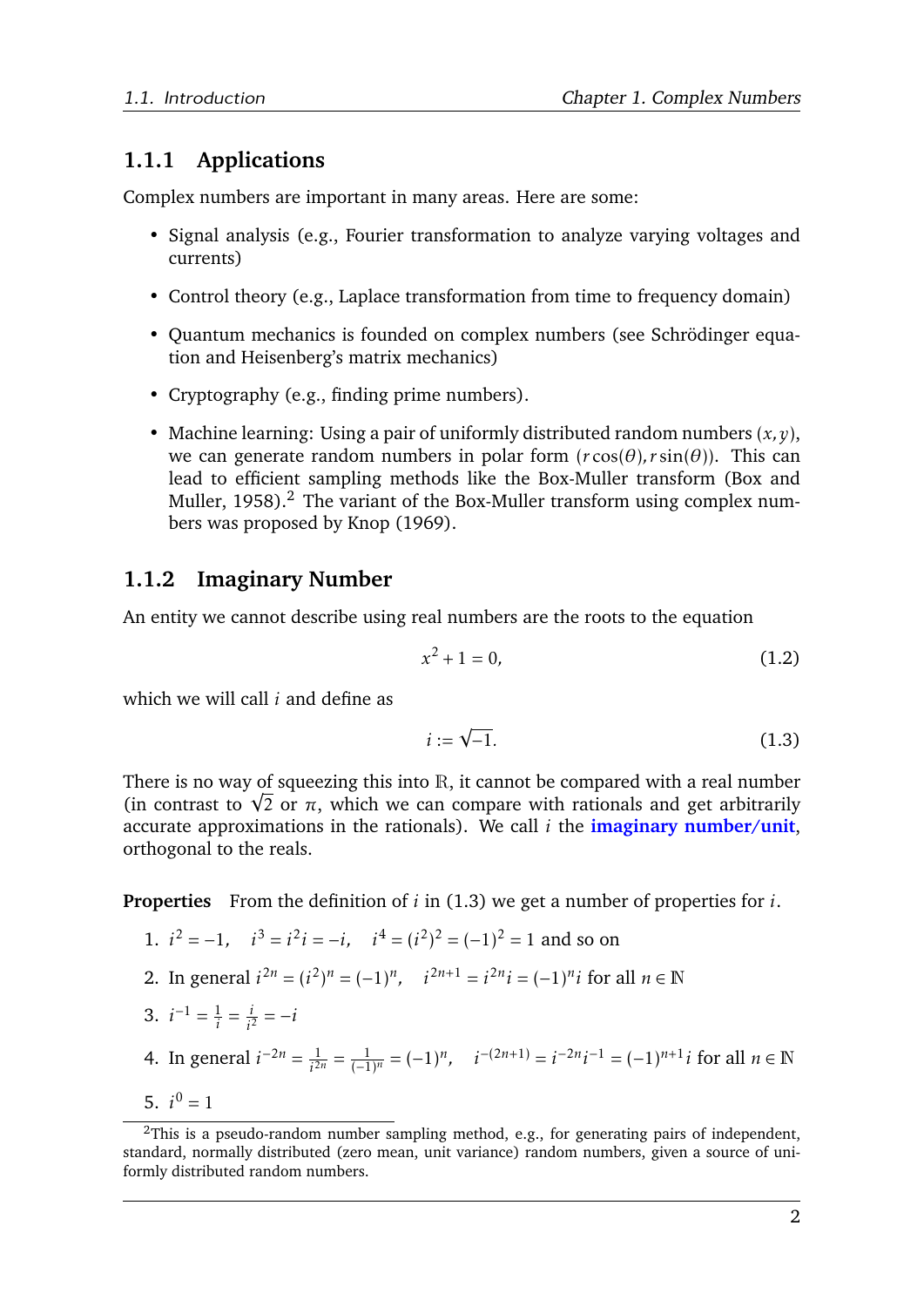<span id="page-5-4"></span>

**Figure 1.1:** Complex plane (Argand diagram). A complex number can be represented in a two-dimensional Cartesian coordinate system with coordinates *x* and *y*. *x* is the real part and *v* is the imaginary part of a complex number  $z = x + iv$ .

## <span id="page-5-0"></span>**1.1.3 Complex Numbers as Elements of** R<sup>2</sup>

It is convenient (and correct<sup>[3](#page-5-2)</sup>) to consider complex numbers

$$
\mathbb{C} := \{a + ib : a, b \in \mathbb{R}, i^2 = -1\}
$$
 (1.4)

as the set of tuples  $(a, b) \in \mathbb{R}^2$  with the following definition of addition and multiplication:

<span id="page-5-5"></span><span id="page-5-3"></span>
$$
(a,b) + (c,d) = (a+c, b+d),
$$
\n(1.5)

$$
(a, b) \cdot (c, d) = (ac - bd, ad + bc).
$$
 (1.6)

In this context, the element  $i := (0,1)$  is the **imaginary number/unit**. With the complex multiplication defined in [\(1.6\)](#page-5-3), we immediately obtain

$$
i^2 = (0,1)^2 = (0,1)(0,1) = -1,
$$
\n(1.7)

which allows us to factorize the polynomial  $z^2 + 1$  fully into  $(z - i)(z + i)$ .

Since elements of  $\mathbb{R}^2$  can be drawn in a plane, we can do the same with complex numbers  $z \in \mathbb{C}$ . The plane is called **complex plane** or **Argand diagram**, see Figure [1.1.](#page-5-4)

The Argand diagram allows us to visualize addition and multiplication, which are defined in [\(1.5\)](#page-5-5)–[\(1.6\)](#page-5-3).

## <span id="page-5-1"></span>**1.1.4 Closure under Arithmetic Operators**

Closing R∪ {*i*} under the arithmetic operators +*,*· as defined in [\(1.5\)](#page-5-5)–[\(1.6\)](#page-5-3) gives the *complex numbers*,  $\mathbb{C}$ . To be more specific, if  $z_1, z_2 \in \mathbb{C}$ , then  $z_1 + z_2 \in \mathbb{C}$ ,  $z_1 - z_2 \in \mathbb{C}$ ,  $z_1 \cdot z_2 \in \mathbb{C}$  and  $z_1/z_2 \in \mathbb{C}$ .

<span id="page-5-2"></span><sup>&</sup>lt;sup>3</sup>There exists a bijective linear mapping (isomorphism) between C and  $\mathbb{R}^2$ . We will briefly discuss this in the Linear Algebra part of the course.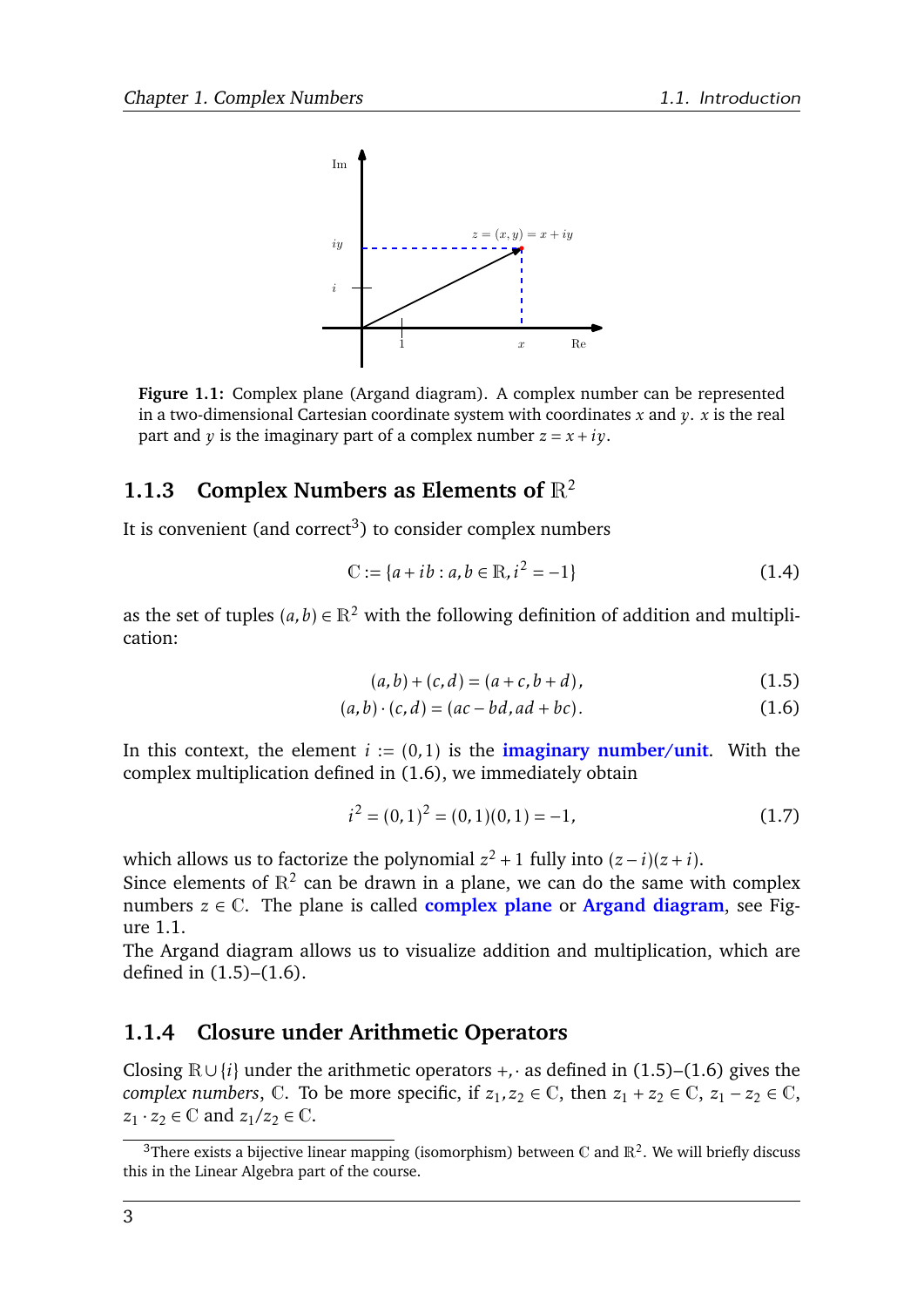

**Figure 1.2:** Visualization of complex addition. As known from geometry, we simply add the two vectors representing complex numbers.

## <span id="page-6-0"></span>**1.2 Representations of Complex Numbers**

In the following, we will discuss three important representations of complex numbers.

## <span id="page-6-1"></span>**1.2.1 Cartesian Coordinates**

Every element  $z \in \mathbb{C}$  can be decomposed into

$$
(x, y) = (x, 0) + (0, y) = (x, 0) + (0, 1)(y, 0) = (x, 0) + i (y, 0) = x + iy.
$$
 (1.8)

Therefore, every  $z = x + iy \in \mathbb{C}$  has a **coordinate representation**  $(x, y)$ , where *x* is called the **real part** and  $y$  is called the **imaginary part** of *z*, and we write  $x =$  $\Re(z)$ ,  $y = \text{Im}(z)$ , respectively.  $z = x + iy$  is the point  $(x, y)$  in the *xy*-plane (complex plane), which is uniquely determined by its Cartesian coordinates (*x,y*). An illustration is given in Figure [1.1.](#page-5-4)

### <span id="page-6-2"></span>**1.2.2 Polar Coordinates**

Equivalently,  $(x, y)$  can be represented by **polar coordinates**,  $r, \phi$ , where *r* is the distance of *z* from the origin 0, and  $\phi$  is the angle between the (positive) *x*-axis and the direction  $\overrightarrow{0z}$ . Then,

$$
z = r(\cos\phi + i\sin\phi), \quad r \ge 0, \quad 0 \le \phi < 2\pi \tag{1.9}
$$

uniquely determines  $z \in \mathbb{C}$ . The polar coordinates of *z* are then

$$
r = |z| = \sqrt{x^2 + y^2},\tag{1.10}
$$

$$
\phi = \text{Arg}\, z,\tag{1.11}
$$

where *r* is the length of  $\overrightarrow{0z}$  (the distance of *z* from the origin) and  $\phi$  is the **argument** of *z*.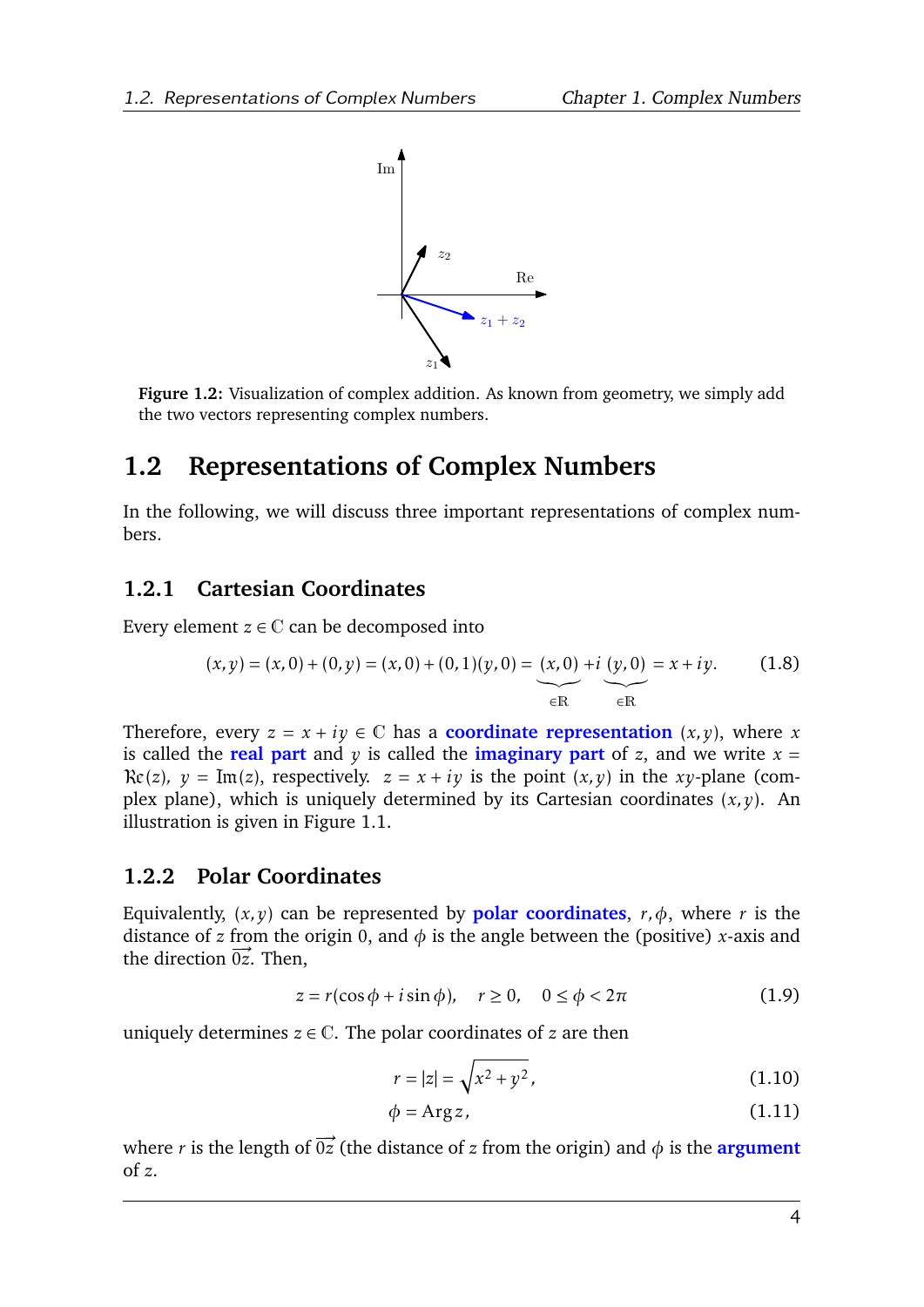

**Figure 1.3:** Polar coordinates.



**Figure 1.4:** Euler representation. In the Euler representation, a complex number  $z =$ *r* exp( $i\phi$ ) "lives" on a circle with radius *r* around the origin. Therefore,  $r \exp(i\phi) =$  $r(\cos \phi + i \sin \phi)$ .

## <span id="page-7-0"></span>**1.2.3 Euler Representation**

The third representation of complex numbers is the **Euler representation**

<span id="page-7-1"></span>
$$
z = r \exp(i\phi) \tag{1.12}
$$

where *r* and  $\phi$  are the polar coordinates. We already know that  $z = r(\cos \phi + i \sin \phi)$ , i.e., it must also hold that  $r \exp(i\phi) = r(\cos \phi + i \sin \phi)$ . This can be proved by looking at the power series expansions of exp, sin, and cos:

$$
\exp(i\phi) = \sum_{k=0}^{\infty} \frac{(i\phi)^k}{k!} = 1 + i\phi + \frac{(i\phi)^2}{2!} + \frac{(i\phi)^3}{3!} + \frac{(i\phi)^4}{4!} + \frac{(i\phi)^5}{5!} + \cdots
$$
 (1.13)

$$
= 1 + i\phi - \frac{\phi^2}{2!} - \frac{i\phi^3}{3!} + \frac{\phi^4}{4!} + \frac{i\phi^5}{5!} + \dots
$$
 (1.14)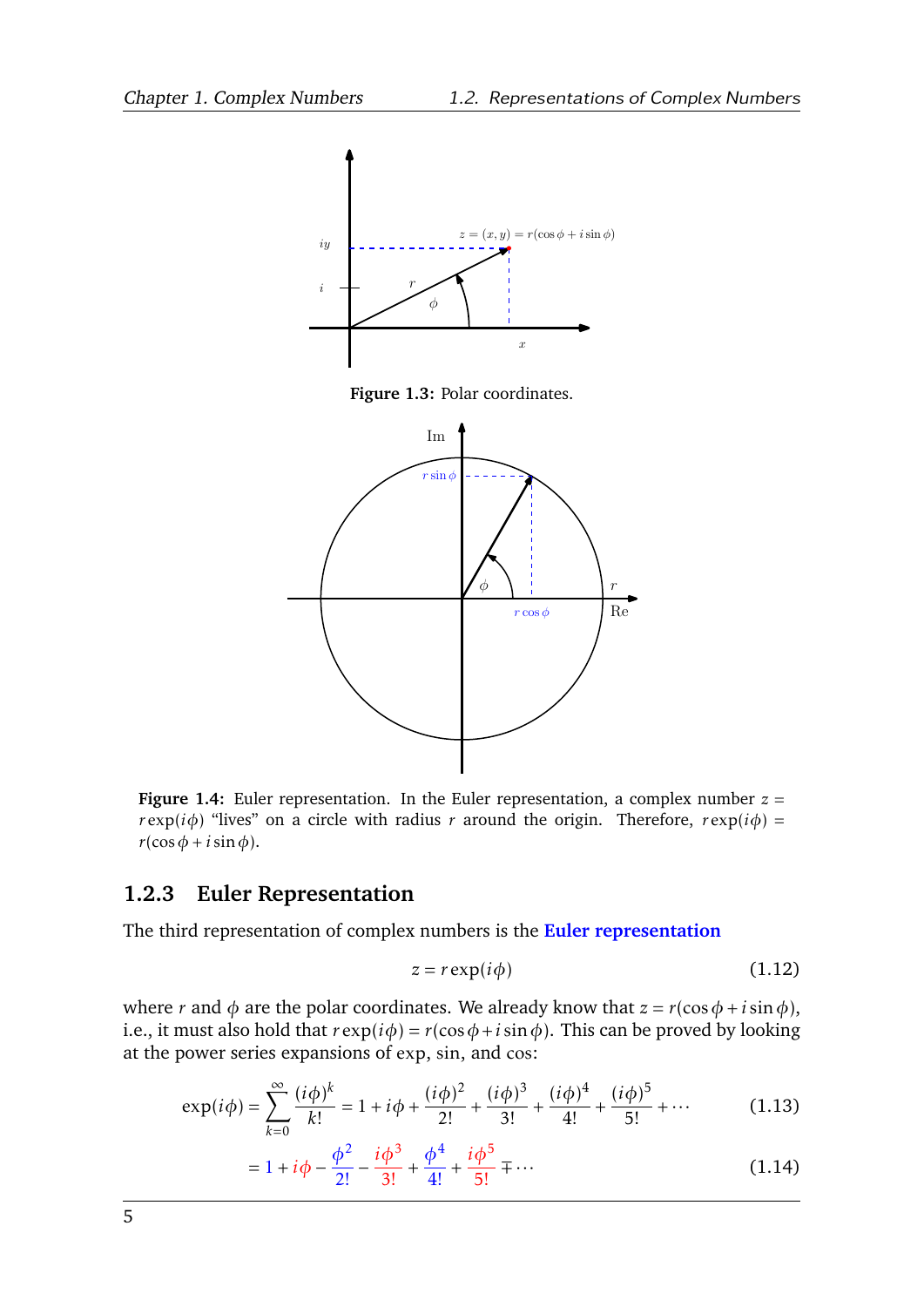$$
= \left(1 - \frac{\phi^2}{2!} + \frac{\phi^4}{4!} \mp \cdots \right) + i \left(\phi - \frac{\phi^3}{3!} + \frac{\phi^5}{5!} \mp \cdots \right)
$$
 (1.15)

$$
= \sum_{k=0}^{\infty} \frac{(-1)^k \phi^{2k}}{(2k)!} + i \sum_{k=0}^{\infty} \frac{(-1)^k \phi^{2k+1}}{(2k+1)!} = \cos \phi + i \sin \phi.
$$
 (1.16)

Therefore,  $z = \exp(i\phi)$  is a complex number, which lives on the unit circle ( $|z| = 1$ ) and traces out the unit circle in the complex plane as  $\phi$  ranges through the real numbers.

## <span id="page-8-0"></span>**1.2.4 Transformation between Polar and Cartesian Coordinates**

<span id="page-8-1"></span>

**Figure 1.5:** Transformation between Cartesian and polar coordinate representations of complex numbers.

Figure [1.5](#page-8-1) summarizes the transformation between Cartesian and polar coordinate representations of complex numbers *z*. We have to pay some attention when computing Arg (*z*) when transforming Cartesian coordinates into polar coordinates.

#### **Example: Transformation from Polar to Cartesian Coordinates**

Transform the polar representation  $z = (r, \phi) = (2, \frac{2\pi}{3})$  $\frac{2\pi}{3}$ ) into Cartesian coordinates (*x,y*).

It is always useful to draw the complex number. Figure [1.6\(a\)](#page-9-0) shows the setting. We are interested in the blue dots. With  $x = r \cos \phi$  and  $y = r \sin \phi$ , we obtain

$$
x = r\cos(\frac{2}{3}\pi) = -1\tag{1.17}
$$

$$
y = r \sin(\frac{2}{3}\pi) = \sqrt{3}.
$$
 (1.18)

Therefore,  $z = -1 + i$ √ 3.

#### **Example: Transformation from Cartesian to Polar Coordinates**

Getting the Cartesian coordinates from polar coordinates is straightforward. The transformation from Cartesian to polar coordinates is somewhat more difficult because of the argument *φ*. The reason is that tan has a period of *π*, which means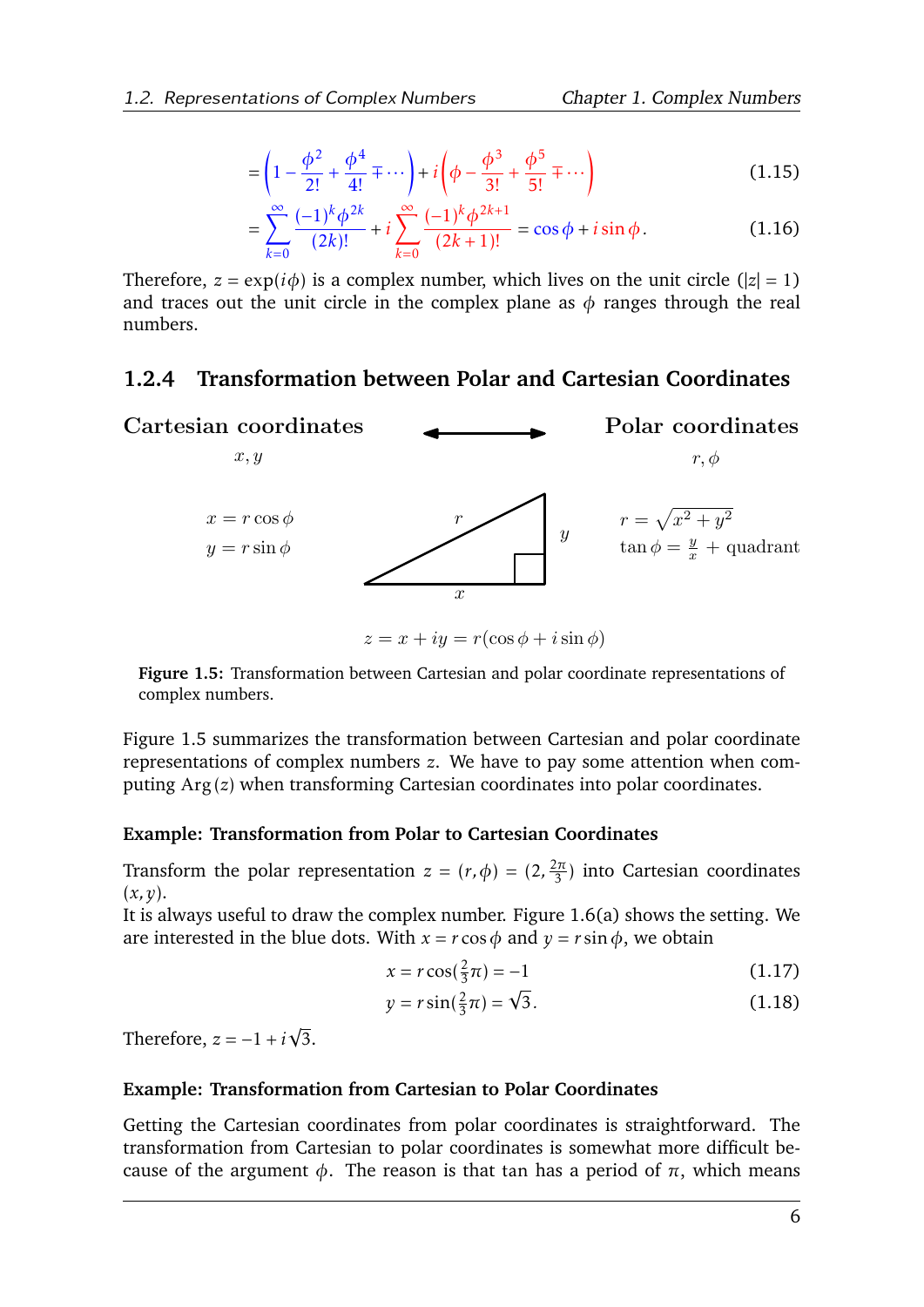<span id="page-9-2"></span><span id="page-9-0"></span>

<span id="page-9-3"></span><span id="page-9-1"></span>**Figure 1.6:** Coordinate transformations

that  $y/x$  has two possible angles, which differ by  $\pi$ , see Figure [1.7.](#page-10-2) By looking at the quadrant in which the complex number *z* lives we can resolve this ambiguity. Let us have a look at some examples:

1.  $z = 2 - 2i$ . We immediately obtain  $r =$  $\sqrt{2^2 + 2^2} = 2\sqrt{2}$ . For the argument, we obtain tan  $\phi = -\frac{2}{2}$  $\frac{2}{2} = -1$ . Therefore,  $\phi \in \{\frac{3}{4}\pi, \frac{7}{4}\pi\}$ . We identify the correct argument by plotting the complex number and identifying the quadrant. Fig-ure [1.6\(b\)](#page-9-1) shows that *z* lies in the fourth quadrant. Therefore,  $\phi = \frac{7}{4}$ 4 *π*.

$$
2. \ \ z=-1+i.
$$

$$
r = \sqrt{1+1} = \sqrt{2}
$$
 (1.19)

$$
\tan \phi = \frac{-1}{1} = -1 \quad \Rightarrow \phi \in \{\frac{3}{4}\pi, \frac{7}{4}\pi\}.
$$
 (1.20)

Figure [1.6\(c\)](#page-9-2) shows that *z* lies in the second quadrant. Therefore,  $\phi = \frac{3}{4}$  $\frac{3}{4}\pi$ . 3.  $z = -\frac{3}{2}$  $\frac{3}{2}i$ .

$$
r = \frac{3}{2} \tag{1.21}
$$

$$
\tan \phi = \frac{-\frac{3}{2}}{0} \Rightarrow \phi \in \{\frac{\pi}{2}, \frac{3}{2}\pi\}
$$
 (1.22)

Figure [1.6\(d\)](#page-9-3) shows that *z* is between the third and fourth quadrant (and not between the first and second). Therefore,  $\phi = \frac{3}{2}$  $\frac{3}{2}\pi$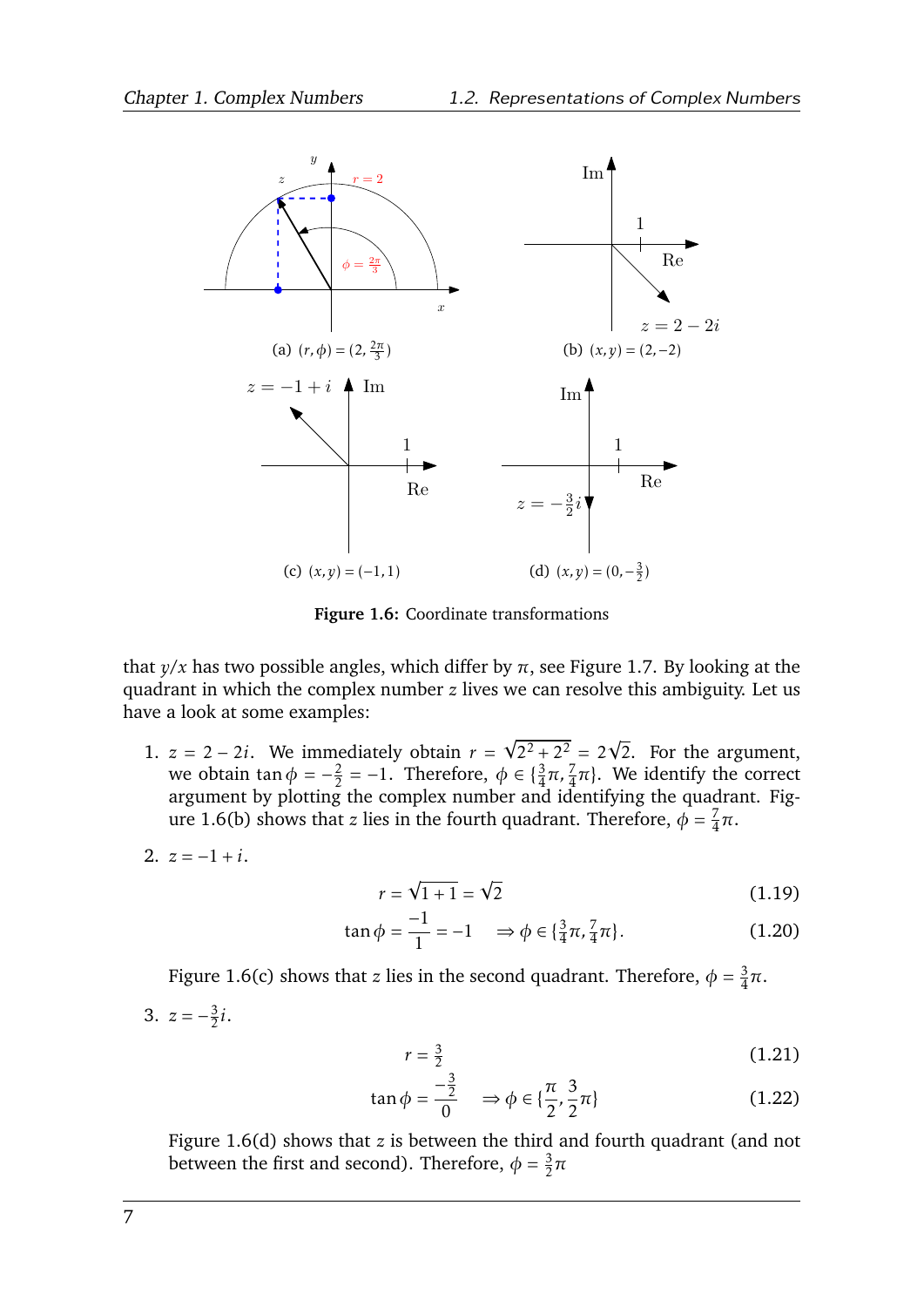<span id="page-10-2"></span>

**Figure 1.7:** Tangens. Since the tangens possesses a period of  $\pi$ , there are two solutions for the argument  $0 \le \phi < 2\pi$  of a complex number, which differ by  $\pi$ .

## <span id="page-10-0"></span>**1.2.5 Geometric Interpretation of the Product of Complex Numbers**

Let us now use the polar coordinate representation of complex numbers to geometrically interpret the product  $z = z_1 z_2$  of two complex numbers  $z_1, z_2$ . For  $z_1 = r_1(\cos\theta_1 + i\sin\theta_1)$  and  $z_2 = r_2(\cos\theta_2 + i\sin\theta_2)$  we obtain

<span id="page-10-3"></span>
$$
z_1 z_2 = r_1 r_2 (\cos \theta_1 \cos \theta_2 - \sin \theta_1 \sin \theta_2 + i(\sin \theta_1 \cos \theta_2 + \cos \theta_1 \sin \theta_2))
$$
  
=  $r_1 r_2 (\cos(\theta_1 + \theta_2) + i \sin(\theta_1 + \theta_2)).$  (1.23)

- 1. The length  $r = |z| = |z_1||z_2|$  is the *product* of the lengths of  $z_1$  and  $z_2$ .
- 2. The argument of  $z$  is the *sum* of the arguments of  $z_1$  and  $z_2$ .

This means that when we multiply two complex numbers  $z_1$ ,  $z_2$ , the corresponding distances  $r_1$  and  $r_2$  are multiplied while the corresponding arguments  $\phi_1, \phi_2$  are summed up. This means, we are now ready to visualize complex multiplication, see Figure [1.8.](#page-11-1) Overall, multiplying  $z_1$  with  $z_2$  performs two (linear) transformations on  $z_1$ : a scaling by  $r_2$  and a rotation by  $\phi_2$ . Similarly, the transformations acting on  $z_2$ are a scaling by  $r_1$  and a rotation by  $\phi_1.$ 

## <span id="page-10-1"></span>**1.2.6 Powers of Complex Numbers**

We will encounter situations where we need to compute powers of complex numbers of the form  $z^n$ . For this, we can use some advantages of some representations of complex numbers. For instance, if we consider the representation using Cartesian coordinates computing  $z^n = (x + iy)^n$  for large *n* will be rather laborious. However, the Euler representation makes our lives a bit easier since

$$
zn = (r \exp(i\phi))n = rn \exp(in\phi)
$$
 (1.24)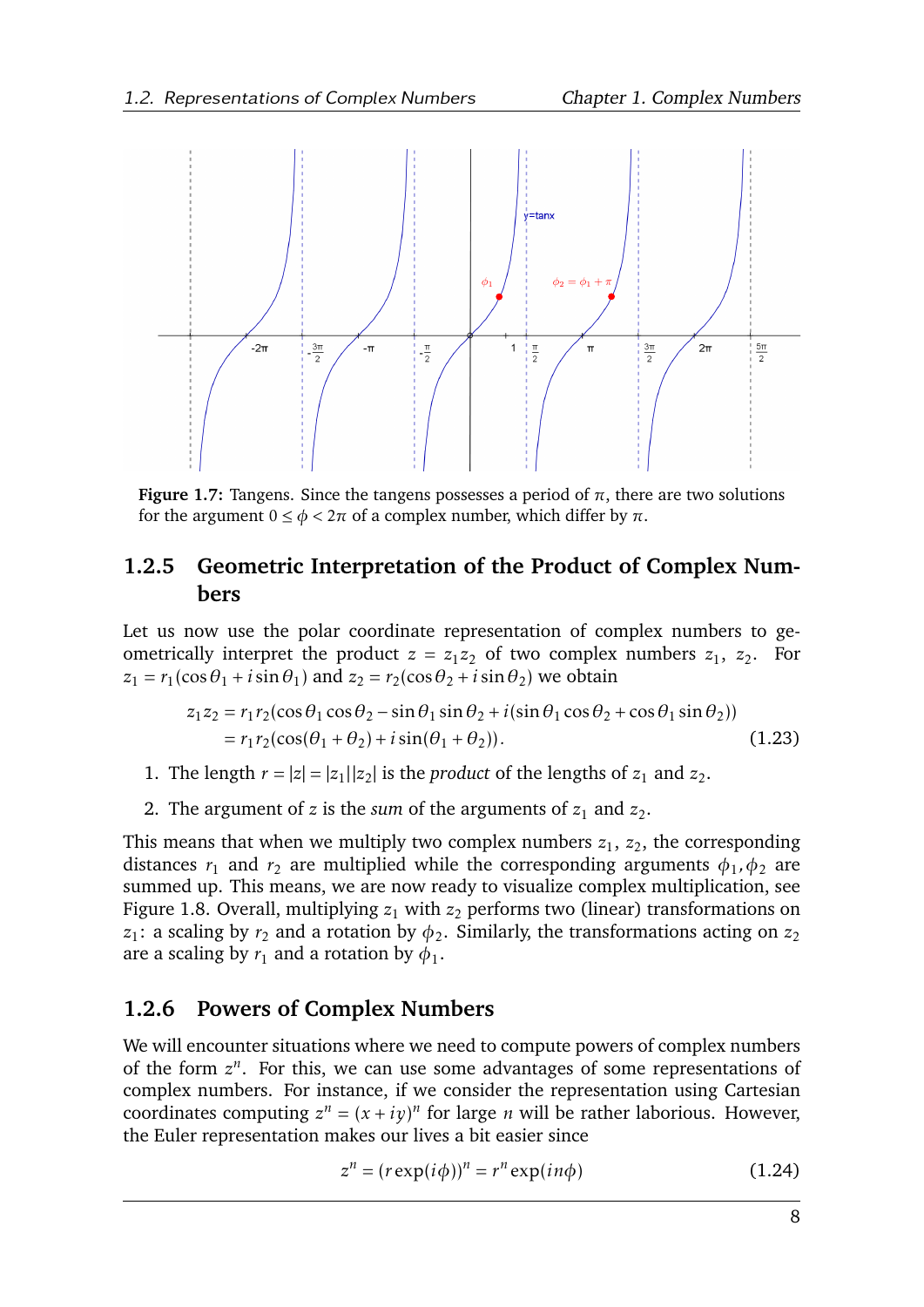<span id="page-11-1"></span>

<span id="page-11-2"></span>**Figure 1.8:** Complex multiplication. When we multiply two complex numbers  $z_1$ ,  $z_2$ , the corresponding distances  $r_1$  and  $r_2$  are multiplied while the corresponding arguments  $\phi_1$ *,* $\phi_2$  are summed up.



**Figure 1.9:** The complex conjugate  $\overline{z}$  is a reflection of  $z$  about the real axis.

can be computed efficiently: The distance  $r$  to the origin is simply raised to the power of *n* and the argument is scaled/multiplied by *n*. This also immediately gives us the result

$$
(r(\cos\phi + i\sin\phi))^n = r^n(\cos(n\phi) + i\sin(n\phi))
$$
 (1.25)

which will later (Section [1.4\)](#page-13-0) know as de Moivre's theorem.

## <span id="page-11-0"></span>**1.3 Complex Conjugate**

The **complex conjugate** of a complex number  $z = x + iy$  is  $\overline{z} = x - iy$ . Some properties of complex conjugates include:

- 1.  $\Re(z) = \Re(z)$
- 2.  $Im(\bar{z}) = -Im(z)$
- 3.  $z + \overline{z} = 2x = 2Re(z) \in \mathbb{R}$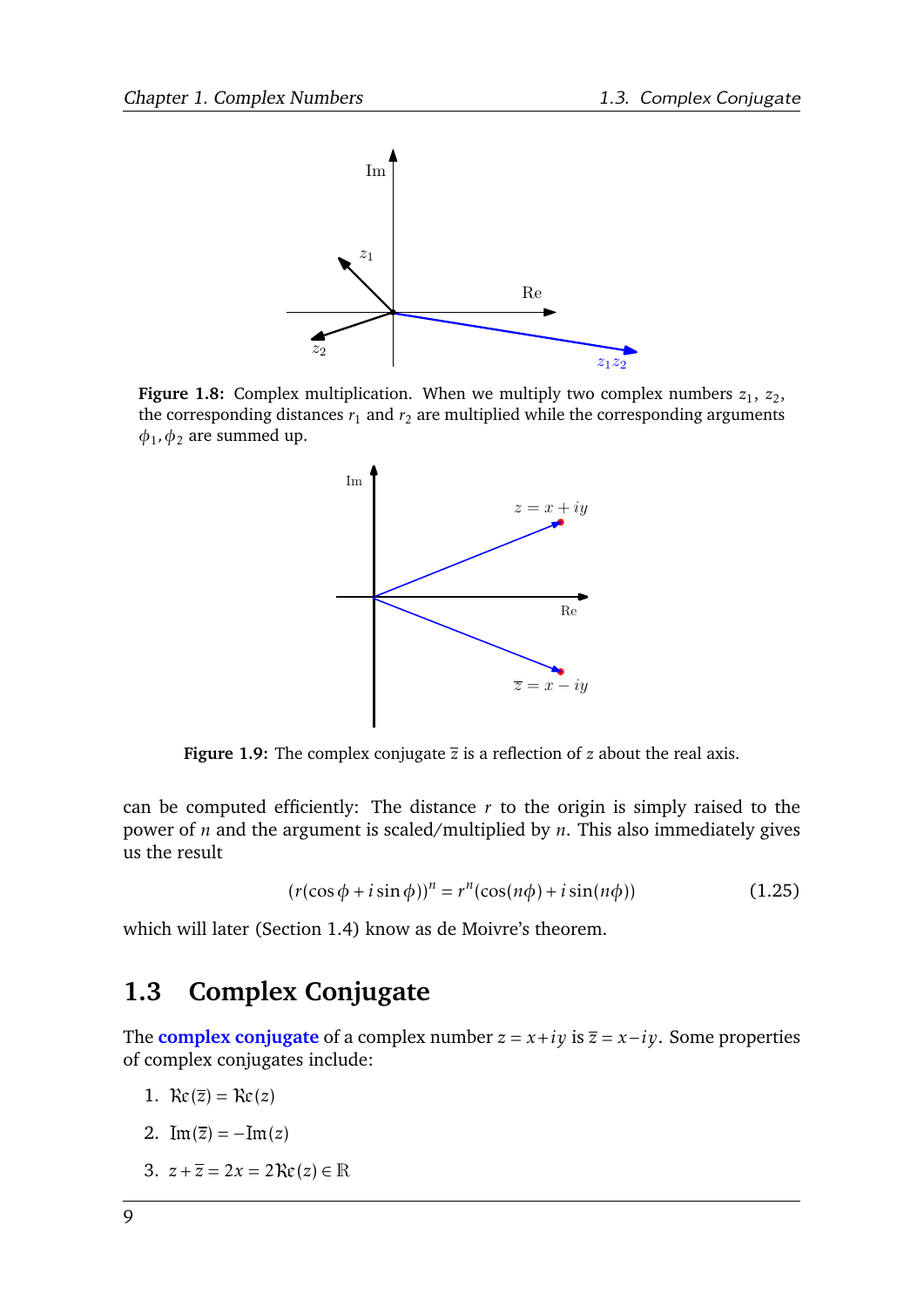- 4.  $z \overline{z} = 2i\overline{y} = 2i\overline{w}(z)$  is purely imaginary
- 5.  $\overline{z_1 + z_2} = \overline{z_1} + \overline{z_2}$
- 6.  $\overline{z_1 z_2} = \overline{z_1} \ \overline{z_2}$ . This can be seen either by noting that the conjugate operation simply changes every occurrence of *i* to −*i* or since

$$
(x_1 + iy_1)(x_2 + iy_2) = (x_1x_2 - y_1y_2) + i(x_1y_2 + y_1x_2),
$$
\n(1.26)

$$
(x_1 - iy_1)(x_2 - iy_2) = (x_1x_2 - y_1y_2) - i(x_1y_2 + y_1x_2),
$$
\n(1.27)

which are conjugates. Geometrically, the complex conjugate *z* is a reflection of *z* where the real axis serves as the axis of reflection. Figure [1.9](#page-11-2) illustrates this relationship.

## <span id="page-12-0"></span>**1.3.1 Absolute Value of a Complex Number**

The **absolute value (length/modulus)** of *z* ∈ C is |*z*| = *zz*, where

$$
z\overline{z} = (x + iy)(x - iy) = x^2 + y^2 \in \mathbb{R}.
$$
 (1.28)

Notice that the term 'absolute value' is the same as defined for real numbers when  $\text{Im}(z) = 0$ . In this case,  $|z| = |x|$ .

The absolute value of the product has the following nice property that matches the product result for real numbers:

$$
|z_1 z_2| = |z_1| \, |z_2|.\tag{1.29}
$$

This holds since

$$
|z_1 z_2|^2 = z_1 z_2 \overline{z_1 z_2} = z_1 z_2 \overline{z_1} \overline{z_2} = z_1 \overline{z_1} z_2 \overline{z_2} = |z_1|^2 |z_2|^2. \tag{1.30}
$$

#### <span id="page-12-1"></span>**1.3.2 Inverse and Division**

If  $z = x + iy$ , its **inverse** (**reciprocal**) is

$$
\frac{1}{z} = \frac{\overline{z}}{z\overline{z}} = \frac{\overline{z}}{|z|^2} = \frac{x - iy}{x^2 + y^2}.
$$
 (1.31)

This can be written  $z^{-1} = |z|^{-2} \overline{z}$ , using only the complex operators multiply and add, see [\(1.5\)](#page-5-5) and [\(1.6\)](#page-5-3), but also real division, which we already know. Complex division is now defined by  $z_1/z_2 = z_1z_2^{-1}$  $z_2^{-1}$ . In practice, we compute the division  $z_1/z_2$  by expanding the fraction by the complex conjugate of the denominator. This ensures that the denominator's imaginary part is 0 (only the real part remains), and the overall fraction can be written as

$$
\frac{z_1}{z_2} = \frac{z_1 \overline{z_2}}{z_2 \overline{z_2}} = \frac{z_1 \overline{z_2}}{|z_2|^2}
$$
(1.32)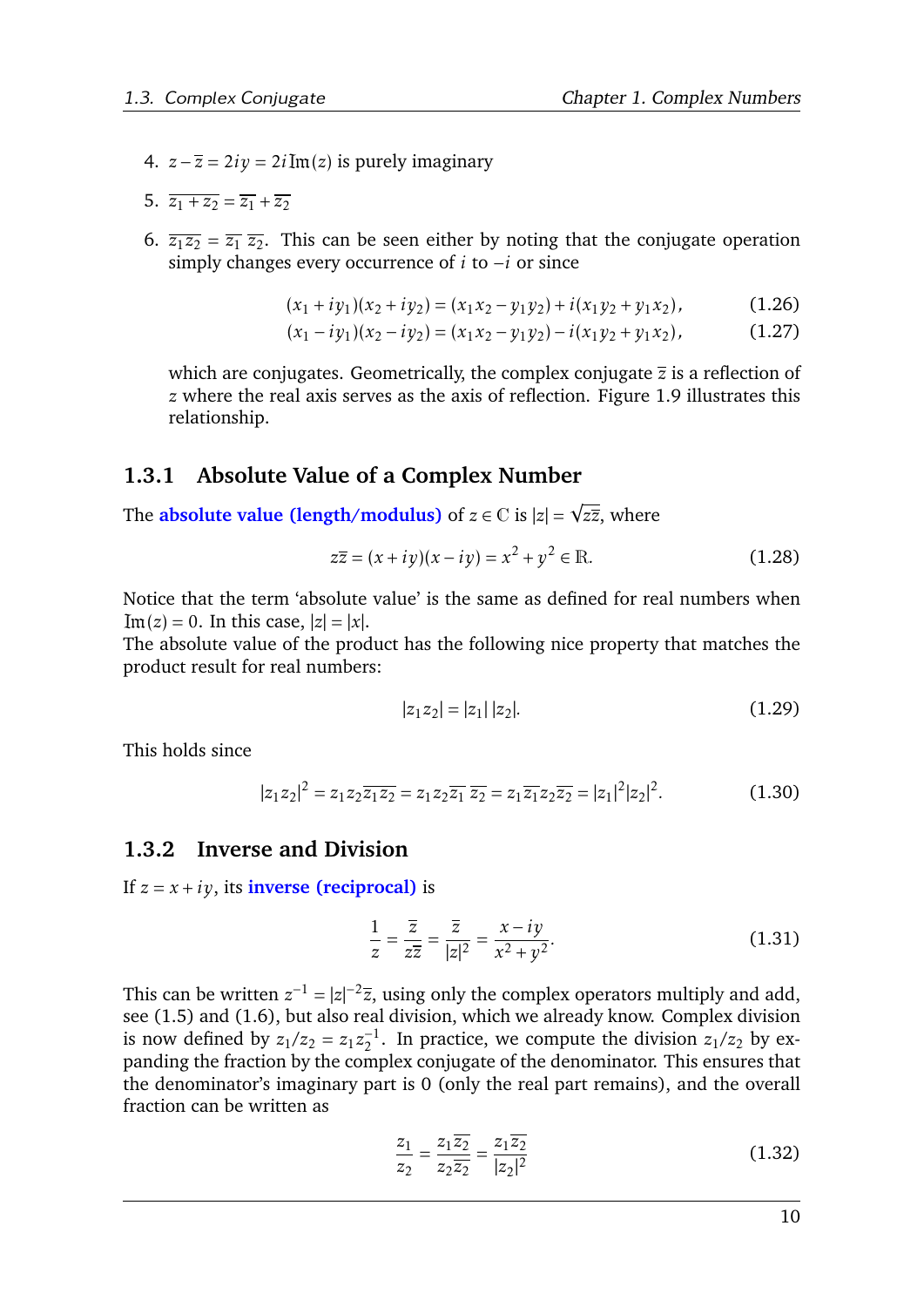#### **Geometric Interpretation of Division**

When we use the Euler representations of two complex numbers  $z_1, z_2 \in \mathbb{C}$ , we can write the division as

$$
\frac{z_1}{z_2} = z_1 z_2^{-1} = r_1 \exp(i\phi_1) (r_2 \exp(i\phi_2)) = \frac{r_1}{r_2} \exp(i(\phi_1 - \phi_2)).
$$
 (1.33)

Geometrically, we divide  $r_1$  by  $r_2$  (equivalently: scale  $r_1$  by  $\frac{1}{r_2}$ ) and rotate  $z_1$  by  $-\phi_2$ . This is not overly surprising since the division by  $z_2$  does exactly the opposite of a multiplication by  $r_2$ . Therefore, looking again at Figure [1.8,](#page-11-1) if we take  $z_1z_2$  and divide by  $z_2$ , we obtain  $z_1$ .

#### **Example: Complex Division**

Bring the following fraction into the form  $x + iy$ :

$$
z = x + iy = \frac{3 + 2i}{7 - 3i} \tag{1.34}
$$

Solution:

$$
\frac{3+2i}{7-3i} = \frac{(3+2i)(7+3i)}{(7-3i)(7+3i)} = \frac{15+23i}{49+9} = \frac{15}{58} + i\frac{23}{58}
$$
(1.35)

Now, the fraction can be written as  $z = x + iy$  with  $x = \frac{15}{58}$  and  $y = \frac{23}{58}$ .

## <span id="page-13-0"></span>**1.4 De Moivre's Theorem**

De Moivre's theorem (or formula) is a central result because it connects complex numbers and trigonometry.

## **Theorem 1 (De Moivre's Theorem)**

*For any*  $n \in \mathbb{N}$ 

<span id="page-13-1"></span>
$$
(\cos \phi + i \sin \phi)^n = \cos n\phi + i \sin n\phi \qquad (1.36)
$$

The proof is done by induction (which you will see in detail in the course *Reasoning about Programs*). A proof by induction allows you to prove that a property is true for all values of a natural number *n*. To construct an induction proof, you have to prove that the property,  $P(n)$ , is true for some base value (say,  $n = 1$ ). A further proof is required to show that if it is true for the parameter  $n = k$ , then that implies it is also true for the parameter  $n = k + 1$ : that is  $P(k) \Rightarrow P(k + 1)$  for all  $k \ge 1$ . The two proofs combined allow us to build an arbitrary chain of implication up to some value  $n = m$ :

$$
P(1)
$$
 and  $(P(1) \Rightarrow P(2) \Rightarrow \cdots \Rightarrow P(m-1) \Rightarrow P(m)) \models P(m)$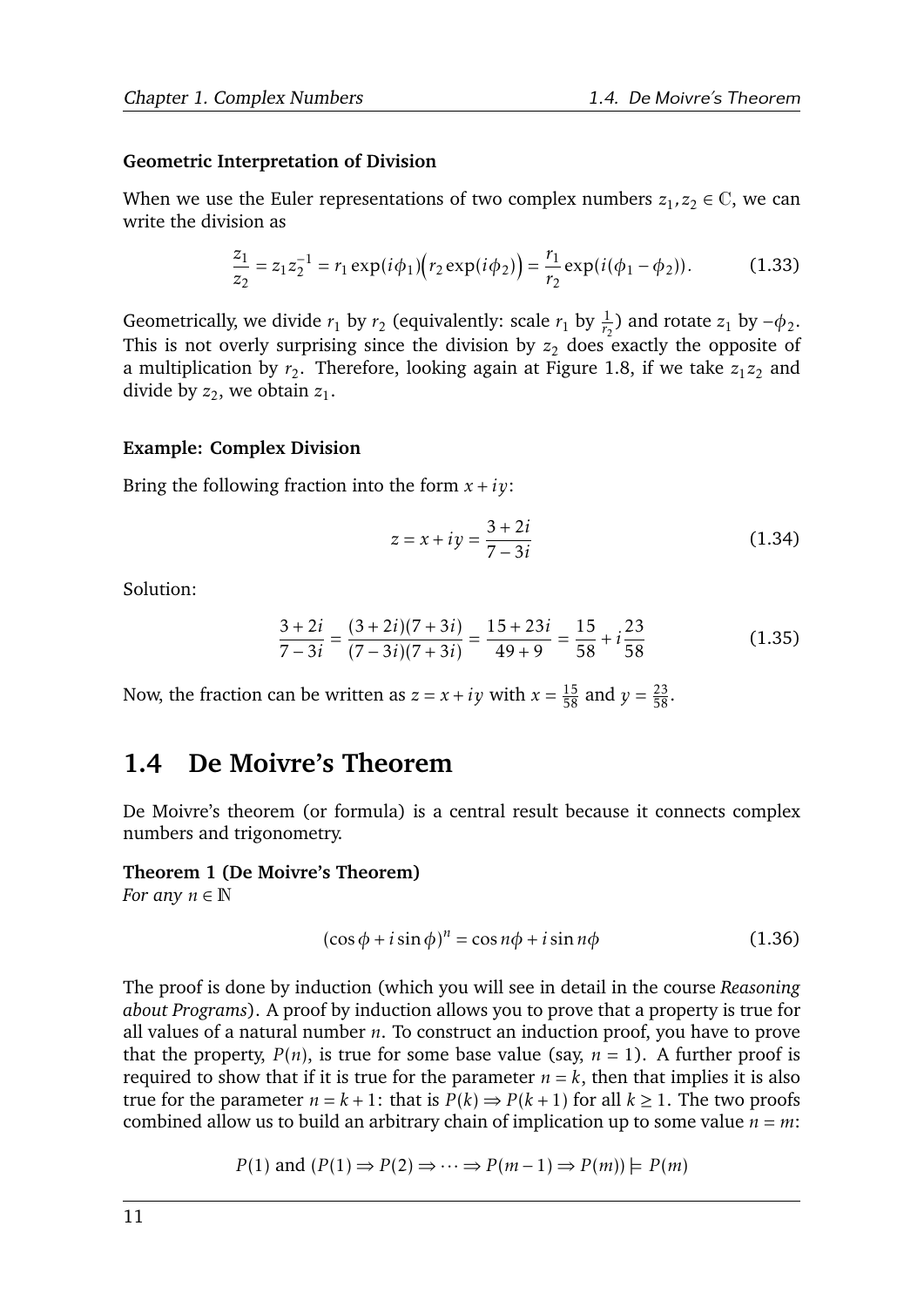### **Proof 1**

*We start the induction proof by checking whether de Moivre's theorem holds for*  $n = 1$ :

$$
(\cos \phi + i \sin \phi)^1 = \cos \phi + i \sin \phi \tag{1.37}
$$

*is trivially true, and we can now make the induction step: We assume that* [\(1.36\)](#page-13-1) *is true for*  $k$  *and show that it also holds for*  $k + 1$ *. Assuming*

<span id="page-14-2"></span>
$$
(\cos \phi + i \sin \phi)^k = \cos k\phi + i \sin k\phi \tag{1.38}
$$

*we can write*

$$
(\cos \phi + i \sin \phi)^{k+1} = (\cos \phi + i \sin \phi)(\cos \phi + i \sin \phi)^k
$$
  
=  $(\cos \phi + i \sin \phi)(\cos k\phi + i \sin k\phi)$  using assumption (1.38)  
=  $(\cos(k+1)\phi + i \sin(k+1)\phi)$  using complex product (1.23)

*which concludes the proof.*

## <span id="page-14-0"></span>**1.4.1 Integer Extension to De Moivre's Theorem**

We can extend de Moivre to include negative numbers,  $n \in \mathbb{Z}$ 

$$
(\cos \phi + i \sin \phi)^n = \cos n\phi + i \sin n\phi
$$

We have tackled the case for  $n > 0$  already,  $n = 0$  can be shown individually. So we take the case  $n < 0$ . We let  $n = -m$  for  $m > 0$ .

$$
(\cos \phi + i \sin \phi)^n = \frac{1}{(\cos \phi + i \sin \phi)^m}
$$
  
=  $\frac{1}{\cos m\phi + i \sin m\phi}$  by de Moivre's theorem  
=  $\frac{\cos m\phi - i \sin m\phi}{\cos^2 m\phi + \sin^2 m\phi}$   
=  $\cos(-m\phi) + i \sin(-m\phi)$  Trig. identity:  $\cos^2 m\phi + \sin^2 m\phi = 1$   
=  $\cos n\phi + i \sin n\phi$ 

## <span id="page-14-1"></span>**1.4.2 Rational Extension to De Moivre's Theorem**

Finally, for our purposes, we will show that if  $n \in \mathbb{Q}$ , one value of  $(\cos \phi + i \sin \phi)^n$  is cos  $n\phi + i \sin n\phi$ . Take  $n = p/q$  for  $p, q \in \mathbb{Z}$  and  $q \neq 0$ . We will use both de Moivre's theorems in the following:

$$
\left(\cos\frac{p}{q}\phi + i\sin\frac{p}{q}\phi\right)^{q} = \cos p\phi + i\sin p\phi \tag{1.39}
$$

$$
= (\cos \phi + i \sin \phi)^p \tag{1.40}
$$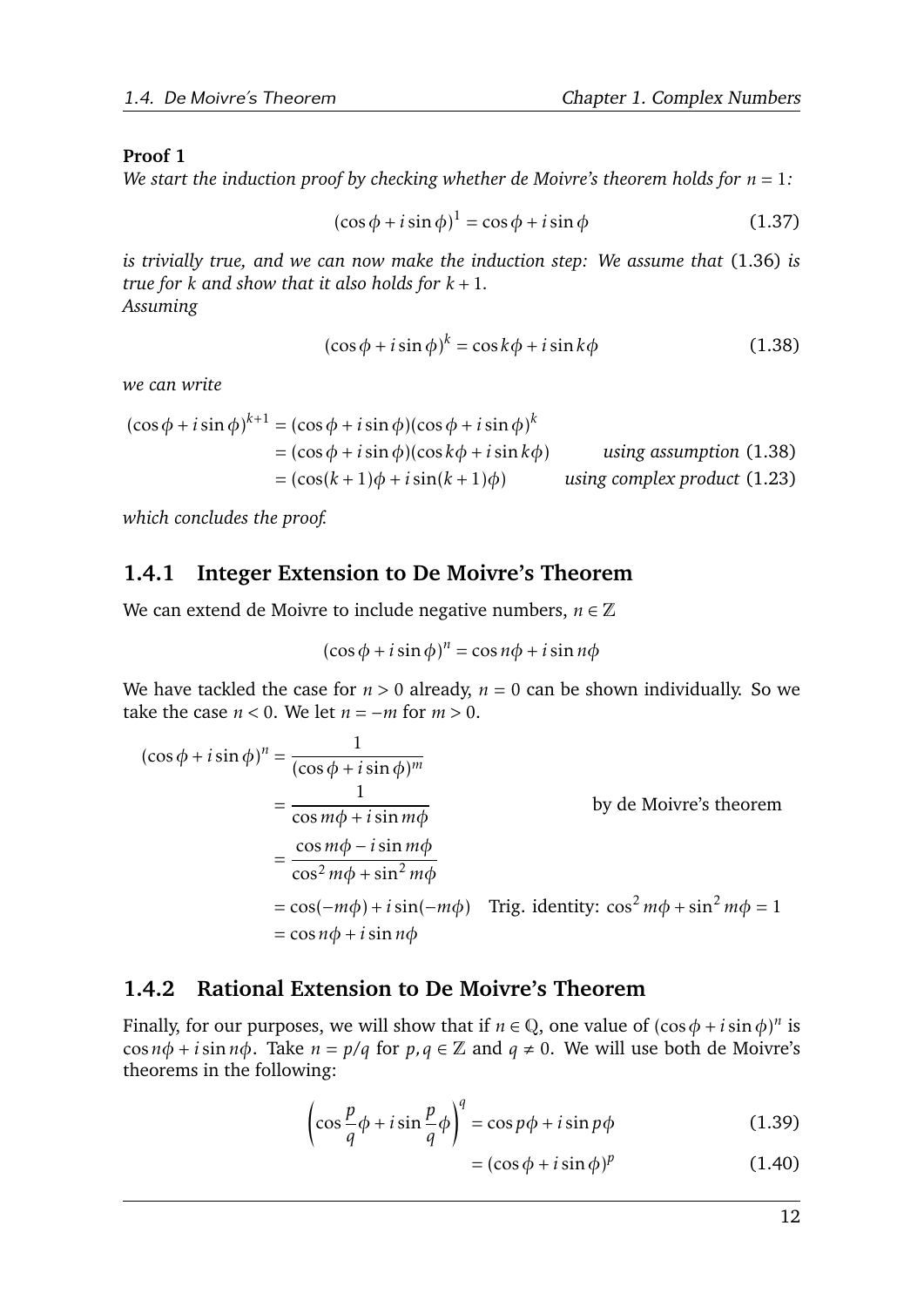Hence  $\cos\frac{p}{q}\phi + i\sin\frac{p}{q}\phi$  is *one* of the *q*th roots of  $(cos\phi + i\sin\phi)^p$ .

The *q*th roots of  $\cos \phi + i \sin \phi$  are easily obtained. We need to use the fact that (repeatedly) adding  $2\pi$  to the argument of a complex number does not change the complex number.

$$
(\cos \phi + i \sin \phi)^{\frac{1}{q}} = (\cos(\phi + 2n\pi) + i \sin(\phi + 2n\pi))^{\frac{1}{q}}
$$
(1.41)

$$
= \cos\frac{\phi + 2n\pi}{q} + i\sin\frac{\phi + 2n\pi}{q} \quad \text{for } 0 \le n < q \tag{1.42}
$$

We will use this later to calculate roots of complex numbers. Finally, the full set of values for  $(\cos + i \sin \phi)^n$  for  $n = p/q \in \mathbb{Q}$  is:

$$
\cos\frac{p\phi + 2n\pi}{q} + i\sin\frac{p\phi + 2n\pi}{q} \quad \text{for } 0 \le n < q \tag{1.43}
$$

#### **Example: Multiplication using Complex Products**

We require the result of:

$$
(3+3i)(1+i)^3
$$

We could expand  $(1+i)^3$  and multiply by  $3+3i$  using real and imaginary components. Alternatively, we could tackle this in polar form  $(\cos \phi + i \sin \phi)$  using the complex product of [\(1.23\)](#page-10-3) and de Moivre's theorem.

$$
(1+i)^3 = [2^{1/2}(\cos \pi/4 + i \sin \pi/4)]^3
$$
  
= 2<sup>3/2</sup>(cos 3 $\pi$ /4 + i sin 3 $\pi$ /4)

by de Moivre's theorem.  $3 + 3i = 18^{1/2} (\cos \pi/4 + i \sin \pi/4)$  and so the result is

$$
18^{1/2}2^{3/2}(\cos \pi + i \sin \pi) = -12
$$

Geometrically, we just observe that the Arg of the second number is 3 times that of  $1 + i$ , i.e.,  $3\pi/4$  (or  $3 \cdot 45^\circ$  in degrees). The first number has the same Arg, so the Arg of the result is *π*.

of the result is  $\pi.$ <br>Similarly, the absolute values (lengths) of the numbers multiplied are  $\sqrt{18}$  and  $\sqrt{2^3},$ so the product has absolute value 12. The result is therefore −12.

## <span id="page-15-0"></span>**1.5 Triangle Inequality for Complex Numbers**

The triangle inequality for complex numbers is as follows:

$$
\forall z_1, z_2 \in \mathbb{C} : |z_1 + z_2| \le |z_1| + |z_2| \tag{1.44}
$$

An alternative form, with  $w_1 = z_1$  and  $w_2 = z_1 + z_2$  is  $|w_2| - |w_1| \le |w_2 - w_1|$  and, switching  $w_1, w_2, |w_1| - |w_2| \le |w_2 - w_1|$ . Thus, relabelling back to  $z_1, z_2$ :

<span id="page-15-1"></span>
$$
\forall z_1, z_2 \in \mathbb{C} : ||z_1| - |z_2|| \le |z_2 - z_1|
$$
\n(1.45)

In the Argand diagram, this just says that "In the triangle with vertices at  $0, z_1, z_2$ , the length of side  $z_1 z_2$  is not less than the difference between the lengths of the other two sides".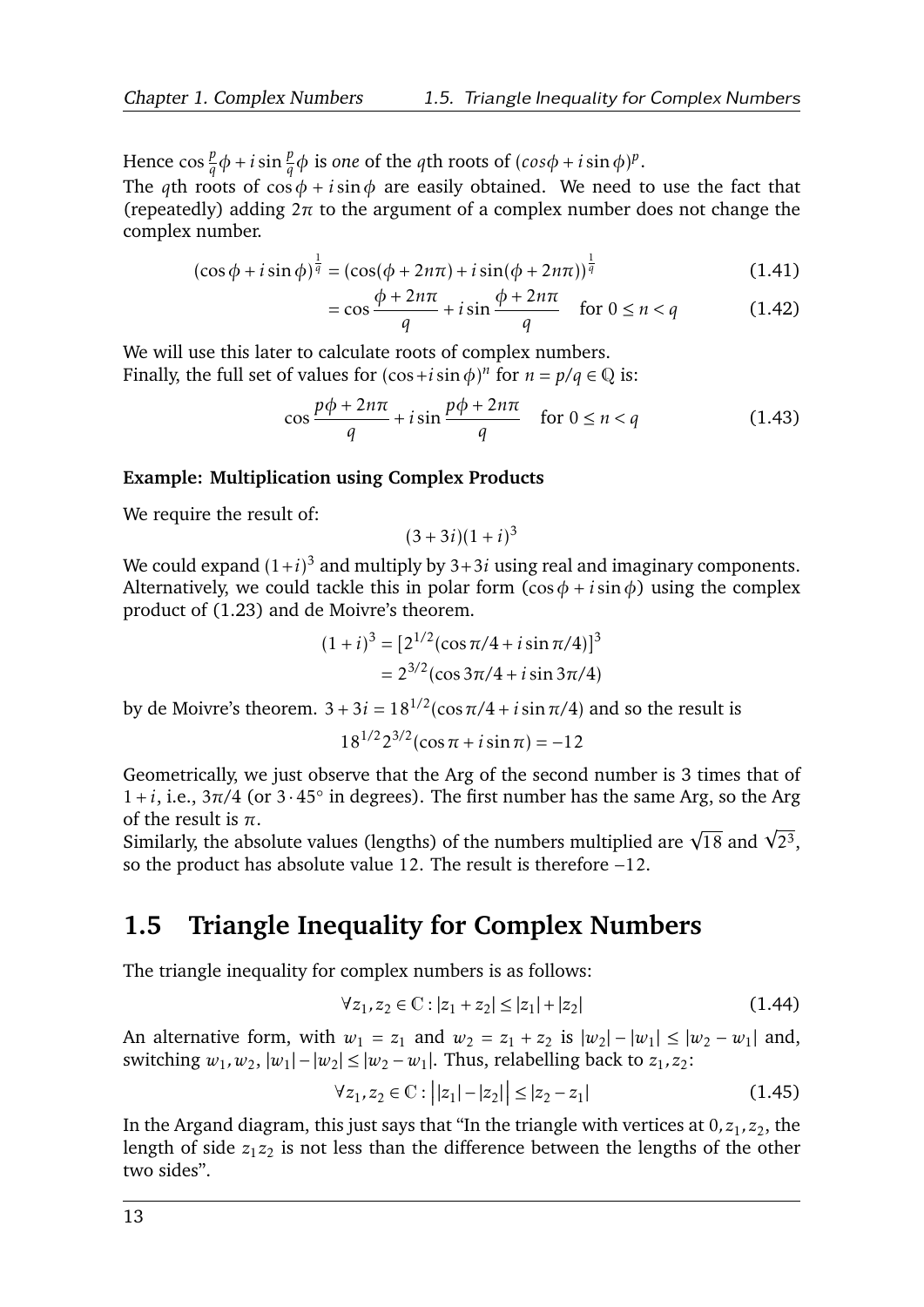#### **Proof 2**

Let  $z_1 = x_1 + iy_1$  and  $z_2 = x_2 + iy_2$ . Squaring the left-hand side of [\(1.45\)](#page-15-1) yields

$$
(x_1 + x_2)^2 + (y_1 + y_2)^2 = |z_1|^2 + |z_2|^2 + 2(x_1x_2 + y_1y_2),
$$
 (1.46)

*and the square of the right-hand side is*

$$
|z_1|^2 + |z_2|^2 + 2|z_1||z_2| \tag{1.47}
$$

It is required to prove  $x_1x_2 + y_1y_2 \le |z_1||z_2|$ . We continue by squaring this inequality

$$
x_1 x_2 + y_1 y_2 \le |z_1||z_2| \tag{1.48}
$$

$$
\Leftrightarrow (x_1x_2 + y_1y_2)^2 \le |z_1|^2|z_2|^2 \tag{1.49}
$$

$$
\Leftrightarrow x_1^2 x_2^2 + y_1^2 y_2^2 + 2x_1 x_2 y_1 y_2 \le x_1^2 x_2^2 + y_1^2 y_2^2 + x_1^2 y_2^2 + y_1^2 x_2^2 \tag{1.50}
$$

$$
\Leftrightarrow 0 \le (x_1y_2 - y_1x_2)^2, \tag{1.51}
$$

*which concludes the proof.*

The geometrical argument via the Argand diagram is a good way to understand the triangle inequality.

## <span id="page-16-0"></span>**1.6 Fundamental Theorem of Algebra**

#### **Theorem 2 (Fundamental Theorem of Algebra)**

*Any polynomial of degree n of the form*

$$
p(z) = \sum_{k=0}^{n} a_k z^k, \quad a_k \in \mathbb{C}, \quad a_n \neq 0
$$
 (1.52)

*possesses, counted with multiplicity, exactly n roots in* C*.*

A root  $z_*$  of  $p(z)$  satisfies  $p(z_*) = 0$ . Bear in mind that complex roots include all real roots as the real numbers are a subset of the complex numbers. Also some of the roots might be coincident, e.g., for  $z^2 = 0$ . Finally, we also know that if  $\omega$  is a root and  $\omega \in \mathbb{C} \backslash \mathbb{R}$ , then  $\overline{\omega}$  is also a root. So all truly complex roots occur in complex conjugate pairs.

## <span id="page-16-1"></span>**1.6.1** *n***th Roots of Unity**

In the following, we consider the equation

<span id="page-16-2"></span>
$$
z^n = 1, \quad n \in \mathbb{N},\tag{1.53}
$$

for which we want to determine the roots. The fundamental theorem of algebra tells us that there exist exactly *n* roots, one of which is  $z = 1$ .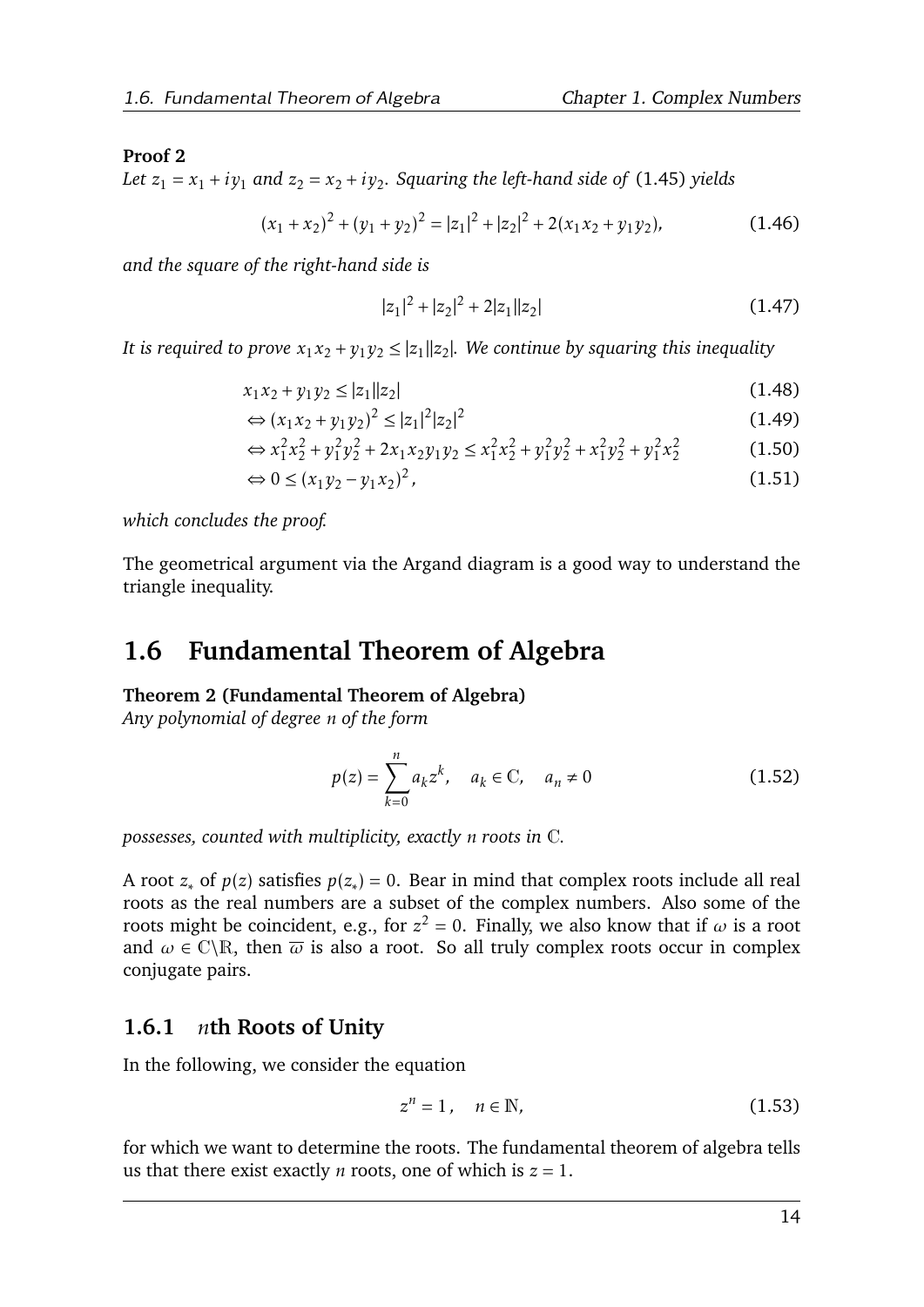<span id="page-17-2"></span>

**Figure 1.10:** Then *n*th roots of  $z^n = 1$  lie on the unit circle and form a regular polygon. Here, we show this for  $n = 8$ .

To find the other solutions, we write [\(1.53\)](#page-16-2) in a slightly different form using the Euler representation:

$$
z^n = 1 = e^{ik2\pi}, \quad \forall k \in \mathbb{Z}.
$$
 (1.54)

Then the solutions are  $z = e^{i2k\pi/n}$  for  $k = 0, 1, 2, \ldots, n - 1$ .<sup>[4](#page-17-1)</sup>

Geometrically, all *n* roots lie on the unit circle, and they form a regular polygon with *n* corners where the roots are 360°/*n* apart, see an example in Figure [1.10.](#page-17-2) Therefore, if we know a single root and the total number of roots, we could even geometrically find all other roots.

#### **Example: Cube Roots of Unity**

The 3rd roots of 1 are  $z = e^{2k\pi i/3}$  for  $k = 0, 1, 2,$  i.e.,  $1, e^{2\pi i/3}, e^{4\pi i/3}$ . These are often referred to as  $\omega_1$   $\omega_1$  and  $\omega_3$ , and simplify to

$$
\omega_1 = 1
$$
  
\n
$$
\omega_2 = \cos 2\pi/3 + i \sin 2\pi/3 = (-1 + i\sqrt{3})/2,
$$
  
\n
$$
\omega_3 = \cos 4\pi/3 + i \sin 4\pi/3 = (-1 - i\sqrt{3})/2.
$$

Try cubing each solution directly to validate that they are indeed cubic roots.

## <span id="page-17-0"></span>**1.6.2** Solution of  $z^n = a + ib$

Finding the *n* roots of  $z^n = a + ib$  is similar to the approach discussed above: Let  $a + ib = re^{i\phi}$  in polar form. Then, for  $k = 0, 1, \ldots, n-1$ ,

<span id="page-17-3"></span>
$$
z^{n} = (a + ib)e^{2\pi ki} = re^{(\phi + 2\pi k)i}
$$
\n(1.55)

$$
\Rightarrow z_k = r^{\frac{1}{n}} e^{\frac{(\phi + 2\pi k)}{n}i}, \quad k = 0, ..., n - 1.
$$
 (1.56)

<span id="page-17-1"></span><sup>&</sup>lt;sup>4</sup>Note that the solutions repeat when  $k = n, n + 1, \ldots$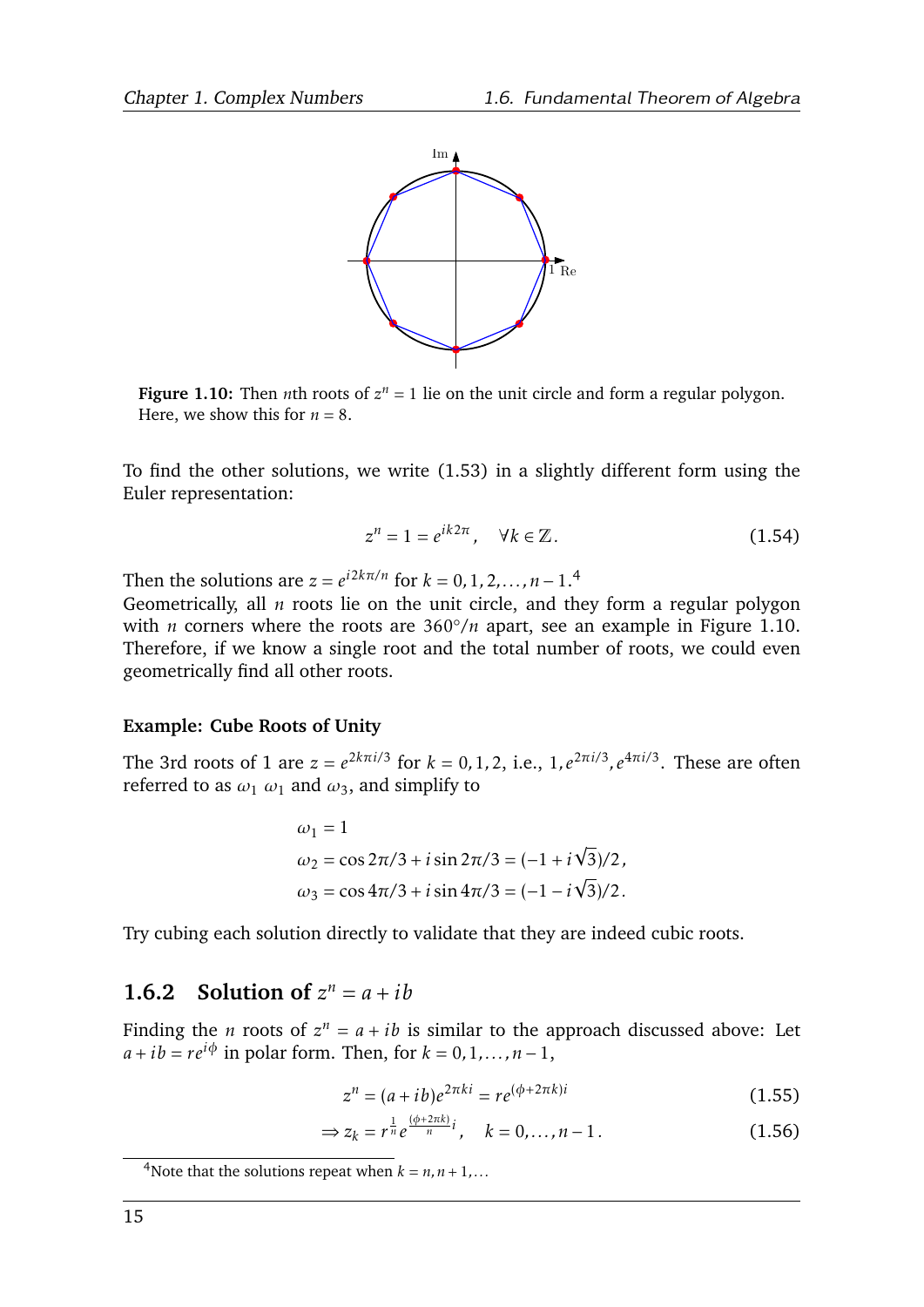#### **Example**

Determine the cube roots of  $1 - i$ .

1. The polar coordinates of 1−*i* are *r* = √  $\sqrt{2}$ ,  $\phi = \frac{7}{4}$  $\frac{7}{4}\pi$ , and the corresponding Euler representation is

$$
z = \sqrt{2} \exp(i\frac{7\pi}{4}).\tag{1.57}
$$

2. Using [\(1.56\)](#page-17-3), the cube roots of *z* are

$$
z_1 = 2^{\frac{1}{6}} (\cos \frac{7\pi}{12} + i \sin \frac{7\pi}{12}) = 2^{\frac{1}{6}} \exp(i \frac{7\pi}{12})
$$
 (1.58)

$$
z_2 = 2^{\frac{1}{6}} (\cos \frac{15\pi}{12} + i \sin \frac{15\pi}{12}) = 2^{\frac{1}{6}} (\cos \frac{5\pi}{4} + i \sin \frac{5\pi}{4}) = 2^{\frac{1}{6}} \exp(i\frac{5\pi}{4})
$$
(1.59)

$$
z_3 = 2^{\frac{1}{6}} (\cos \frac{23\pi}{12} + i \sin \frac{23\pi}{12}) = 2^{\frac{1}{6}} \exp(i \frac{23\pi}{12}).
$$
 (1.60)

## <span id="page-18-0"></span>**1.7 Complex Sequences and Series\***

A substantial part of the theory that we have developed for convergence of sequences and series of real numbers also applies to complex numbers. We will not reproduce all the results here, there is no need; we will highlight a couple of key concepts instead.

#### <span id="page-18-1"></span>**1.7.1 Limits of a Complex Sequence**

For a sequence of complex numbers  $z_1, z_2, z_3, \ldots$ , we can define limits of convergence, *z*<sub>*n*</sub> → *l* as *n* → ∞ where *z*<sub>*n*</sub>, *l* ∈ C. This means that for all  $\epsilon$  > 0 we can find a natural number *N*, such that

$$
\forall n > N : |z_n - l| < \epsilon. \tag{1.61}
$$

The only distinction here is the meaning of  $|z_n - l|$ , which refers to the complex absolute value and not the absolute real value.

**Example of complex sequence convergence** Prove that the complex sequence  $z_n = \frac{1}{n+1}$  $\frac{1}{n+i}$  converges to 0 as  $n \to \infty$ . Straight to the limit inequality:

$$
\left|\frac{1}{n+i}\right| < \epsilon \tag{1.62}
$$

$$
\Leftrightarrow \frac{|n-i|}{n^2+1} < \epsilon \tag{1.63}
$$

$$
\Leftrightarrow \frac{\sqrt{(n-i)(n+i)}}{n^2+1} < \epsilon \tag{1.64}
$$

$$
\Leftrightarrow \frac{1}{\sqrt{n^2 + 1}} < \epsilon \tag{1.65}
$$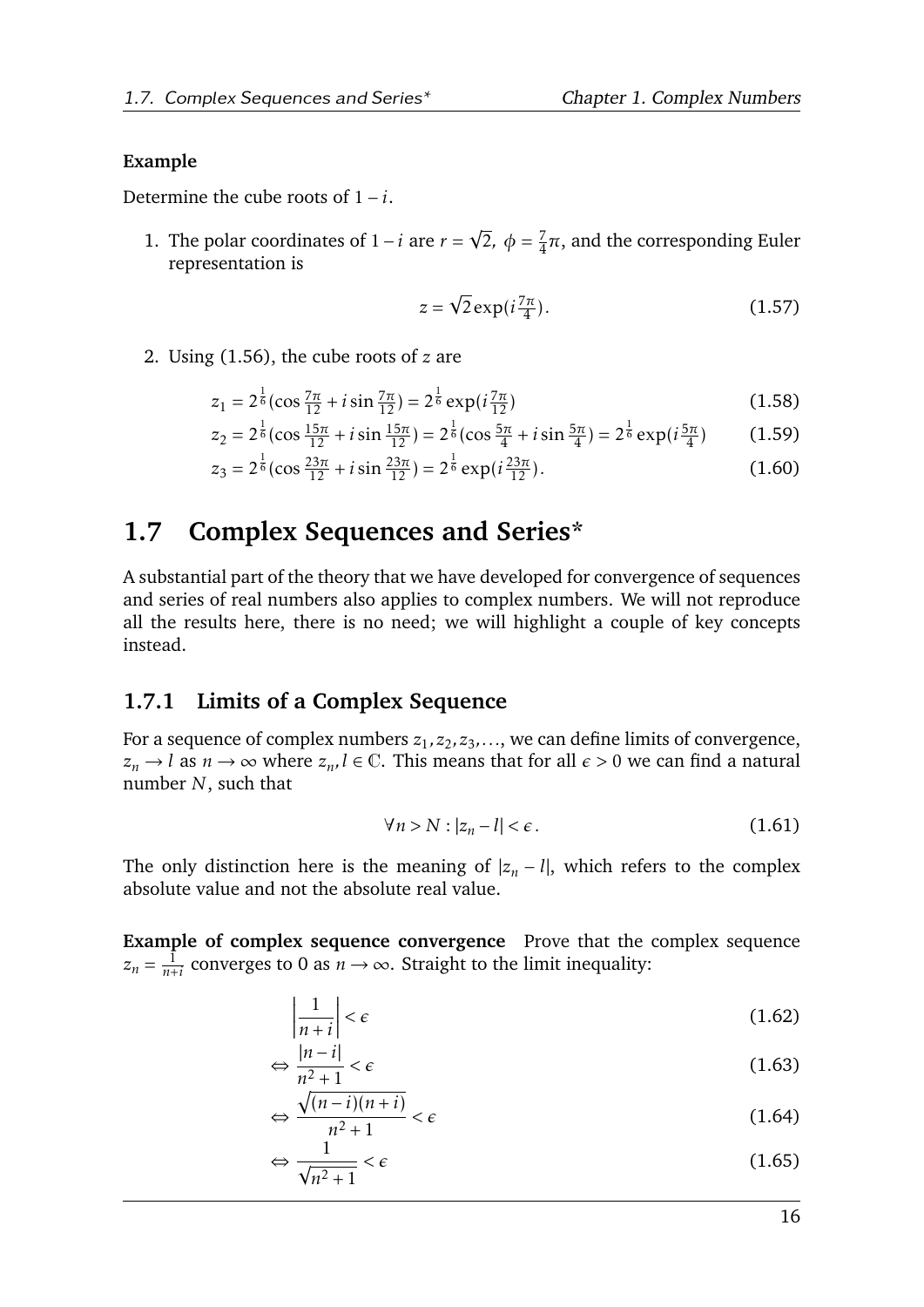$$
\Rightarrow n > \sqrt{\frac{1}{\epsilon^2} - 1} \qquad \text{for } \epsilon \le 1 \tag{1.66}
$$

Thus, we can set

$$
N(\epsilon) = \begin{cases} \left\lceil \sqrt{\frac{1}{\epsilon^2} - 1} \right\rceil & \epsilon \le 1\\ 1 & \text{otherwise} \end{cases}
$$
 (1.67)

We have to be a tiny bit careful as  $N(\epsilon)$  needs to be defined *for all*  $\epsilon > 0$  and the penultimate line of the limit inequality is true for all  $n > 0$  if  $\epsilon > 1$ . In essence this was no different in structure from the normal sequence convergence proof. The only difference was how we treated the absolute value.

#### **Absolute Convergence**

Similarly, a complex series  $\sum_{n=1}^{\infty} z_n$  is absolutely convergent if  $\sum_{n=1}^{\infty} |z_n|$  converges. Again the  $|z_n|$  refers to the complex absolute value.

#### **Complex Ratio Test**

A complex series  $\sum_{n=1}^{\infty} z_n$  converges if

$$
\lim_{n \to \infty} \left| \frac{z_{n+1}}{z_n} \right| < 1 \tag{1.68}
$$

and diverges if

$$
\lim_{n \to \infty} \left| \frac{z_{n+1}}{z_n} \right| > 1. \tag{1.69}
$$

#### **Example of Complex Series Convergence**

Let us take a general variant of the geometric series:

$$
S = \sum_{n=1}^{\infty} a z^{n-1}
$$
 (1.70)

We can prove that this will converge for some values of  $z \in \mathbb{C}$  in the same way we could for the real-valued series. Applying the complex ratio test, we get  $\lim_{n\to\infty}$   $\frac{az^n}{az^n}$  $\frac{az^n}{az^{n-1}}|$  = |*z*|. We apply the standard condition and get that  $|z|$  < 1 for this series to converge. The radius of convergence is still 1 (and is an actual radius of a circle in the complex plane). What is different here is that now any *z*-point taken from within the circle centred on the origin with radius 1 will make the series converge, not just on the real interval (−1*,*1).

For your information, the limit of this series is  $\frac{a}{1-z}$ , which you can show using Maclaurin as usual, discussed below.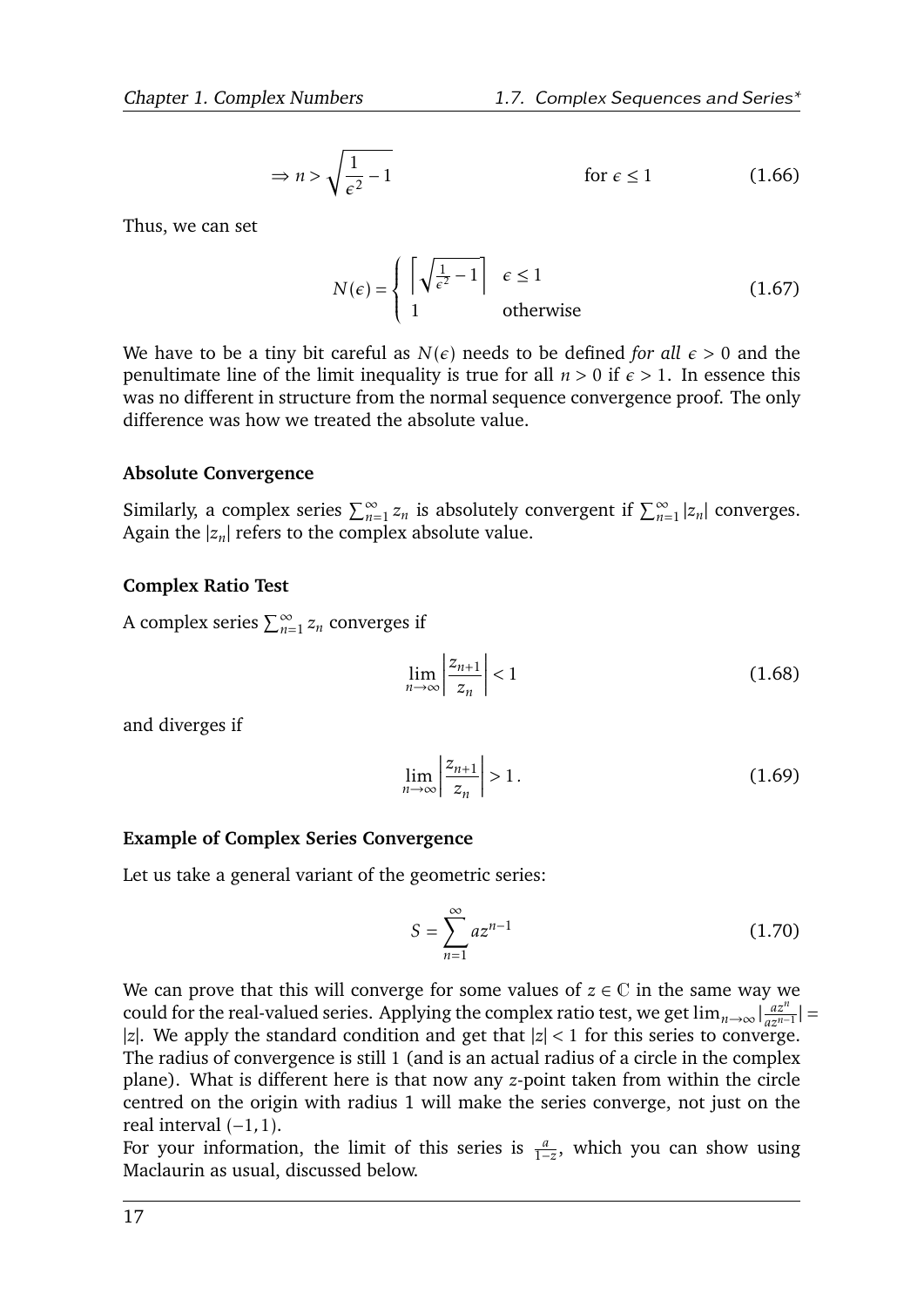## <span id="page-20-0"></span>**1.8 Complex Power Series**

We can expand functions as power series in a complex variable, usually *z*, in the same way as we could with real-valued functions. The same expansions hold in C because the functions below (at any rate) are differentiable in the complex domain. Therefore, Maclaurin's series applies and yields

$$
\exp(z) = \sum_{n=0}^{\infty} \frac{z^n}{n!} = 1 + z + \frac{z^2}{2!} + \frac{z^3}{3!} + \dots
$$
 (1.71)

$$
\sin(z) = \sum_{n=0}^{\infty} (-1)^n \frac{z^{2n+1}}{(2n+1)!} = z - \frac{z^3}{3!} + \frac{z^5}{5!} - \dots
$$
 (1.72)

$$
\cos(z) = \sum_{n=0}^{\infty} (-1)^n \frac{z^{2n}}{(2n)!} = 1 - \frac{z^2}{2!} + \frac{z^4}{4!} - \dots
$$
 (1.73)

## <span id="page-20-1"></span>**1.8.1 A Generalized Euler Formula**

A more general form of Euler's formula [\(1.12\)](#page-7-1) is

$$
\forall z \in \mathbb{C}, n \in \mathbb{Z}: z = re^{i(\phi + 2n\pi)} \tag{1.74}
$$

since  $e^{i2n\pi} = \cos 2n\pi + i \sin 2n\pi = 1$ . This is the same general form we used in the rational extension to De Moivre's theorem to access the many roots of a complex number.

In terms of the Argand diagram, the points  $e^{i(\phi+2n\pi)}$  for  $i\geq 1$  lie on top of each other, each corresponding to one more revolution (through 2*π*).

The complex conjugate of  $e^{i\phi}$  is  $e^{-i\phi} = \cos \phi - i \sin \phi$ . This allows us to get useful expressions for sin*φ* and cos*φ*:

$$
\cos \phi = (e^{i\phi} + e^{-i\phi})/2 \tag{1.75}
$$

$$
\sin \phi = (e^{i\phi} - e^{-i\phi})/2i.
$$
 (1.76)

We will be able to use these relationships to create trigonometric identities.

## <span id="page-20-2"></span>**1.9 Applications of Complex Numbers\***

## <span id="page-20-3"></span>**1.9.1 Trigonometric Multiple Angle Formulae**

How can we calculate cos*nφ* in terms of cos*φ* and sin*φ*? We can use de Moivre's theorem to expand *e inφ* and equate real and imaginary parts: e.g., for *n* = 5, by the Binomial theorem,

$$
(\cos \phi + i \sin \phi)^5 = \cos^5 \phi + i5 \cos^4 \phi \sin \phi - 10 \cos^3 \phi \sin^2 \phi
$$
 (1.77)  
-  $i10 \cos^2 \phi \sin^3 \phi + 5 \cos \phi \sin^4 \phi + i \sin^5 \phi$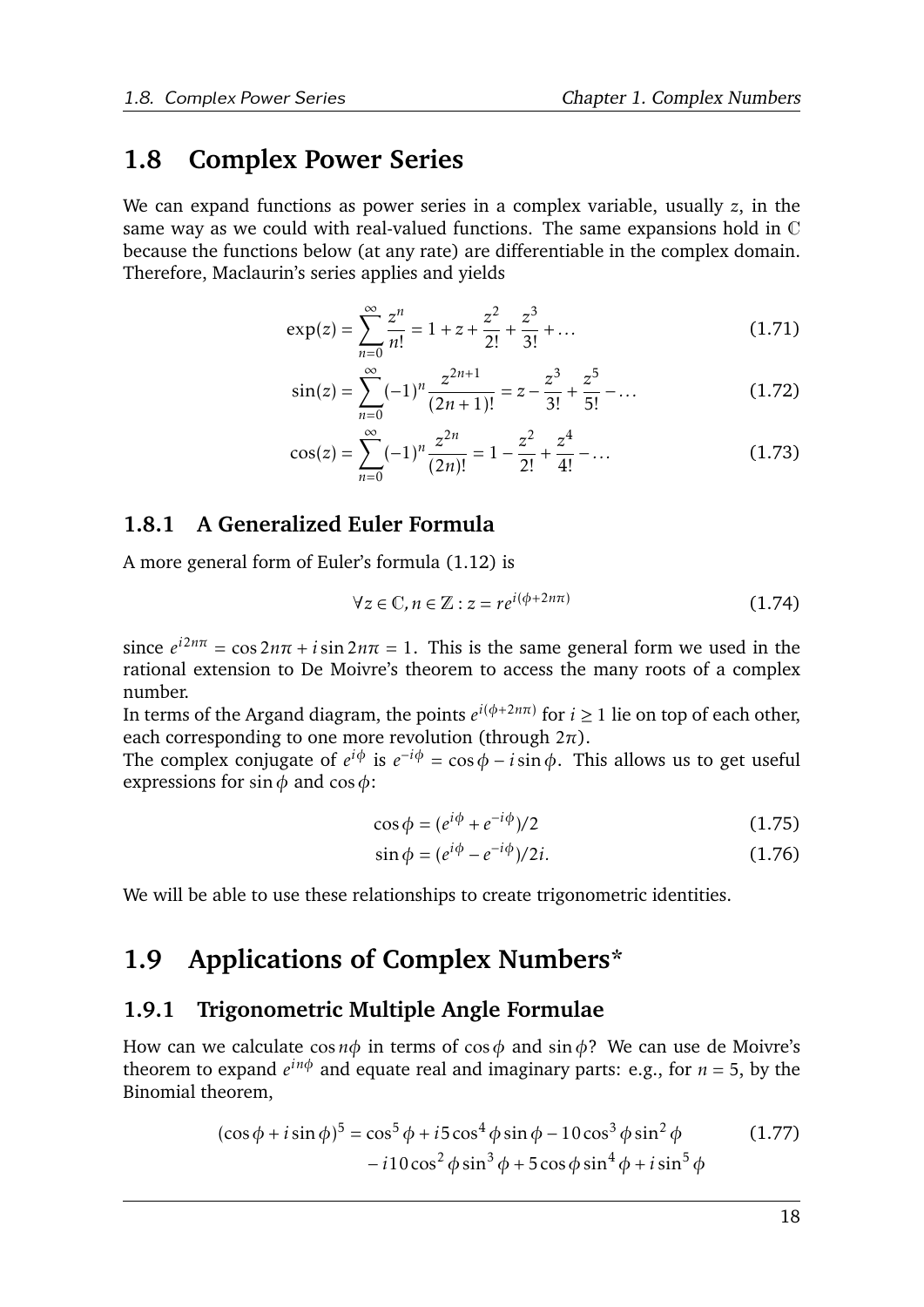Comparing real and imaginary parts now gives

$$
\cos 5\phi = \cos^5 \phi - 10\cos^3 \phi \sin^2 \phi + 5\cos \phi \sin^4 \phi \tag{1.78}
$$

and

$$
\sin 5\phi = 5\cos^4 \phi \sin \phi - 10\cos^2 \phi \sin^3 \phi + \sin^5 \phi \tag{1.79}
$$

#### **Trigonometric Power Formulae**

We can also calculate  $\cos^n \phi$  in terms of  $\cos m\phi$  and  $\sin m\phi$  for  $m \in \mathbb{N}$ : Let  $z = e^{i\phi}$  so that  $z + z^{-1} = z + \overline{z} = 2\cos\phi$ . Similarly,  $z^m + z^{-m} = 2\cos m\phi$  by de Moivre's theorem. Hence by the Binomial theorem, e.g., for  $n = 5$ ,

$$
(z + z-1)5 = (z5 + z-5) + 5(z3 + z-3) + 10(z + z-1)
$$
 (1.80)

$$
2^{5}\cos^{5}\phi = 2(\cos 5\phi + 5\cos 3\phi + 10\cos \phi)
$$
 (1.81)

Similarly,  $z - z^{-1} = 2i \sin \phi$  gives  $\sin^n \phi$ 

When *n* is even, we get an extra term in the binomial expansion, which is *constant*. For example, for  $n = 6$ , we obtain

$$
(z + z-1)6 = (z6 + z-6) + 6(z4 + z-4) + 15(z2 + z-2) + 20
$$
 (1.82)

$$
2^{6}\cos^{6}\phi = 2(\cos 6\phi + 6\cos 4\phi + 15\cos 2\phi + 10)
$$
 (1.83)

and, therefore,

$$
\cos^{6} \phi = \frac{1}{32} (\cos 6\phi + 6\cos 4\phi + 15\cos 2\phi + 10). \tag{1.84}
$$

## <span id="page-21-0"></span>**1.9.2 Summation of Series**

Some series with sines and cosines can be summed similarly, e.g.,

$$
C = \sum_{k=0}^{n} a^k \cos k\phi
$$
 (1.85)

Let  $S = \sum^{n}$ *k*=1 *a k* sin*kφ*. Then,

$$
C + iS = \sum_{k=0}^{n} a^k e^{ik\phi} = \frac{1 - (ae^{i\phi})^{n+1}}{1 - ae^{i\phi}}.
$$
 (1.86)

Hence,

$$
C + iS = \frac{(1 - (ae^{i\phi})^{n+1})(1 - ae^{-i\phi})}{(1 - ae^{i\phi})(1 - ae^{-i\phi})}
$$
(1.87)

$$
=\frac{1 - ae^{-i\phi} - a^{n+1}e^{i(n+1)\phi} + a^{n+2}e^{in\phi}}{1 - 2a\cos\phi + a^2}.
$$
 (1.88)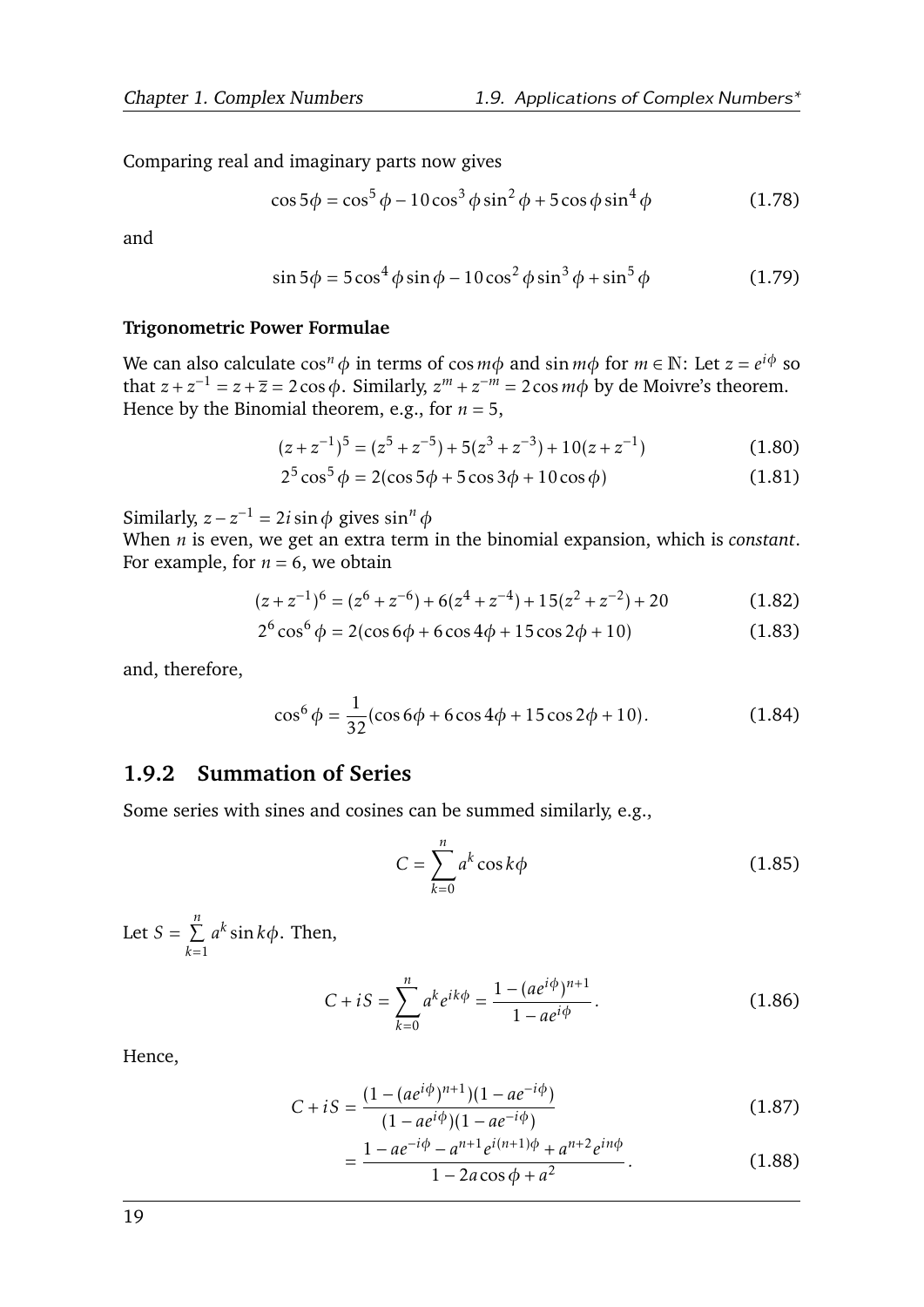Equating real and imaginary parts, the cosine series is

$$
C = \frac{1 - a\cos\phi - a^{n+1}\cos((n+1)\phi + a^{n+2}\cos n\phi)}{1 - 2a\cos\phi + a^2},
$$
 (1.89)

and the sine series is

$$
S = \frac{a\sin\phi - a^{n+1}\sin(n+1)\phi + a^{n+2}\sin n\phi}{1 - 2a\cos\phi + a^2}
$$
(1.90)

## <span id="page-22-0"></span>**1.9.3 Integrals**

We can determine integrals

$$
C = \int_0^x e^{a\phi} \cos b\phi d\phi, \qquad (1.91)
$$

$$
S = \int_0^x e^{a\phi} \sin b\phi d\phi \qquad (1.92)
$$

by looking at the sum<sup>[5](#page-22-1)</sup>

$$
C + iS = \int_0^x e^{(a+ib)\phi} d\phi
$$
 (1.93)

$$
=\frac{e^{(a+ib)x}-1}{a+ib}=\frac{(e^{ax}e^{ibx}-1)(a-ib)}{a^2+b^2}
$$
(1.94)

$$
= \frac{(e^{ax}\cos bx - 1 + ie^{ax}\sin bx)(a - ib)}{a^2 + b^2}
$$
 (1.95)

The result is therefore

$$
C + iS = \frac{e^{ax}(a\cos bx + b\sin bx) - a + i(e^{ax}(a\sin bx - b\cos bx) + b)}{a^2 + b^2}
$$
(1.96)

and so we get

$$
C = \frac{e^{ax}(a\cos bx + b\sin bx - a)}{a^2 + b^2},
$$
 (1.97)

$$
S = \frac{e^{ax}(a\sin bx - b\cos bx) + b}{a^2 + b^2}
$$
 (1.98)

as the solutions to the integrals we were seeking.

<span id="page-22-1"></span><sup>5</sup>The reduction formula would require *a* and *b* to be integers.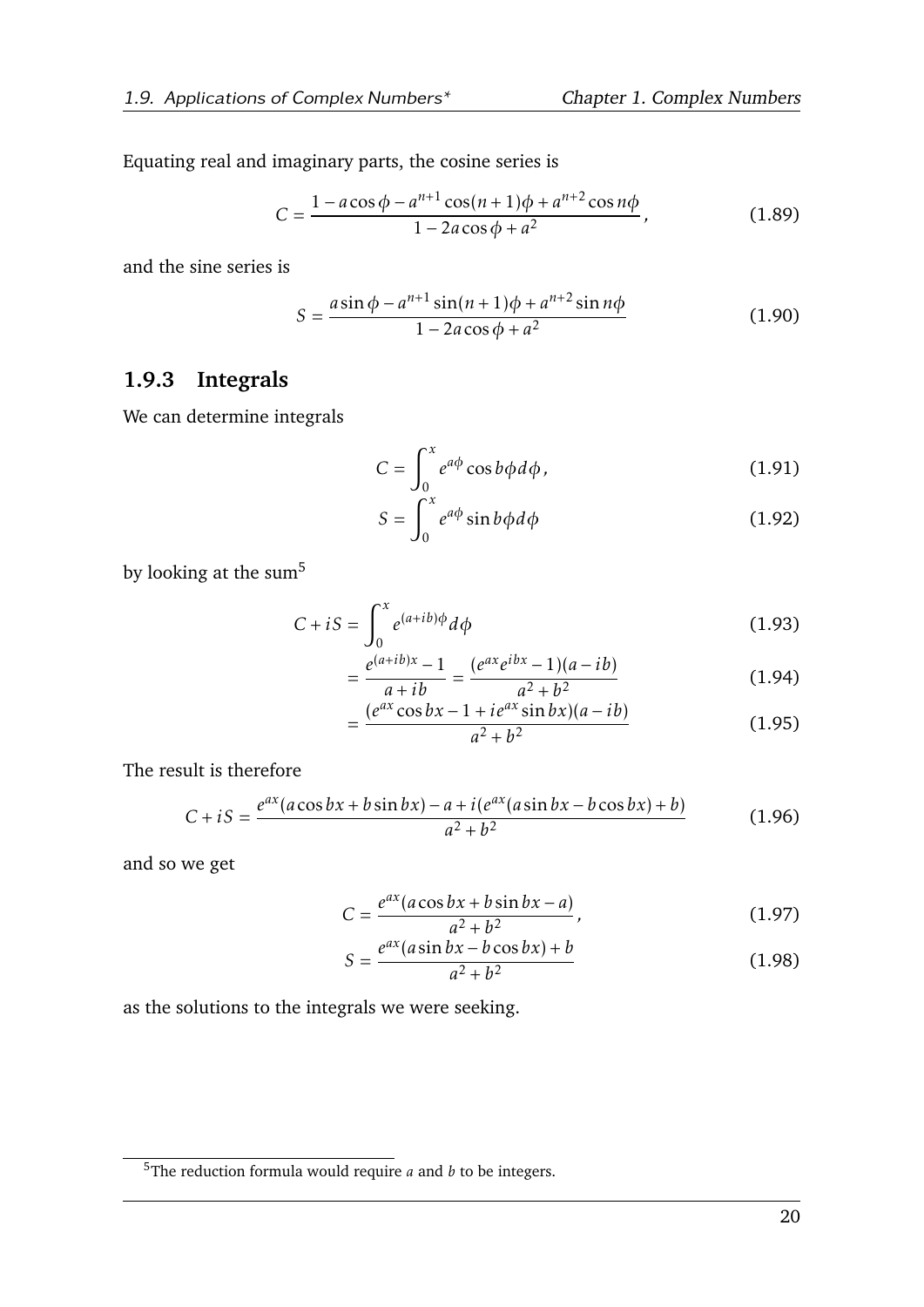## <span id="page-23-0"></span>**Chapter 2**

## **Linear Algebra**

This chapter is largely based on the lecture notes and books by [Drumm and Weil](#page-75-2) [\(2001\)](#page-75-2); [Strang](#page-75-3) [\(2003\)](#page-75-3); [Hogben](#page-75-4) [\(2013\)](#page-75-4) as well as Pavel Grinfeld's Linear Algebra series $^1$  $^1$ . Another excellent source is Gilbert Strang's Linear Algebra lecture at MIT $^2$  $^2$ . Linear algebra is the study of vectors. Generally, vectors are special objects that can be added together and multiplied by scalars to produce another object of the same kind. Any object that satisfies these two properties can be considered a vector. Here are three examples of such vectors:

- 1. Geometric vectors. This example of a vector may be familiar from High School. Geometric vectors are directed segments, which can be drawn, see Fig. [2.1.](#page-24-2) Two vectors  $\vec{x}$ ,  $\vec{y}$  can be added, such that  $\vec{x} + \vec{y} = \vec{z}$  is another geometric vector. Furthermore,  $\lambda \vec{x}, \lambda \in \mathbb{R}$  is also a geometric vector. In fact, it is the original vector scaled by  $\lambda$ . Therefore, geometric vectors are instances of the vector concepts introduced above.
- 2. Polynomials are also vectors: Two polynomials can be added together, which results in another polynomial; and they can be multiplied by a scalar  $\lambda \in \mathbb{R}$ , and the result is a polynomial as well. Therefore, polynomial are (rather unusual) instances of vectors. Note that polynomials are very different from geometric vectors. While geometric vectors are concrete "drawings", polynomials are abstract concepts. However, they are both vectors.
- 3.  $\mathbb{R}^n$  is a set of numbers, and its elements are *n*-tuples.  $\mathbb{R}^n$  is even more abstract than polynomials, and the most general concept we consider in this course. For example,

$$
a = \begin{bmatrix} 1 \\ 2 \\ 3 \end{bmatrix} \in \mathbb{R}^3
$$
 (2.1)

is an example of a triplet of numbers. Adding two vectors  $a, b \in \mathbb{R}^n$  componentwise results in another vector:  $a + b = c \in \mathbb{R}^n$ . Moreover, multiplying  $a \in \mathbb{R}^n$  by  $\lambda \in \mathbb{R}$  results in a scaled vector  $\lambda a \in \mathbb{R}^n$ .

<span id="page-23-1"></span><sup>1</sup>http://tinyurl.com/nahclwm

<span id="page-23-2"></span><sup>2</sup>http://tinyurl.com/29p5q8j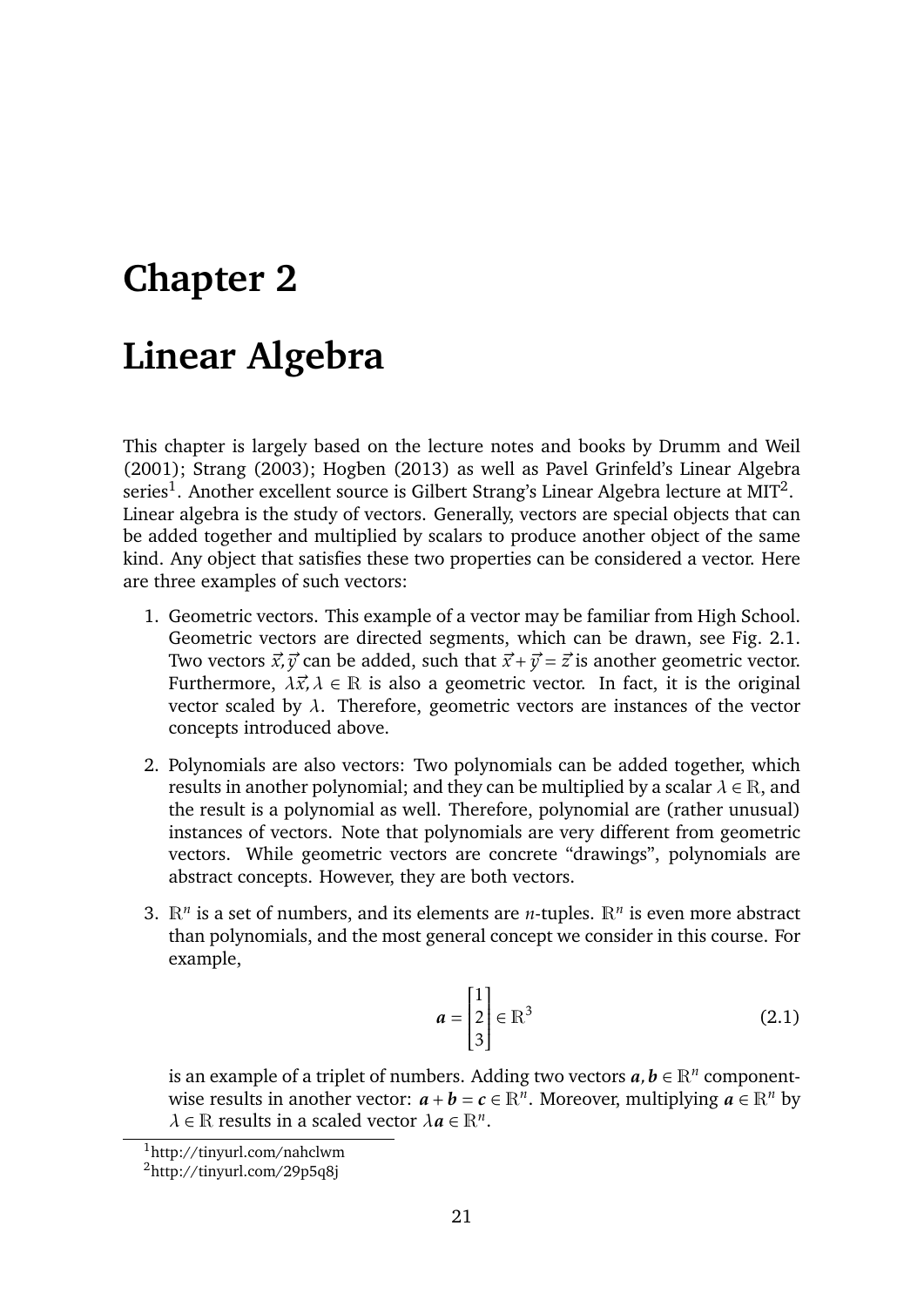

<span id="page-24-2"></span>**Figure 2.1:** Example of two geometric vectors in two dimensions.

Linear algebra focuses on the similarities between these vector concepts: We can add them together and multiply them by scalars. We will largely focus on the third kind of vectors since most algorithms in linear algebra are formulated in  $\mathbb{R}^n$ . There is a 1:1 correspondence between any kind of vector and  $\mathbb{R}^n$ . By studying  $\mathbb{R}^n$ , we implicitly study all other vectors. Although  $\mathbb{R}^n$  is rather abstract, it is most useful.

## **Practical Applications of Linear Algebra**

Linear algebra centers around solving linear equation systems and is at the core of many computer science applications. Here is a selection:<sup>[3](#page-24-3)</sup>

- Ranking of web pages (web search)
- Linear programming (optimziation)
- Error correcting codes (e.g., in DVDs)
- Decomposition of sounds into different sources
- Projections, rotations, scaling (computer graphics)
- Data visualization
- En/Decryption algorithms (cryptography)
- State estimation and optimal control (e.g., in robotics and dynamical systems)

## <span id="page-24-0"></span>**2.1 Linear Equation Systems**

## <span id="page-24-1"></span>**2.1.1 Example**

A company produces products  $N_1,\ldots,N_n$  for which resources  $R_1,\ldots,R_m$  are required. To produce a unit of product  $N_j$ ,  $a_{ij}$  units of resource  $R_i$  are needed, where  $i =$ 1*,...,m* and *j* = 1*,...,n*.

The objective is to find an optimal production plan, i.e., a plan how many units  $x_i$  of product *N<sup>j</sup>* should be produced if a total of *b<sup>i</sup>* units of resource *R<sup>i</sup>* are available and (ideally) no resources are left over.

If we produce  $x_1, \ldots, x_n$  units of the corresponding products, we need a total of

$$
a_{i1}x_1 + \dots + a_{in}x_n \tag{2.2}
$$

<span id="page-24-3"></span><sup>3</sup>More details can be found on Jeremy Kun's blog: <http://tinyurl.com/olkbkct>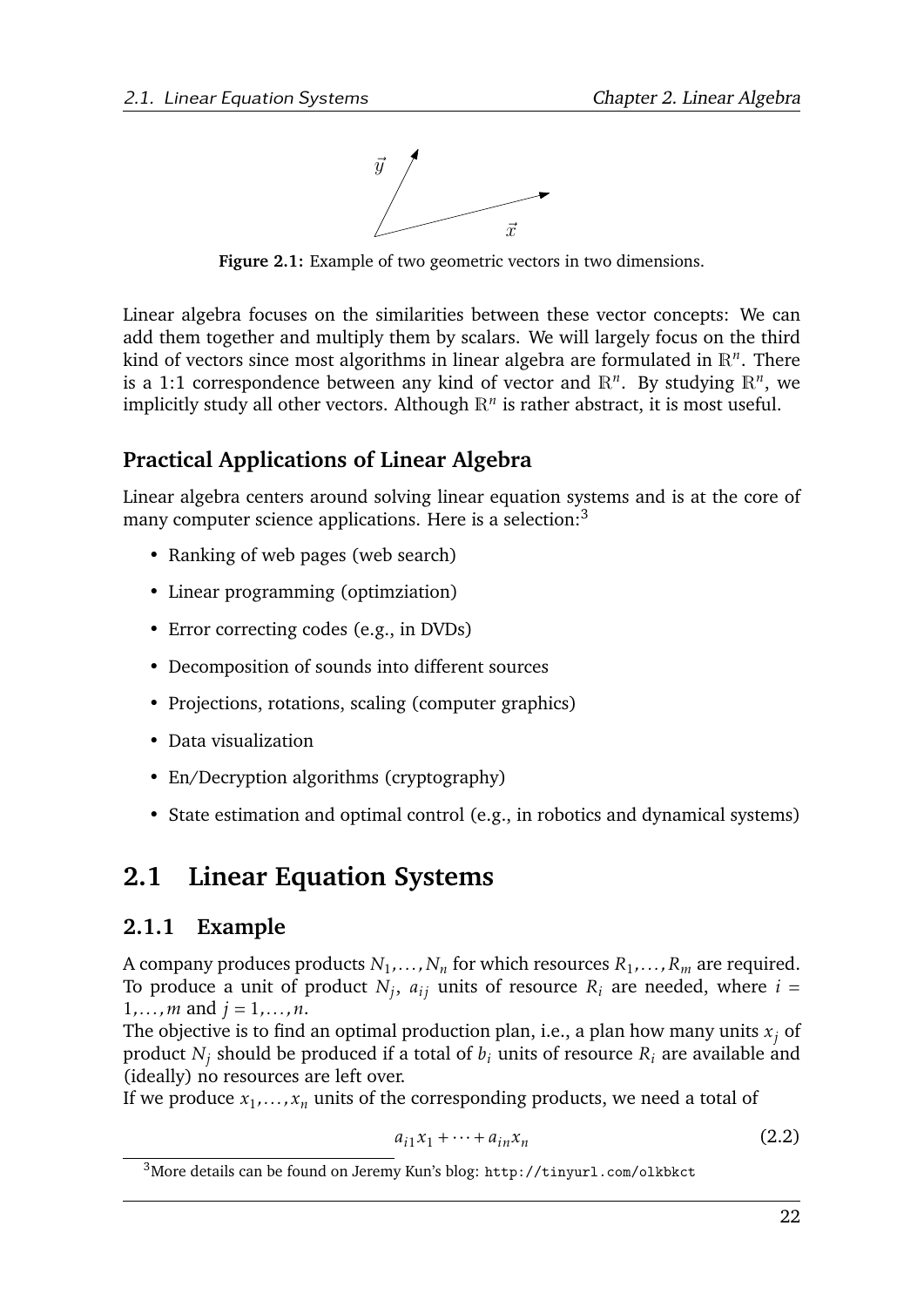many units of resource  $R_i$ . The desired optimal production plan  $(x_1,...,x_n) \in \mathbb{R}^n$ , therefore, has to satisfy the following system of equations:

<span id="page-25-0"></span>
$$
a_{11}x_1 + \dots + a_{1n}x_n \t b_1
$$
  
\n
$$
\vdots \t = \vdots,
$$
  
\n
$$
a_{m1}x_1 + \dots + a_{mn}x_n \t b_m
$$
\n(2.3)

where  $a_{ij}$  ∈ R and  $b_i$  ∈ R. Equation [\(2.3\)](#page-25-0) is the general form of a **linear equation system**, and  $x_1, \ldots, x_n$  are the **unknowns** of this linear equation system. Every *n*tuple  $(x_1,...,x_n) \in \mathbb{R}^n$  that satisfies [\(2.3\)](#page-25-0) is a **solution** of the linear equation system. The linear equation system

$$
\begin{array}{rcl}\nx_1 & + x_2 & + x_3 & = & 3 & (1) \\
x_1 & - x_2 & + 2x_3 & = & 2 & (2) \\
2x_1 & + 3x_3 & = & 1 & (3)\n\end{array}
$$
\n(2.4)

has **no solution:** Adding the first two equations yields  $(1)+(2) = 2x_1+3x_3 = 5$ , which contradicts the third equation (3).

Let us have a look at the linear equation system

$$
\begin{array}{rcl}\nx_1 & + & x_2 & + & x_3 & = & 3 & (1) \\
x_1 & - & x_2 & + & 2x_3 & = & 2 & (2) \\
x_2 & + & x_3 & = & 2 & (3)\n\end{array} \tag{2.5}
$$

From the first and third equation it follows that  $x_1 = 1$ . From (1)+(2) we get 2+3 $x_3 =$ 5, i.e.,  $x_3 = 1$ . From (3), we then get that  $x_2 = 1$ . Therefore, (1,1,1) is the only possible and **unique solution** (verify by plugging in).

As a third example, we consider

$$
\begin{array}{rcl}\nx_1 & + x_2 & + x_3 & = & 3 & (1) \\
x_1 & - x_2 & + 2x_3 & = & 2 & (2) \\
2x_1 & + 3x_3 & = & 5 & (3)\n\end{array} \tag{2.6}
$$

Since  $(1)+(2)=(3)$ , we can omit the third equation (redundancy). From (1) and (2), we get  $2x_1 = 5 - 3x_3$  and  $2x_2 = 1 + x_3$ . We define  $x_3 = a \in \mathbb{R}$  as a free variable, such that any triplet

<span id="page-25-1"></span>
$$
\left(\frac{5}{2} - \frac{3}{2}a, \frac{1}{2} + \frac{1}{2}a, a\right), \quad a \in \mathbb{R} \tag{2.7}
$$

is a solution to the linear equation system, i.e., we obtain a solution set that contains **infinitely many** solutions.

In general, for a real-valued linear equation system we obtain either no, exactly one or infinitely many solutions.

For a systematic approach to solving linear equation systems, we will introduce a useful compact notation. We will write the linear equation system from [\(2.3\)](#page-25-0) in the following form:

$$
x_1\begin{bmatrix} a_{11} \\ \vdots \\ a_{m1} \end{bmatrix} + x_2\begin{bmatrix} a_{12} \\ \vdots \\ a_{m2} \end{bmatrix} + \dots + x_n\begin{bmatrix} a_{1n} \\ \vdots \\ a_{mn} \end{bmatrix} = \begin{bmatrix} b_1 \\ \vdots \\ b_m \end{bmatrix} \Leftrightarrow \begin{bmatrix} a_{11} & \cdots & a_{1n} \\ \vdots & & \vdots \\ a_{m1} & \cdots & a_{mn} \end{bmatrix} \begin{bmatrix} x_1 \\ \vdots \\ x_n \end{bmatrix} = \begin{bmatrix} b_1 \\ \vdots \\ b_m \end{bmatrix}.
$$
 (2.8)

In order to work with these **matrices**, we need to have a close look at the underlying algebraic structures and define computation rules.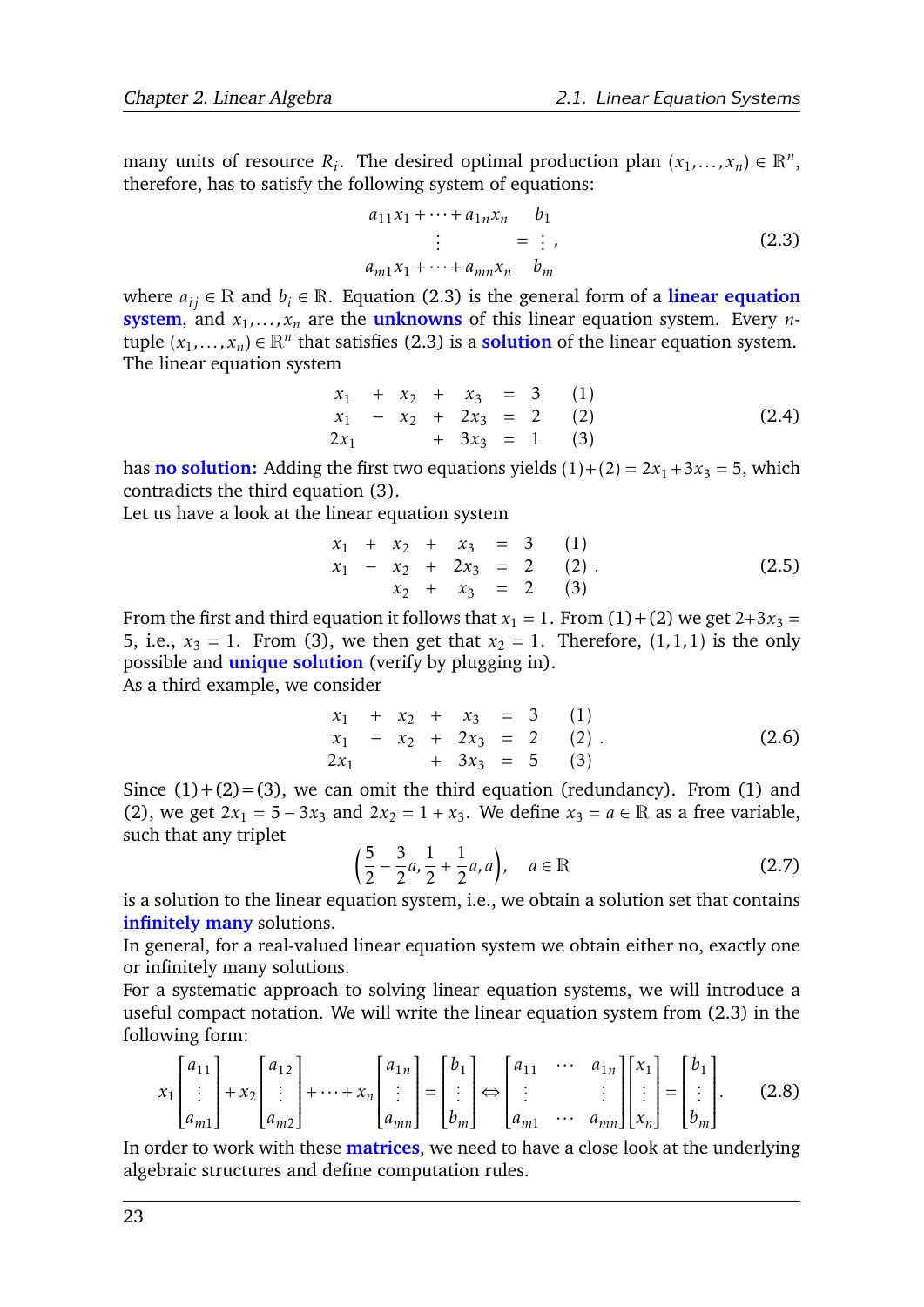## <span id="page-26-0"></span>**2.2 Groups**

Groups play an important role in computer science. Besides providing a fundamental framework for operations on sets, they are heavily used in cryptography, coding theory and graphics.

## <span id="page-26-1"></span>**2.2.1 Definitions**

Consider a set *G* and an operation  $\otimes$  :  $G \rightarrow G$  defined on *G*. For example,  $\otimes$  could be +*,*· defined on R*,*N*,*Z or ∪*,*∩*,*\ defined on P(*B*), the power set of *B*. Then (*G,*⊗) is called a **group** if

- **Closure** of *G* under ⊗: ∀*x,y* ∈ *G* : *x* ⊗*y* ∈ G
- **Associativity:**  $\forall x, y, z \in G : (x \otimes y) \otimes z = x \otimes (y \otimes z)$
- **Neutral element:**  $\exists e \in G \forall x \in G : x \otimes e = x$  and  $e \otimes x = x$
- **Inverse element:**  $\forall x \in G \exists y \in G : x \otimes y = e$  and  $y \otimes x = e$ . We often write  $x^{-1}$  to denote the inverse element of *x*. [4](#page-26-4)

If additionally  $\forall x, y \in G : x \otimes y = y \otimes x$  then  $(G, \otimes)$  is **Abelian group** (commutative).

## <span id="page-26-2"></span>**2.2.2 Examples**

 $(\mathbb{Z}, +)$  is a group, whereas  $(\mathbb{N}_0, +)^5$  $(\mathbb{N}_0, +)^5$  is not: Although  $(\mathbb{N}_0, +)$  possesses a neutral element (0), the inverse elements are missing.

 $(\mathbb{Z}, \cdot)$  is not a group: Although  $(\mathbb{Z}, \cdot)$  contains a neutral element (1), the inverse elements for any  $z \in \mathbb{Z}, z \neq \pm 1$ , are missing.

 $(R, \cdot)$  is not a group since 0 does not possess an inverse element. However,  $(R \setminus \{0\})$  is Abelian.

 $(\mathbb{R}^n, +), (\mathbb{Z}^n, +), n \in \mathbb{N}$  are Abelian if  $+$  is defined componentwise, i.e.,

<span id="page-26-6"></span>
$$
(x_1, \cdots, x_n) + (y_1, \cdots, y_n) = (x_1 + y_1, \cdots, x_n + y_n). \tag{2.9}
$$

Then,  $e = (0, \dots, 0)$  is the neutral element and  $(x_1, \dots, x_n)^{-1} := (-x_1, \dots, -x_n)$  is the inverse element.

## <span id="page-26-3"></span>**2.3 Matrices**

## **Definition 1 (Matrix)**

*With*  $m, n \in \mathbb{N}$  *a real-valued*  $(m, n)$  **matrix** *A is an*  $m \cdot n$ -tuple of elements  $a_{ij}$ ,  $i = 1, ..., m$ , *j* = 1*,...,n, which is ordered according to a rectangular scheme consisting of m rows*

<span id="page-26-5"></span><span id="page-26-4"></span><sup>&</sup>lt;sup>4</sup>The inverse element is defined with respect to the operation  $\otimes$  and does not necessarily mean  $\frac{1}{x}$ .  ${}^5N_0 = N \cup \{0\}$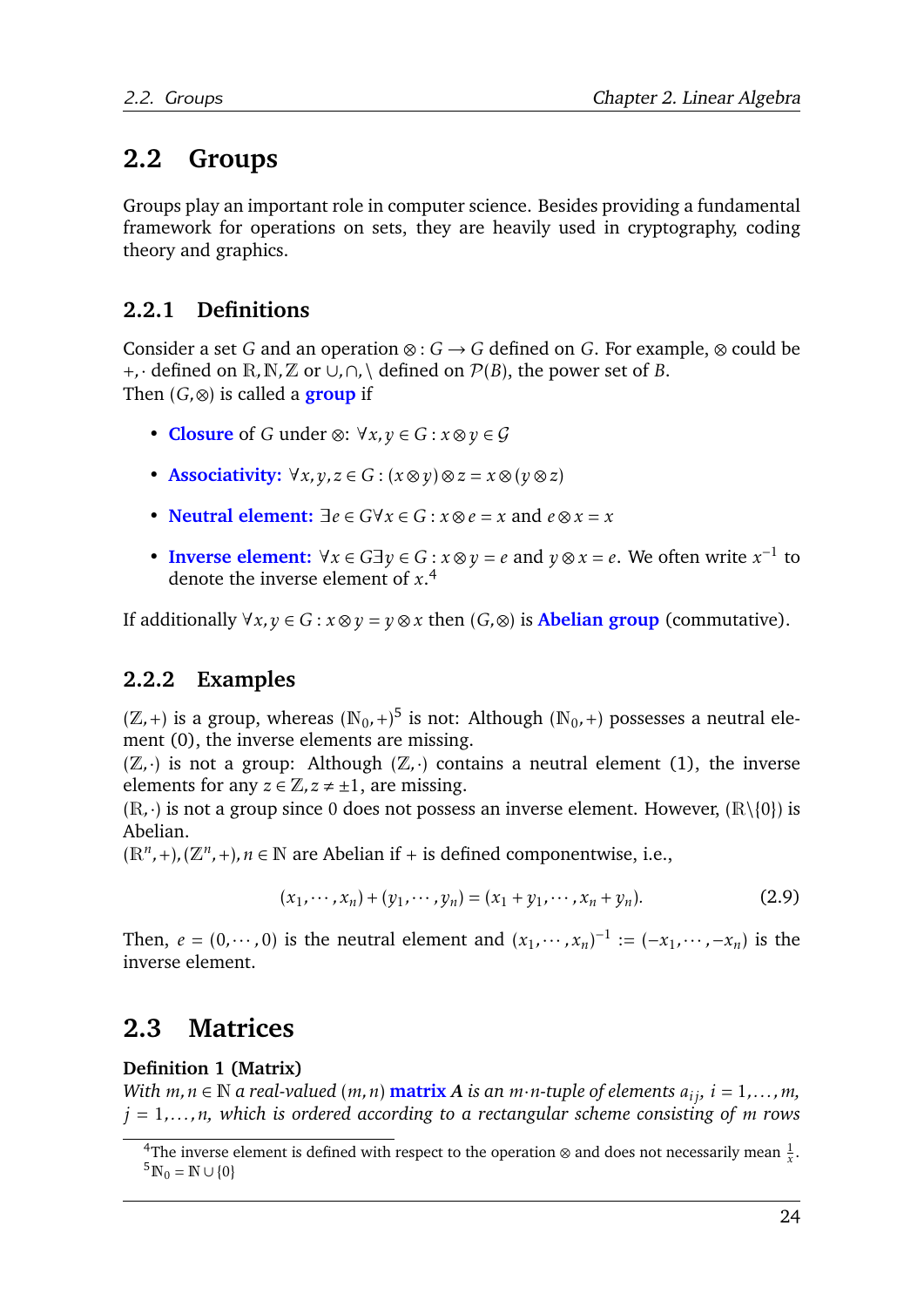*and n columns:*

$$
A = \begin{bmatrix} a_{11} & a_{12} & \cdots & a_{1n} \\ a_{21} & a_{22} & \cdots & a_{2n} \\ \vdots & \vdots & & \vdots \\ a_{m1} & a_{m2} & \cdots & a_{mn} \end{bmatrix}, \quad a_{ij} \in \mathbb{R}.
$$
 (2.10)

(1*,n*)*-matrices are called* **rows***,* (*m,*1)*-matrices are called* **columns***. These special matrices are also called* **row/column vectors***.*

 $\mathbb{R}^{m \times n}$  is the set of all real-valued  $(m, n)$ -matrices.  $A \in \mathbb{R}^{m \times n}$  can be equivalently represented as *A* ∈ R*mn*. Therefore, (R*m*×*<sup>n</sup> ,*+) is Abelian group (with componentwise addition as defined in [\(2.9\)](#page-26-6)).

## <span id="page-27-0"></span>**2.3.1 Matrix Multiplication**

For  $A \in \mathbb{R}^{m \times n}$ ,  $B \in \mathbb{R}^{n \times k}$  (note the size of the matrices!) the elements  $c_{ij}$  of the product  $C = AB \in \mathbb{R}^{m \times k}$  are defined as

<span id="page-27-4"></span>
$$
c_{ij} = \sum_{l=1}^{n} a_{il} b_{lj}, \qquad i = 1, \dots, m, \quad j = 1, \dots, k.
$$
 (2.11)

This means, to compute element  $c_{ij}$  we multiply the elements of the *i*th row of *A* with the *j*th column of  $B^6$  $B^6$  and sum them up.<sup>[7](#page-27-2)</sup>

#### **Remark 1**

*Matrices can only be multiplied if their "neighboring" dimensions match. For instance, an n* × *k-matrix A can be multiplied with a k* × *m-matrix B, but only from the left side:*

$$
\underbrace{A}_{n \times k} \underbrace{B}_{k \times m} = \underbrace{C}_{n \times m}
$$
 (2.12)

*The product* **BA** *is not defined if*  $m \neq n$  *since the neighboring dimensions do not match.* 

#### **Remark 2**

*Note that matrix multiplication is* **not** *defined as an element-wise operation on matrix elements, i.e.,*  $c_{ij} \neq a_{ij}b_{ij}$  (even if the size of  $A$ ,  $B$  was chosen appropriately).<sup>[8](#page-27-3)</sup>

#### **Example**

For 
$$
\mathbf{A} = \begin{bmatrix} 1 & 2 & 3 \\ 3 & 2 & 1 \end{bmatrix} \in \mathbb{R}^{2 \times 3}
$$
,  $\mathbf{B} = \begin{bmatrix} 0 & 2 \\ 1 & -1 \\ 0 & 1 \end{bmatrix} \in \mathbb{R}^{3 \times 2}$ , we obtain  
\n
$$
\mathbf{AB} = \begin{bmatrix} 1 & 2 & 3 \\ 3 & 2 & 1 \end{bmatrix} \begin{bmatrix} 0 & 2 \\ 1 & -1 \\ 0 & 1 \end{bmatrix} = \begin{bmatrix} 2 & 3 \\ 2 & 5 \end{bmatrix} \in \mathbb{R}^{2 \times 2},
$$
\n(2.13)

<span id="page-27-2"></span><span id="page-27-1"></span><sup>&</sup>lt;sup>6</sup>They are both of length *k*, such that we can compute  $a_{il}b_{lj}$  for  $l = 1,...,n$ .

<span id="page-27-3"></span><sup>7</sup>Later, we will call this the **scalar product** or **dot product** of the corresponding row and column. <sup>8</sup>This kind of element-wise multiplication appears often in computer science where we multiply (multi-dimensional) arrays with each other.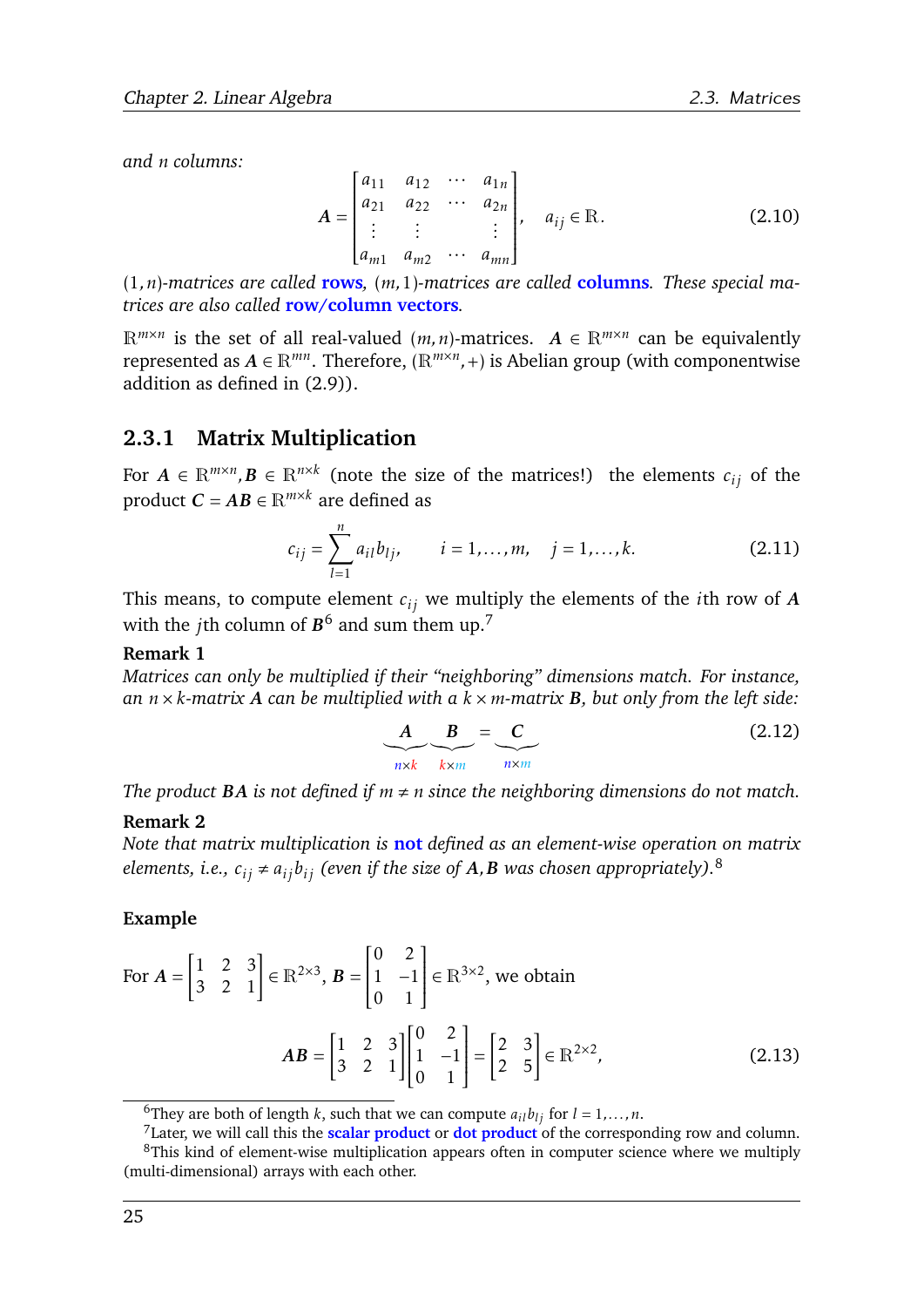$$
BA = \begin{bmatrix} 0 & 2 \\ 1 & -1 \\ 0 & 1 \end{bmatrix} \begin{bmatrix} 1 & 2 & 3 \\ 3 & 2 & 1 \end{bmatrix} = \begin{bmatrix} 6 & 4 & 2 \\ -2 & 0 & 2 \\ 3 & 2 & 1 \end{bmatrix} \in \mathbb{R}^{3 \times 3}.
$$
 (2.14)

From this example, we can already see that matrix multiplication is not commutative, i.e.,  $AB \neq BA$ .

#### **Definition 2 (Identity Matrix)**

*In* R*n*×*<sup>n</sup> , we define the* **identity matrix** *as*

$$
I_n = \begin{bmatrix} 1 & 0 & \cdots & \cdots & 0 \\ 0 & 1 & 0 & \cdots & 0 \\ \vdots & \ddots & \ddots & \ddots & \vdots \\ 0 & \cdots & 0 & 1 & 0 \\ 0 & \cdots & \cdots & 0 & 1 \end{bmatrix} \in \mathbb{R}^{n \times n}.
$$
 (2.15)

*With this,*  $A \cdot I_n = A = I_nA$  *for all*  $A \in \mathbb{R}^{n \times n}$ . Therefore, the identity matrix is the neutral *element with respect to matrix multiplication "*·*" in* (R*n*×*<sup>n</sup> ,*·)*.* [9](#page-28-1)

#### **Properties**

- Associativity:  $\forall A \in \mathbb{R}^{m \times n}, B \in \mathbb{R}^{n \times p}, C \in \mathbb{R}^{p \times q} : (AB)C = A(BC)$
- Distributivity:  $\forall A_1, A_2 \in \mathbb{R}^{m \times n}, B \in \mathbb{R}^{n \times p} : (A_1 + A_2)B = A_1B + A_2B$  $A(B+C) = AB + AC$
- $\forall A \in \mathbb{R}^{m \times n}$ :  $I_m A = AI_n = A$ . Note that  $I_m \neq I_n$  for  $m \neq n$ .

## <span id="page-28-0"></span>**2.3.2 Inverse and Transpose**

#### **Definition 3 (Inv[erse](#page-28-2))**

*For a square matrix*<sup>10</sup>  $\vec{A} \in \mathbb{R}^{n \times n}$  *a matrix*  $\vec{B} \in \mathbb{R}^{n \times n}$  *with*  $\vec{AB} = I_n = BA$  *is called* **inverse** and denoted by  $A^{-1}$ .

Not every matrix  $A$  possesses an inverse  $A^{-1}$ . If this inverse does exist,  $A$  is called **regular/invertible**, otherwise **singular**. We will discuss these properties much more later on in the course.

#### **Remark 3**

*The set of regular (invertible) matrices*  $A \in \mathbb{R}^{n \times n}$  *is a group with respect to matrix multiplication as defined in* [\(2.11\)](#page-27-4) *and is called* **general linear group** *GL*(*n,*R)*.*

#### **Definition 4 (Transpose)**

*For*  $A \in \mathbb{R}^{m \times n}$  the matrix  $B \in \mathbb{R}^{n \times m}$  with  $b_{ij} = a_{ji}$  is called the transpose of A. We write  $B = A^{\top}$ .

<span id="page-28-1"></span><sup>&</sup>lt;sup>9</sup>If  $A \in \mathbb{R}^{m \times n}$  then  $I_n$  is only a right neutral element, succh that  $AI_n = A$ . The corresponding left-neutral element would be  $I_m$  since  $I_m A = A$ .

<span id="page-28-2"></span><sup>10</sup>The number columns equals the number of rows.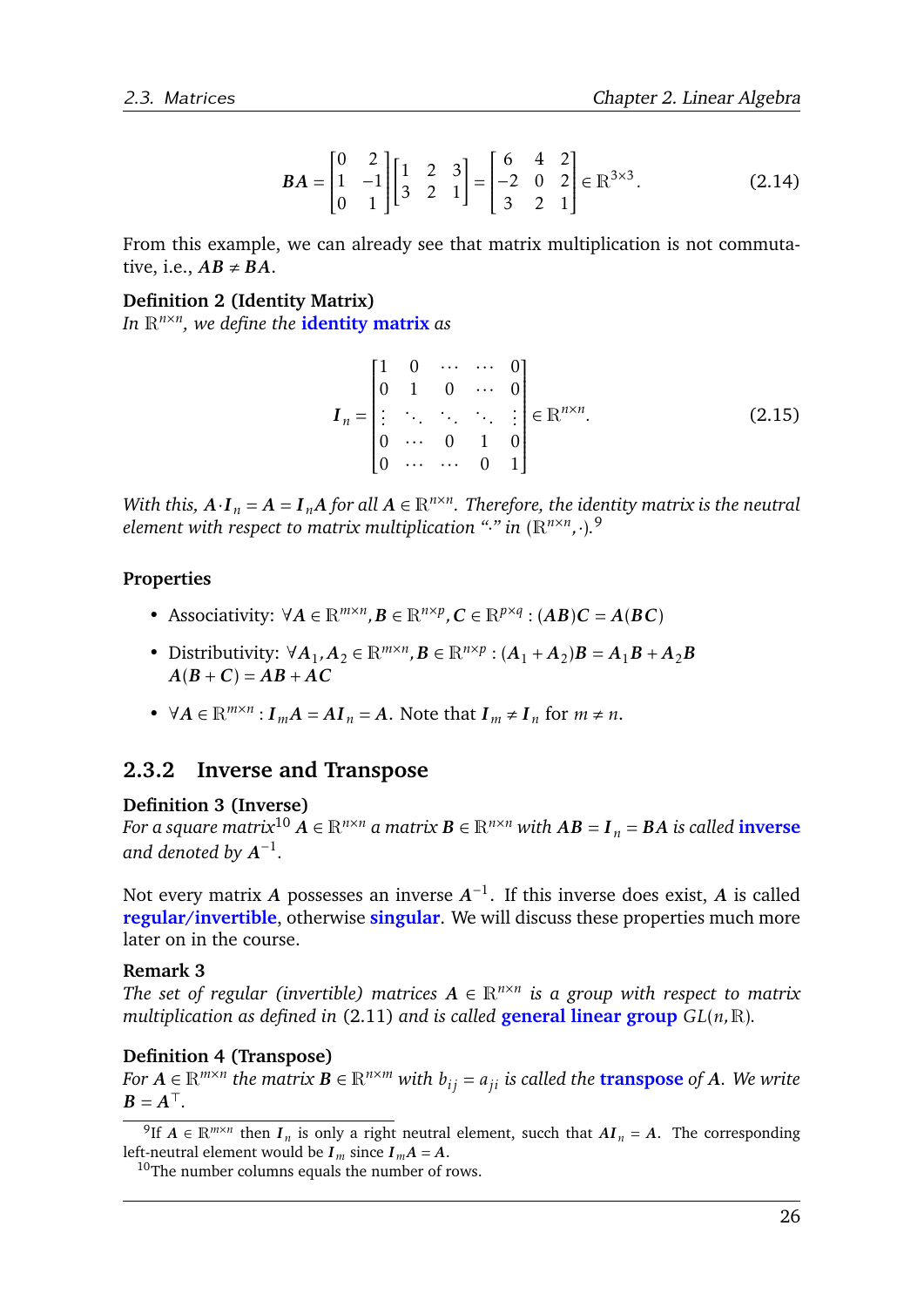For a square matrix  $A^\top$  is the matrix we obtain when we "mirror"  $A$  on its main diagonal.<sup>[11](#page-29-1)</sup> In general,  $A^{\top}$  can be obtained by writing the columns of *A* as the rows of  $\breve{A}^{\top}$ .

#### **Remark 4**

- $AA^{-1} = I = A^{-1}A$
- $(AB)^{-1} = B^{-1}A^{-1}$
- $(A^{\top})^{\top} = A$
- $(A + B)^{\top} = A^{\top} + B^{\top}$
- $(AB)^\top = B^\top A^\top$
- *If A is invertible,*  $(A^{-1})^T = (A^T)^{-1}$
- *Note:*  $(A + B)^{-1} \neq A^{-1} + B^{-1}$ *. Example: in the scalar case*  $\frac{1}{2+4} = \frac{1}{6}$  $\frac{1}{6} \neq \frac{1}{2}$  $rac{1}{2} + \frac{1}{4}$  $\frac{1}{4}$ .

*A* is **symmetric** if  $A = A^{\top}$ . Note that this can only hold for  $(n, n)$ -matrices (quadratic **matrices**). The sum of symmetric matrices is symmetric, but this does not hold for the product in general (although it is always defined). A counterexample is

$$
\begin{bmatrix} 1 & 0 \\ 0 & 0 \end{bmatrix} \begin{bmatrix} 1 & 1 \\ 1 & 1 \end{bmatrix} = \begin{bmatrix} 1 & 1 \\ 0 & 0 \end{bmatrix}.
$$
 (2.16)

## <span id="page-29-0"></span>**2.3.3 Multiplication by a Scalar**

Let  $A \in \mathbb{R}^{m \times n}$  and  $\lambda \in \mathbb{R}$ . Then  $\lambda A = K$ ,  $K_{ij} = \lambda a_{ij}$ . Practically,  $\lambda$  scales each element of *A*. For  $\lambda, \psi \in \mathbb{R}$  it holds:

- Distributivity:  $(\lambda + \psi)C = \lambda C + \psi C$ ,  $C \in \mathbb{R}^{m \times n}$  $\lambda(B+C) = \lambda B + \lambda C$ ,  $B, C \in \mathbb{R}^{m \times n}$
- Associativity:  $(\lambda \psi)C = \lambda(\psi C)$ ,  $C \in \mathbb{R}^{m \times n}$  $\lambda(\mathbf{B}\mathbf{C}) = (\lambda \mathbf{B})\mathbf{C} = \mathbf{B}(\lambda \mathbf{C}), \quad \mathbf{B} \in \mathbb{R}^{m \times n}, \mathbf{C} \in \mathbb{R}^{n \times k}.$ Note that this allows us to move scalar values around.
- $(\lambda C)^{\top} = C^{\top} \lambda^{\top} = C^{\top} \lambda = \lambda C^{\top}$  since  $\lambda = \lambda^{\top}$  for all  $\lambda \in \mathbb{R}$ .

<span id="page-29-1"></span><sup>&</sup>lt;sup>11</sup>The main diagonal (sometimes principal diagonal, primary diagonal, leading diagonal, or major diagonal) of a matrix *A* is the collection of entries  $A_{ij}$  where  $i = j$ .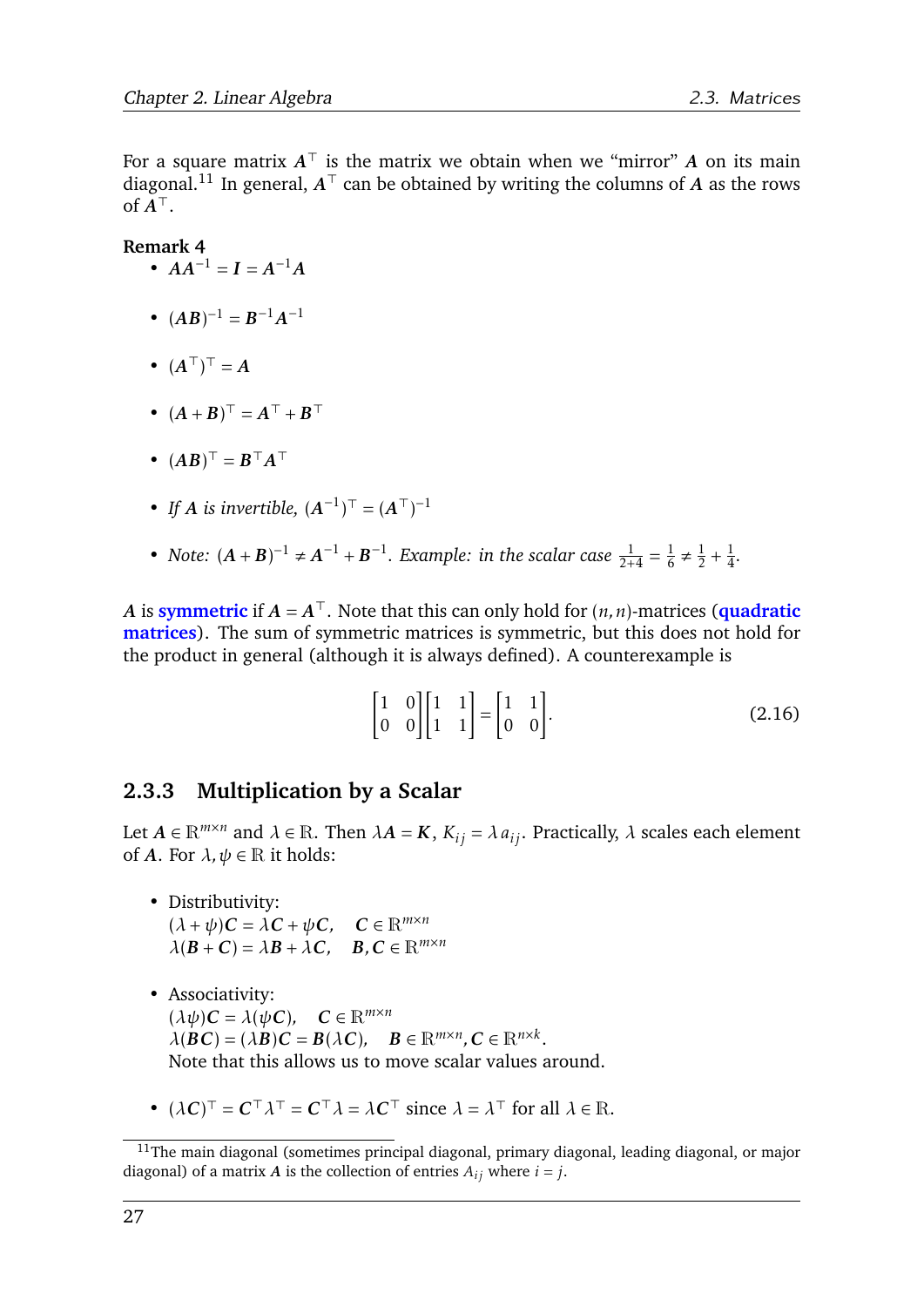## <span id="page-30-0"></span>**2.3.4 Compact Representations of Linear Equation Systems**

If we consider a linear equation system

$$
2x1 + 3x2 + 5x3 = 1
$$
  

$$
4x1 - 2x2 - 7x3 = 8
$$
  

$$
9x1 + 5x2 - 3x3 = 2
$$

and use the rules for matrix multiplication, we can write this equation system in a more compact form as

$$
\begin{bmatrix} 2 & 3 & 5 \ 4 & -2 & -7 \ 9 & 5 & -3 \ \end{bmatrix} \begin{bmatrix} x_1 \ x_2 \ x_3 \end{bmatrix} = \begin{bmatrix} 1 \ 8 \ 2 \end{bmatrix}.
$$
 (2.17)

Note that  $x_1$  scales the first column,  $x_2$  the second one, and  $x_3$  the third one. Generally, linear equation systems can be compactly represented in their matrix form as  $Ax = b$ , see [\(2.3\)](#page-25-0), and the product  $Ax$  is a (linear) combination of the columns of *A*. [12](#page-30-3)

## <span id="page-30-1"></span>**2.4 Solving Linear Equation Systems via Gaussian Elimination**

In [\(2.3\)](#page-25-0), we have introduced the general form of an equation system, i.e.,

$$
a_{11}x_1 + \dots + a_{1n}x_n = b_1
$$
  
\n
$$
\vdots \qquad \vdots
$$
  
\n
$$
a_{m1}x_1 + \dots + a_{mn}x_n = b_m
$$
 (2.18)

where  $a_{ij} \in \mathbb{R}$  and  $b_i \in \mathbb{R}$  are known constants and  $x_j$  are unknowns,  $i = 1, \ldots, m$ , *j* = 1*,...,n*. Thus far, we have introduced matrices as a compact way of formulating linear equation systems, i.e., such that we can write  $Ax = b$ , see [\(2.8\)](#page-25-1). Moreover, we defined basic matrix operations, such as addition and multiplication of matrices. In the following, we will introduce a constructive and systematic way of solving linear equation systems. Before doing this, we introduce the **augmented matrix**  $\begin{bmatrix} A \, | \, \boldsymbol{b} \end{bmatrix}$  of the linear equation system  $Ax = b$ . This augmented matrix will turn out to be useful when solving linear equation systems.

## <span id="page-30-2"></span>**2.4.1 Example: Solving a Simple Linear Equation System**

Now we are turning towards solving linear equation systems. Before doing this in a systematic way using Gaussian elimination, let us have a look at an example.

<span id="page-30-3"></span><sup>12</sup>We will discuss linear combinations in Section [2.5.](#page-39-0)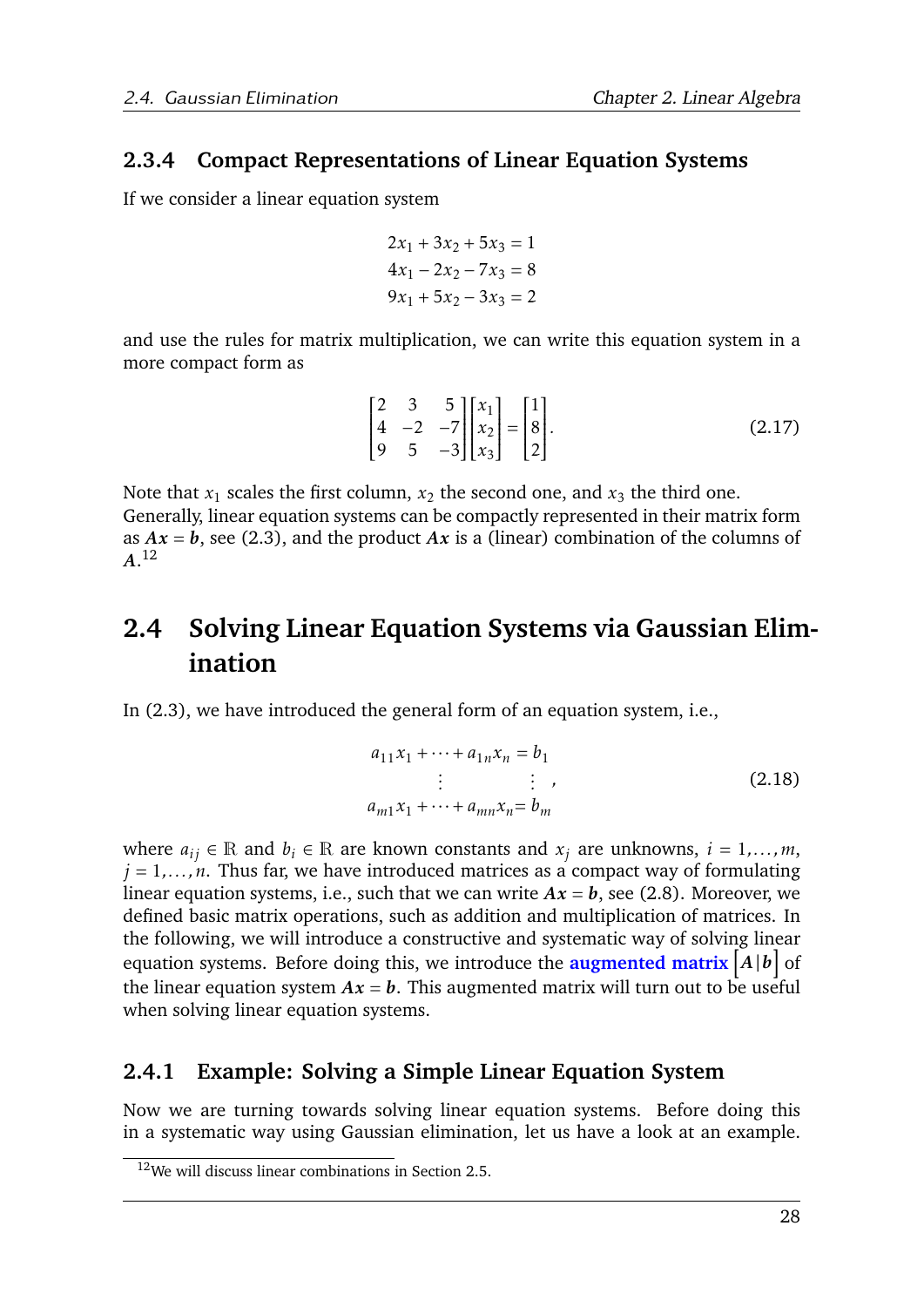Consider the following linear equation system:

<span id="page-31-1"></span>
$$
\begin{bmatrix} 1 & 0 & 8 & -4 \\ 0 & 1 & 2 & 12 \end{bmatrix} \begin{bmatrix} x_1 \\ x_2 \\ x_3 \\ x_4 \end{bmatrix} = \begin{bmatrix} 42 \\ 8 \end{bmatrix}.
$$
 (2.19)

This equation system is in a particularly easy form, where the first two columns consist of a 1 and a 0.<sup>[13](#page-31-0)</sup> Remember that we want to find scalars  $x_1, \ldots, x_4$ , such that  $\sum_{i=1}^{4} x_i c_i = b$ , where we define  $c_i$  to be the *i*th column of the matrix and *b* the righthand-side of  $(2.19)$ . A solution to the problem in  $(2.19)$  can be found immediately by taking 42 times the first column and 8 times the second column, i.e.,

$$
\boldsymbol{b} = \begin{bmatrix} 42 \\ 8 \end{bmatrix} = 42 \begin{bmatrix} 1 \\ 0 \end{bmatrix} + 8 \begin{bmatrix} 0 \\ 1 \end{bmatrix}.
$$
 (2.20)

Therefore, one solution vector is  $[42, 8, 0, 0]^\top$ . This solution is called a **particular solution** or **special solution**. However, this is not the only solution of this linear equation system. To capture all the other solutions, we need to be creative of generating 0 in a non-trivial way using the columns of the matrix: Adding a couple of 0s to our special solution does not change the special solution. To do so, we express the third column using the first two columns (which are of this very simple form):

$$
\begin{bmatrix} 8 \\ 2 \end{bmatrix} = 8 \begin{bmatrix} 1 \\ 0 \end{bmatrix} + 2 \begin{bmatrix} 0 \\ 1 \end{bmatrix},
$$
\n(2.21)

such that  $0 = 8c_1 + 2c_2 - 1c_3 + 0c_4$ . In fact, any scaling of this solution produces the 0 vector:

$$
\lambda_1 \begin{bmatrix} 8 \\ 2 \\ -1 \\ 0 \end{bmatrix} = \mathbf{0}, \qquad \lambda_1 \in \mathbb{R}.
$$
 (2.22)

Following the same line of reasoning, we express the fourth column of the matrix in [\(2.19\)](#page-31-1) using the first two columns and generate another set of non-trivial versions of 0 as

$$
\lambda_2 \begin{bmatrix} -4 \\ 12 \\ 0 \\ -1 \end{bmatrix} = \mathbf{0} \qquad \lambda_2 \in \mathbb{R}.
$$
 (2.23)

Putting everything together, we obtain all solutions of the linear equation system in [\(2.19\)](#page-31-1), which is called the **general solution**, as

$$
\begin{bmatrix} 42 \\ 8 \\ 0 \\ 0 \end{bmatrix} + \lambda_1 \begin{bmatrix} 8 \\ 2 \\ -1 \\ 0 \end{bmatrix} + \lambda_2 \begin{bmatrix} -4 \\ 12 \\ 0 \\ -1 \end{bmatrix}.
$$
 (2.24)

<span id="page-31-0"></span> $13$ Later, we will say that this matrix is in reduced row echelon form.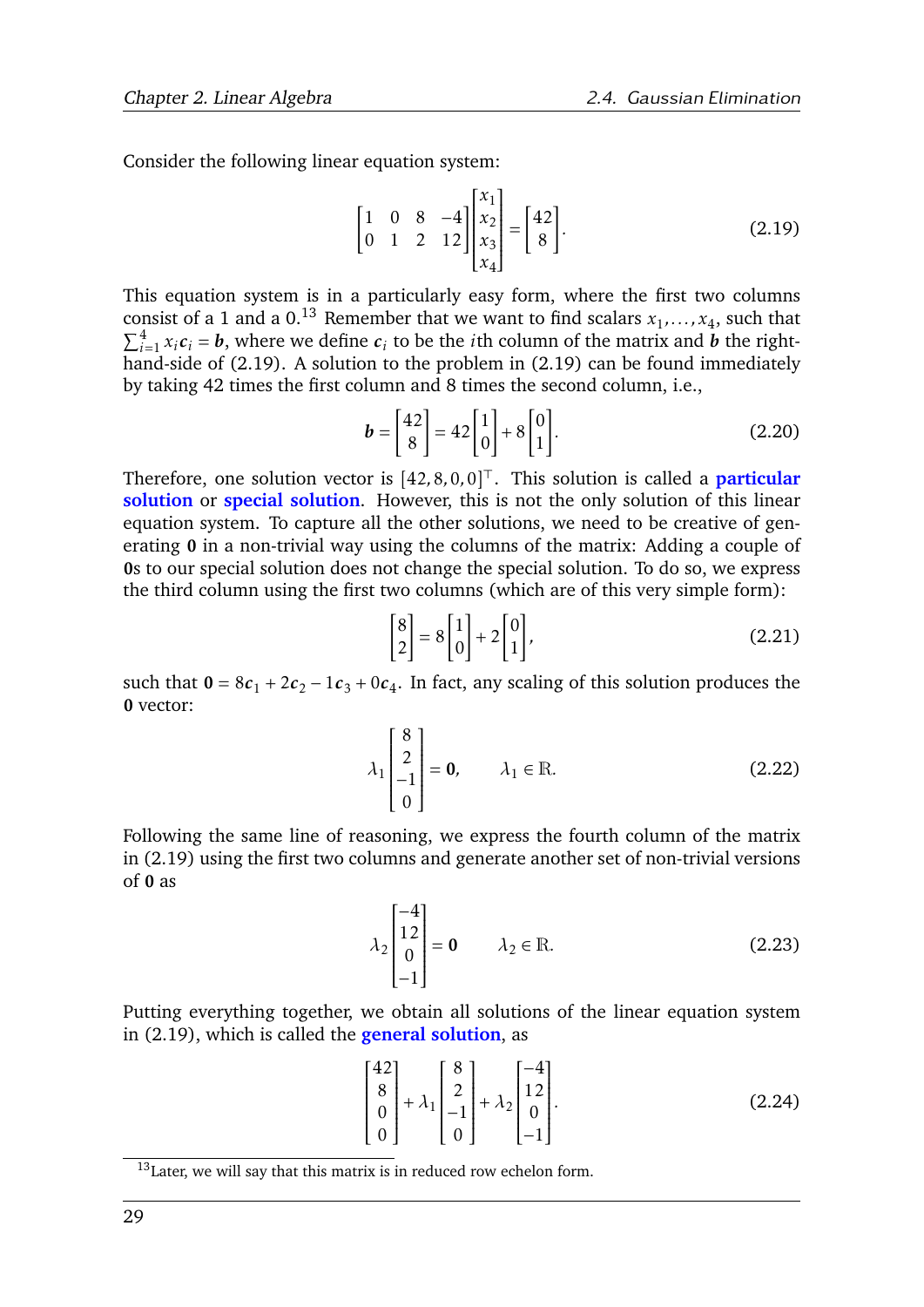### **Remark 5**

- *• The general approach we followed consisted of the following three steps:*
	- *1.* Find a particular solution to  $Ax = b$
	- *2.* Find all solutions to  $Ax = 0$
	- *3. Combine the solutions from 1. and 2. to the general solution.*
- <span id="page-32-1"></span>*• Neither the general nor the particular solution is unique.*

The linear equation system in the example above was easy to solve because the matrix in [\(2.19\)](#page-31-1) has this particularly convenient form, which allowed us to find the particular and the general solution by inspection. However, general equation systems are not of this simple form. Fortunately, there exists a constructive way of transforming any linear equation system into this particularly simple form: **Gaussian elimination**.

The rest of this section will introduce Gaussian elimination, which will allow us to solve all kinds of linear equation systems by first bringing them into a simple form and then applying the three steps to the simple form that we just discussed in the context of the example in [\(2.19\)](#page-31-1), see Remark [5.](#page-32-1)

## <span id="page-32-0"></span>**2.4.2 Elementary Transformations**

Key to solving linear equation systems are **elementary transformations** that keep the solution set the same<sup>[14](#page-32-2)</sup>, but that transform the equation system into a simpler form:

- Exchange of two equations
- Multiplication of an equation with a constant  $\lambda \in \mathbb{R} \setminus \{0\}$
- Addition of an equation to another equation

## **Example**

 $-2x_1 + 4x_2 - 2x_3 - x_4 + 4x_5 = -3$  $4x_1 - 8x_2 + 3x_3 - 3x_4 + x_5 = 2$  $x_1$  − 2 $x_2$  +  $x_3$  −  $x_4$  +  $x_5$  = 0'<br>  $x_1$  − 2 $x_2$  – 3 $x_4$  + 4 $x_5$  = a *x*<sup>1</sup> − 2*x*<sup>2</sup> − 3*x*<sup>4</sup> + 4*x*<sup>5</sup> = *a*  $a \in \mathbb{R}$  (2.25)

Swapping rows 1 and 3 leads to

$$
x_1 - 2x_2 + x_3 - x_4 + x_5 = 0
$$
  
\n
$$
4x_1 - 8x_2 + 3x_3 - 3x_4 + x_5 = 2 |-4R_1
$$
  
\n
$$
-2x_1 + 4x_2 - 2x_3 - x_4 + 4x_5 = -3 |+2R_1
$$
  
\n
$$
x_1 - 2x_2 - 3x_4 + 4x_5 = a |-R_1
$$
\n(2.26)

<span id="page-32-2"></span><sup>14</sup>Therefore, the original and the modified equation system are **equivalent**.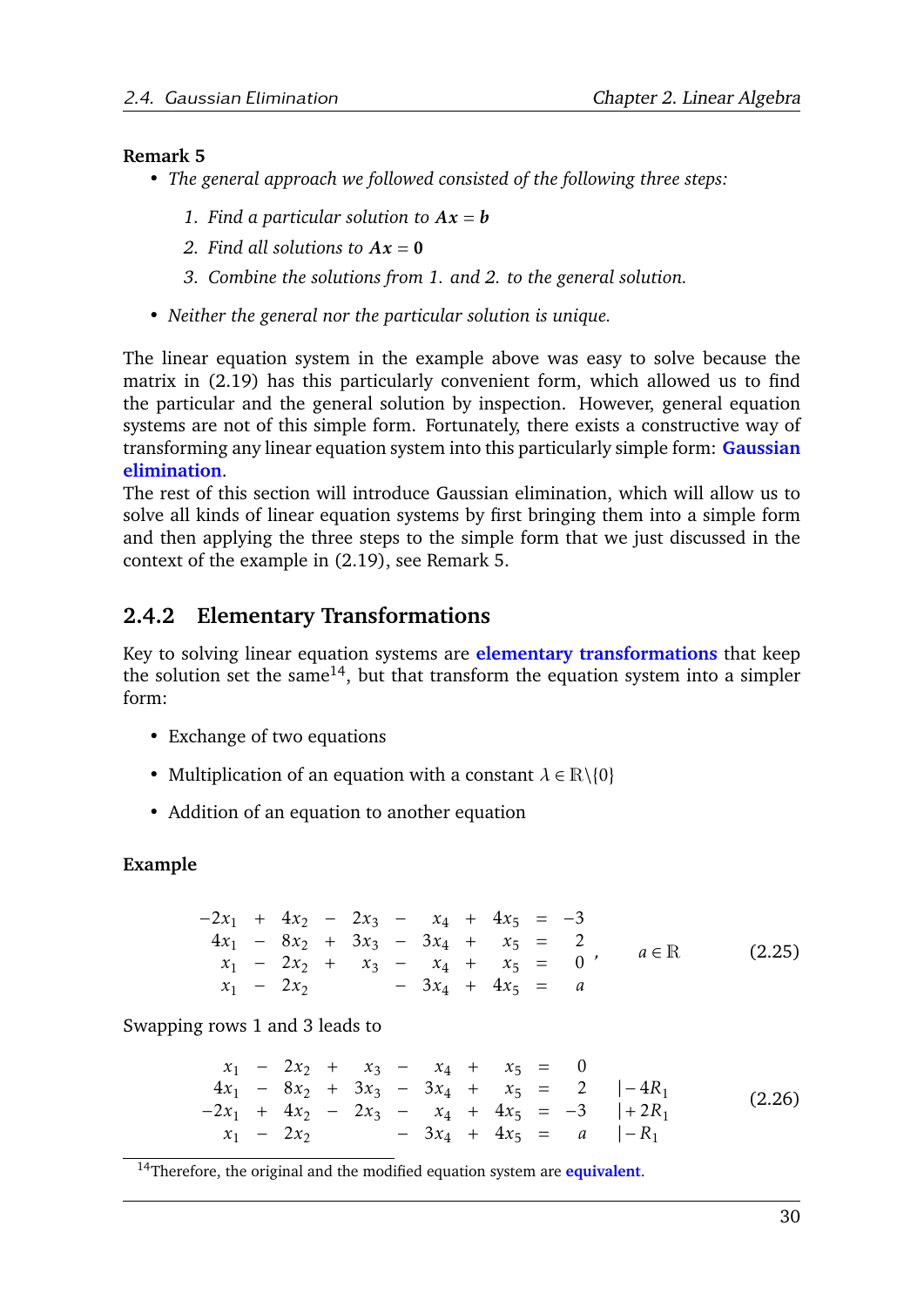When we now apply the indicated transformations (e.g., subtract Row 1 4 times from Row 2), we obtain

$$
x_1 - 2x_2 + x_3 - x_4 + x_5 = 0
$$
  
\n
$$
- x_3 + x_4 - 3x_5 = 2
$$
  
\n
$$
- x_3 - 2x_4 + 3x_5 = a | -R_2
$$
\n(2.27)

then

$$
x_1 - 2x_2 + x_3 - x_4 + x_5 = 0
$$
  
-  $x_3 + x_4 - 3x_5 = 2$   
-  $3x_4 + 6x_5 = -3$   
-  $3x_4 + 6x_5 = a-2$  | -R<sub>3</sub> (2.28)

and finally

$$
x_1 - 2x_2 + x_3 - x_4 + x_5 = 0
$$
  
-  $x_3 + x_4 - 3x_5 = 2 | \cdot (-1) - 3x_4 + 6x_5 = -3 | \cdot (-\frac{1}{3})$  (2.29)  
0 = a + 1

If we now multiply the second equation with  $(-1)$  and the third equation with  $-\frac{1}{3}$  $\frac{1}{3}$ , we obtain the **row echelon form**

$$
x_1 - 2x_2 + x_3 - x_4 + x_5 = 0
$$
  

$$
x_3 - x_4 + 3x_5 = -2
$$
  

$$
x_4 - 2x_5 = 1
$$
  

$$
0 = a + 1
$$
 (2.30)

Only for *a* = −1, this equation system can be solved. A **particular solution** is given by

$$
\begin{bmatrix} x_1 \\ x_2 \\ x_3 \\ x_4 \\ x_5 \end{bmatrix} = \begin{bmatrix} 2 \\ 0 \\ -1 \\ 1 \\ 0 \end{bmatrix}
$$
 (2.31)

and the **general solution**, which captures the set of all possible solutions, is given as

$$
\begin{bmatrix} x_1 \\ x_2 \\ x_3 \\ x_4 \\ x_5 \end{bmatrix} = \begin{bmatrix} 2 \\ 0 \\ -1 \\ 1 \\ 0 \\ 0 \end{bmatrix} + \lambda_1 \begin{bmatrix} 2 \\ 1 \\ 0 \\ 0 \\ 0 \end{bmatrix} + \lambda_2 \begin{bmatrix} 2 \\ 0 \\ -1 \\ 2 \\ 1 \end{bmatrix}, \quad \lambda_1, \lambda_2 \in \mathbb{R} \tag{2.32}
$$

#### **Remark 6 (Pivots and Staircase Structure)**

*The leading coefficient (***pivot***) of a row (the first nonzero number from the left) is always strictly to the right of the leading coefficient of the row above it. This ensures that an equation system in row echelon form always has a "staircase" structure.*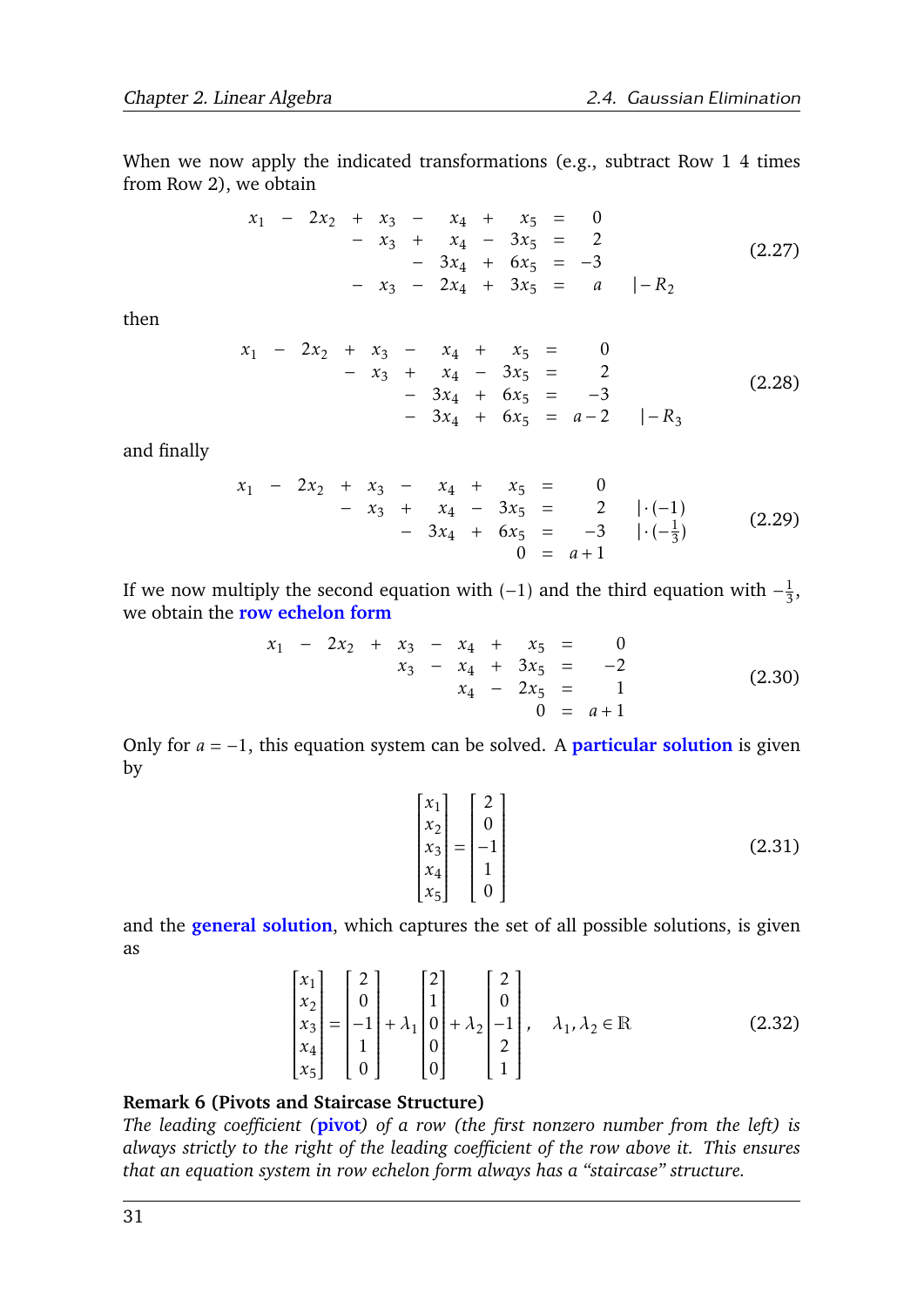### **Remark 7 (Obtaining a Particular Solution)**

*The row echelon form makes our lives easier when we need to determine a particular solution. To do this, we express the right-hand side of the equation system using the pivot columns, such that*  $\mathbf{b} = \sum_{i=1}^{P} \lambda_i \mathbf{p}_i$ , where  $\mathbf{p}_i$ ,  $i = 1, ..., P$  are the pivot columns. *The λ<sup>i</sup> are determined easiest if we start with the most-right pivot column and work our way to the left.*

In the above example, we would try to find  $\lambda_1, \lambda_2, \lambda_3$  such that

$$
\lambda_1 \begin{bmatrix} 1 \\ 0 \\ 0 \\ 0 \end{bmatrix} + \lambda_2 \begin{bmatrix} 1 \\ 1 \\ 0 \\ 0 \end{bmatrix} + \lambda_3 \begin{bmatrix} -1 \\ -1 \\ 1 \\ 0 \end{bmatrix} = \begin{bmatrix} 0 \\ -2 \\ 1 \\ 0 \end{bmatrix}
$$
 (2.33)

*From here, we find relatively directly that*  $\lambda_3 = 1, \lambda_2 = -1, \lambda_1 = 2$ . When we put every*thing together, we must not forget the non-pivot columns for which we set the coefficients implicitly to* 0*. Therefore, we get the particular solution*

$$
\mathbf{x} = \begin{bmatrix} 2 \\ 0 \\ -1 \\ 1 \\ 0 \end{bmatrix} .
$$
 (2.34)

#### **Example 2**

In the following, we will go through solving a linear equation system in matrix form. Consider the problem of finding  $\mathbf{x} = [x_1, x_2, x_3]^\top$ , such that  $A\mathbf{x} = \mathbf{b}$ , where

$$
A = \begin{bmatrix} 1 & 2 & 3 \\ 4 & 5 & 6 \\ 7 & 8 & 9 \end{bmatrix}, \quad b = \begin{bmatrix} 4 \\ 6 \\ 8 \end{bmatrix}
$$
 (2.35)

First, we write down the augmented matrix  $[A|b]$ , which is given by

$$
\left[\begin{array}{cccc|c}1 & 2 & 3 & 4\\4 & 5 & 6 & 6\\7 & 8 & 9 & 8\end{array}\right],
$$

which we now transform into row echelon form using the elementary row operations:

$$
\begin{bmatrix} 1 & 2 & 3 & 4 \ 4 & 5 & 6 & 6 \ 7 & 8 & 9 & 8 \end{bmatrix} \xrightarrow{-4R_1} \xrightarrow{-A} \begin{bmatrix} 1 & 2 & 3 & 4 \ 0 & -3 & -6 & -10 \ 0 & -6 & -12 & -20 \end{bmatrix} \xrightarrow{-(-\frac{1}{3})} \xrightarrow{-2R_2}
$$
  
\n
$$
\xrightarrow{\rightarrow}
$$
 
$$
\begin{bmatrix} 1 & 2 & 3 & 4 \ 0 & 1 & 2 & \frac{10}{3} \\ 0 & 0 & 0 & 0 \end{bmatrix}
$$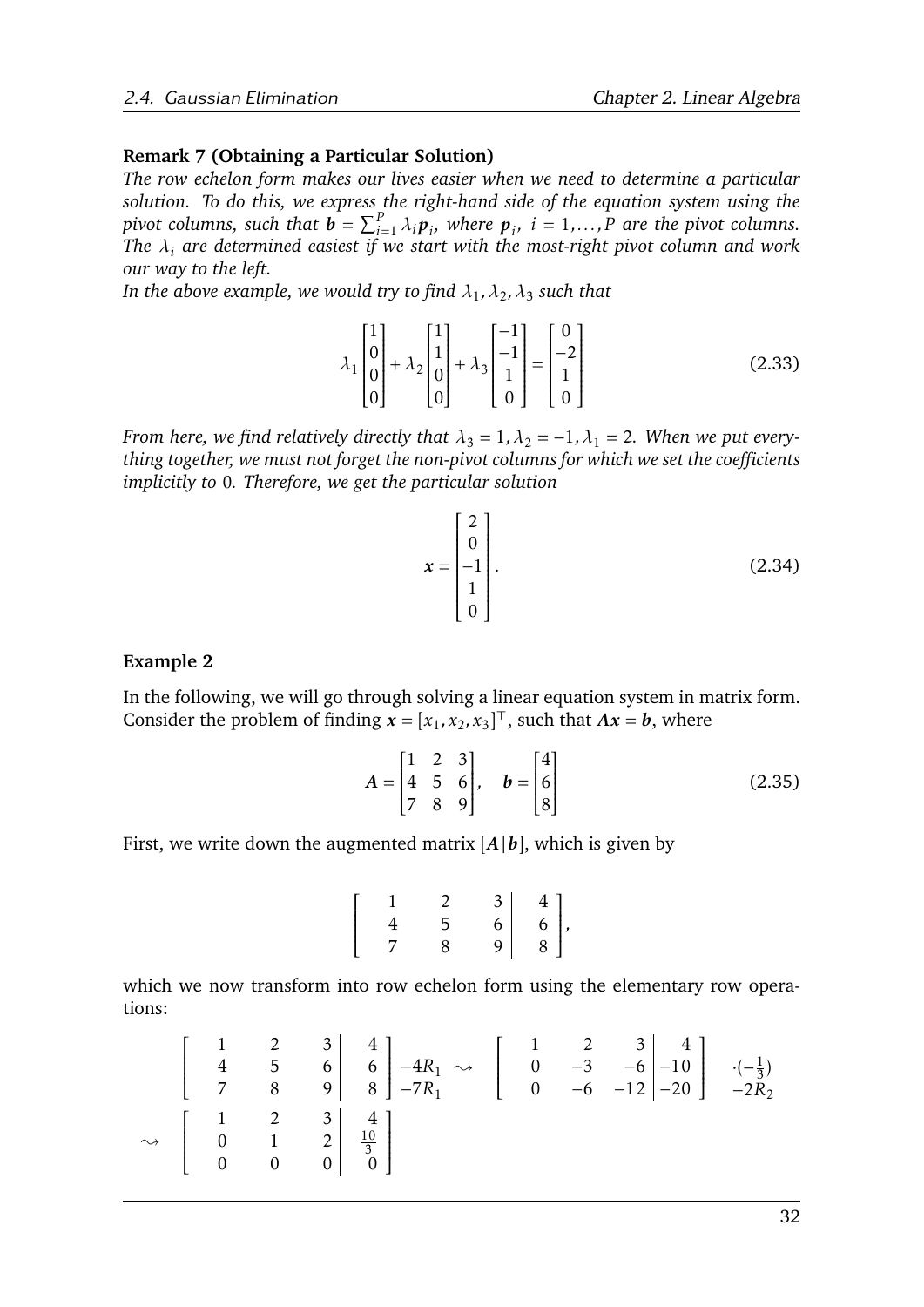From the row echelon form, we see that  $x_3$  is a free variable. To find a particular solution, we can set  $x_3$  to any real number. For convenience, we choose  $x_3 = 0$ , but any other number would have worked. With  $x_3 = 0$ , we obtain a particular solution

$$
\begin{bmatrix} x_1 \\ x_2 \\ x_3 \end{bmatrix} = \begin{bmatrix} -\frac{8}{3} \\ \frac{10}{3} \\ 0 \end{bmatrix} .
$$
 (2.36)

To find the general solution, we combine the particular solution with the solution of the homogeneous equation system  $Ax = 0$ . There are two ways of getting there: the matrix view and the equation system view. Looking at it from the matrix perspective, we need to express the third column of the row-echelon form in terms of the first two columns. This can be done by seeing that

$$
\begin{bmatrix} 3 \\ 2 \\ 0 \end{bmatrix} = -\begin{bmatrix} 1 \\ 0 \\ 0 \end{bmatrix} + 2\begin{bmatrix} 2 \\ 1 \\ 0 \end{bmatrix} \Longleftrightarrow -\begin{bmatrix} 1 \\ 0 \\ 0 \end{bmatrix} + 2\begin{bmatrix} 2 \\ 1 \\ 0 \end{bmatrix} - \begin{bmatrix} 3 \\ 2 \\ 0 \end{bmatrix} = \mathbf{0}.
$$
 (2.37)

We now take the coefficients  $[-1, 2, -1]^\top$  of these colums that are a non-trivial representation of 0 as the solution (and any multiple of it) to the homogeneous equation system  $Ax = 0$ .

An alternative and equivalent way is to remember that we wanted to solve a linear equation system, we find the solution to the homogeneous equation system by expressing  $x_3$  in terms of  $x_1, x_2$ . From the row echelon form, we see that  $x_2 + 2x_3 =$  $0 \Rightarrow x_3 = -\frac{1}{2}$  $\frac{1}{2}x_2$ . With this, we now look at the first set of equations and obtain  $x_1 + 2x_2 + 3x_3 = 0 \implies x_1 - x_3 = 0 \implies x_3 = x_1.$ 

Independent of whether we use the matrix or equation system view, we arrive at the general solution

$$
\begin{bmatrix} -\frac{8}{3} \\ \frac{10}{3} \\ 0 \end{bmatrix} + \lambda \begin{bmatrix} 1 \\ -2 \\ 1 \end{bmatrix}, \lambda \in \mathbb{R}.
$$
 (2.38)

#### **Remark 8 (Reduced Row Echelon Form)**

*An equation system is in* **reduced row echelon form**[15](#page-35-0) *if*

- *• It is in row echelon form*
- *• Every pivot must be* 1 *and is the only non-zero entry in its column.*

The reduced row echelon form will play an important role in later sections because it allows us to determine the general solution of a linear equation system in a straightforward way.

<span id="page-35-0"></span><sup>15</sup>also: **row reduced echelon form** or **row canonical form**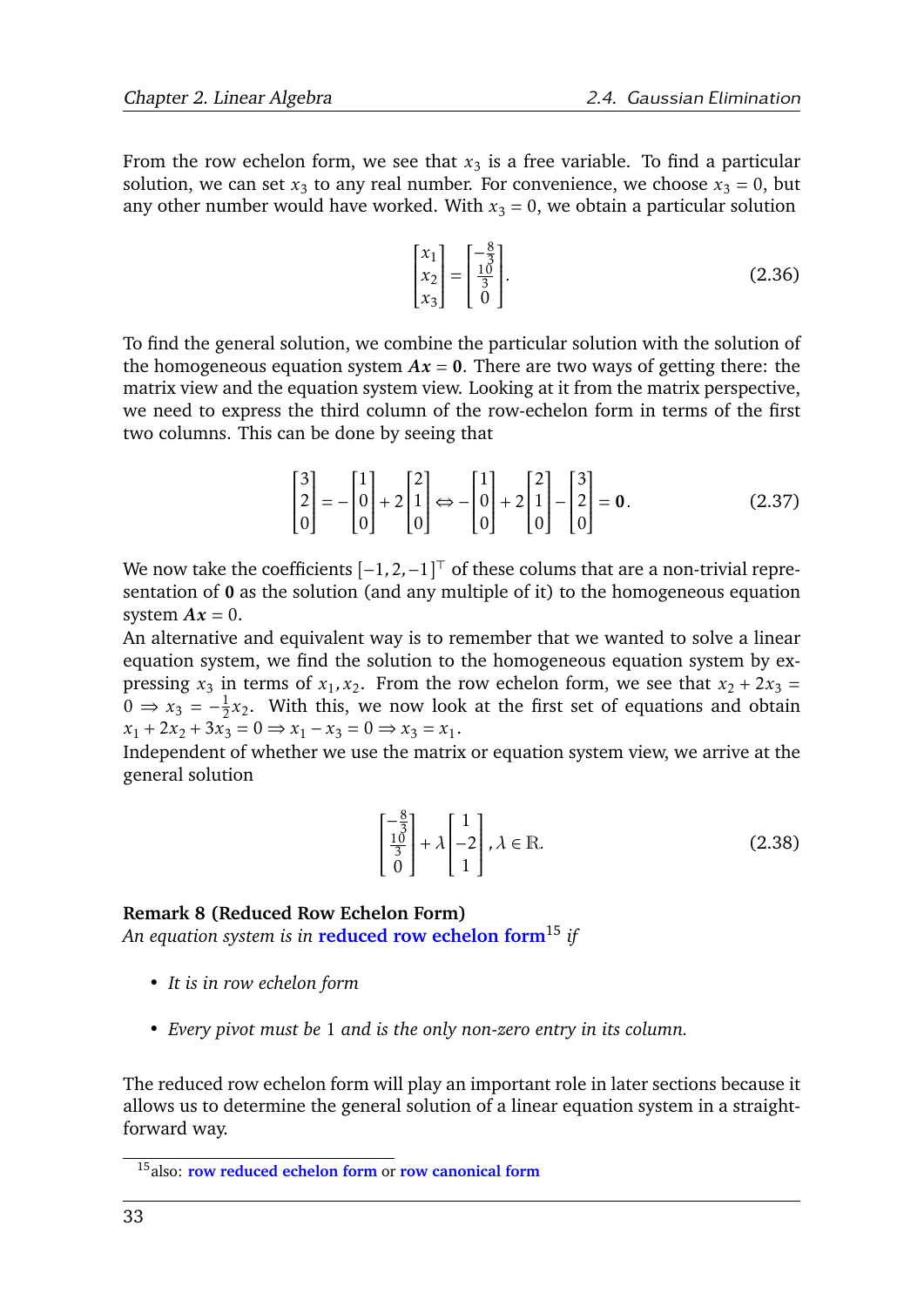**Example: Reduced Row Echelon Form** Verify that the following matrix is in reduced row echelon form:

<span id="page-36-0"></span>
$$
A = \begin{bmatrix} 1 & 3 & 0 & 0 & 3 \\ 0 & 0 & 1 & 0 & 9 \\ 0 & 0 & 0 & 1 & -4 \end{bmatrix}
$$
 (2.39)

The pivots are colored red.

To read out the solutions of  $Ax = 0$ , we are mainly interested in the non-pivot columns, which we will need to express as a sum of the pivot columns. The reduced row echelon form makes this relatively straightforward, and we express the non-pivot columns in terms of sums and multiples of the pivot columns that are on their left: The second column is three times the first column (we can ignore the pivot columns on the right of the second column). Therefore, to obtain 0, we need to subtract the second column from three times the first column. Now, we look at the fifth column, which is our second non-pivot column. The fifth column is given by 3 times the first pivot column, 9 times the second pivot column, and -4 times the third pivot column. We need to keep track of the indices of the pivot columns and translate this into 3 times the first column, 9 times the third pivot column (which is our second pivot column) and -4 times the fourth column (which is the third pivot column). Then we need to subtract the fifth column to obtain 0—in the end, we are still solving a homogeneous equation system.

To summarize, all solutions of  $Ax = 0, x \in \mathbb{R}^5$  are given by

<span id="page-36-1"></span>
$$
\lambda_1 \begin{bmatrix} 3 \\ -1 \\ 0 \\ 0 \\ 0 \end{bmatrix} + \lambda_2 \begin{bmatrix} 3 \\ 0 \\ 9 \\ -4 \\ -1 \end{bmatrix}, \quad \lambda_1, \lambda_2 \in \mathbb{R}.
$$
 (2.40)

# <span id="page-36-2"></span>**2.4.3 The Minus-1 Trick for Solving Homogeneous Equation Systems**

In the following, we introduce a practical trick for reading out the solutions  $x$  of a homogeneous linear equation system  $Ax = 0$ , where  $A \in \mathbb{R}^{\bar{k} \times n}$ ,  $x \in \mathbb{R}^n$ .

To start, we assume that *A* is in reduced row echelon form without any rows that just contain zeros (e.g., after applying Gaussian elimination), i.e.,

*A* = 0 ··· 0 1 ∗ ··· ∗ 0 ∗ ··· ∗ 0 ∗ ··· ∗ *. . . . . .* 0 0 ··· 0 1 ∗ ··· ∗ *. . . . . . . . . . . . . . . . . . . . . . . .* 0 ∗ *. . .* ∗ 0 *. . . . . . . . . . . . . . . . . . . . . . . .* ∗ *. . .* ∗ 0 *. . . . . .* 0 ··· 0 0 0 ··· 0 0 ∗ ··· ∗ 1 ∗ ··· ∗ (2.41)

Note that the columns  $j_1, \ldots, j_k$  with the pivots (marked red) are the standard unit vectors  $e_1, \ldots, e_k \in \mathbb{R}^k$ .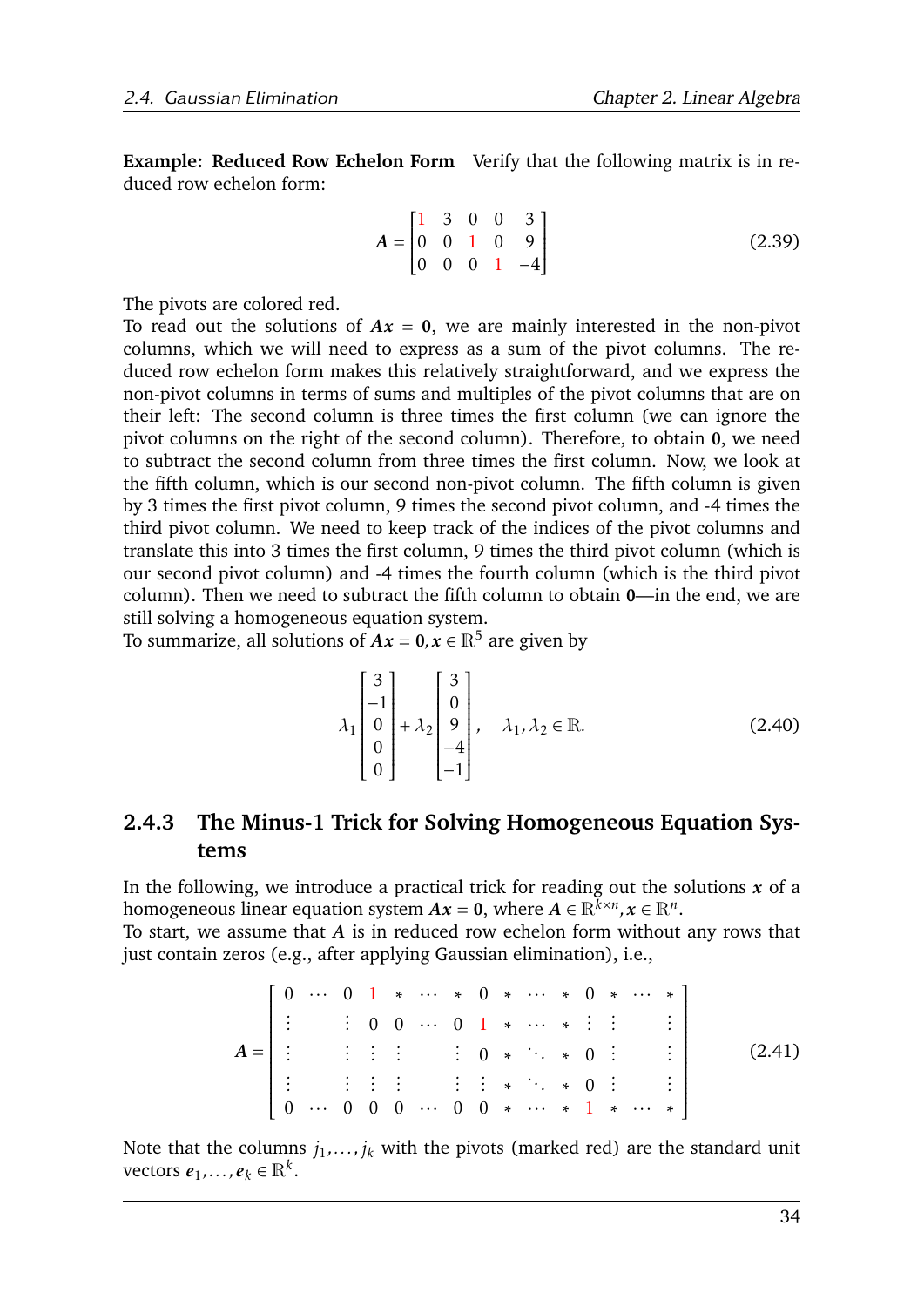We now extend this matrix to an  $n \times n$ -matrix  $\tilde{A}$  by adding  $n - k$  rows of the form

<span id="page-37-1"></span>
$$
\begin{bmatrix} 0 & \cdots & 0 & -1 & 0 & \cdots & 0 \end{bmatrix}, \tag{2.42}
$$

such that the diagonal of the augmented matrix  $\tilde{A}$  contains only 1 or −1. Then, the columns of  $ilde{A}$ , which contain the −1 as pivots are solutions of the homogeneous equation system  $Ax = 0$ <sup>[16](#page-37-0)</sup> To be more precise, these columns form a basis (Sec-tion [2.7\)](#page-45-0) of the solution space of  $Ax = 0$ , which we will later call the **kernel** or **null space** (Section [2.9.1\)](#page-56-0).

## **Example**

Let us revisit the matrix in [\(2.39\)](#page-36-0), which is already in reduced row echelon form:

$$
A = \begin{bmatrix} 1 & 3 & 0 & 0 & 3 \\ 0 & 0 & 1 & 0 & 9 \\ 0 & 0 & 0 & 1 & -4 \end{bmatrix}.
$$
 (2.43)

We now augment this matrix to a  $5 \times 5$  matrix by adding rows of the form [\(2.42\)](#page-37-1) at the places where the pivots on the diagonal are missing and obtain

$$
\tilde{A} = \begin{bmatrix} 1 & 3 & 0 & 0 & 3 \\ 0 & -1 & 0 & 0 & 0 \\ 0 & 0 & 1 & 0 & 9 \\ 0 & 0 & 0 & 1 & -4 \\ 0 & 0 & 0 & 0 & -1 \end{bmatrix}
$$
 (2.44)

From this form, we can immediately read out the solutions of  $Ax = 0$  by taking the columns of  $\tilde{A}$ , which contain  $-1$  on the diagonal:

$$
\lambda_1 \begin{bmatrix} 3 \\ -1 \\ 0 \\ 0 \\ 0 \end{bmatrix} + \lambda_2 \begin{bmatrix} 3 \\ 0 \\ 9 \\ -4 \\ -1 \end{bmatrix}, \quad \lambda_1, \lambda_2 \in \mathbb{R}, \tag{2.45}
$$

which is identical to the solution in  $(2.40)$  that we obtained by "insight".

# **2.4.4 Applications of Gaussian Elimination in Linear Algebra**

Gaussian elimination can also be used to find the rank of a matrix (Chapter [2.7\)](#page-45-0), to calculate the determinant of a matrix (Chapter [2.10\)](#page-63-0), the null space, and the inverse of an invertible square matrix. Because of its relevance to central concepts in Linear Algebra, Gaussian elimination is the most important algorithm we will cover.

<span id="page-37-0"></span><sup>&</sup>lt;sup>16</sup>The proof of this trick is out of the scope of this course.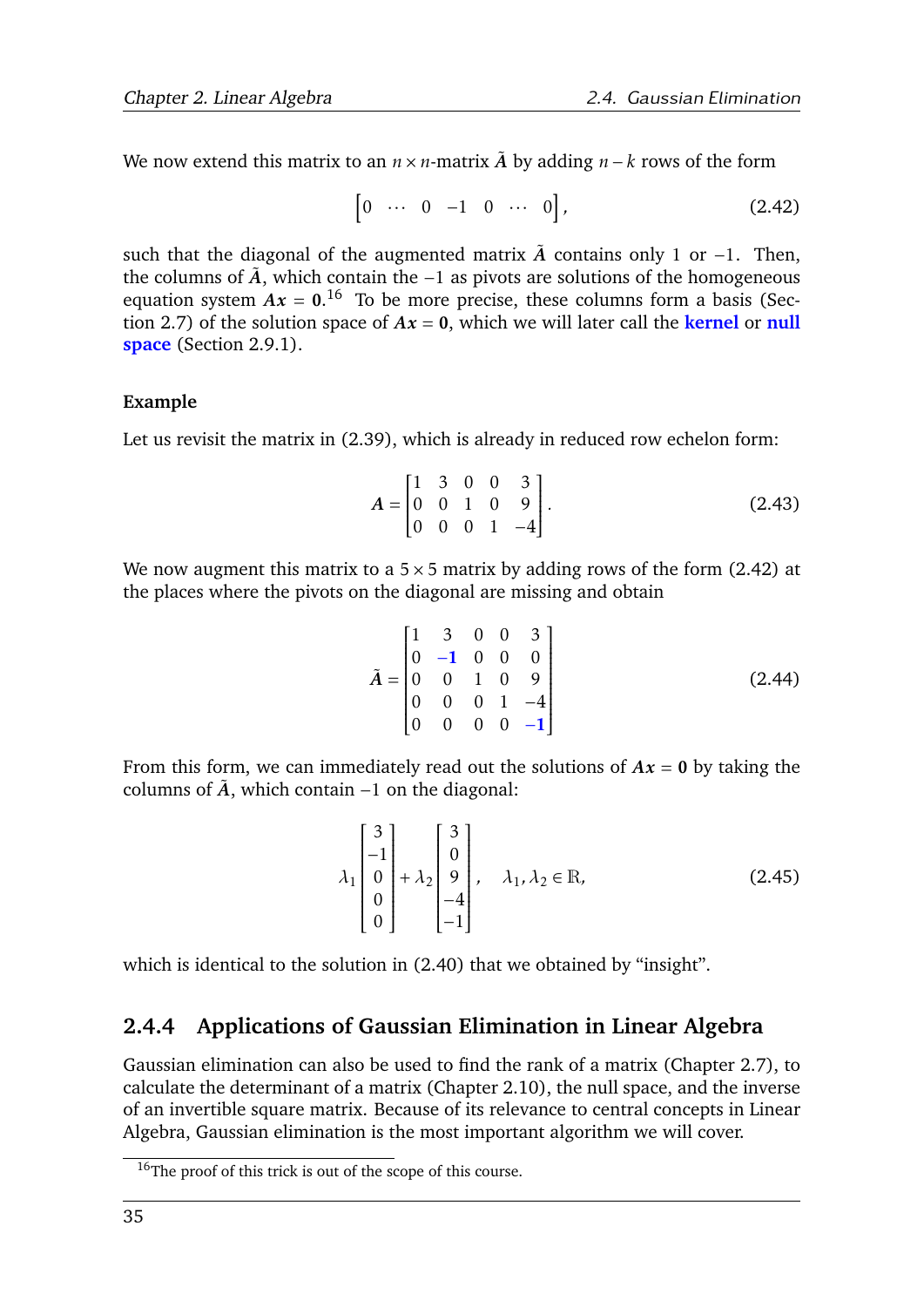*.*

## **Calculating the Inverse**

To compute the inverse  $A^{-1}$  of  $A \in \mathbb{R}^{n \times n},$  we need to satisfy  $AA^{-1} = I_n.$  We can write this down as a set of simultaneous linear equations  $AX = I_n$ , where we solve for  $X = [x_1 | \cdots | x_n]$ . We use the augmented matrix notation for a compact representation of this set of linear equation systems and obtain

$$
\begin{bmatrix} A & | & I \end{bmatrix} \rightsquigarrow \begin{bmatrix} I & |A^{-1} \end{bmatrix}
$$

This means that if we bring the augmented equation system into reduced row echelon form, we can read off the inverse on the right-hand side of the equation system.

**Example 1** For *A* =  $\begin{bmatrix} 1 & 2 \\ 3 & 4 \end{bmatrix}$ , we determine its inverse by solving the following linear equation system:

$$
\left[\begin{array}{cc}1 & 2 & 1 & 0\\3 & 4 & 0 & 1\end{array}\right]
$$

We bring this system now into reduced row echelon form

$$
\begin{bmatrix} 1 & 2 & 1 & 0 \ 3 & 4 & 0 & 1 \ 0 & 1 & \frac{3}{2} & -\frac{1}{2} \end{bmatrix}.
$$

The right-hand side of this augmented equation system contains the inverse

$$
A^{-1} = \begin{bmatrix} -2 & 1\\ \frac{3}{2} & -\frac{1}{2} \end{bmatrix}.
$$
 (2.46)

**Example 2** To determine the inverse of

$$
A = \begin{bmatrix} 1 & 0 & 2 & 0 \\ 1 & 1 & 0 & 0 \\ 1 & 2 & 0 & 1 \\ 1 & 1 & 1 & 1 \end{bmatrix}
$$
 (2.47)

we write down the augmented matrix

|  |  |  | $\left[\begin{array}{cccc c} 1 & 0 & 2 & 0 & 1 & 0 & 0 & 0 \ 1 & 1 & 0 & 0 & 0 & 1 & 0 & 0 \ 1 & 2 & 0 & 1 & 0 & 0 & 1 & 0 \ 1 & 1 & 1 & 1 & 0 & 0 & 0 & 1 \end{array}\right]$ |  |
|--|--|--|--------------------------------------------------------------------------------------------------------------------------------------------------------------------------------|--|

and transform it into reduced row echelon form

$$
\left[\begin{array}{cccc|c}1&0&0&0&-1&2&-2&2\\0&1&0&0&1&-1&2&-2\\0&0&1&0&1&-1&1&-1\\0&0&0&1&-1&0&-1&2\end{array}\right],
$$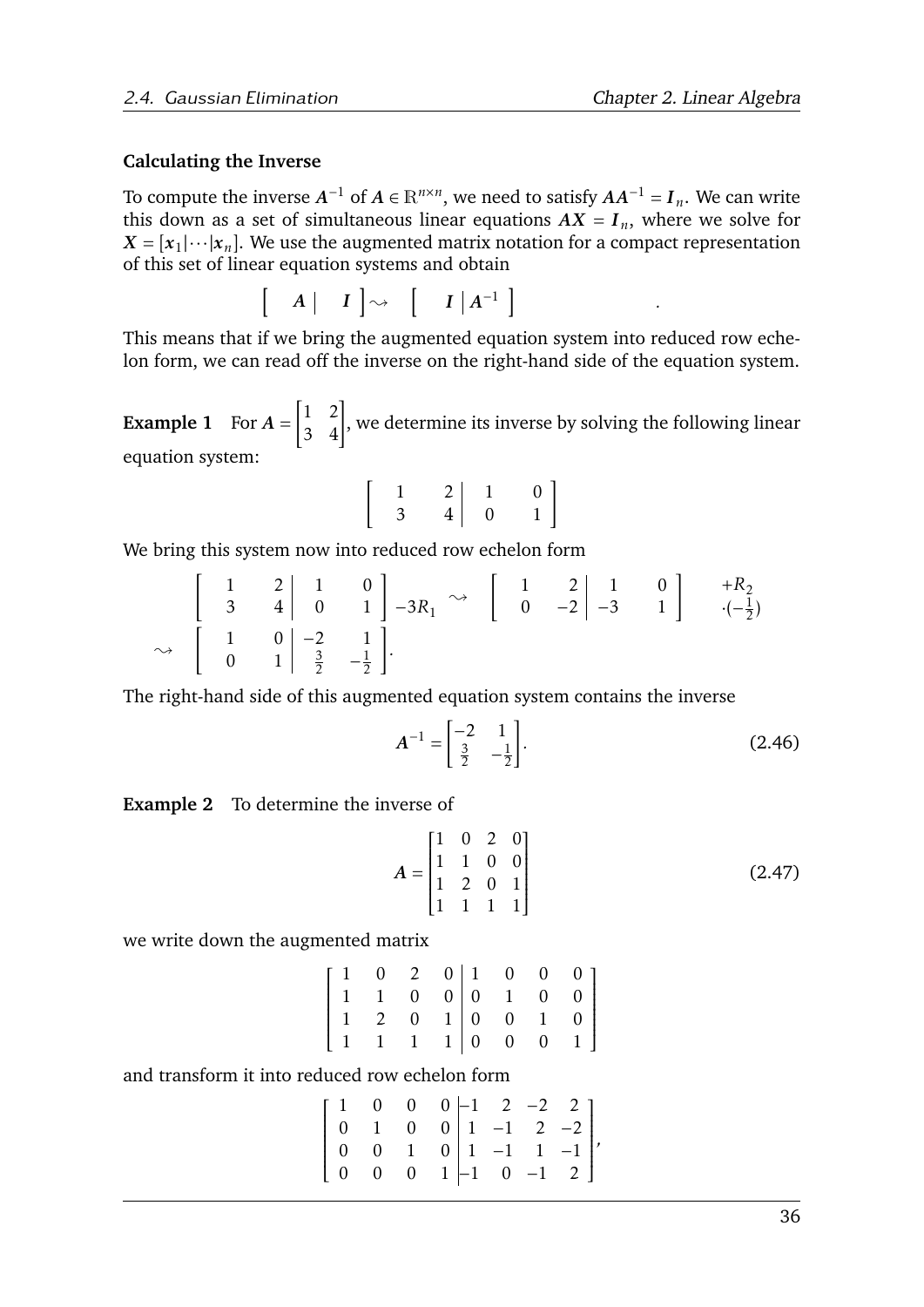such that the desired inverse is given as its right-hand side:

$$
A^{-1} = \begin{bmatrix} -1 & 2 & -2 & 2 \\ 1 & -1 & 2 & -2 \\ 1 & -1 & 1 & -1 \\ -1 & 0 & -1 & 2 \end{bmatrix}.
$$
 (2.48)

## **Remark 9**

*You may have encountered a way of computing the inverse of a matrix using co-factors and/or cross-products. This approach only works in three dimensions and is not used in practice.*

# <span id="page-39-2"></span>**2.5 Vector Spaces**

When we discussed group theory, we were looking at sets *G* and inner operations on *G*, i.e., mappings  $G \times G \rightarrow G$ . In the following, we will consider sets that in addition to an inner operation  $+$  also contain an outer operation  $\cdot$ , the multiplication by a scalar  $\lambda \in \mathbb{R}$ .

## <span id="page-39-1"></span>**Definition 5 (Vector space)**

*A real-valued* **vector space** *(also called an* R*-vector space) is a set V with two operations*

$$
+: V \times V \to V \tag{2.49}
$$

$$
\cdot: \ \mathbb{R} \times V \to V \tag{2.50}
$$

*where*

- *1.* (*V ,*+) *is an Abelian group*
- *2. Distributivity:*
	- *(a)*  $\lambda \cdot (x + y) = \lambda \cdot x + \lambda \cdot y \quad \forall \lambda \in \mathbb{R}, x, y \in V$
	- *(b)*  $(\lambda + \psi) \cdot x = \lambda \cdot x + \psi \cdot x \quad \forall \lambda, \psi \in \mathbb{R}, x \in V$
- *3. Associativity (outer operation):*  $\lambda \cdot (\psi \cdot x) = (\lambda \psi) \cdot x \quad \forall \lambda, \psi \in \mathbb{R}, x \in V$
- *4. Neutral element with respect to the outer operation:*  $1 \cdot x = x$ ,  $\forall x \in V$

*The elements*  $x \in V$  *are called* **vectors***. The neutral element of*  $(V,+)$  *is the zero vector*  $\mathbf{0} = [0, \ldots, 0]^\top$ , and the inner operation + *is called* **vector addition**. The elements  $\lambda \in \mathbb{R}$ *are called* **scalars** *and the outer operation* · *is a* **multiplication by scalars***.* [17](#page-39-0)

<span id="page-39-0"></span><sup>&</sup>lt;sup>17</sup>Note: A **scalar product** is something different, and we will get to this in Section [2.13.](#page-72-0)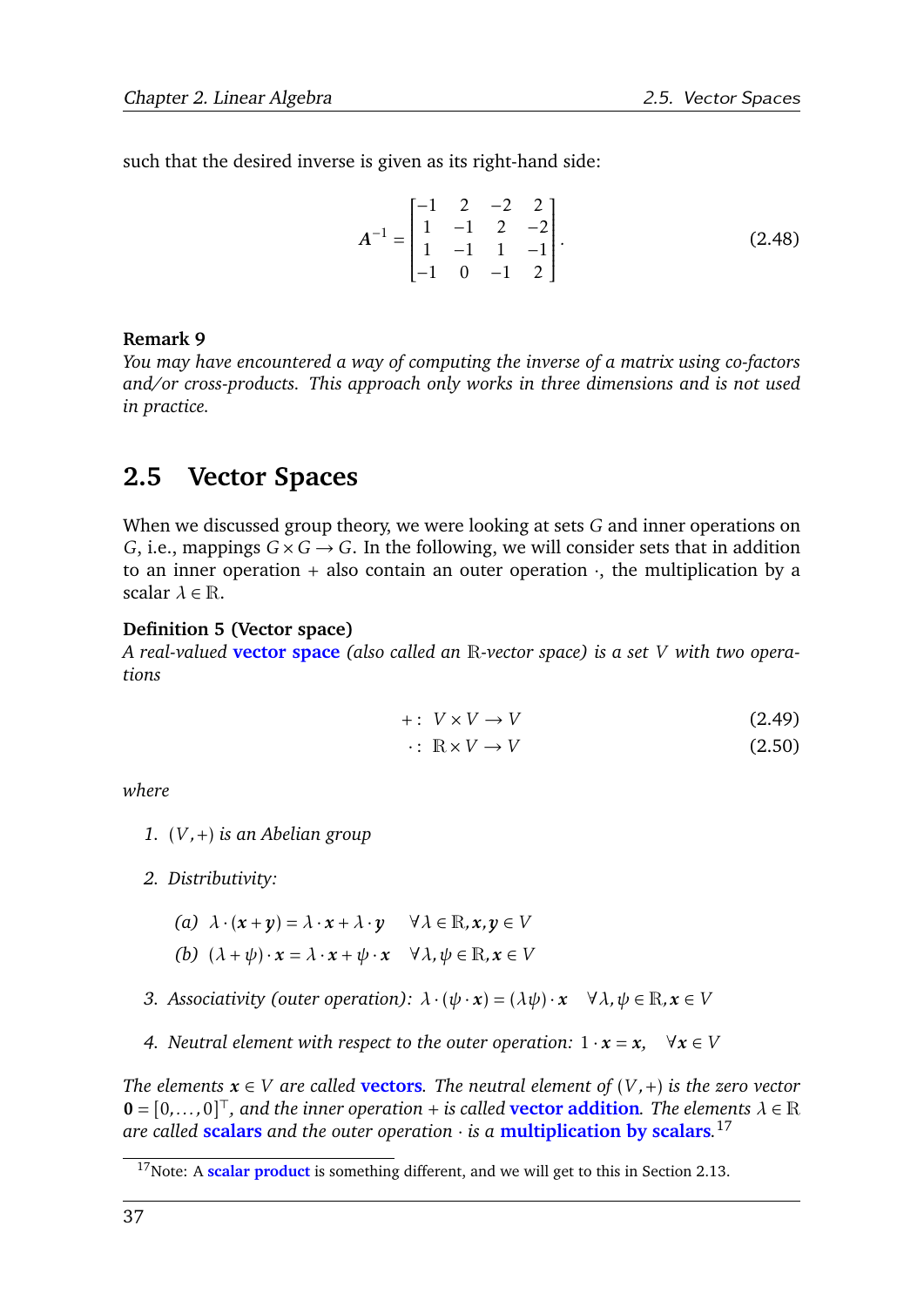# **Remark 10**

*When we started the course, we defined vectors as special objects that can be added together and multiplied by scalars to yield another element of the same kind (see p. [21\)](#page-24-0). Examples were geometric vectors, polynomials and* R*<sup>n</sup> . Definition [5](#page-39-1) gives now the corresponding formal definition and applies to all kinds of vectors. We will continue focusing on vectors as elements of* R*<sup>n</sup> because it is the most general formulation, and most algorithms are formulated in* R*<sup>n</sup> .*

# **Remark 11**

*Note that a "vector multiplication"*  $ab$ *,*  $a,b \in \mathbb{R}^n$ *, is not defined. Theoretically, we could define it in two ways: (a) We could define an element-wise multiplication, such that*  $c = a \cdot b$  *with*  $c_j = a_j b_j$ . This "array multiplication" is common to many program*ming languages but makes mathematically only limited sense; (b) By treating vectors as*  $n \times 1$  *matrices (which we usually do), we can use the matrix multiplication as defined in* [\(2.11\)](#page-27-0)*. However, then the dimensions of the vectors do not match. Only the following multiplications for vectors are defined: ab*<sup>&</sup>gt; *(outer product), <sup>a</sup>* <sup>&</sup>gt;*b (inner/scalar product).*

# **2.5.1 Examples**

- $V = \mathbb{R}^n, n \in \mathbb{N}$  is a vector space with operations defined as follows:
	- $\mathbf{r}$  Addition:  $\mathbf{x} + \mathbf{y} = (x_1, ..., x_n) + (y_1, ..., y_n) = (x_1 + y_1, ..., x_n + y_n)$  for all  $\mathbf{x}, \mathbf{y} \in \mathbb{R}^n$
	- **–** Multiplication by scalars:  $\lambda x = \lambda(x_1,...,x_n) = (\lambda x_1,..., \lambda x_n)$  for all  $\lambda \in$  $\mathbb{R}, \mathbf{x} \in \mathbb{R}^n$
- $V = \mathbb{R}^{m \times n}$ ,  $m, n \in \mathbb{N}$  is a vector space with

- Addition: 
$$
A + B = \begin{bmatrix} a_{11} + b_{11} & \cdots & a_{1n} + b_{1n} \\ \vdots & & \vdots \\ a_{m1} + b_{m1} & \cdots & a_{mn} + b_{mn} \end{bmatrix}
$$
 is defined elementwise for  
all  $A, B \in V$   
- Multiplication by scalars:  $λA = \begin{bmatrix} λa_{11} & \cdots & \lambda a_{1n} \\ \vdots & & \vdots \\ \lambda a_{m1} & \cdots & \lambda a_{mn} \end{bmatrix}$  as defined in Section 2.3.  
Remember that R<sup>*m*×*n*</sup> is equivalent to R<sup>*mn*</sup>.

•  $V = \mathbb{C}$ , where the addition is defined in [\(1.5\)](#page-5-0).

# **Remark 12 (Notation)**

The three vector spaces  $\mathbb{R}^n$ ,  $\mathbb{R}^{n \times 1}$ ,  $\mathbb{R}^{1 \times n}$  are only different with respect to the way of writing. In the following, we will not make a distinction between  $\mathbb{R}^n$  and  $\mathbb{R}^{n\times 1}$ , which *allows us to write n-tuples as* **column vectors**

$$
\mathbf{x} = \begin{bmatrix} x_1 \\ \vdots \\ x_n \end{bmatrix} .
$$
 (2.51)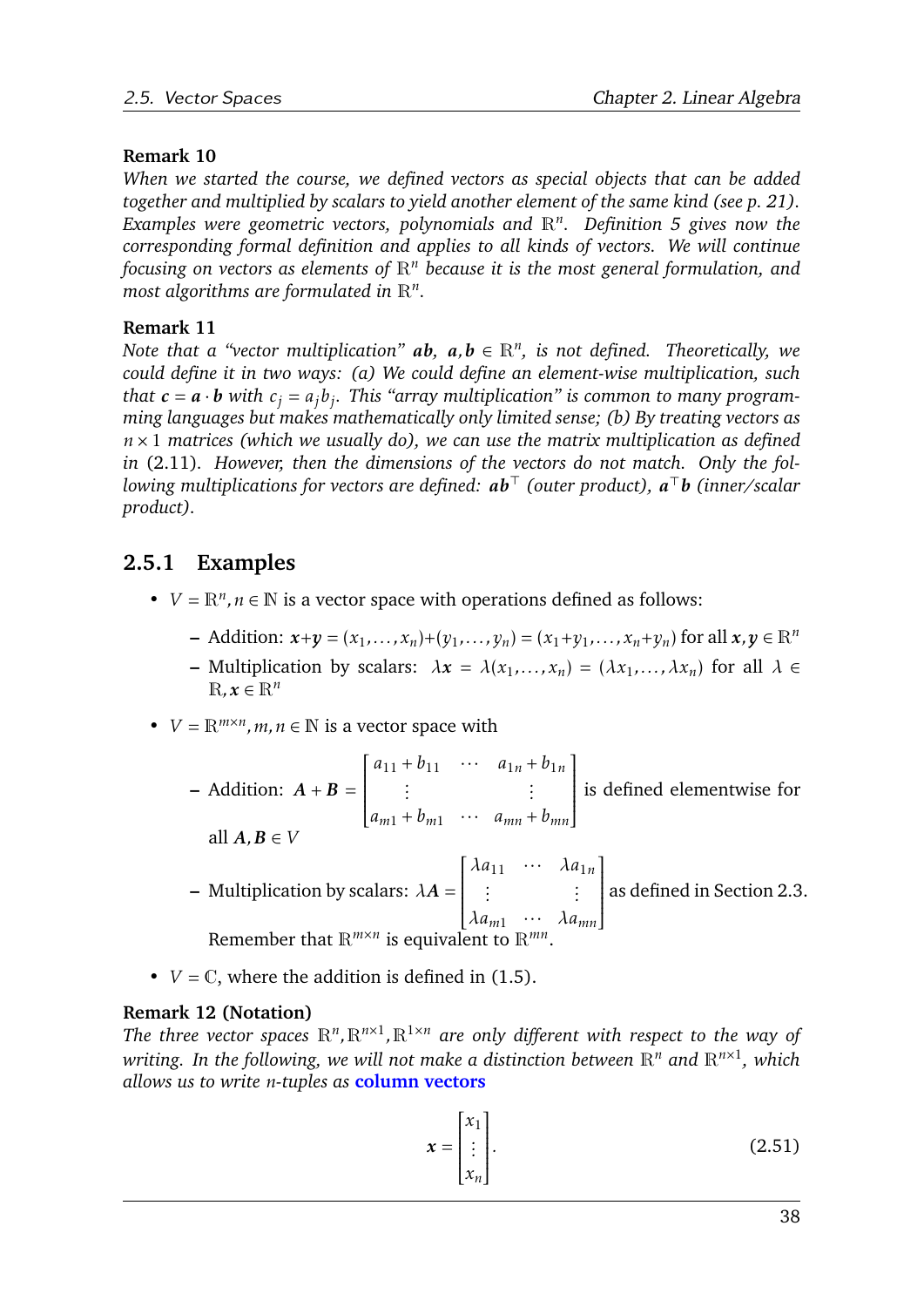*This will simplify the notation regarding vector space operations. However, we will distinguish between* R*n*×<sup>1</sup> *and* R1×*<sup>n</sup> (the* **row vectors***) to avoid confusion with matrix multiplication. By default we write x to denote a column vector, and a row vector is denoted by x* <sup>&</sup>gt;*, the* **transpose** *of x.*

# **2.5.2 Generating Set and Vector Subspaces**

## **Definition 6 (Linear Combination)**

*Consider a vector space V* and a finite number of vectors  $x_1, \ldots, x_k \in V$ . Then, every *vector*  $v \in V$  *of the form* 

<span id="page-41-0"></span>
$$
\boldsymbol{v} = \lambda_1 \boldsymbol{x}_1 + \dots + \lambda_k \boldsymbol{x}_k = \sum_{i=1}^k \lambda_i \boldsymbol{x}_i \in V \tag{2.52}
$$

*with*  $\lambda_1, \ldots, \lambda_k \in \mathbb{R}$  *is a* **linear combination** *of the vectors*  $x_1, \ldots, x_k$ .

### **Definition 7 (Generating Set/Span)**

*Consider an* R-vector space *V* and  $A = \{x_1, \ldots, x_k\} \subset V$ . If every vector  $v \in V$  can be *expressed as a linear combination of x*<sup>1</sup> *,...,x<sup>k</sup> , A is called a* **generating set** *or* **span***, which spans the vector space*  $V$ *. In this case, we write*  $V = [A]$  *or*  $V = [\mathbf{x}_1, \dots, \mathbf{x}_k]$ *.* 

### **Definition 8 (Vector Subspace)**

*Let V be an* R*-vector space and*  $U \subset V$ ,  $U \neq \emptyset$ . *U is called* **vector subspace** *of V (or linear subspace) if U is a vector space with the vector space operations* + *and*  $\cdot$ *restricted to*  $U \times U$  *and*  $\mathbb{R} \times U$ *.* 

### **Examples**

- For every vector space *V* the trivial subspaces are *V* itself and {0}.
- The solution set of a homogeneous linear equation system  $Ax = 0$  with *n* unknowns  $\mathbf{x} = [x_1, \dots, x_n]^\top$  is a subspace of  $\mathbb{R}^n$ .
- However, the solution of an inhomogeneous equation system  $Ax = b$ ,  $b \ne 0$  is not a subspace of R*<sup>n</sup>* .
- The intersection of arbitrarily many subspaces is a subspace itself.
- The intersection of all subspaces *U<sup>i</sup>* ⊂ *V* is called **linear hull** of *V* .

#### <span id="page-41-1"></span>**Remark 13**

*Every subspace U* ⊂ R*<sup>n</sup> is the solution space of a homogeneous linear equation system*  $A x = 0$ .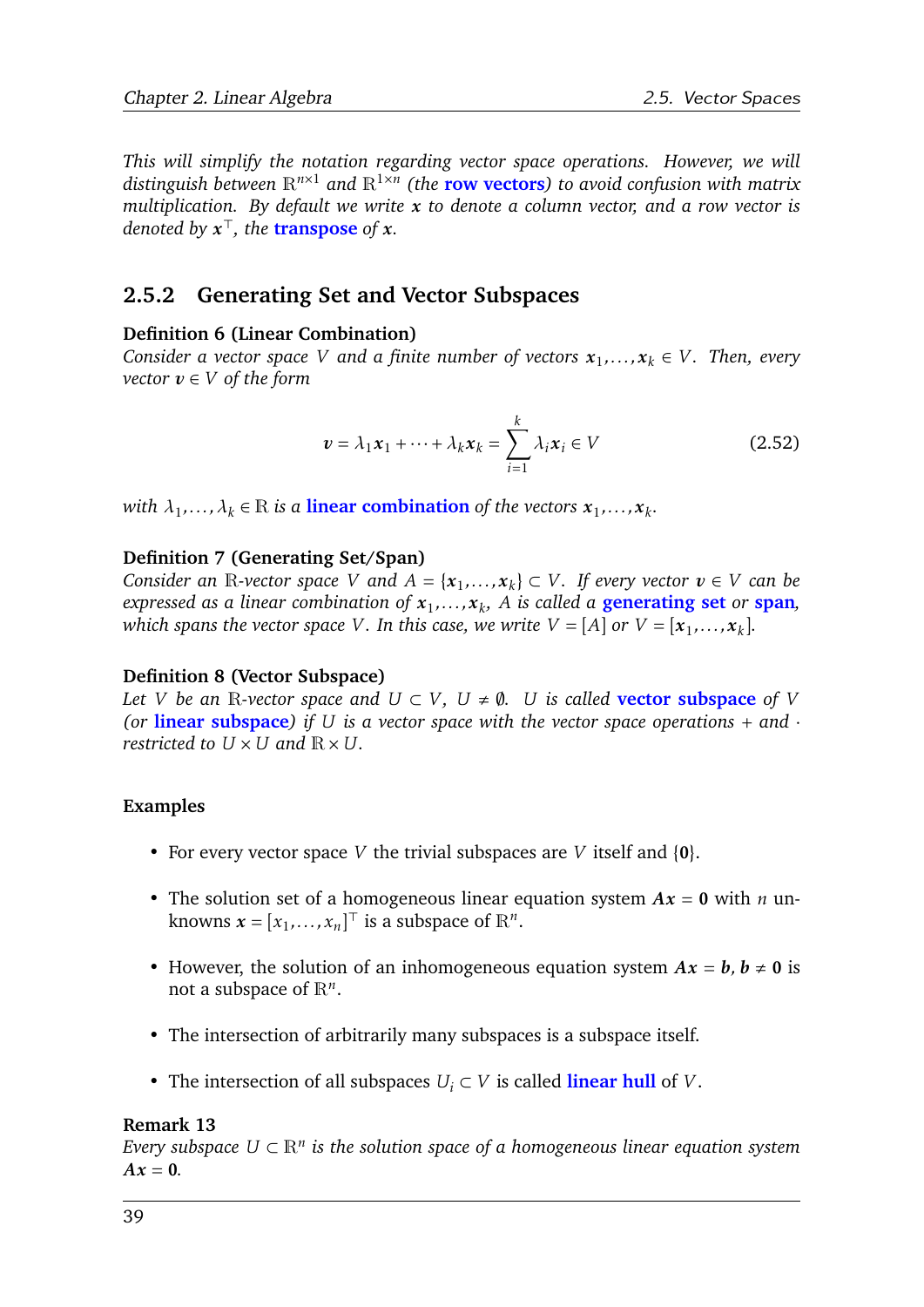<span id="page-42-0"></span>

**Figure 2.2:** Linear dependence of three vectors in a two-dimensional space (plane).

# **2.6 Linear (In)Dependence**

In Section [2.5,](#page-39-2) we learned about linear combinations of vectors, see [\(2.52\)](#page-41-0). The 0 vector can always be written as the linear combination of  $k$  vectors  $\pmb{x}_1,\dots,\pmb{x}_k$  because  $\mathbf{0} = \sum_{i=1}^{k} 0 \mathbf{x}_i$  is always true. In the following, we are interested in non-trivial linear combinations of a set of vectors to represent 0.

# **Definition 9 (Linear (In)dependence)**

Let us consider a vector space V with  $k \in \mathbb{N}$  and  $x_1, \ldots, x_k \in V$ . If there is a non*trivial linear combination, such that*  $\mathbf{0} = \sum_{i=1}^k \lambda_i \mathbf{x}_i$  *with at least one*  $\lambda_i \neq 0$ *, the vectors*  $x_1, \ldots, x_k$  are linearly dependent. If only the trivial solution exists, i.e.,  $\lambda_1 = \ldots = \lambda_k = 1$ 0 the vectors  $x_1, \ldots, x_k$  are **linearly independent**.

Intuitively, a set of linearly dependent vectors contains some redundancy, whereas linearly independent vectors are all essential. Throughout this chapter, we will formalize this intuition more.

# **Remark 14 (From [Wikipedia](#page-75-0) [\(2015\)](#page-75-0))**

*A geographic example may help to clarify the concept of linear independence. A person describing the location of a certain place might say, "It is 3 miles North and 4 miles East of here." This is sufficient information to describe the location, because the geographic coordinate system may be considered as a 2-dimensional vector space (ignoring altitude and the curvature of the Earth's surface). The person might add, "The place is 5 miles Northeast of here." Although this last statement is true, it is not necessary to find this place (see Fig. [2.2](#page-42-0) for an illustration).*

*In this example, the "3 miles North" vector and the "4 miles East" vector are linearly independent. That is to say, the north vector cannot be described in terms of the east vector, and vice versa. The third "5 miles Northeast" vector is a linear combination of the other two vectors, and it makes the set of vectors linearly dependent, that is, one of the three vectors is unnecessary.*

# **Remark 15**

*The following properties are useful to find out whether vectors are linearly independent.*

*• k vectors are either linearly dependent or linearly independent. There is no third option.*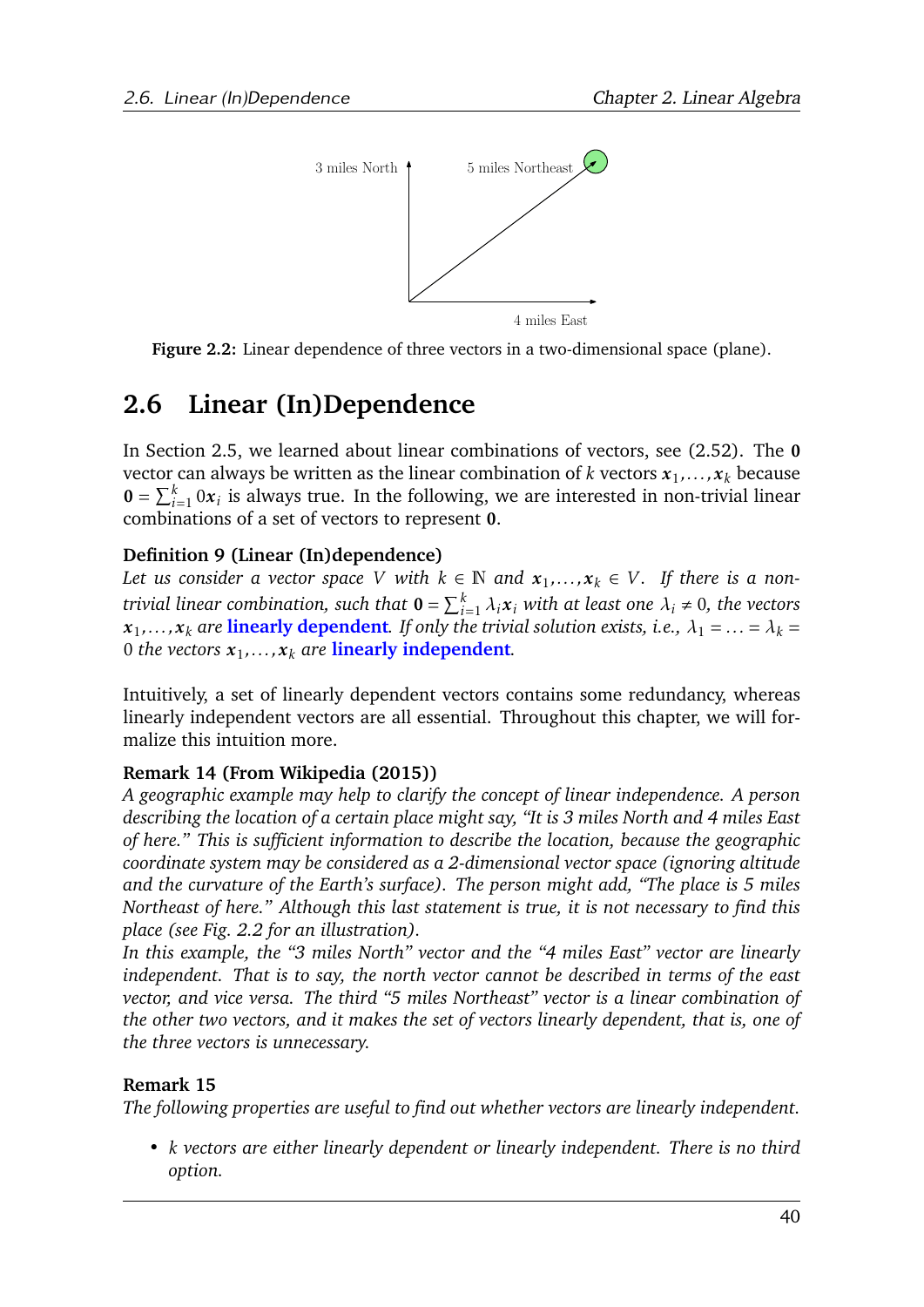- If at least one of the vectors  $x_1, \ldots, x_k$  is 0 then they are linearly dependent. The *same holds if two vectors are identical.*
- *The vectors*  $x_1, \ldots, x_k$ ,  $k \geq 2$ , are linearly dependent if and only if (at least) one of *them is a linear combination of the others.*
- *• In a vector space V m linear combinations of k vectors x*<sup>1</sup> *,...,x<sup>k</sup> are linearly dependent if m > k.*
- *• Consider an* R*-vector space V with k vectors b*<sup>1</sup> *,...,b<sup>k</sup> and m linear combinations*

*. .*

$$
\boldsymbol{x}_1 = \sum_{i=1}^k \lambda_{i1} \boldsymbol{b}_i, \tag{2.53}
$$

$$
\vdots \hspace{1.5cm} (2.54)
$$

$$
\mathbf{x}_m = \sum_{i=1}^k \lambda_{im} \mathbf{b}_i.
$$
 (2.55)

*We want to test whether x*<sup>1</sup> *,...,x<sup>m</sup> are linearly independent. For this purpose, we*  $f$ ollow the general approach of testing when  $\sum_{i=1}^m \psi_i\bm{x}_i = \bm{0}$  and obtain

$$
\mathbf{0} = \sum_{j=1}^{m} \psi_j \mathbf{x}_j = \sum_{j=1}^{m} \psi_j \left( \sum_{i=1}^{k} \lambda_{ij} \mathbf{b}_i \right) = \sum_{j=1}^{m} \sum_{i=1}^{k} \psi_j \lambda_{ij} \mathbf{b}_i = \sum_{i=1}^{k} \left( \sum_{j=1}^{m} \psi_j \lambda_{ij} \right) \mathbf{b}_i.
$$
 (2.56)

*Therefore, x*<sup>1</sup> *,...,x<sup>m</sup> are linearly independent* **if and only if** *the column vectors*

$$
\hat{\mathbf{x}}_1 = \begin{bmatrix} \lambda_{11} \\ \vdots \\ \lambda_{k1} \end{bmatrix} \in \mathbb{R}^k, \dots, \hat{\mathbf{x}}_m = \begin{bmatrix} \lambda_{1m} \\ \vdots \\ \lambda_{km} \end{bmatrix} \in \mathbb{R}^k \tag{2.57}
$$

*are linearly independent.*

### **Proof 3**

 $S$ ince  $\bm{b}_1, \ldots, \bm{b}_k$  are linearly independent it follows that for all  $j = 1, \ldots, m$  we get  $\sum_{i=1}^k \lambda_{ij} \bm{b}_i = \bm{0}$  with  $\lambda_{ij} = 0$ ,  $i=1,\ldots,k.$  Therefore,  $\sum_{j=1}^m \psi_j \lambda_{ij} = 0$  for  $i=1,\ldots,k.$ 1,...,k. This implies  $\sum_{i=1}^{k}(\sum_{j=1}^{m}\psi_j\lambda_{ij})\mathbf{b}_i = \mathbf{0}$ . Hence,  $\sum_{j=1}^{m}\psi_j\mathbf{x}_j = \mathbf{0}$  is equivalent *to*  $\sum_{j=1}^m \psi_j \hat{x}_j$ .

*• A practical way of checking whether the column vectors are linearly independent is to use Gaussian elimination: Write all vectors as columns of a matrix A. Gaussian elimination yields a matrix in (reduced) row echelon form. The pivot columns indicate the vectors, which are linearly independent of the previous*[18](#page-43-0) *vectors (note that there is an ordering of vectors when the matrix is built). If all columns are pivot columns, the column vectors are linearly independent.*

<span id="page-43-0"></span> $18$ <sub>the vectors on the left</sub>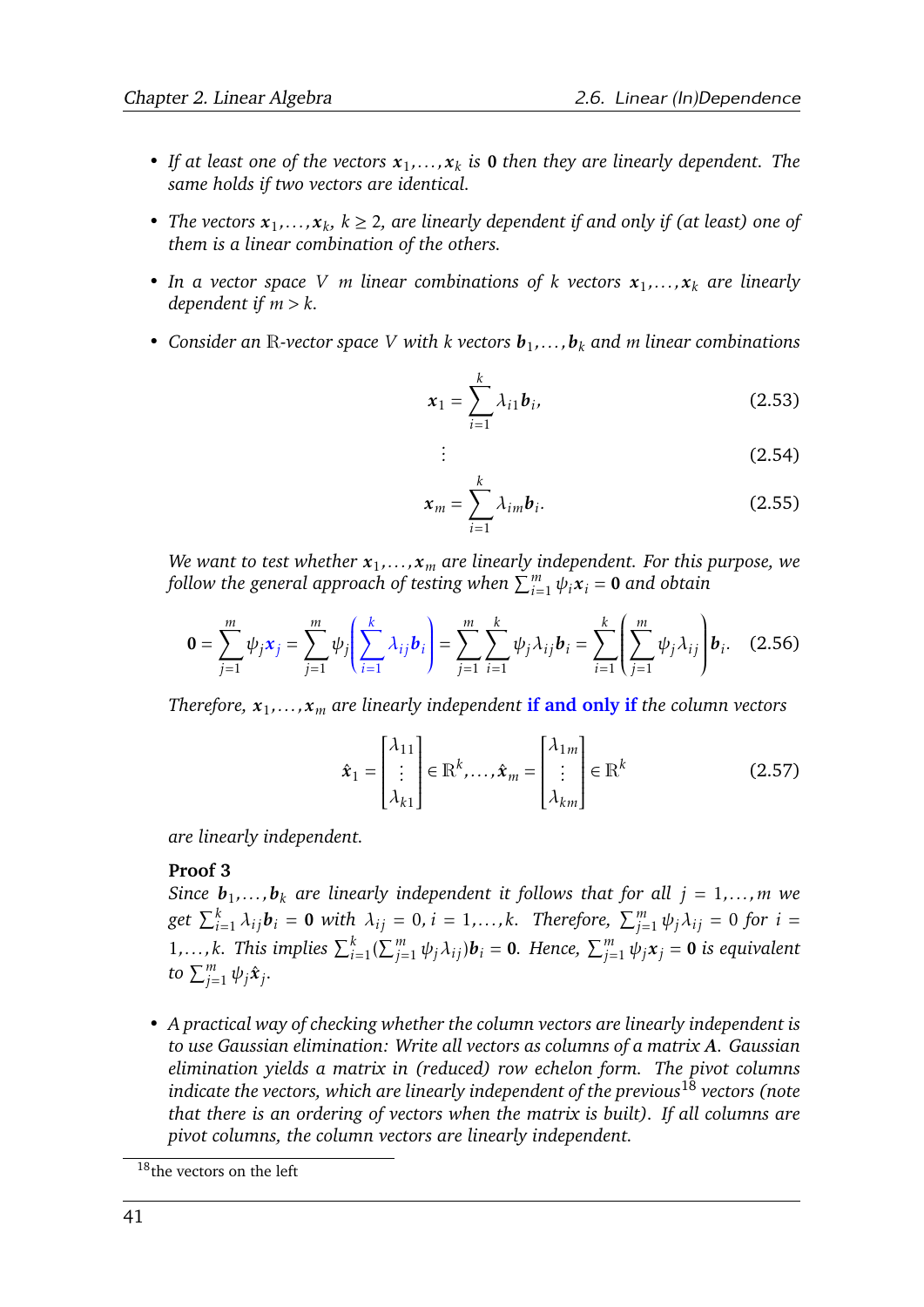*• The non-pivot columns can be expressed as linear combinations of the columns that were before (left of) them. If the matrix is in reduced row echelon form, we can immediately see how the columns relate to each other. For instance, in*

$$
\begin{bmatrix} 1 & 3 & 0 \\ 0 & 0 & 1 \end{bmatrix} \tag{2.58}
$$

*first and third column are pivot columns. The second column is a non-pivot column because it is 3 times the first column. If there is at least one non-pivot column, the columns are linearly dependent.*

## **2.6.1 Examples**

• Consider  $\mathbb{R}^4$  with

$$
\mathbf{x}_1 = \begin{bmatrix} 2 \\ -3 \\ 1 \\ 4 \end{bmatrix}, \quad \mathbf{x}_2 = \begin{bmatrix} 1 \\ 0 \\ 1 \\ 2 \end{bmatrix}, \quad \mathbf{x}_3 = \begin{bmatrix} -2 \\ 1 \\ -1 \\ 1 \end{bmatrix}.
$$
 (2.59)

To check whether they are linearly dependent, we follow the general approach and solve

$$
\lambda_1 \mathbf{x}_1 + \lambda_2 \mathbf{x}_2 + \lambda_3 \mathbf{x}_3 = \lambda_1 \begin{bmatrix} 2 \\ -3 \\ 1 \\ 4 \end{bmatrix} + \lambda_2 \begin{bmatrix} 1 \\ 0 \\ 1 \\ 2 \end{bmatrix} + \lambda_3 \begin{bmatrix} -2 \\ 1 \\ -1 \\ 1 \end{bmatrix} = \mathbf{0}
$$
 (2.60)

for  $\lambda_1, \ldots, \lambda_3$ . We write the vectors  $x_i$ ,  $i = 1, 2, 3$ , as the columns of a matrix and apply Gaussian elimination.

|                                       | $\begin{vmatrix} 4 & 2 \end{vmatrix}$ |           | $\begin{bmatrix} 0 \\ 0 \\ -2R_1 \end{bmatrix}$<br>$\begin{vmatrix} 2 & 1 & -2 \\ -3 & 0 & 1 \end{vmatrix}$ $\begin{vmatrix} 0 & -2R_1 \\ 0 & +3R_1 \end{vmatrix}$<br>$1 \mid 0 \mid -4R_1$ |  |              | $\left[\begin{array}{ccc} 0 & 3 \\ 0 & -2 \end{array}\right]$ | $5 \mid$                                                                                                         | $-1$ 0<br>$\begin{array}{c c} 0 & 0 \\ -2 & 0 \end{array}$                                  | $+3R_2$<br>$0$   $-2R_2$ |
|---------------------------------------|---------------------------------------|-----------|---------------------------------------------------------------------------------------------------------------------------------------------------------------------------------------------|--|--------------|---------------------------------------------------------------|------------------------------------------------------------------------------------------------------------------|---------------------------------------------------------------------------------------------|--------------------------|
| $\begin{array}{c} 0 \\ 0 \end{array}$ | $\overline{0}$<br>$0\qquad 0$         | $-2$<br>5 | $\begin{bmatrix} 1 & -1 & 0 \\ -1 & 0 & 0 \end{bmatrix}$ $\cdot(-1)$<br>$\begin{array}{c c} 0 & +\frac{5}{2}R_3 \end{array}$<br>$+\frac{5}{2}R_3$                                           |  | $\mathbf{0}$ | $\overline{1}$<br>$\overline{\phantom{0}}$                    | $-1$<br>$\begin{vmatrix} 0 & 1 & 0 \end{vmatrix}$<br>$\begin{bmatrix} 0 & 0 & 1 \end{bmatrix}$<br>0 <sup>1</sup> | $\begin{array}{c} 0 \end{array}$<br>$\begin{bmatrix} 0 & 1 \end{bmatrix}$<br>$\overline{0}$ |                          |

Here, every column of the matrix is a pivot column<sup>[19](#page-44-0)</sup>, i.e., every column is linearly independent of the columns on its left. Therefore, there is no nontrivial solution, and we require  $\lambda_1 = 0, \lambda_2 = 0, \lambda_3 = 0$ . Hence, the vectors  $x_1, x_2, x_3$  are linearly independent.

<span id="page-44-0"></span> $19$ Note that the matrix is not in reduced row echelon form; it also does not need to be.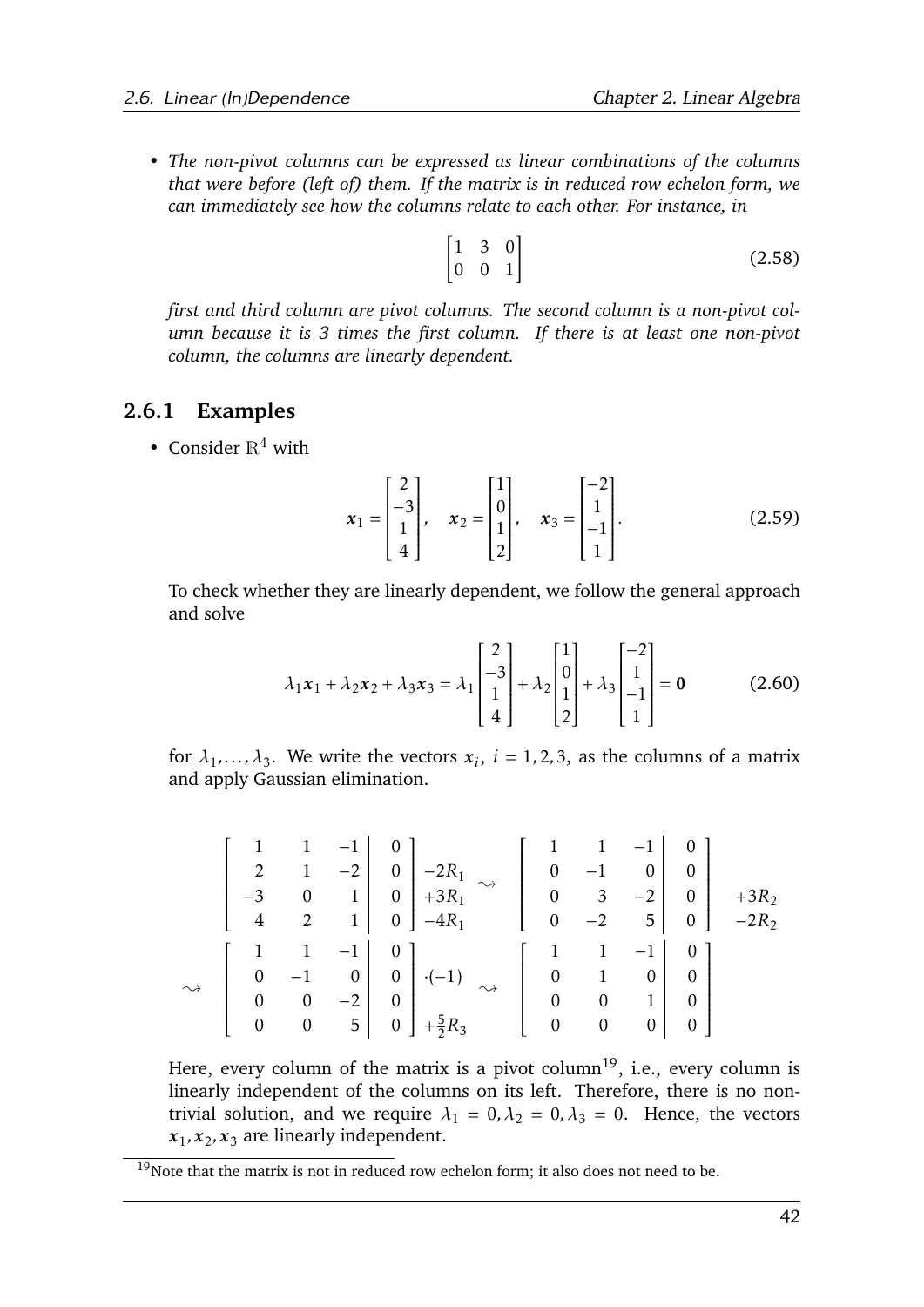• Consider a set of linearly independent vectors  $\mathbf{b}_1, \mathbf{b}_2, \mathbf{b}_3, \mathbf{b}_4 \in \mathbb{R}^n$  and

$$
\begin{array}{rcl}\nx_1 &=& b_1 - 2b_2 + b_3 - b_4 \\
x_2 &=& -4b_1 - 2b_2 + 4b_4 \\
x_3 &=& 2b_1 + 3b_2 - b_3 - 3b_4 \\
x_4 &=& 17b_1 - 10b_2 + 11b_3 + b_4\n\end{array} \tag{2.61}
$$

Are the vectors  $x_1, \ldots, x_4 \in \mathbb{R}^n$  linearly independent? To answer this question, we investigate whether the column vectors

$$
\left\{ \begin{bmatrix} 1 \\ -2 \\ 1 \\ -1 \end{bmatrix}, \begin{bmatrix} -4 \\ -2 \\ 0 \\ 4 \end{bmatrix}, \begin{bmatrix} 2 \\ 3 \\ -1 \\ -3 \end{bmatrix}, \begin{bmatrix} 17 \\ -10 \\ 11 \\ 1 \end{bmatrix} \right\}
$$
(2.62)

are linearly independent. The reduced row echelon form of the corresponding linear equation system with coefficient matrix

$$
A = \begin{bmatrix} 1 & -4 & 2 & 17 \\ -2 & -2 & 3 & -10 \\ 1 & 0 & -1 & 11 \\ -1 & 4 & -3 & 1 \end{bmatrix}
$$
 (2.63)

is given as

$$
\begin{bmatrix} 1 & 0 & 0 & -7 \ 0 & 1 & 0 & -15 \ 0 & 0 & 1 & -18 \ 0 & 0 & 0 & 0 \end{bmatrix}.
$$
 (2.64)

From the reduced row echelon form, we see that the corresponding linear equation system is non-trivially solvable: The last column is not a pivot column, and  $x_4 = -7x_1 - 15x_2 - 18x_3$ . Therefore,  $x_1, \ldots, x_4$  are linearly dependent as  $x_4$ lies in the span of  $x_1, \ldots, x_3$ .

# <span id="page-45-0"></span>**2.7 Basis and Dimension**

In a vector space *V* , we are particularly interested in the set of linearly independent vectors *A* that possesses the property that any vector  $v \in V$  can be obtained by a linear combination of vectors in *A*.

### **Definition 10 (Basis)**

*Consider a real vector space V* and  $A \subset V$ 

- *• A* generating set *A* of *V* is called **minimal** if there exists no smaller set  $\tilde{A} \subset A \subset V$ , *which spans V .*
- *• Every linearly independent generating set of V is minimal and is called* **basis** *of V .*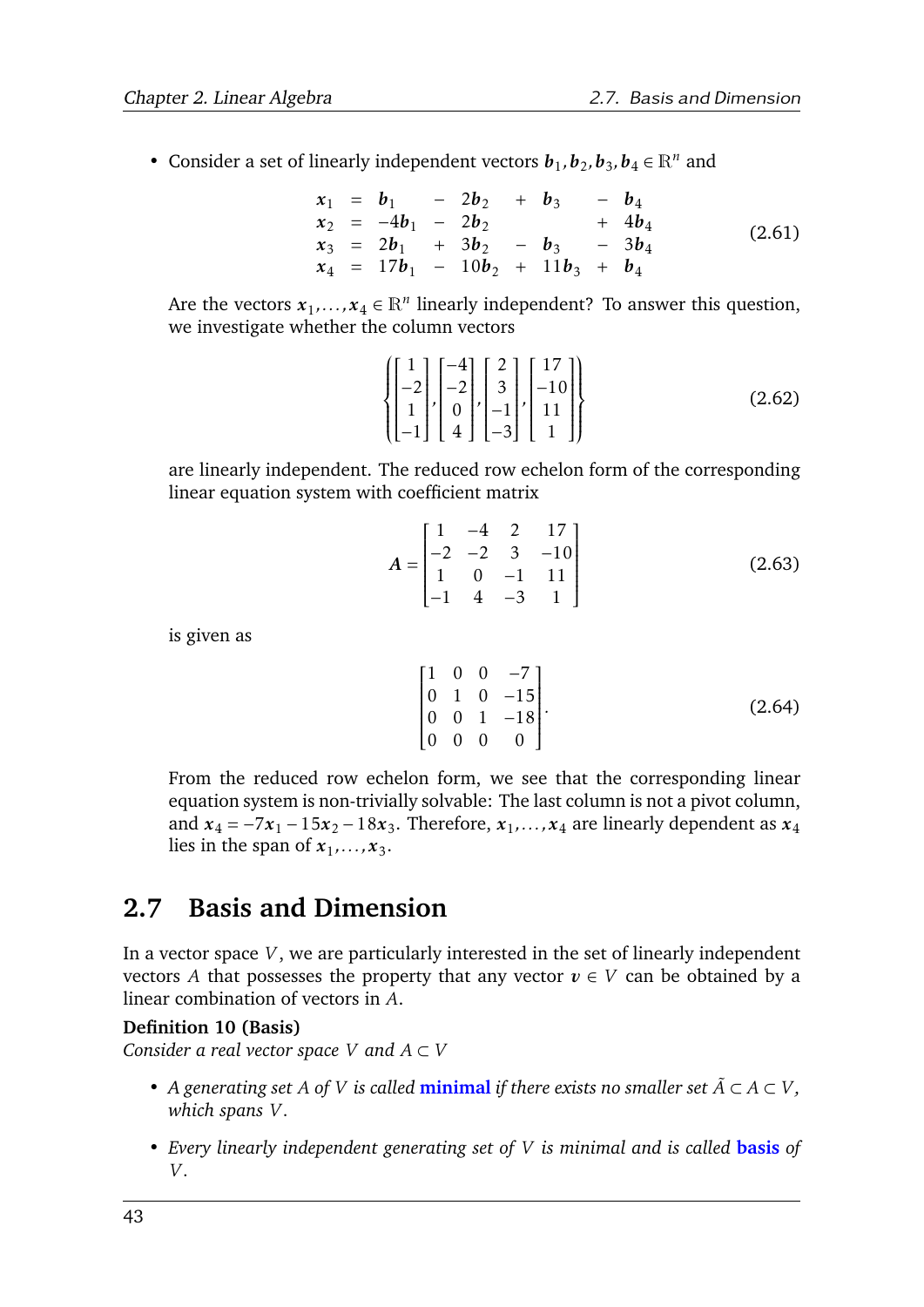Let *V* be a real vector space and  $B \subset V$ ,  $B \neq \emptyset$ . Then, the following statements are equivalent:

- *B* is basis of *V*
- *B* is a minimal generating set
- *B* is a maximal linearly independent subset of *V* .
- Every vector  $x \in V$  is a linear combination of vectors from *B*, and every linear combination is unique, i.e., with

$$
\mathbf{x} = \sum_{i=1}^{k} \lambda_i \mathbf{b}_i = \sum_{i=1}^{k} \psi_i \mathbf{b}_i
$$
 (2.65)

and  $\lambda_i, \psi_i \in \mathbb{R}$ ,  $\mathbf{b}_i \in B$  it follows that  $a_i = b_i, i = 1, \ldots, k$ .

# **2.7.1 Examples**

• In  $\mathbb{R}^3$ , the canonical/standard basis is

$$
B = \left\{ \begin{bmatrix} 1 \\ 0 \\ 0 \end{bmatrix}, \begin{bmatrix} 0 \\ 1 \\ 0 \end{bmatrix}, \begin{bmatrix} 0 \\ 0 \\ 1 \end{bmatrix} \right\}.
$$
 (2.66)

• Different bases in  $\mathbb{R}^3$  are

$$
B_1 = \left\{ \begin{bmatrix} 1 \\ 0 \\ 0 \end{bmatrix}, \begin{bmatrix} 1 \\ 1 \\ 0 \end{bmatrix}, \begin{bmatrix} 1 \\ 1 \\ 1 \end{bmatrix} \right\}, \qquad B_2 = \left\{ \begin{bmatrix} 0.53 \\ 0.86 \\ -0.43 \end{bmatrix}, \begin{bmatrix} 1.83 \\ 0.31 \\ 0.34 \end{bmatrix}, \begin{bmatrix} -2.25 \\ -1.30 \\ 3.57 \end{bmatrix} \right\}
$$
(2.67)

• The set

$$
A = \begin{Bmatrix} 1 \\ 2 \\ 3 \\ 4 \end{Bmatrix}, \begin{bmatrix} 2 \\ -1 \\ 0 \\ 2 \end{bmatrix}, \begin{bmatrix} 1 \\ 1 \\ 0 \\ -4 \end{bmatrix} \tag{2.68}
$$

is linearly independent, but not a generating set (and no basis): For instance, the vector  $[1,0,0,0]^\top$  cannot be obtained by a linear combination of elements in *A*.

### **Remark 16**

- *• Every vector space V possesses a basis B.*
- *The examples above show that there can be many bases of a vector space V*, *i.e.*, *there is no unique basis. However, all bases possess the same number of elements, the* **basis vectors***.*
- *• We only consider finite-dimensional vector spaces V . In this case, the* **dimension of** *V* is the number of basis vectors, and we write  $\dim(V)$ .
- *• If*  $U ⊂ V$  *is a subspace of*  $V$  *then*  $dim(U) ≤ dim(V)$  *and*  $dim(U) = dim(V)$  *if and only if*  $U = V$ .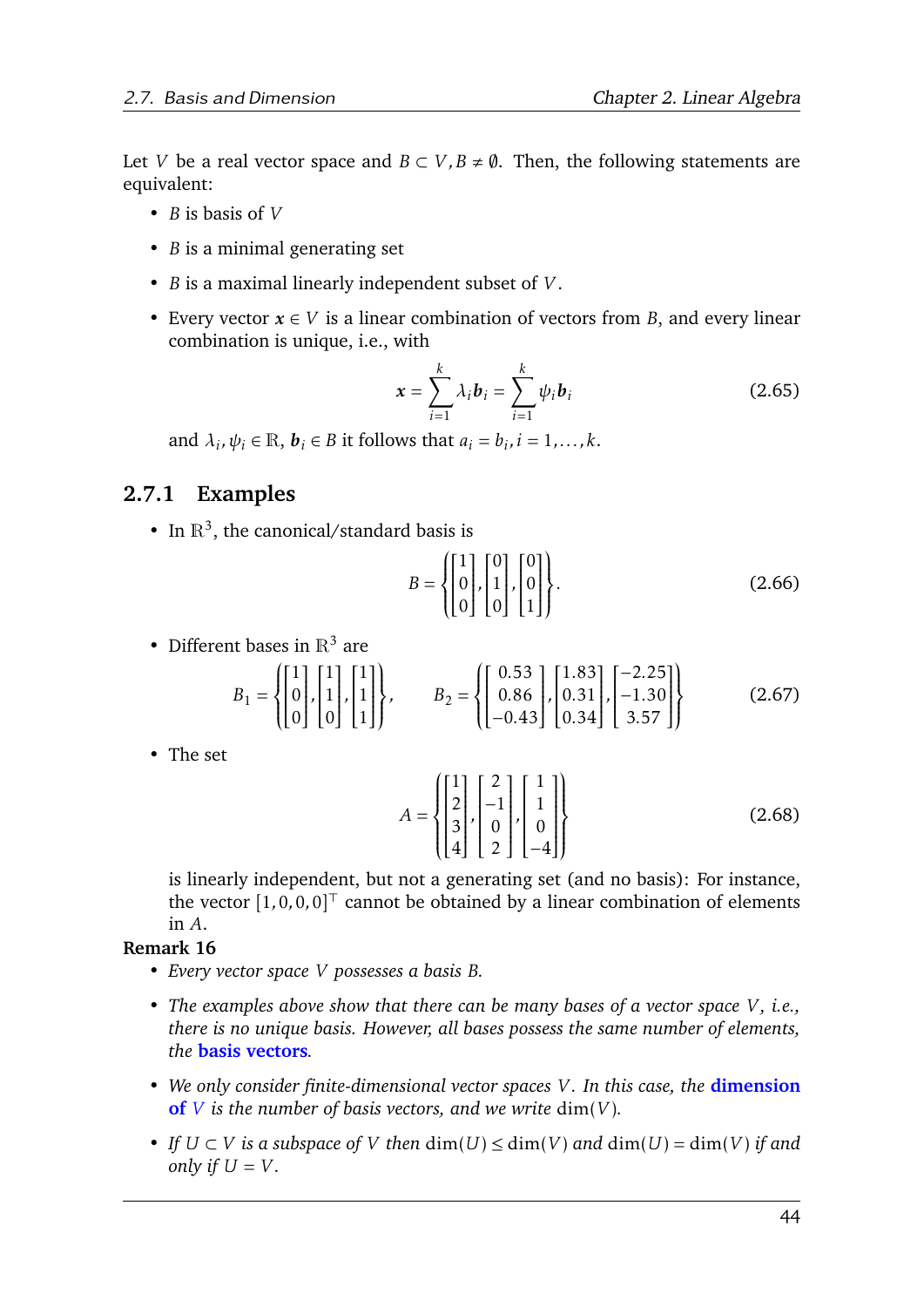# **2.7.2 Example: Determining a Basis**

• For a vector subspace  $U \subset \mathbb{R}^5$ , spanned by the vectors

$$
\mathbf{x}_1 = \begin{bmatrix} 1 \\ 2 \\ -1 \\ -1 \\ -1 \end{bmatrix}, \quad \mathbf{x}_2 = \begin{bmatrix} 2 \\ -1 \\ 1 \\ 2 \\ -2 \end{bmatrix}, \quad \mathbf{x}_3 = \begin{bmatrix} 3 \\ -4 \\ 3 \\ 5 \\ -3 \end{bmatrix}, \quad \mathbf{x}_4 = \begin{bmatrix} -1 \\ 8 \\ -5 \\ -6 \\ 1 \end{bmatrix} \in \mathbb{R}^5,
$$
 (2.69)

we are interested in finding out which vectors  $x_1, \ldots, x_4$  are a basis for  $U.$  For this, we need to check whether  $x_1, \ldots, x_4$  are linearly independent. Therefore, we need to solve

$$
\sum_{i=1}^{4} \lambda_i x_i = \mathbf{0},\tag{2.70}
$$

which leads to a homogeneous equation system with the corresponding matrix

$$
\begin{bmatrix} x_1 | x_2 | x_3 | x_4 \end{bmatrix} = \begin{bmatrix} 1 & 2 & 3 & -1 \\ 2 & -1 & -4 & 8 \\ -1 & 1 & 3 & -5 \\ -1 & 2 & 5 & -6 \\ -1 & -2 & -3 & 1 \end{bmatrix} .
$$
 (2.71)

With the basic transformation of linear equation systems, we obtain

|                    | $\mathbf 1$      | $\mathbf{2}$     | 3                | $-1$             |                              | $\mathbf{1}$       | $\overline{2}$   | $\mathfrak{Z}$   | $-1$             |                                 |         |
|--------------------|------------------|------------------|------------------|------------------|------------------------------|--------------------|------------------|------------------|------------------|---------------------------------|---------|
|                    | $\overline{2}$   | $-1$             | $-4$             | $\, 8$           | $-2R_1$                      | $\boldsymbol{0}$   | $-5$             | $-10$            | 10               | $rac{1}{5}$                     |         |
|                    | $-1$             | $\mathbf{1}$     | $\mathfrak{Z}$   | $-5$             | $+R_1$<br>$\rightsquigarrow$ | $\boldsymbol{0}$   | 3                | 6                | $-6$             | $\cdot \frac{1}{3}$ .<br>$-R_2$ |         |
|                    | $-1$             | $\mathbf{2}$     | $\mathbf 5$      | $-6$             | $+R_1$                       | $\boldsymbol{0}$   | $\overline{4}$   | $8\,$            | $-7$             | $-4R2$                          |         |
|                    | $^{-1}$          | $-2$             | $-3$             | $\mathbf{1}$     | $+R_1$                       | $\boldsymbol{0}$   | $\boldsymbol{0}$ | $\boldsymbol{0}$ | $\boldsymbol{0}$ |                                 |         |
|                    | 1                | $\overline{2}$   | $\mathfrak{Z}$   | $-1$             |                              |                    | $\mathbf 1$      | $\overline{2}$   | $\mathfrak{Z}$   | $\overline{0}$                  | $-2R_2$ |
|                    | $\boldsymbol{0}$ | $\mathbf{1}$     | $\overline{2}$   | $-2$             | $+R_4$                       |                    | $\boldsymbol{0}$ | $\mathbf{1}$     | $\overline{2}$   | $\overline{0}$                  |         |
| $\rightsquigarrow$ | $\boldsymbol{0}$ | $\boldsymbol{0}$ | $\boldsymbol{0}$ | $\boldsymbol{0}$ | $+2R_4$                      | $\rightsquigarrow$ | $\boldsymbol{0}$ | $\boldsymbol{0}$ | $\boldsymbol{0}$ | $\mathbf{1}$                    |         |
|                    | $\boldsymbol{0}$ | $\boldsymbol{0}$ | $\boldsymbol{0}$ | $\mathbf{1}$     | swap with $R_3$              |                    | $\boldsymbol{0}$ | $\boldsymbol{0}$ | $\boldsymbol{0}$ | $\mathbf{0}$                    |         |
|                    | $\boldsymbol{0}$ | $\boldsymbol{0}$ | $\boldsymbol{0}$ | $\boldsymbol{0}$ |                              |                    | $\boldsymbol{0}$ | $\boldsymbol{0}$ | $\boldsymbol{0}$ | $\boldsymbol{0}$                |         |
|                    | $\mathbf{1}$     | $\boldsymbol{0}$ | $-1$             | $\boldsymbol{0}$ |                              |                    |                  |                  |                  |                                 |         |
|                    | $\boldsymbol{0}$ | $\mathbf{1}$     | $\overline{2}$   | $\boldsymbol{0}$ |                              |                    |                  |                  |                  |                                 |         |
| $\rightsquigarrow$ | $\boldsymbol{0}$ | $\boldsymbol{0}$ | $\overline{0}$   | $\mathbf{1}$     |                              |                    |                  |                  |                  |                                 |         |
|                    | $\boldsymbol{0}$ | $\boldsymbol{0}$ | $\boldsymbol{0}$ | $\boldsymbol{0}$ |                              |                    |                  |                  |                  |                                 |         |
|                    | $\boldsymbol{0}$ | $\boldsymbol{0}$ | $\boldsymbol{0}$ | $\boldsymbol{0}$ |                              |                    |                  |                  |                  |                                 |         |

From this reduced-row echelon form we see that  $x_1, x_2, x_4$  are linearly independent (because the linear equation system  $\lambda_1 x_1 + \lambda_2 x_2 + \lambda_4 x_4 = 0$  can only be solved with  $\lambda_1 = \lambda_2 = \lambda_4 = 0$ ). Therefore,  $\{x_1, x_2, x_4\}$  is a basis of *U*.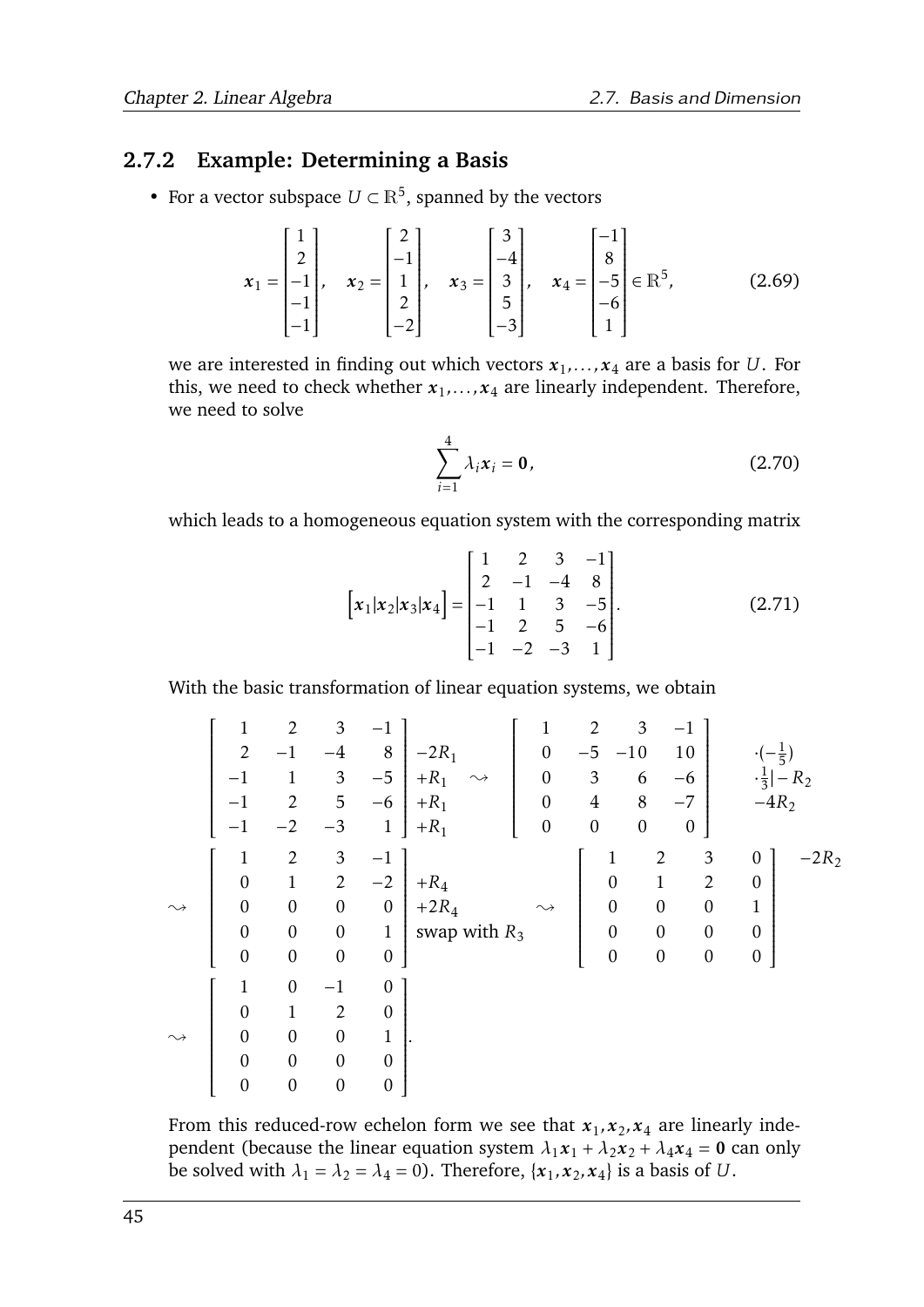• Let us now consider a slightly different problem: Instead of finding out which vectors  $x_1, \ldots, x_4$  of the span of  $U$  form a basis, we are interested in finding a "simple" basis for *U*. Here, "simple" means that we are interested in basis vectors with many coordinates equal to 0.

To solve this problem we replace the vectors  $x_1, \ldots, x_4$  with suitable linear combinations. In practice, we write  $x_1, \ldots, x_4$  as *row vectors* in a matrix and perform Gaussian elimination:

$$
\begin{bmatrix}\n1 & 2 & -1 & -1 & -1 \\
2 & -1 & 1 & 2 & -2 \\
3 & -4 & 3 & 5 & -3 \\
-1 & 8 & -6 & -6 & 1\n\end{bmatrix}\n\rightarrow\n\begin{bmatrix}\n1 & 2 & -1 & -1 & -1 \\
0 & -5 & 3 & 4 & 0 \\
0 & -10 & 6 & 8 & 0 \\
0 & 10 & -6 & -7 & 0\n\end{bmatrix}
$$
\n
$$
\rightarrow\n\begin{bmatrix}\n1 & 2 & -1 & -1 & -1 \\
0 & 1 & -\frac{3}{5} & -\frac{4}{5} & 0 \\
0 & 0 & 0 & 0 & 0 \\
0 & 0 & 0 & 1 & 0\n\end{bmatrix}\n\rightarrow\n\begin{bmatrix}\n1 & 2 & -1 & 0 & -1 \\
0 & 1 & -\frac{3}{5} & 0 & 0 \\
0 & 0 & 0 & 1 & 0 \\
0 & 0 & 0 & 0 & 0\n\end{bmatrix}
$$
\n
$$
\rightarrow\n\begin{bmatrix}\n1 & 0 & \frac{1}{5} & 0 & -1 \\
0 & 1 & -\frac{3}{5} & 0 & 0 \\
0 & 0 & 0 & 1 & 0 \\
0 & 0 & 0 & 0 & 0\n\end{bmatrix}
$$

From the reduced row echelon form, the simple basis vectors are the rows with the leading 1s (the "steps").

$$
U = \begin{bmatrix} 1 \\ 0 \\ \frac{1}{5} \\ 0 \\ -1 \end{bmatrix}, \begin{bmatrix} 0 \\ 1 \\ -\frac{3}{5} \\ 0 \\ 0 \end{bmatrix}, \begin{bmatrix} 0 \\ 0 \\ 0 \\ 1 \\ 0 \end{bmatrix} \tag{2.72}
$$

and  $B = \{b_1, b_2, b_3\}$  is a (simple) basis of *U* (check that they are linearly independent!).

# **2.7.3 Rank**

- The number of linearly independent columns of a matrix  $A \in \mathbb{R}^{m \times n}$  equals the number of linearly independent rows and is called **rank** of *A* and is denoted by  $rk(A)$ .
- $rk(A) = rk(A^{\top})$ , i.e., the column rank equals the row rank.
- The columns of  $A \in \mathbb{R}^{m \times n}$  span a subspace  $U \subset \mathbb{R}^m$  with  $\dim(U) = \text{rk}(A)$
- A basis of a subspace  $U = [x_1, ..., x_m] \subset \mathbb{R}^n$  can be found by executing the following steps: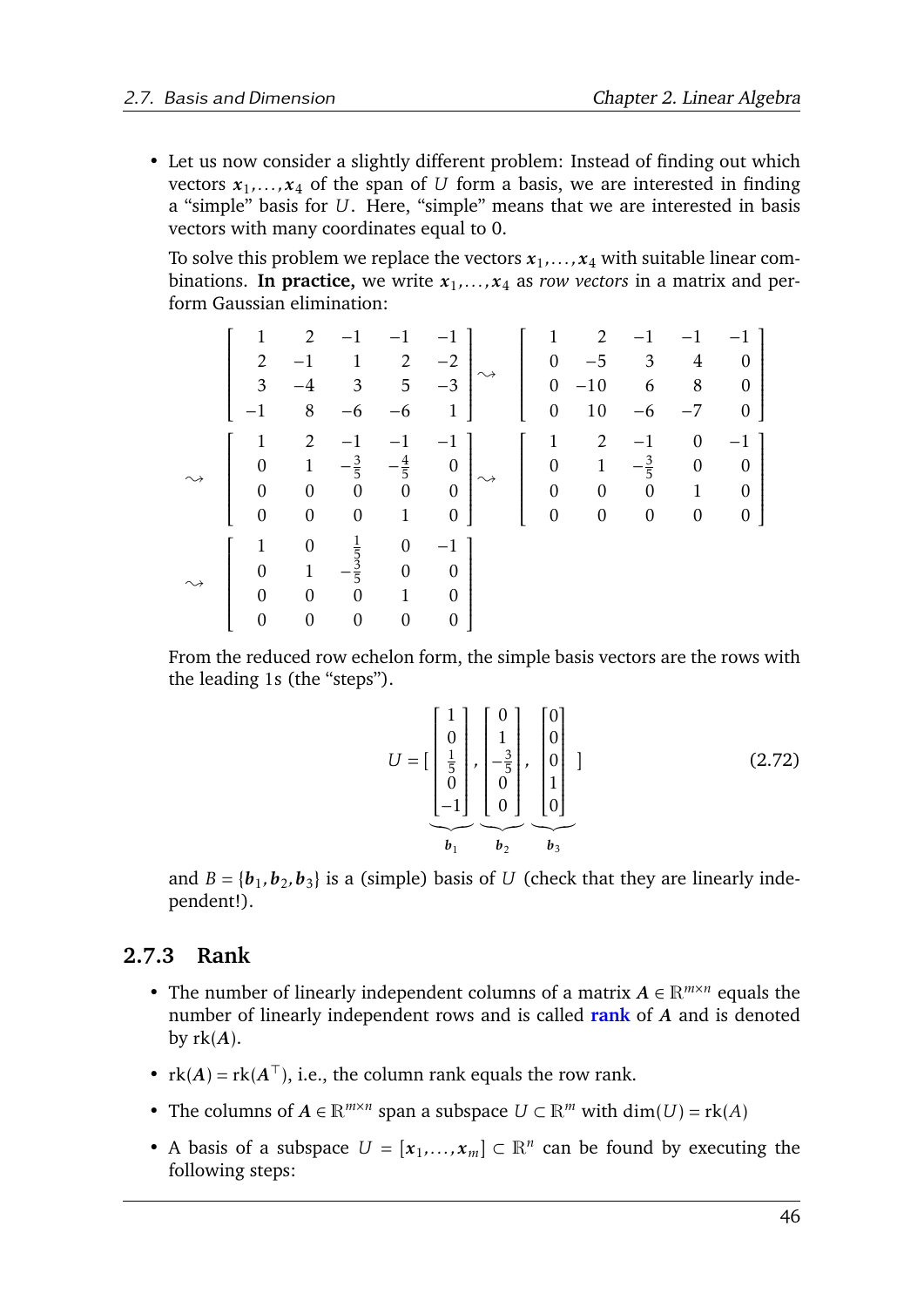- 1. Write the spanning vectors as columns of a matrix *A*
- 2. Apply Gaussian elimination algorithm to *A*.
- 3. The spanning vectors associated with the pivot columns form a basis of *U*.
- The rows of  $A \in \mathbb{R}^{m \times n}$  span a subspace  $W \subset \mathbb{R}^n$  with  $\dim(W) = \text{rk}(A)$ . A basis of *W* can be found by applying the Gaussian elimination algorithm to the rows of *A* (or the columns of  $A^{\dagger}$ ).
- For all  $A \in \mathbb{R}^{n \times n}$  holds: A is regular (invertible) if and only if  $rk(A) = n$ .
- For all  $A \in \mathbb{R}^{m \times n}$  and all  $b \in \mathbb{R}^m$ : The linear equation system  $Ax = b$  can be solved if and only if  $rk(A) = rk(A|b)$ , where  $A|b$  denotes the "extended" system.
- For  $A \in \mathbb{R}^{m \times n}$  the space of solutions for  $Ax = 0$  possesses dimension  $n \text{rk}(A)$ .
- A matrix  $A \in \mathbb{R}^{m \times n}$  has full rank if its rank equals the largest possible for a matrix of the same dimensions, which is the lesser of the number of rows and columns, i.e.,  $rk(A) = min(m, n)$ . A matrix is said to be **rank deficient** if it does not have full rank.

## **Examples**

- $A =$  1 0 1  $\overline{\mathsf{l}}$ 0 1 1 0 0 0 1  $\overline{\phantom{a}}$ . *A* possesses two linearly independent rows (and columns). Therefore,  $rk(A) = 2$ .
- $A =$  $\begin{bmatrix} 1 & 2 & 3 \\ 4 & 8 & 12 \end{bmatrix}$ . We see that the second row is a multiple of the first row, such that the row-echelon form of *A* is  $\begin{bmatrix} 1 & 2 & 3 \\ 0 & 0 & 0 \end{bmatrix}$ , and  $rk(A) = 1$ .
- $A =$  $\begin{bmatrix} 1 & 2 & 1 \end{bmatrix}$  $\overline{\mathsf{l}}$ −2 −3 1 3 5 0 1  $\overline{\phantom{a}}$ We use Gaussian elimination to determine the rank:

$$
\begin{bmatrix} 1 & 2 & 1 \ -2 & -3 & 1 \ 3 & 5 & 0 \end{bmatrix} + R_1 - R_2 \longrightarrow \begin{bmatrix} 1 & 2 & 1 \ -2 & -3 & 1 \ 0 & 0 & 0 \end{bmatrix} + 2R_1
$$
  

$$
\longrightarrow \begin{bmatrix} 1 & 2 & 1 \ 0 & -1 & 3 \ 0 & 0 & 0 \end{bmatrix}
$$

Here, we see that the number of linearly independent rows and columns is 2, such that  $rk(A) = 2$ .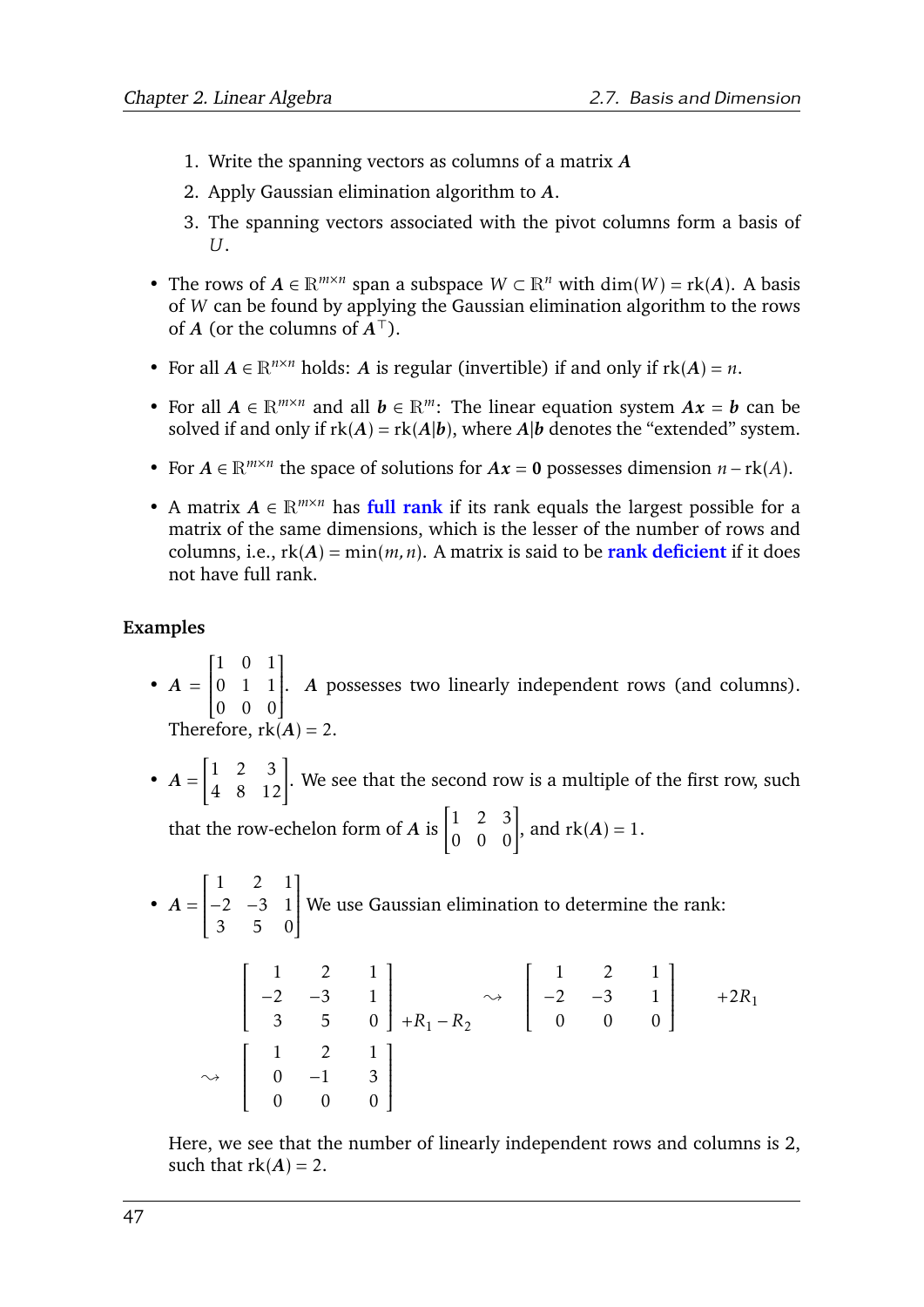# **2.8 Intersection of Subspaces**

In the following, we consider two approaches to determining a basis of the intersection  $U_1 \cap U_2$  of two subspaces  $U_1, U_2 \subset V$ . This means, we are interested in finding all  $x \in V$ , such that  $x \in U_1$  and  $x \in U_2$ .

# **2.8.1 Approach 1**

Consider  $U_1 = [\mathbf{b}_1, \ldots, \mathbf{b}_k] \subset V$  and  $U_2 = [\mathbf{c}_1, \ldots, \mathbf{c}_l] \subset V$ . We know that and  $\mathbf{x} \in U_1$  can be represented as a linear combination  $\sum_{i=1}^{k} \lambda_i \boldsymbol{b}_i$  of the basis vectors (or spanning vectors)  $b_1, \ldots, b_k$ . Equivalently  $x = \sum_{j=1}^l \psi_j c_j$ . Therefore, the approach is to find  $\lambda_1, \ldots, \lambda_k$  and/or  $\psi_1, \ldots, \psi_l$ , such that

$$
\sum_{i=1}^{k} \lambda_i \mathbf{b}_i = \mathbf{x} = \sum_{j=1}^{l} \psi_j \mathbf{c}_j
$$
 (2.73)

$$
\Leftrightarrow \sum_{i=1}^{k} \lambda_i \mathbf{b}_i - \sum_{j=1}^{l} \psi_j \mathbf{c}_j = \mathbf{0}.
$$
 (2.74)

For this, we write the basis vectors into a matrix

$$
A = \begin{bmatrix} b_1 & \cdots & b_k & -c_1 & \cdots & -c_l \end{bmatrix}
$$
 (2.75)

and solve the linear equation system

<span id="page-50-0"></span>
$$
A\begin{bmatrix} \lambda_1 \\ \vdots \\ \lambda_k \\ \psi_1 \\ \vdots \\ \psi_l \end{bmatrix} = 0
$$
 (2.76)

to find either  $\lambda_1, \ldots, \lambda_k$  or  $\psi_1, \ldots, \psi_l$ , which we can then use to determine  $U_1 \cap U_2$ .

## **Example**

We consider

$$
U_1 = \begin{bmatrix} 1 \\ 1 \\ 0 \\ 0 \end{bmatrix}, \begin{bmatrix} 0 \\ 1 \\ 1 \\ 0 \end{bmatrix}, \begin{bmatrix} 0 \\ 0 \\ 1 \\ 1 \end{bmatrix} \subset \mathbb{R}^4, \quad U_2 = \begin{bmatrix} -1 \\ 1 \\ 2 \\ 0 \end{bmatrix}, \begin{bmatrix} 0 \\ 1 \\ 0 \\ 0 \end{bmatrix} \subset \mathbb{R}^4. \tag{2.77}
$$

To find a basis of  $U_1 \cap U_2$ , we need to find all  $x \in V$  that can be represented as linear combinations of the basis vectors of  $U_1$  and  $U_2$ , i.e.,

$$
\sum_{i=1}^{3} \lambda_i b_i = x = \sum_{j=1}^{2} \psi_j c_j,
$$
 (2.78)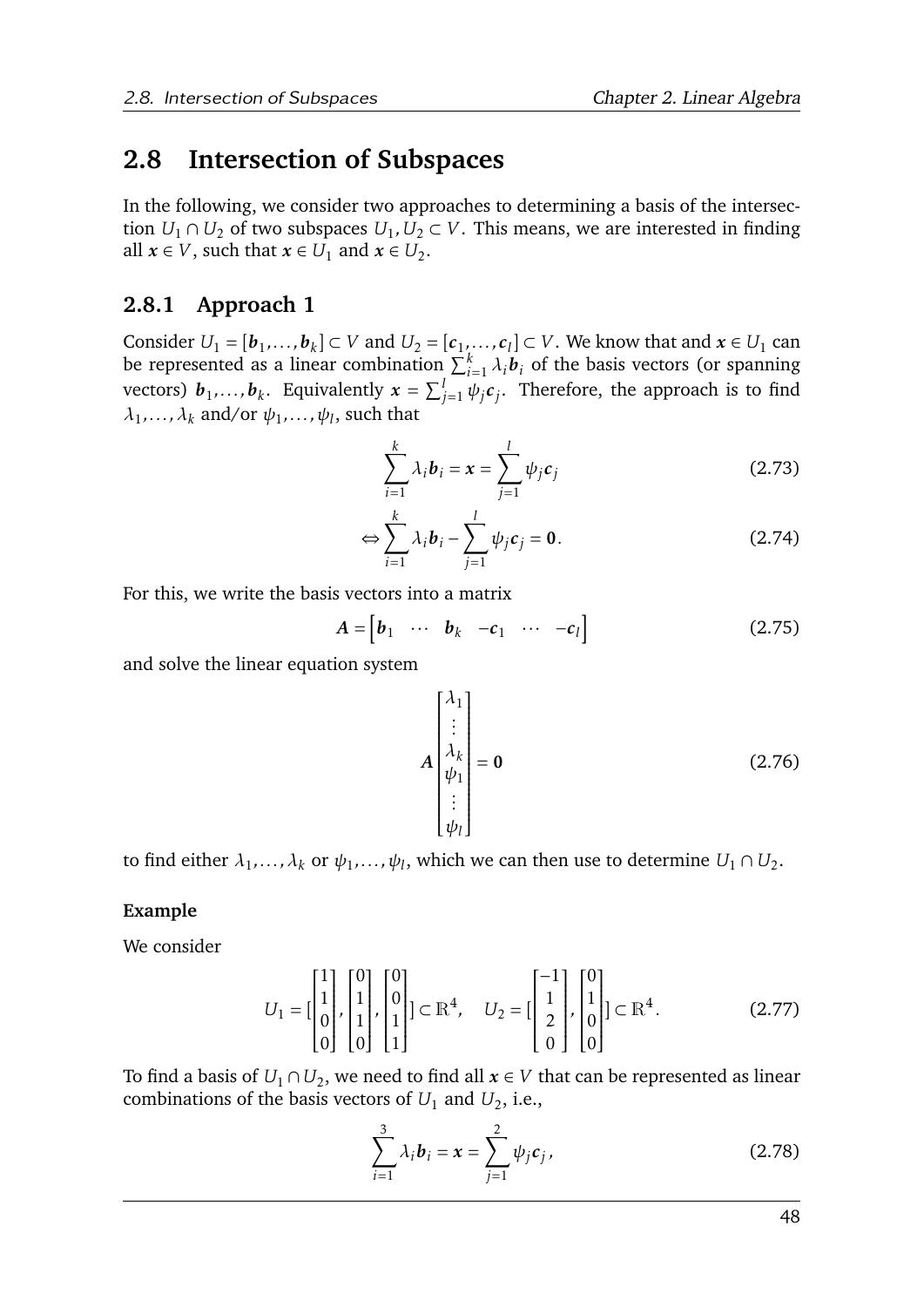where  $\bm{b}_i$  and  $\bm{c}_j$  are the basis vectors of  $U_1$  and  $U_2$ , respectively. The matrix  $\bm{A}$  =  $[b_1|b_2|b_3] - c_1$  $-c_2$ ] from [\(2.75\)](#page-50-0) is given as

$$
A = \begin{bmatrix} 1 & 0 & 0 & 1 & 0 \\ 1 & 1 & 0 & -1 & -1 \\ 0 & 1 & 1 & -2 & 0 \\ 0 & 0 & 1 & 0 & 0 \end{bmatrix}.
$$
 (2.79)

By using Gaussian elimination, we determine the corresponding reduced row echelon form

$$
\begin{bmatrix} 1 & 0 & 0 & 1 & 0 \\ 0 & 1 & 0 & -2 & 0 \\ 0 & 0 & 1 & 0 & 0 \\ 0 & 0 & 0 & 0 & 1 \end{bmatrix}.
$$
 (2.80)

We keep in mind that we are interested in finding  $\lambda_1, \lambda_2, \lambda_3 \in \mathbb{R}$  and/or  $\psi_1, \psi_2 \in \mathbb{R}$ with

$$
\begin{bmatrix} 1 & 0 & 0 & 1 & 0 \ 0 & 1 & 0 & -2 & 0 \ 0 & 0 & 1 & 0 & 0 \ 0 & 0 & 0 & 0 & 1 \ \end{bmatrix} \begin{bmatrix} \lambda_1 \\ \lambda_2 \\ \lambda_3 \\ \psi_1 \\ \psi_2 \end{bmatrix} = \mathbf{0}.
$$
 (2.81)

From here, we can immediately see that  $\psi_2 = 0$  and  $\psi_1 \in \mathbb{R}$  is a free variable since it corresponds to a non-pivot column, and our solution is

$$
U_1 \cap U_2 = \psi_1 c_1 = \begin{bmatrix} -1 \\ 1 \\ 2 \\ 0 \end{bmatrix}, \quad \psi_1 \in \mathbb{R}.
$$
 (2.82)

### **Remark 17**

*Alternatively, we could have used*  $\lambda_1 = -\psi_1$ *,*  $\lambda_2 = \psi_1$ *,*  $\lambda_3 = 0$  *and determined the (same) solution via the basis vectors of*  $U_1$  *as* 

<span id="page-51-0"></span>
$$
\psi_1\left(-\begin{bmatrix}1\\1\\0\\0\end{bmatrix}+2\begin{bmatrix}0\\1\\1\\0\end{bmatrix}\right)=\psi_1\begin{bmatrix}-1\\1\\2\\0\end{bmatrix}=[\begin{bmatrix}-1\\1\\2\\0\end{bmatrix}], \quad \psi_1 \in \mathbb{R}.
$$
 (2.83)

## **2.8.2 Approach 2**

In the second approach, we exploit Remark [13,](#page-41-1) which says that any subspace is the solution of a homogeneous linear equation system, to determine the intersection *U*<sub>1</sub> ∩ *U*<sub>2</sub> of two subspaces *U*<sub>1</sub>, *U*<sub>2</sub> ⊂  $\mathbb{R}^n$ .

First, we show how to determine the linear equation system that generates a subspace; second, we exploit these insights to find  $U_1 \cap U_2$ .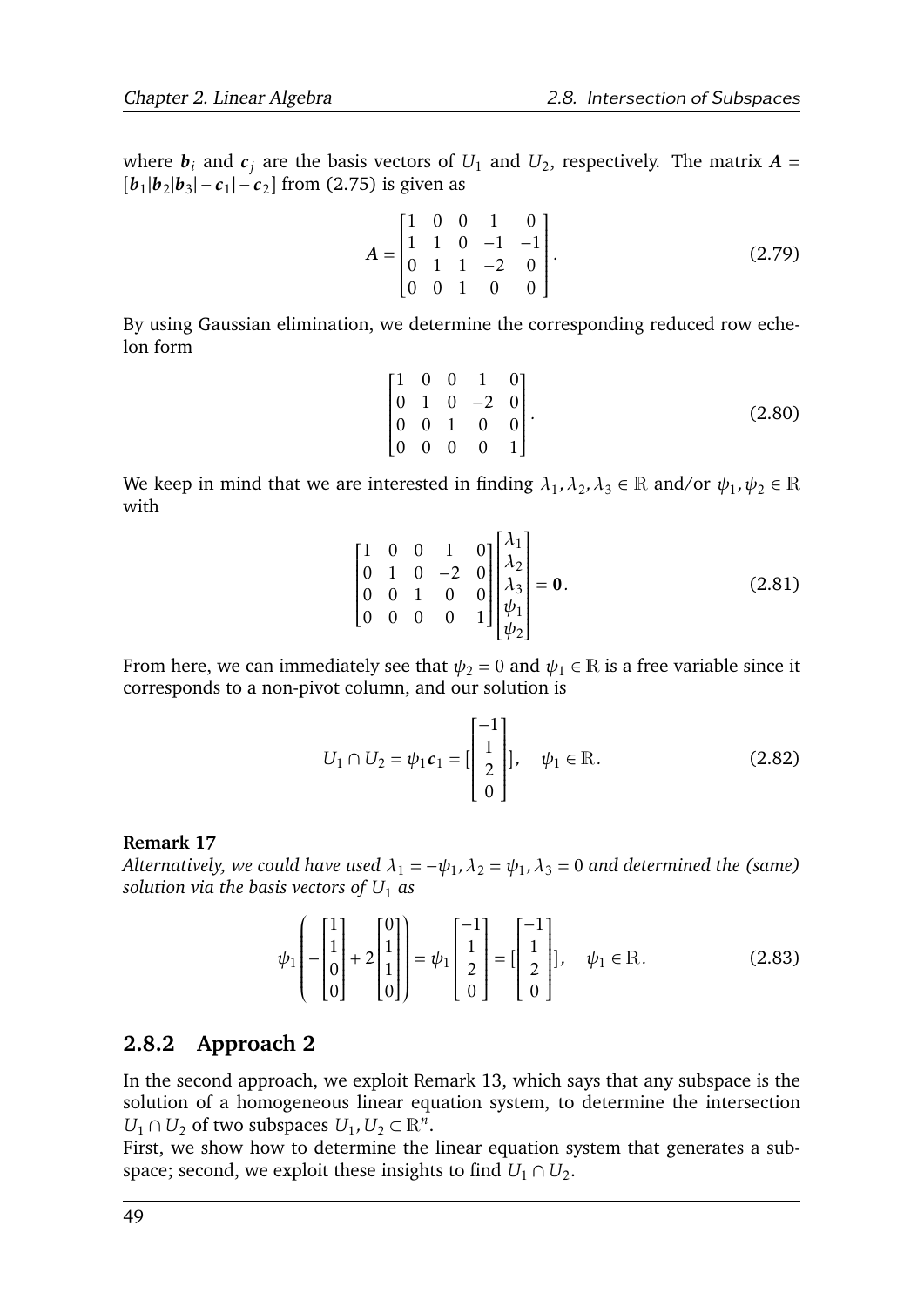#### **Lemma 1**

 $Consider U = [x_1, \ldots, x_m] \subset \mathbb{R}^n$  and  $dim(U) = r$ . We write the vectors  $x_1, \ldots, x_m$  as rows *of a matrix*

$$
A = \begin{bmatrix} x_1^{\top} \\ \vdots \\ x_m^{\top} \end{bmatrix} \in \mathbb{R}^{m \times n}
$$
 (2.84)

*and investigate the homogeneous linear equation system Ay* = 0*. First, the solution space V* possesses dimension  $k = n - rk(A) = n - dim(U) = n - r$ . Second, we choose a *basis* (*b*<sup>1</sup> *,...,b<sup>k</sup>* ) *in this solution space and again write these basis vectors as the rows of a matrix*

$$
\boldsymbol{B} = \begin{bmatrix} \boldsymbol{b}_1^\top \\ \vdots \\ \boldsymbol{b}_k^\top \end{bmatrix} \in \mathbb{R}^{k \times n}
$$
 (2.85)

*with*  $rk(B) = k$ *. Then U is the solution space of*  $Bv = 0$ *.* 

#### **Proof 4**

*Define*  $S_h$  *as the solution space of*  $By = 0$ *. It holds that*  $dim(S_h) = n - rk(B) = n - k = r$ . *Therefore,*  $\dim(S_h) = \dim(U)$ *. From*  $Ab_j = 0$ *,*  $j = 1,...,k$  *it follows that*  $x_i^T$  $\int_i^{\cdot} b_j = 0$  for *i* = 1*,...,m and j* = 1*,...,k (remember how matrix-vector multiplication works), and at the same time*  $\boldsymbol{b}_i^{\top}$  $\int_{j}^{T} x_{i} = 0$ *. Therefore,*  $Bx_{i} = 0$ *, i* = 1*,...,m* and, hence,  $U \subset S_{h}$ *. However, since*  $dim(S_h) = dim(U)$  *it follows that*  $S_h = U$ *.* 

#### **Practical Algorithm**

Let us summarize the main steps to determine  $U_1 \cap U_2$ :

- 1. Write  $U_1, U_2$  as solution spaces of two linear equation systems  $B_1x = 0$  and  $B_2x = 0$ :
	- (a) Write spanning vectors of  $U_1$ ,  $U_2$  as the rows of two matrices  $A_1$ ,  $A_2$ , respectively.
	- (b) Determine *S*<sub>1</sub> as the solution of  $A_1x = 0$  and *S*<sub>2</sub> as the solution of  $A_2x = 0$
	- (c) Write spanning vectors of  $S_1$  and  $S_2$  as the rows of the matrices  $B_1$  and *B*<sub>2</sub>, respectively.
- 2.  $U_1 \cap U_2$  is the solution space of  $Cx = 0$ , where  $C =$  $\left[\mathbf{B}_1\right]$  $B_2$ 1 , which we find by means of Gaussian elimination.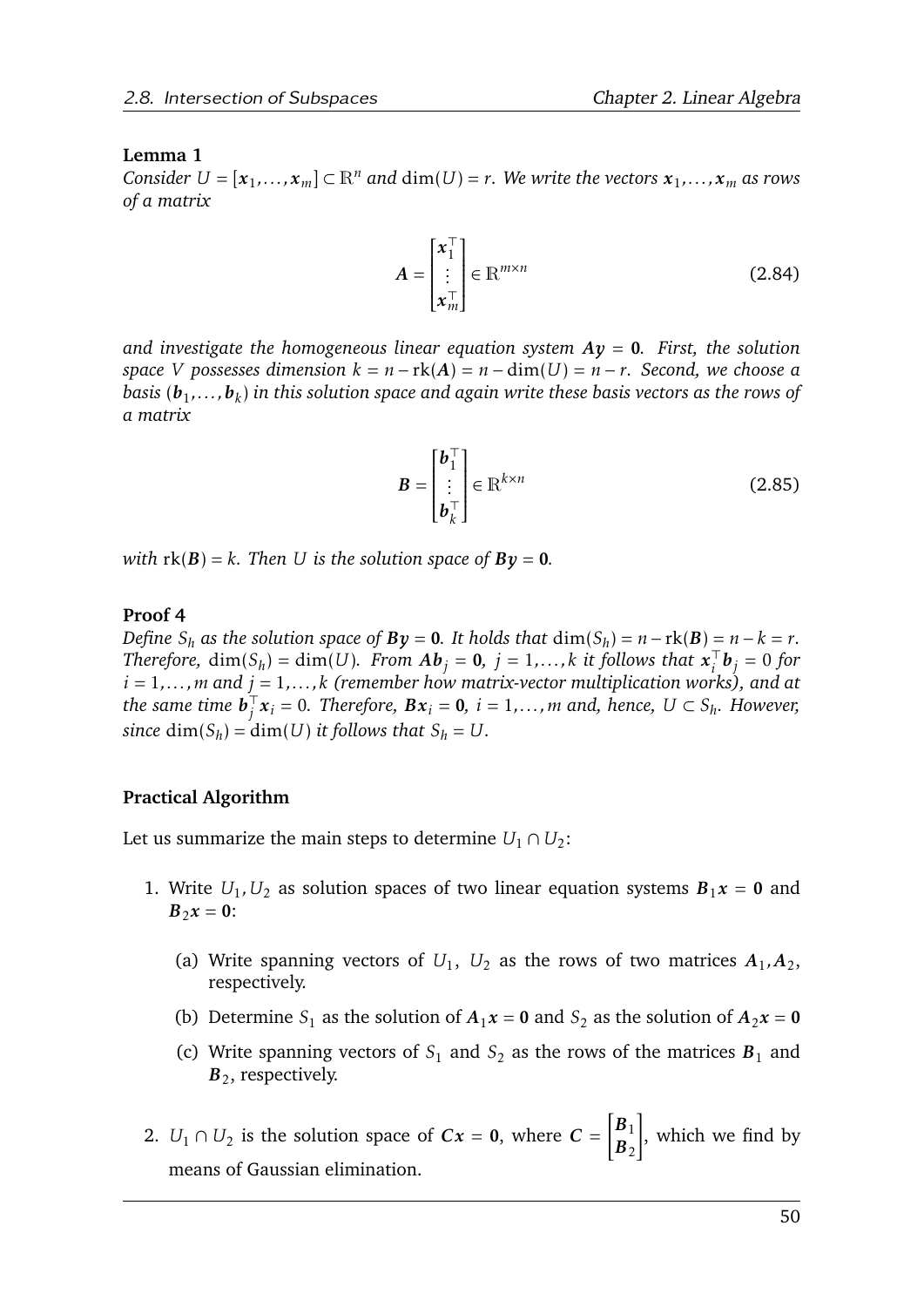## **Example 1**

To determine the intersection of two subspaces  $U_1, U_2 \subset \mathbb{R}^n$ , we use the above method. We consider again the subspaces  $U_1, U_2 \subset \mathbb{R}^4$  from the example above (and hopefully, we end up with the same solution):

$$
U_1 = \begin{bmatrix} 1 \\ 1 \\ 0 \\ 0 \end{bmatrix}, \begin{bmatrix} 0 \\ 1 \\ 1 \\ 0 \end{bmatrix}, \begin{bmatrix} 0 \\ 0 \\ 1 \\ 1 \end{bmatrix} \subset \mathbb{R}^4, \quad U_2 = \begin{bmatrix} -1 \\ 1 \\ 2 \\ 0 \end{bmatrix}, \begin{bmatrix} 0 \\ 1 \\ 0 \\ 0 \end{bmatrix} \subset \mathbb{R}^4. \tag{2.86}
$$

- 1. To determine the intersection  $U_1 \cap U_2$ , we first write  $U_1, U_2$  as solution spaces of linear equation systems.
	- (a) We write the spanning vectors of  $U_1, U_2$  as the rows of the matrices

$$
A_1 = \begin{bmatrix} 1 & 1 & 0 & 0 \\ 0 & 1 & 1 & 0 \\ 0 & 0 & 1 & 1 \end{bmatrix}, \quad A_2 = \begin{bmatrix} -1 & 1 & 2 & 0 \\ 0 & 1 & 0 & 0 \end{bmatrix}, \quad (2.87)
$$

respectively.

(b) We use Gaussian elimination to determine the corrsponding reduced row echelon forms

$$
\tilde{A}_1 = \begin{bmatrix} 1 & 0 & 0 & 1 \\ 0 & 1 & 0 & -1 \\ 0 & 0 & 1 & 1 \end{bmatrix}, \quad \tilde{A}_2 = \begin{bmatrix} 1 & 0 & -2 & 0 \\ 0 & 1 & 0 & 0 \end{bmatrix}.
$$
 (2.88)

Third, we determine the solution spaces of  $A_1x = 0$  and  $A_2x = 0$ , e.g., using the Minus-1 Trick from Section [2.4.3,](#page-36-2) as

$$
S_1 = \begin{bmatrix} 1 \\ -1 \\ 1 \\ -1 \end{bmatrix}, \quad S_2 = \begin{bmatrix} 2 \\ 0 \\ 1 \\ 0 \end{bmatrix}, \begin{bmatrix} 0 \\ 0 \\ 0 \\ 1 \end{bmatrix}].
$$
 (2.89)

(c)  $U_1$  is now the solution space of the linear equation system  $B_1x = 0$  with

$$
\boldsymbol{B}_1 = \begin{bmatrix} 1 & -1 & 1 & -1 \end{bmatrix},\tag{2.90}
$$

and  $U_2$  is the solution space of the linear equation system  $\bm{B}_2\bm{x} = \bm{0}$  with

$$
\boldsymbol{B}_2 = \begin{bmatrix} 2 & 0 & 1 & 0 \\ 0 & 0 & 0 & 1 \end{bmatrix} . \tag{2.91}
$$

2.  $U_1 \cap U_2$  is the solution space of the linear equation system  $Cx = 0$  with

$$
C = \begin{bmatrix} B_1 \\ B_2 \end{bmatrix} = \begin{bmatrix} 1 & -1 & 1 & -1 \\ 2 & 0 & 1 & 0 \\ 0 & 0 & 0 & 1 \end{bmatrix}.
$$
 (2.92)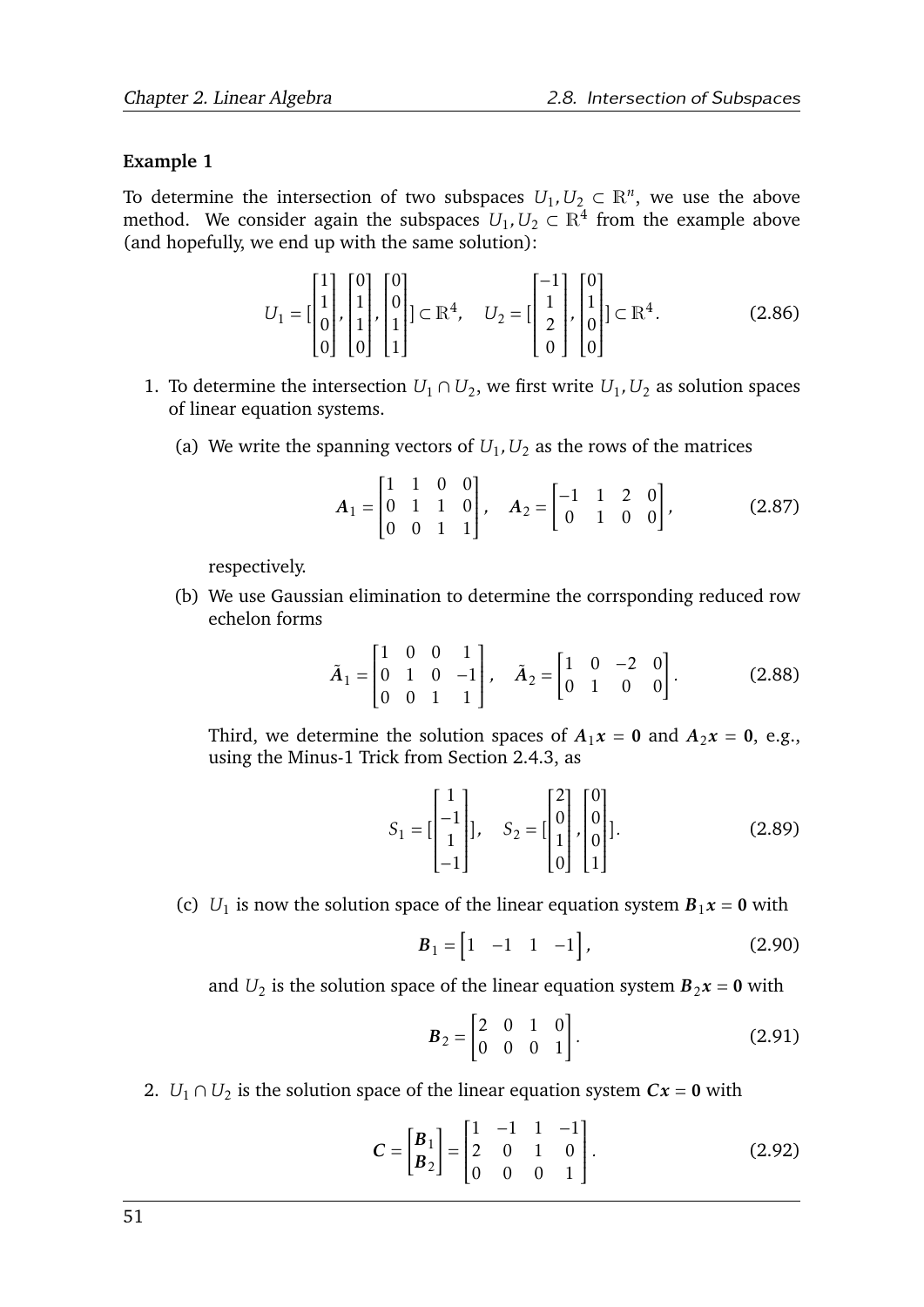To determine this solution space, we follow the standard procedure of (a) computing the reduced row echeolon form

$$
\begin{bmatrix} 1 & 0 & 0 & 0 & -1 \\ 0 & 1 & 0 & -1 & -1 \\ 0 & 0 & 1 & -1 & -1 \end{bmatrix}
$$
 (2.93)

using Gaussian elimination and (b) finding the (general) solution using the Minus-1 Trick from Section [2.4.3](#page-36-2) as

$$
U_1 \cap U_2 = \begin{bmatrix} -1 \\ 1 \\ 2 \\ 0 \end{bmatrix},\tag{2.94}
$$

which is identical to the solution in [\(2.83\)](#page-51-0) found by using Approach 1.

## **Example 2**

We apply again Approach 2 and consider the two subspaces  $U_1, U_2 \subset \mathbb{R}^5$ , where

$$
U_{1} = \begin{bmatrix} 1 \\ -1 \\ -1 \\ -2 \\ 1 \end{bmatrix}, \begin{bmatrix} 0 \\ 3 \\ 3 \\ 3 \\ 0 \end{bmatrix}, \begin{bmatrix} 1 \\ -3 \\ 1 \\ -2 \\ 4 \end{bmatrix}, \quad U_{2} = \begin{bmatrix} -1 \\ 0 \\ -4 \\ -5 \\ 1 \end{bmatrix}, \begin{bmatrix} -5 \\ -1 \\ 2 \\ 2 \\ 3 \\ 2 \end{bmatrix}, \begin{bmatrix} 3 \\ 1 \\ 0 \\ 3 \\ 3 \end{bmatrix}.
$$
 (2.95)

- 1. To determine the intersection  $U_1 \cap U_2$ , we first write  $U_1, U_2$  as solution spaces of linear equation systems.
	- (a) We write the spanning vectors of  $U_1, U_2$  as the rows of the matrices

$$
A_1 = \begin{bmatrix} 1 & -1 & -1 & -2 & 1 \\ 0 & 3 & 3 & 3 & 0 \\ 1 & -3 & 1 & -2 & 4 \end{bmatrix}, \quad A_2 = \begin{bmatrix} -1 & 0 & -4 & -5 & 1 \\ -5 & -1 & 2 & 2 & -6 \\ 1 & 2 & -1 & 3 & 2 \\ 3 & 1 & 0 & 3 & 3 \end{bmatrix}, \quad (2.96)
$$

respectively.

(b) We use Gaussian elimination to determine the corrsponding reduced row echelon forms

$$
\tilde{A}_1 = \begin{bmatrix} 1 & 0 & 0 & -1 & 1 \\ 0 & 1 & 0 & \frac{1}{2} & -\frac{3}{4} \\ 0 & 0 & 1 & \frac{1}{2} & \frac{3}{4} \end{bmatrix}, \quad \tilde{A}_2 = \begin{bmatrix} 1 & 0 & 0 & 0 & \frac{12}{13} \\ 0 & 1 & 0 & 0 & \frac{6}{13} \\ 0 & 0 & 1 & 0 & -\frac{5}{13} \\ 0 & 0 & 0 & 1 & -\frac{1}{13} \end{bmatrix}.
$$
 (2.97)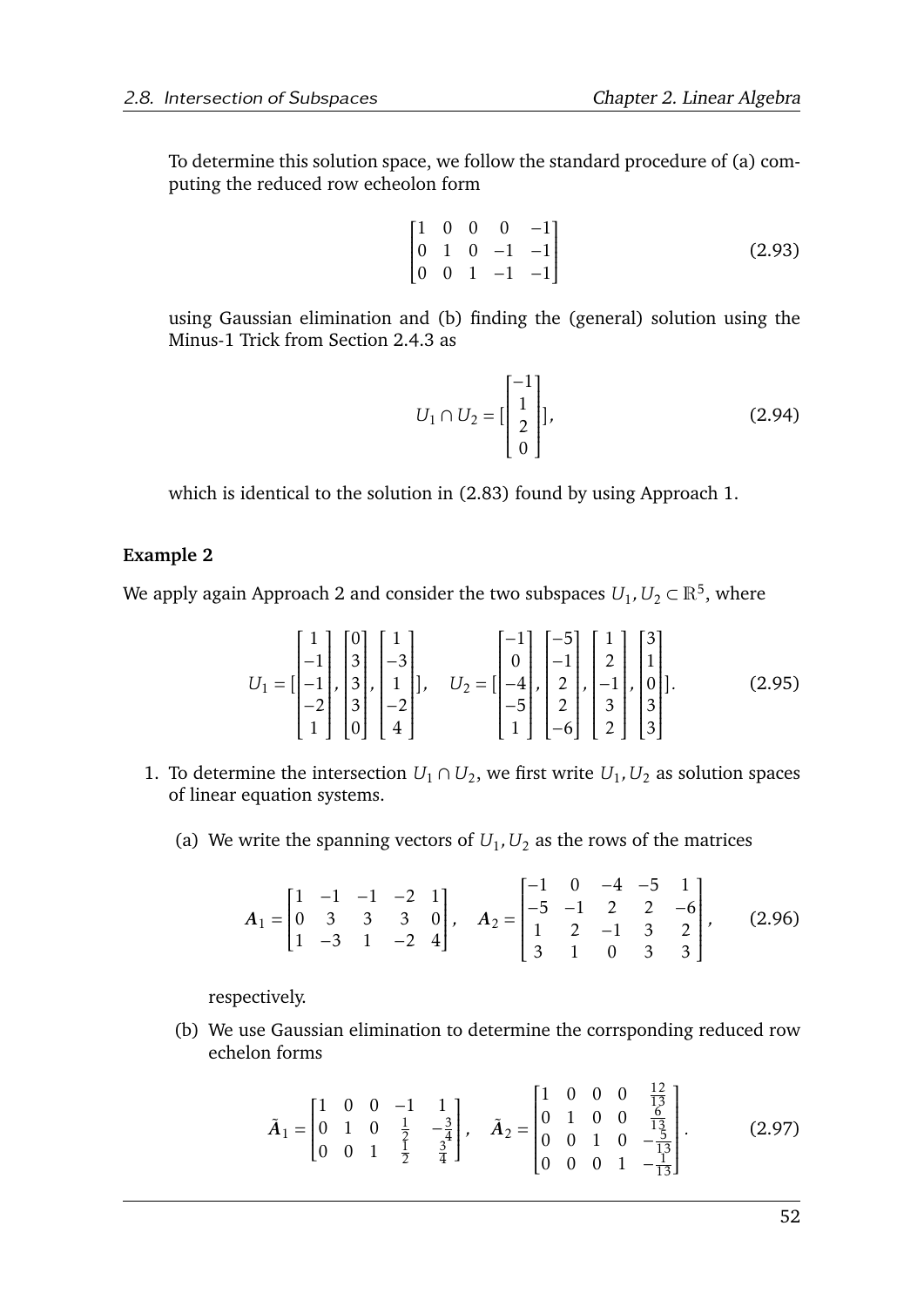(c) We determine the solution spaces of  $A_1x = 0$  and  $A_2x = 0$ , e.g., using the Minus-1 Trick from Section [2.4.3,](#page-36-2) as

$$
S_1 = \begin{bmatrix} -2 \\ 1 \\ 1 \\ -2 \\ 0 \end{bmatrix}, \begin{bmatrix} 4 \\ -3 \\ 3 \\ 0 \\ -4 \end{bmatrix}, \quad S_2 = \begin{bmatrix} 12 \\ 6 \\ -5 \\ -1 \\ -13 \end{bmatrix}.
$$
 (2.98)

 $U_1$  is the solution space of the linear equation system  $B_1x = 0$  with

$$
B_1 = \begin{bmatrix} -2 & 1 & 1 & -2 & 0 \\ 4 & -3 & 3 & 0 & -4 \end{bmatrix}
$$
 (2.99)

and  $U_2$  is the solution space of the linear equation system  $\bm{B}_2\bm{x} = \bm{0}$  with

$$
B_2 = \begin{bmatrix} 12 & 6 & -5 & -1 & -13 \end{bmatrix}.
$$
 (2.100)

2.  $U_1 \cap U_2$  is the solution space of the linear equation system  $Cx = 0$  with

$$
C = \begin{bmatrix} B_1 \\ B_2 \end{bmatrix} = \begin{bmatrix} -2 & 1 & 1 & -2 & 0 \\ 4 & -3 & 3 & 0 & -4 \\ 12 & 6 & -5 & -1 & -13 \end{bmatrix}.
$$
 (2.101)

To determine this solution space, we follow the standard procedure of (a) computing the reduced row echeolon form

$$
\begin{bmatrix} 1 & 0 & 0 & 0 & -1 \\ 0 & 1 & 0 & -1 & -1 \\ 0 & 0 & 1 & -1 & -1 \end{bmatrix}
$$
 (2.102)

using Gaussian elimination and (b) finding the (general) solution using the Minus-1 Trick from Section [2.4.3](#page-36-2) as

$$
U_1 \cap U_2 = \begin{bmatrix} 0 \\ 1 \\ 1 \\ 1 \\ 0 \end{bmatrix}, \begin{bmatrix} 1 \\ 1 \\ 1 \\ 0 \\ 1 \end{bmatrix}].
$$
 (2.103)

# **2.9 Linear Mappings**

In the following, we will study mappings on vector spaces that preserve their structure: Consider two real vector spaces *V*, *W*. A mapping  $\Phi : V \to W$  preserves the structure of the vector space if

$$
\Phi(x+y) = \Phi(x) + \Phi(y) \tag{2.104}
$$

$$
\Phi(\lambda x) = \lambda \Phi(x) \tag{2.105}
$$

for all  $x, y \in V$  and  $\lambda \in \mathbb{R}$ . We can summarize this in the following definition: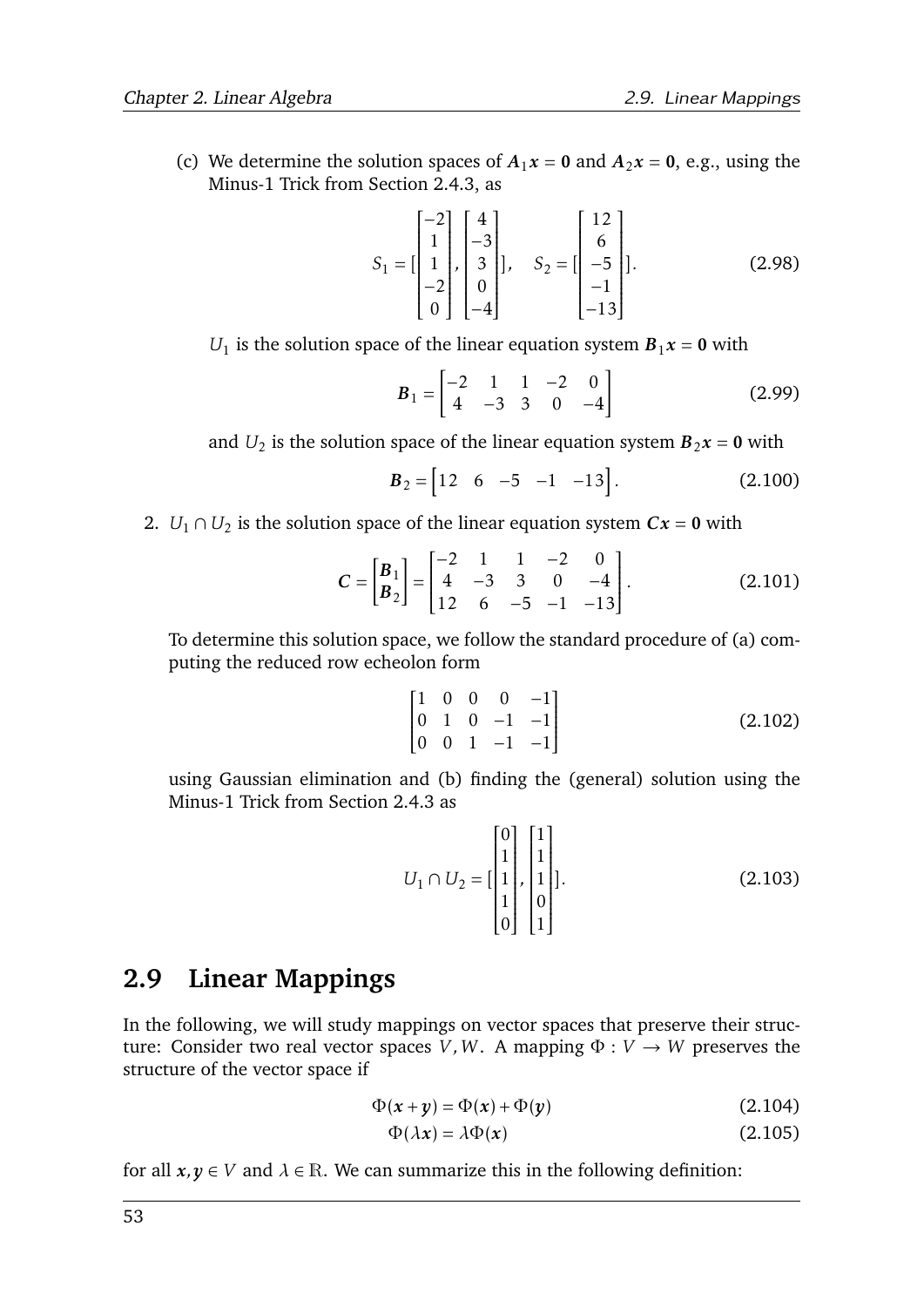## **Definition 11 (Linear Mapping)**

*For real vector spaces V ,W , a mapping* Φ : *V* → *W is called* **linear** *(or* **vector space homomorphism***) if*

$$
\Phi(\lambda x + \psi y) = \lambda \Phi(x) + \psi \Phi(y)
$$
\n(2.106)

*for all*  $x, y \in V$  *and*  $\lambda, \psi \in \mathbb{R}$ .

Important special cases:

- **Isomorphism:**  $\Phi: V \to W$  linear and bijective
- **Endomorphism:**  $\Phi: V \to V$  linear
- **Automorphism:**  $\Phi: V \to V$  linear and bijective
- We define  $\mathrm{id}_V : V \to V$ ,  $x \mapsto x$  as the **identity mapping** in *V*.

### **Example: Homomorphism**

The mapping  $\Phi : \mathbb{R}^2 \to \mathbb{C}$ ,  $\Phi(\mathbf{x}) = x_1 + ix_2$ , is a homomorphism:

$$
\Phi\left(\begin{bmatrix} x_1 \\ x_2 \end{bmatrix} + \begin{bmatrix} y_1 \\ x_2 \end{bmatrix}\right) = (x_1 + y_1) + i(x_2 + y_2) = x_1 + ix_2 + y_1 + iy_2 = \Phi\left(\begin{bmatrix} x_1 \\ x_2 \end{bmatrix}\right) + \Phi\left(\begin{bmatrix} y_1 \\ y_2 \end{bmatrix}\right)
$$
  
\n
$$
\Phi\left(\lambda \begin{bmatrix} x_1 \\ x_2 \end{bmatrix}\right) = \lambda x_1 + \lambda ix_2 = \lambda(x_1 + ix_2) = \lambda \Phi\left(\begin{bmatrix} x_1 \\ x_2 \end{bmatrix}\right)
$$
\n(2.107)

We have already discussed the representation of complex numbers as tuples in  $\mathbb{R}^2$ , but now we know why we can do this: There is a bijective linear mapping (we only showed linearity, but not the bijection) that converts the elementwise addition of tuples in  $\mathbb{R}^2$  the set of complex numbers with the corresponding addition.

# <span id="page-56-0"></span>**2.9.1 Image and Kernel (Null Space)**

### **Definition 12**

*Image and Kernel*

*For*  $\Phi: V \to W$ *, we define the kernel/null space* 

$$
Ker(\Phi) := \Phi^{-1}(\{0\}) = \{v \in V : \Phi(v) = 0\}
$$
 (2.108)

*and the* **image**

Im(
$$
\Phi
$$
) :=  $\Phi(V) = \{w \in W | \exists v \in V : \Phi(v) = w\}$ . (2.109)

*An illustration is given in Figure [2.3.](#page-57-0)*

#### **Remark 18**

*Consider a linear mapping*  $\Phi: V \to W$ , where *V*, *W* are vector spaces.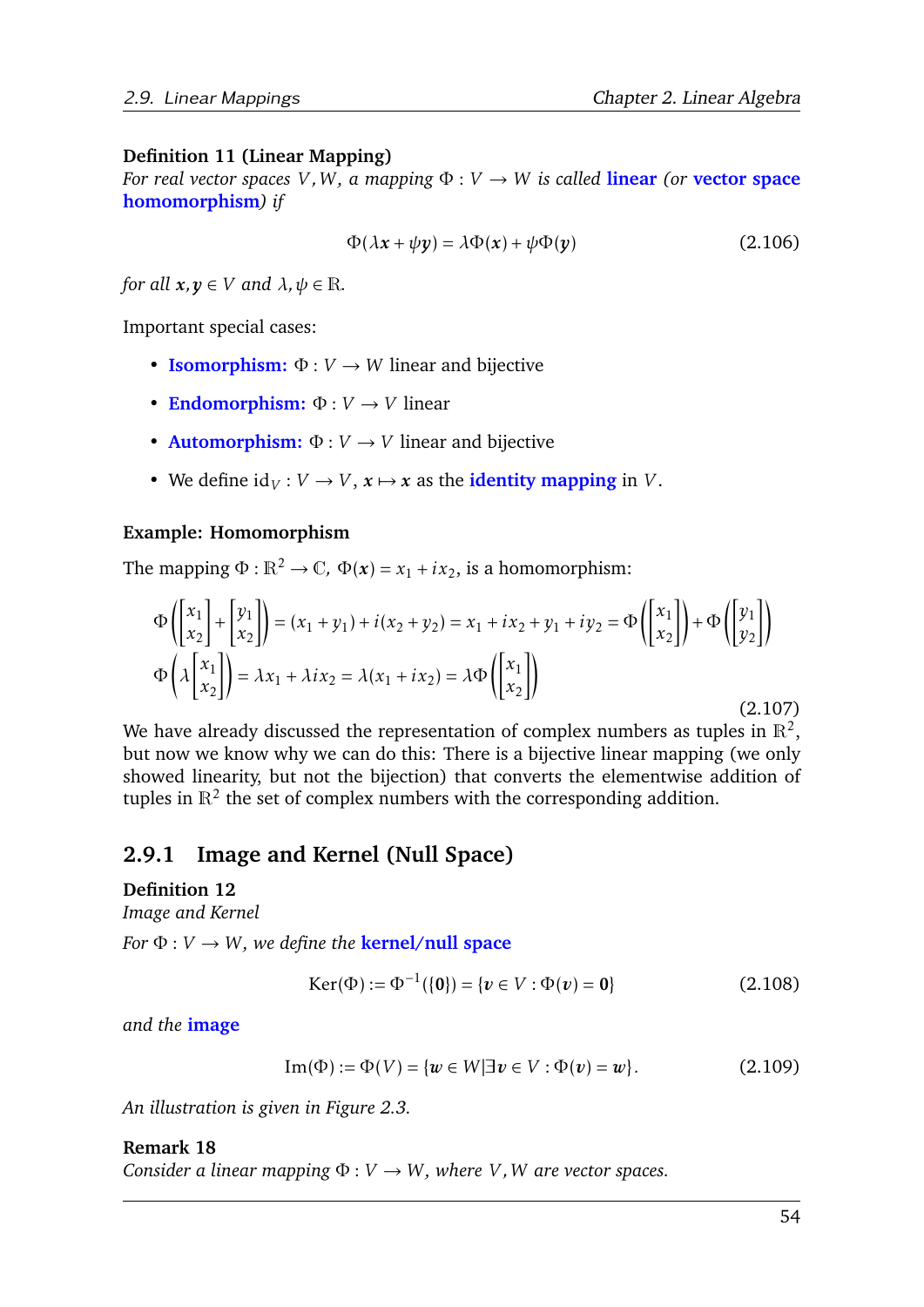<span id="page-57-0"></span>

**Figure 2.3:** Kernel and Image of a linear mapping  $\Phi: V \to W$ .

- *It always holds that*  $\Phi({\lbrace 0_V \rbrace}) = 0_W$  *and, therefore,*  $0_v \in \text{ker}(\Phi)$ *. In particular, the null space is never empty.*
- *•* Im( $Φ$ ) ⊂ *W is a subspace of W, and ker(* $Φ$ *) ⊂ <i>V is a subspace of V.*
- $\Phi$  *is injective (one-to-one) if and only if* ker( $\Phi$ ) = {0}

#### **Remark 19**

 $For\ A\in\mathbb{R}^{m\times n}$  the mapping  $\Phi:\mathbb{R}^n\to\mathbb{R}^m$ ,  $x\mapsto Ax$  is linear. For  $A=(a_1|...|a_n)$  we obtain

Im(
$$
\Phi
$$
) = { $Ax | x \in \mathbb{R}^n$ } = { $\lambda_1 a_1 + ... + \lambda_n a_n | \lambda_1, ..., \lambda_n \in \mathbb{R}$ } = [ $a_1, ..., a_n$ ]  $\subset \mathbb{R}^m$ , (2.110)

*i.e., the image is the span of the columns of A, also called the* **column space***. The kernel/null space* ker(Φ) *is the general solution to the linear homogeneous equation system*  $Ax = 0$ *.* 

### **Example: Image and Kernel of a Linear Mapping**

The mapping

$$
\Phi: \mathbb{R}^4 \to \mathbb{R}^2, \quad \begin{bmatrix} x_1 \\ x_2 \\ x_3 \\ x_4 \end{bmatrix} \mapsto \begin{bmatrix} 1 & 2 & -1 & 0 \\ 1 & 0 & 0 & 1 \end{bmatrix} \begin{bmatrix} x_1 \\ x_2 \\ x_3 \\ x_4 \end{bmatrix} = \begin{bmatrix} x_1 + 2x_2 - x_3 \\ x_1 + x_4 \end{bmatrix}
$$
(2.111)

$$
=x_1\begin{bmatrix}1\\1\end{bmatrix}+x_2\begin{bmatrix}2\\0\end{bmatrix}+x_3\begin{bmatrix}-1\\0\end{bmatrix}+x_4\begin{bmatrix}0\\1\end{bmatrix}
$$
 (2.112)

is linear. To determine  $Im(\Phi)$  we can simply take the span of the columns of the transformation matrix and obtain

$$
\operatorname{Im}(\Phi) = \begin{bmatrix} 1 \\ 1 \end{bmatrix}, \begin{bmatrix} 2 \\ 0 \end{bmatrix}, \begin{bmatrix} -1 \\ 0 \end{bmatrix}, \begin{bmatrix} 0 \\ 1 \end{bmatrix}].
$$
 (2.113)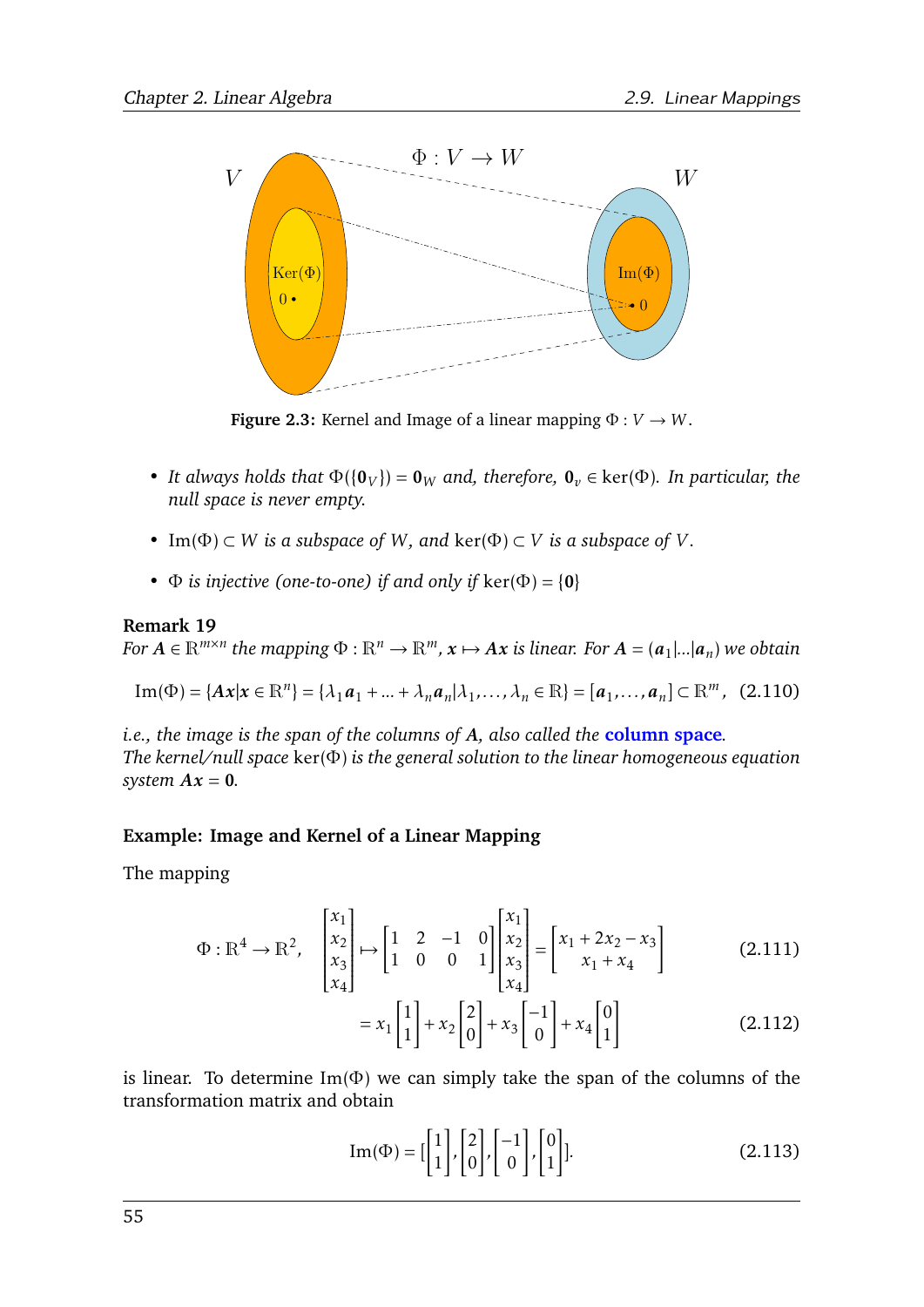To compute the kernel (null space) of  $\Phi$ , we need to solve  $Ax = 0$ , i.e., we need to solve a homogeneous equation system. To do this, we use Gaussian elimination to transform *A* into reduced row echelon form:

$$
\left[\begin{array}{cccccc} 1 & 2 & -1 & 0 \\ 1 & 0 & 0 & 1 \end{array}\right] \rightsquigarrow \left[\begin{array}{cccccc} 1 & 0 & 0 & 1 \\ 1 & 2 & -1 & 0 \end{array}\right] \quad -R_1 | \cdot (\frac{1}{2}) \rightsquigarrow \left[\begin{array}{cccccc} 1 & 0 & 0 & 1 \\ 0 & 1 & -\frac{1}{2} & -\frac{1}{2} \end{array}\right]
$$

This matrix is now in reduced row echelon form, and we can now use the Minus-1 Trick to compute a basis of the kernel (see Section [2.4.3\)](#page-36-2). Alternatively, we can express the non-pivot columns (columns 3 an 4) as linear combinations of the pivotcolumns (columns 1 and 2). The third column  $a_3$  is equivalent to  $-\frac{1}{2}$  $rac{1}{2}$  times the second column  $a_2$ . Therefore,  $0 = a_3 + \frac{1}{2}$  $\frac{1}{2}a_2$ . In the same way, we see that  $a_4 = a_1 - \frac{1}{2}$  $rac{1}{2}a_2$ and, therefore,  $\mathbf{0} = \mathbf{a}_1 - \frac{1}{2}$  $\frac{1}{2}a_2 - a_4$ . This gives us now the kernel (null space) as

$$
\ker(\Phi) = \begin{bmatrix} 0 \\ \frac{1}{2} \\ 1 \\ 0 \end{bmatrix}, \begin{bmatrix} -1 \\ \frac{1}{2} \\ 0 \\ 1 \end{bmatrix}].
$$
 (2.114)

## **Theorem 3 (Rank-Nullity Theorem)**

*For vector spaces V*, *W* and a linear mapping  $\Phi: V \to W$  it holds that

$$
\dim(\ker(\Phi)) + \dim(\text{Im}(\Phi)) = \dim(V) \tag{2.115}
$$

### <span id="page-58-1"></span>**Remark 20**

*Consider* R*-vector spaces V ,W ,X. Then:*

- *For linear mappings*  $\Phi: V \to W$  *and*  $\Psi: W \to X$  *the mapping*  $\Psi \circ \Phi: V \to X$  *is also linear.*
- *If*  $\Phi: V \to W$  *is an isomorphism then*  $\Phi^{-1}: W \to V$  *is an isomorphism as well.*
- *If*  $\Phi$ *,*  $\Psi$  : *V*  $\rightarrow$  *W are linear then*  $\Phi$  +  $\Psi$  *and*  $\lambda \Phi$ *,*  $\lambda \in \mathbb{R}$  *are linear, too.*
- *• For a linear mapping* Φ : *V* → *W the null space (kernel) captures all possible linear combinations of the elements in V that produce*  $0 \in W$ *.*

### <span id="page-58-0"></span>**Theorem 4**

*Finite-dimensional* R*-vector spaces V and W are isomorph if and only if* dim(*V* ) = dim(*W* )*.*

# **2.9.2 Matrices to Represent Linear Mappings**

Any *n*-dimensional R-vector space is isomorph to  $\mathbb{R}^n$  (Theorem [4\)](#page-58-0). If we define a basis {*b*<sup>1</sup> *,...,bn*} of *V* we can construct an isomorphism concretely. In the following, the order of the basis vectors will be important. Therefore, we write

$$
B = (\boldsymbol{b}_1, \dots, \boldsymbol{b}_n) \tag{2.116}
$$

and call this *n*-tuple an **ordered basis** of *V* .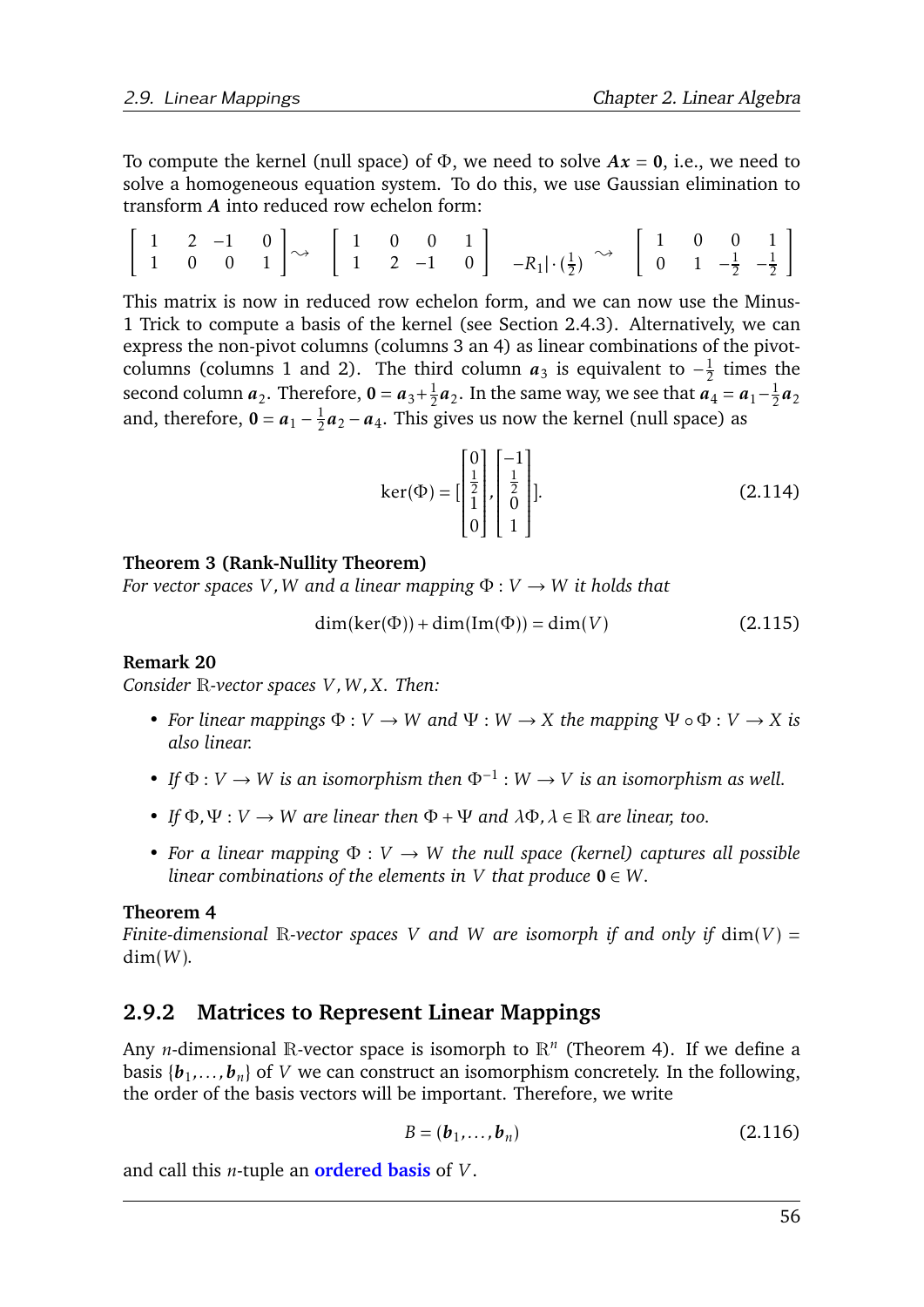## **Definition 13 (Coordinates)**

*Consider an*  $\mathbb{R}$ -vector space  $V$  and an ordered basis  $B = (\boldsymbol{b}_1, \ldots, \boldsymbol{b}_n)$ . For  $\boldsymbol{x} \in V$  we obtain *a unique representation (linear combination)*

$$
\mathbf{x} = \lambda_1 \mathbf{b}_1 + \ldots + \lambda_n \mathbf{b}_n \tag{2.117}
$$

*of x with respect to B. Then λ*<sup>1</sup> *,...,λ<sup>n</sup> are the* **coordinates** *of x with respect to B and the vector*

$$
\begin{bmatrix} \lambda_1 \\ \vdots \\ \lambda_n \end{bmatrix} \in \mathbb{R}^n \tag{2.118}
$$

*is the* **coordinate vector/coordinate representation** *of x with respect to B.*

Now we are ready to make a connection between linear mappings between finitedimensional vector spaces and matrices.

#### **Definition 14 (Transformation matrix)**

*Consider* R-vector spaces V, W with corresponding (ordered) bases =  $(b_1, ..., b_n)$  and  $C = (c_1, \ldots, c_m)$ *. Moreover, we consider a linear mapping*  $\Phi : V \to W$ *. For*  $j \in \{1, \ldots, n\}$ 

$$
\Phi(\boldsymbol{b}_j) = a_{1j}\boldsymbol{c}_1 + \dots + a_{mj}\boldsymbol{c}_m \tag{2.119}
$$

*is the unique representation of* Φ(*b<sup>j</sup>* ) *with respect to C. Then, we call the m* × *n-matrix*

$$
A_{\Phi} := ((a_{ij})) \tag{2.120}
$$

*the* **transformation matrix** *of* Φ *(with respect to the bases B of V and C of W ).*

### **Remark 21**

- *The coordinates of*  $\Phi(\bm{b}_j)$  *are the j-th column of*  $A_{\Phi}$ *.*
- $rk(A_{\Phi}) = dim(Im(\Phi))$
- *• Consider (finite-dimensional)* R*-vector spaces V ,W with ordered bases B,C,* Φ :  $V \rightarrow W$  *linear and transformation matrix*  $A_{\Phi}$ *. If*  $\hat{x}$  *is the coordinate vector of*  $x \in V$  *and*  $\hat{y}$  *the coordinate vector of*  $y = \Phi(x) \in W$ *, then*

$$
\hat{\mathbf{y}} = A_{\Phi}\hat{\mathbf{x}}.\tag{2.121}
$$

*This means that the transformation matrix can be used to map coordinates with respect to an ordered basis in V to coordinates with respect to an ordered basis in W .*

### **Remark 22 (Null Space and Column Space)**

- *• The null space describes all linear combinations of columns to get* 0*.*
- *• The image (column space) of a transformation matrix A* ∈ R*m*×*<sup>n</sup> is the span of the columns of A and, therefore, has the same dimension as the "height" of the matrix, whereas the kernel (null space) has the same dimension as the "width" of the matrix.*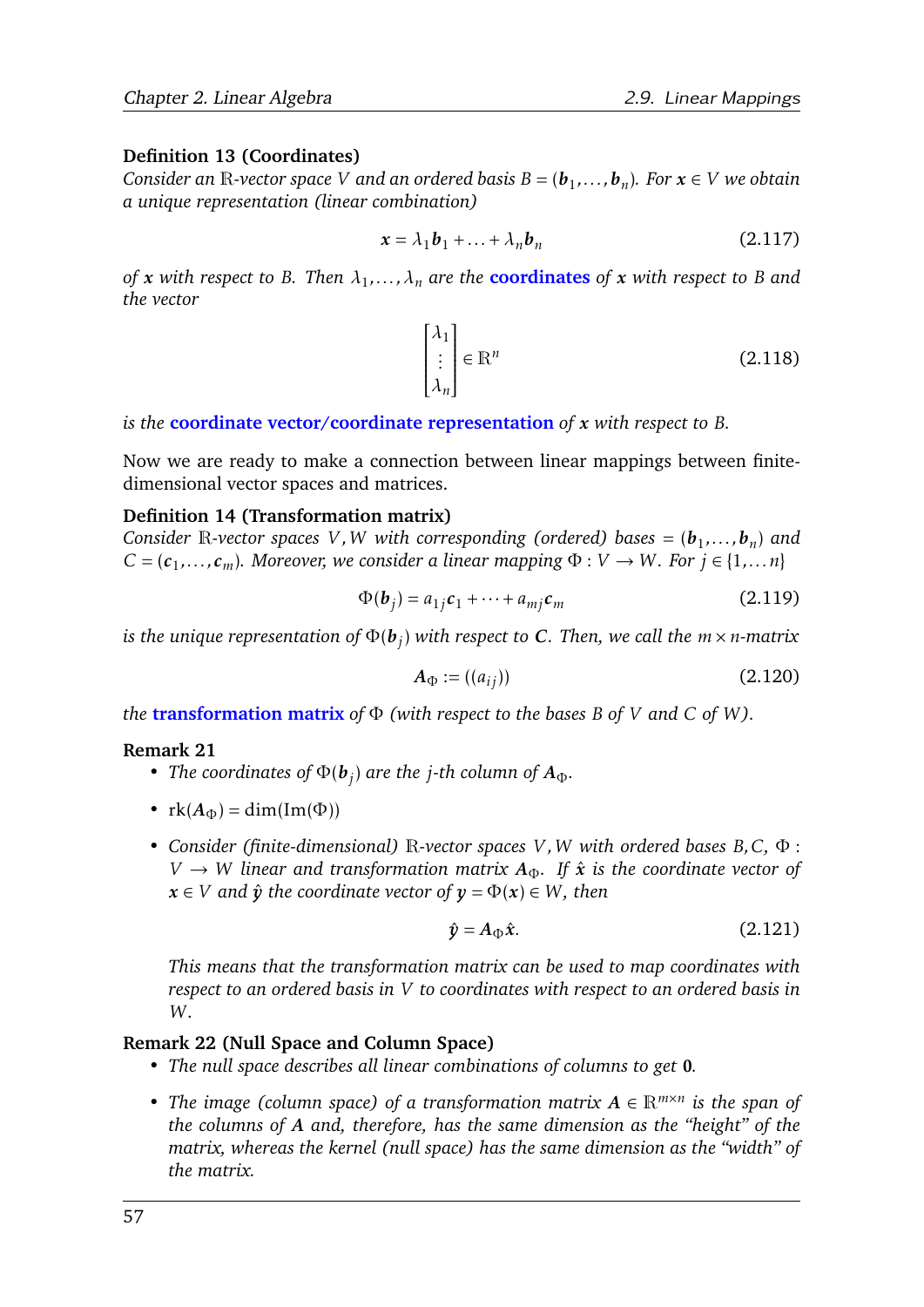- *• The purpose of the null space is to determine whether a solution of the linear equation system is unique and, if not, to capture all possible solutions.*
- *• The null space focuses on the coefficients of the linear combinations of the columns, whereas the column space focuses on the values of the linear combinations of columns.*

## <span id="page-60-2"></span>**2.9.3 Basis Change**

In the following, we will have a closer look at how transformation matrices of a linear mapping  $\Phi: V \to W$  change if we change the bases in *V* and *W*. Consider ordered bases

$$
B = (\boldsymbol{b}_1, \dots, \boldsymbol{b}_n), \quad \tilde{B} = (\tilde{\boldsymbol{b}}_1, \dots, \tilde{\boldsymbol{b}}_n)
$$
(2.122)

ordered bases of *V* and

$$
C = (c_1, \dots, c_m), \quad \tilde{C} = (\tilde{c}_1, \dots, \tilde{c}_n)
$$
\n(2.123)

ordered bases of *W*. Moreover,  $A_{\Phi}$  is the transformation matrix of the linear mapping  $\Phi: V \to W$  with respect to the bases *B* and *C*, and  $\tilde{A}_{\Phi}$  is the corresponding transformation mapping with respect to  $\tilde{B}$  and  $\tilde{C}$ . We will now investigate how  $A$ and  $\tilde{A}$  are related, i.e., how/whether we can transform  $A$  into  $\tilde{A}$  if we choose to perform a basis change from *B*, *C* to  $\tilde{B}$ ,  $\tilde{C}$ .

We can write the vectors of the new basis  $\tilde{B}$  of *V* as a linear combination of the basis vectors of *B*, such that

$$
\tilde{\bm{b}}_j = s_{1j}\bm{b}_1 + \dots + s_{nj}\bm{b}_n, \quad j = 1, \dots, n. \tag{2.124}
$$

Similarly, we write the new basis vectors  $\tilde{C}$  of *W* as a linear combination of the basis vectors of *C*, which yields

<span id="page-60-1"></span><span id="page-60-0"></span>
$$
\tilde{c}_k = t_{1k}c_1 + \cdots t_{mk}c_m.
$$
\n(2.125)

Note that both  $S = ((s_{ij})) \in \mathbb{R}^{n \times n}$  and  $T = ((t_{ij})) \in \mathbb{R}^{m \times m}$  are regular. For all  $j = 1, \ldots, n$ , we get

$$
\Phi(\tilde{\boldsymbol{b}}_j) = \sum_{k=1}^m \underbrace{\tilde{a}_{kj}\tilde{c}_k}_{\in W} = \sum_{k=1}^m \tilde{a}_{kj} \sum_{i=1}^m t_{ik}c_i = \sum_{i=1}^m \left(\sum_{k=1}^m t_{ik}\tilde{a}_{kj}\right)c_i
$$
(2.126)

where we expressed the new basis vectors  $\tilde{c}_k \in W$  as linear combinations of the basis vectors  $c_i \in W$ . When we express the  $\tilde{\bm{b}}_k \in V$  as linear combinations of  $\bm{b}_i \in V$ , we arrive at

$$
\Phi(\tilde{\bm{b}}_j) = \Phi\left(\sum_{k=1}^n s_{kj} \bm{b}_k\right) = \sum_{k=1}^n s_{kj} \Phi(\bm{b}_k) = \sum_{k=1}^n s_{kj} \sum_{i=1}^m a_{ik} c_i = \sum_{i=1}^m \left(\sum_{k=1}^n a_{ik} s_{kj}\right) c_i \quad (2.127)
$$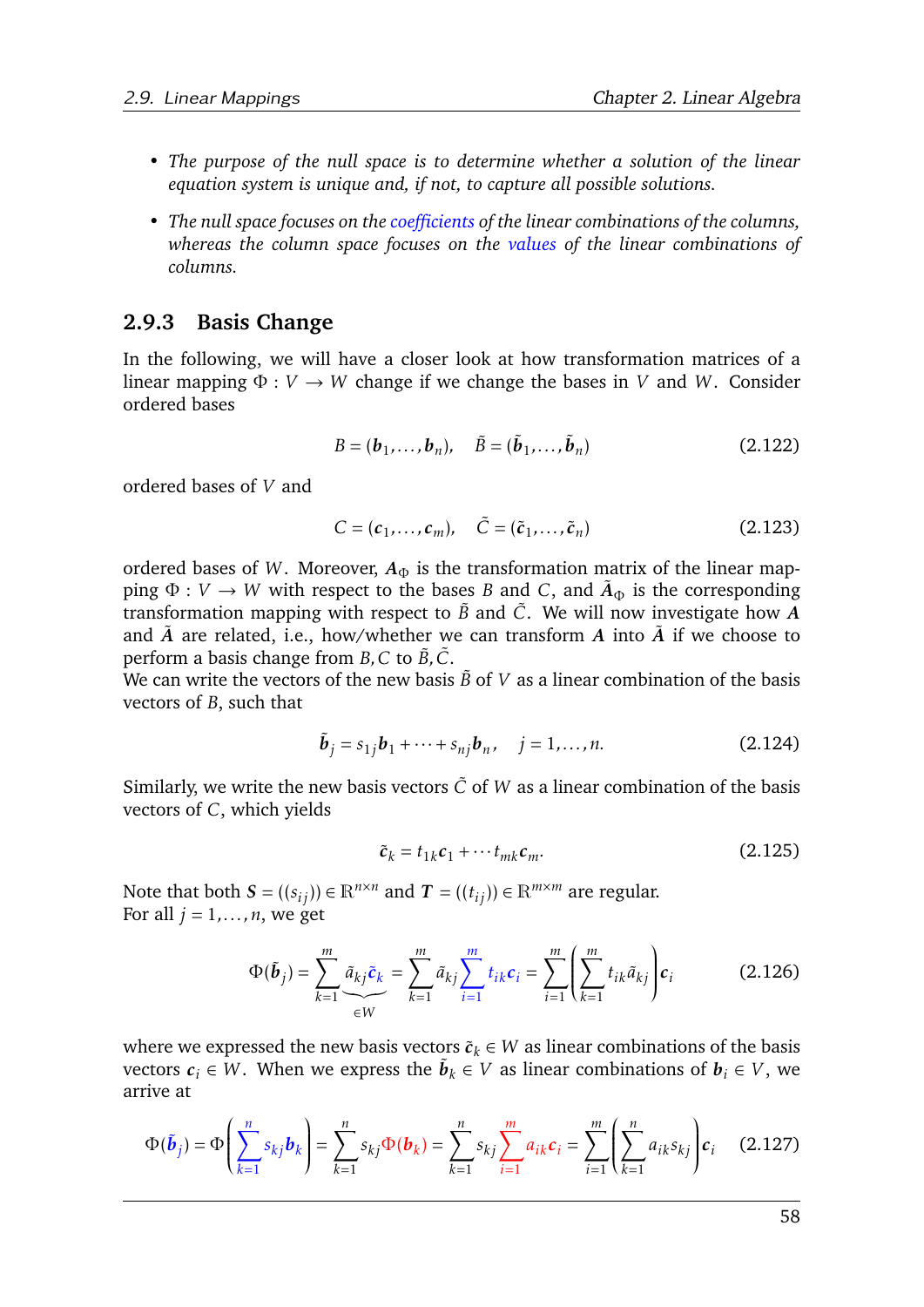Comparing [\(2.126\)](#page-60-0) and [\(2.127\)](#page-60-1), it follows for all  $j = 1, \ldots, n$  and  $i = 1, \ldots, m$  that

$$
\sum_{k=1}^{m} t_{ik} \tilde{a}_{kj} = \sum_{k=1}^{n} a_{ik} s_{kj}
$$
 (2.128)

and, therefore,

$$
T\tilde{A} = AS,\tag{2.129}
$$

such that

$$
\tilde{A} = T^{-1}AS.
$$
 (2.130)

Hence, with a basis change in *V* (*B* is replaced with  $\tilde{B}$ ) and *W* (*C* is replaced with  $\tilde{C}$ ) the transformation matrix  $A_{\Phi}$  of a linear mapping  $\Phi: V \to W$  is expressed by an equivalent matrix  $\tilde{A}_\Phi$  with

$$
\tilde{A}_{\Phi} = T^{-1} A_{\Phi} S. \tag{2.131}
$$

#### **Definition 15 (Equivalence)**

*Two matrices*  $A, \tilde{A}$  *are* **equivalent** *if there exist regular matrices*  $S \in \mathbb{R}^{n \times n}$  *and*  $T \in$  $\mathbb{R}^{m \times m}$ *, such that*  $\tilde{A} = T^{-1}AS$ *.* 

#### **Definition 16 (Similarity)**

*Two matrices*  $\vec{A}$ *,* $\tilde{A}$  *are*  $\bf{similar}$  *<i>if there exists a regular matrix*  $S \in \mathbb{R}^{n \times n}$  *with*  $\tilde{A} = S^{-1}AS$ 

#### **Remark 23**

*Similar matrices are always equivalent. However, equivalent matrices are not necessarily similar.*

#### **Example**

Consider a linear mapping  $\Phi : \mathbb{R}^3 \to \mathbb{R}^4$  whose transformation matrix is

$$
A_{\Phi} = \begin{bmatrix} 1 & 2 & 0 \\ -1 & 1 & 3 \\ 3 & 7 & 1 \\ -1 & 2 & 4 \end{bmatrix}
$$
 (2.132)

with respect to the standard bases

$$
B = \begin{pmatrix} 1 \\ 0 \\ 0 \end{pmatrix}, \begin{bmatrix} 0 \\ 1 \\ 0 \end{bmatrix}, \begin{bmatrix} 0 \\ 0 \\ 1 \end{bmatrix}, C = \begin{pmatrix} 1 \\ 0 \\ 0 \\ 0 \end{pmatrix}, \begin{bmatrix} 0 \\ 1 \\ 0 \\ 0 \end{bmatrix}, \begin{bmatrix} 0 \\ 0 \\ 1 \\ 0 \end{bmatrix}, \begin{bmatrix} 0 \\ 0 \\ 0 \\ 1 \end{bmatrix}.
$$
 (2.133)

We now want to perform a basis change toward the new bases

$$
\tilde{B} = \begin{pmatrix} 1 \\ 1 \\ 0 \end{pmatrix}, \begin{bmatrix} 0 \\ 1 \\ 1 \end{bmatrix}, \begin{bmatrix} 1 \\ 0 \\ 1 \end{bmatrix}, \in \mathbb{R}^3, \quad \tilde{C} = \begin{pmatrix} 1 \\ 1 \\ 0 \\ 0 \end{pmatrix}, \begin{bmatrix} 1 \\ 0 \\ 1 \\ 0 \end{bmatrix}, \begin{bmatrix} 1 \\ 0 \\ 1 \\ 0 \end{bmatrix}, \begin{bmatrix} 1 \\ 0 \\ 0 \\ 1 \end{bmatrix}.
$$
 (2.134)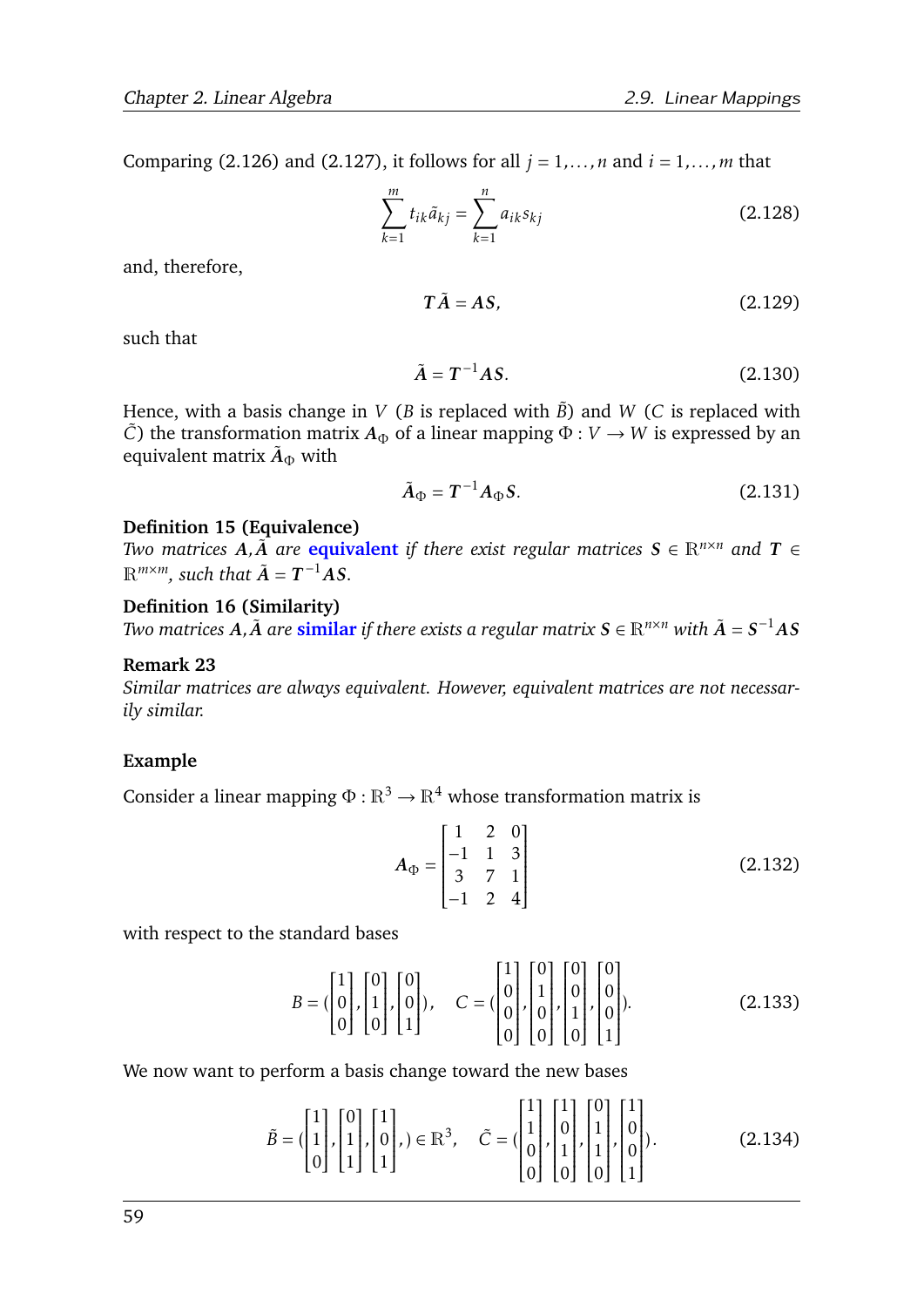Then,

$$
S = \begin{bmatrix} 1 & 0 & 1 \\ 1 & 1 & 0 \\ 0 & 1 & 1 \end{bmatrix}, \quad T = \begin{bmatrix} 1 & 1 & 0 & 1 \\ 1 & 0 & 1 & 0 \\ 0 & 1 & 1 & 0 \\ 0 & 0 & 0 & 1 \end{bmatrix}
$$
(2.135)

and, therefore,

$$
\tilde{A}_{\Phi} = T^{-1} A_{\Phi} S = \begin{bmatrix} 1/2 & 1/2 & -1/2 & -1/2 \\ 1/2 & -1/2 & 1/2 & -1/2 \\ -1/2 & 1/2 & 1/2 & 1/2 \\ 0 & 0 & 0 & 1 \end{bmatrix} \begin{bmatrix} 3 & 2 & 1 \\ 0 & 4 & 2 \\ 10 & 8 & 4 \\ 1 & 6 & 3 \end{bmatrix} = \begin{bmatrix} -4 & -4 & -2 \\ 6 & 0 & 0 \\ 4 & 8 & 4 \\ 1 & 6 & 3 \end{bmatrix}.
$$
 (2.136)

#### **Remark 24**

*Consider* R*-vector spaces V ,W ,X. From Remark [20](#page-58-1) we already know that for linear mappings*  $\Phi: V \to W$  *and*  $\Psi: W \to X$  *the mapping*  $\Psi \circ \Phi: V \to X$  *is also linear. With transformation matrices*  $A_{\Phi}$  *and*  $A_{\Psi}$  *of the corresponding mappings, the overall transformation matrix*  $A_{\Psi \circ \Phi}$  *is given by*  $A_{\Psi \circ \Phi} = A_{\Psi} A_{\Phi}$ .

In light of this remark, we can look at basis changes from the perspective of concatenating linear mappings:

- $\tilde{A}_{\Phi}$  implements a linear mapping  $\Phi: V \to W$  with respect to the bases  $\tilde{B}, \tilde{C}$ .
- *S* is the transformation matrix of a linear mapping  $V \rightarrow V$  (automorphism) that represents  $\tilde{B}$  in terms of *B*.
- *T* is the transformation matrix of a linear mapping  $W \rightarrow W$  (automorphism) that represents  $\tilde{C}$  in terms of  $C$ .

If we (informally) write down the transformations just in terms of bases then

- $A_{\Phi}: B \to C$
- $\tilde{A}_{\Phi} : \tilde{B} \to \tilde{C}$
- $S : \tilde{B} \rightarrow B$
- $T : \tilde{C} \to C$  and  $T^{-1} : C \to \tilde{C}$

and

$$
\tilde{B} \to \tilde{C} = \tilde{B} \to B \to C \to \tilde{C}
$$
\n(2.137)

<span id="page-62-0"></span>
$$
\tilde{A}_{\Phi} = T^{-1} A_{\Phi} S. \tag{2.138}
$$

Note that the execution order in [\(2.138\)](#page-62-0) is from right to left because vectors are multiplied at the right-hand side.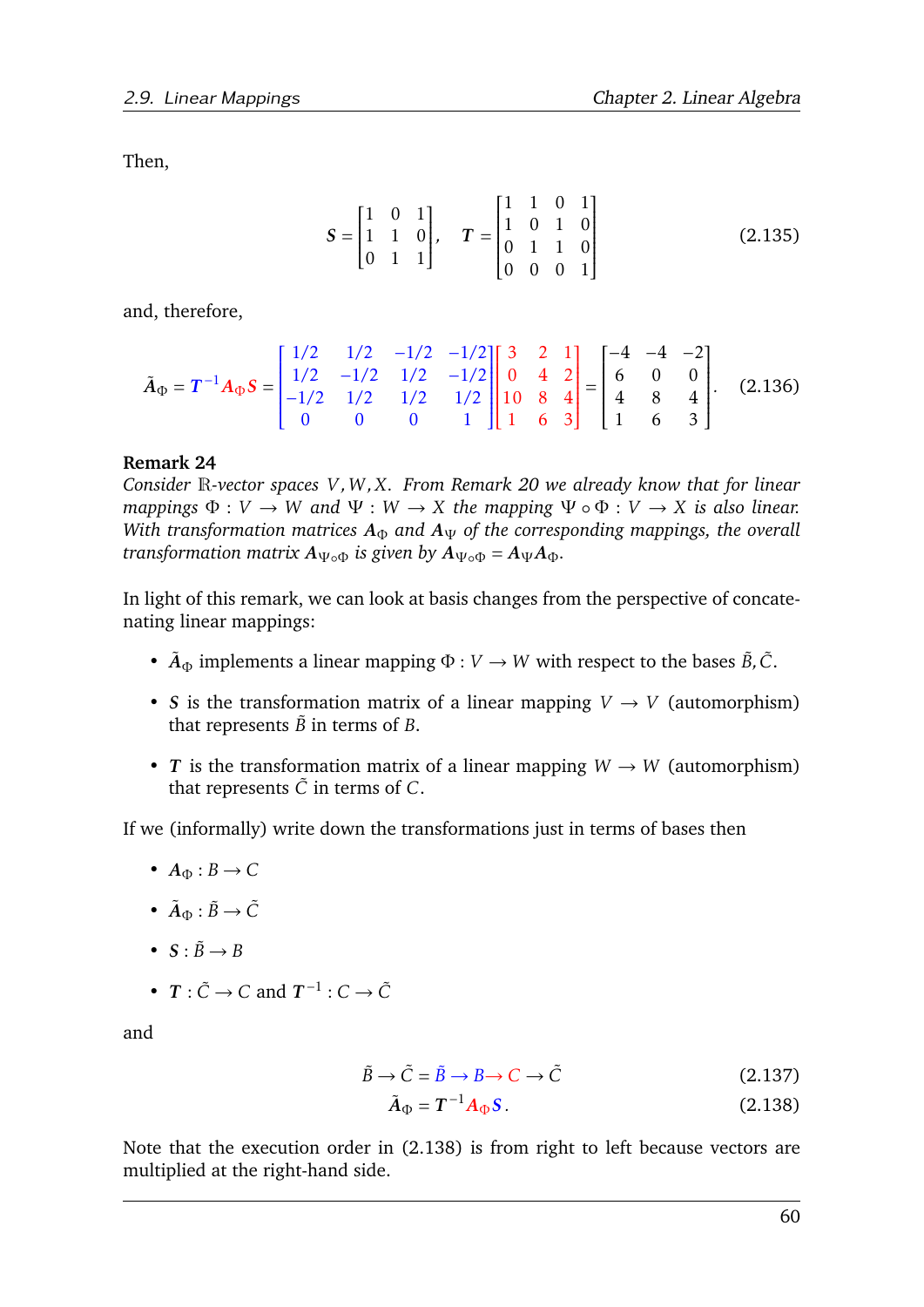# <span id="page-63-0"></span>**2.10 Determinants**

Determinants are important concepts in linear algebra. For instance, they indicate whether a matrix can be inverted or we can use them to check for linear independence. A geometric intuition is that the absolute value of the determinant of real vectors is equal to the volume of the parallelepiped spanned by those vectors. Determinants will play a very important role for determining eigenvalues and eigenvectors (Section [2.11\)](#page-64-0).

Determinants are only defined for square matrices  $A \in \mathbb{R}^{n \times n}$ , and we write  $\det(A)$  or |*A*|.

## **Remark 25**

- *For*  $n = 1$ *,*  $det(A) = det(a_{11}) = a_{11}$
- *For*  $n = 2$ *,*

$$
\det(A) = \begin{vmatrix} a_{11} & a_{12} \\ a_{21} & a_{22} \end{vmatrix} = a_{11}a_{22} - a_{12}a_{21}
$$
 (2.139)

• *For*  $n = 3$  *(Sarrus rule):* 

$$
\begin{vmatrix} a_{11} & a_{12} & a_{13} \ a_{21} & a_{22} & a_{23} \ a_{31} & a_{32} & a_{33} \end{vmatrix} = a_{11}a_{22}a_{33} + a_{21}a_{32}a_{13} + a_{31}a_{12}a_{23}
$$
 (2.140)  
\n
$$
-a_{31}a_{22}a_{13} - a_{11}a_{32}a_{23} - a_{21}a_{12}a_{33}
$$

$$
31.22.13 \t\t 11.32.23 \t\t 21.12.33
$$

*• For an upper/lower triangular matrix A, the determinant is the product of the diagonal elements:*  $det(A) = \prod_{i=1}^{n} a_{ii}$ 

## **Remark 26 (Properties of Determinants)**

- det( $AB$ ) = det( $A$ )det( $B$ )
- $det(A) = 0 \Leftrightarrow A$  *is singular (not invertible)*
- *Alternatively: A is regular*  $\Leftrightarrow$  det(*A*)  $\neq$  0*.*
- det( $A$ ) = det( $A^{\top}$ )
- *If A is regular then*  $\det(A^{-1}) = 1/\det(A)$
- *• Similar matrices possess the same determinant. Therefore, for a linear mapping*  $\phi: V \to V$  *all transformation matrices*  $A_{\phi}$  *of*  $\phi$  *have the same determinant.*

# **Theorem 5**

*For*  $A \in \mathbb{R}^{n \times n}$ :

- *1. Adding a multiple of a column/row to another one does not change* det(*A*)*.*
- *2. Multiplication of a column/row with λ* ∈ R *scales* det(*A*) *by λ. In particular,*  $\det(\lambda A) = \lambda^n \det(A)$ .
- *3. Swapping two columns/rows changes the sign of* det(*A*)*.*

Because of this theorem, we can use Gaussian elimination to compute det(*A*). However, we need to pay attention to swapping the sign when swapping rows.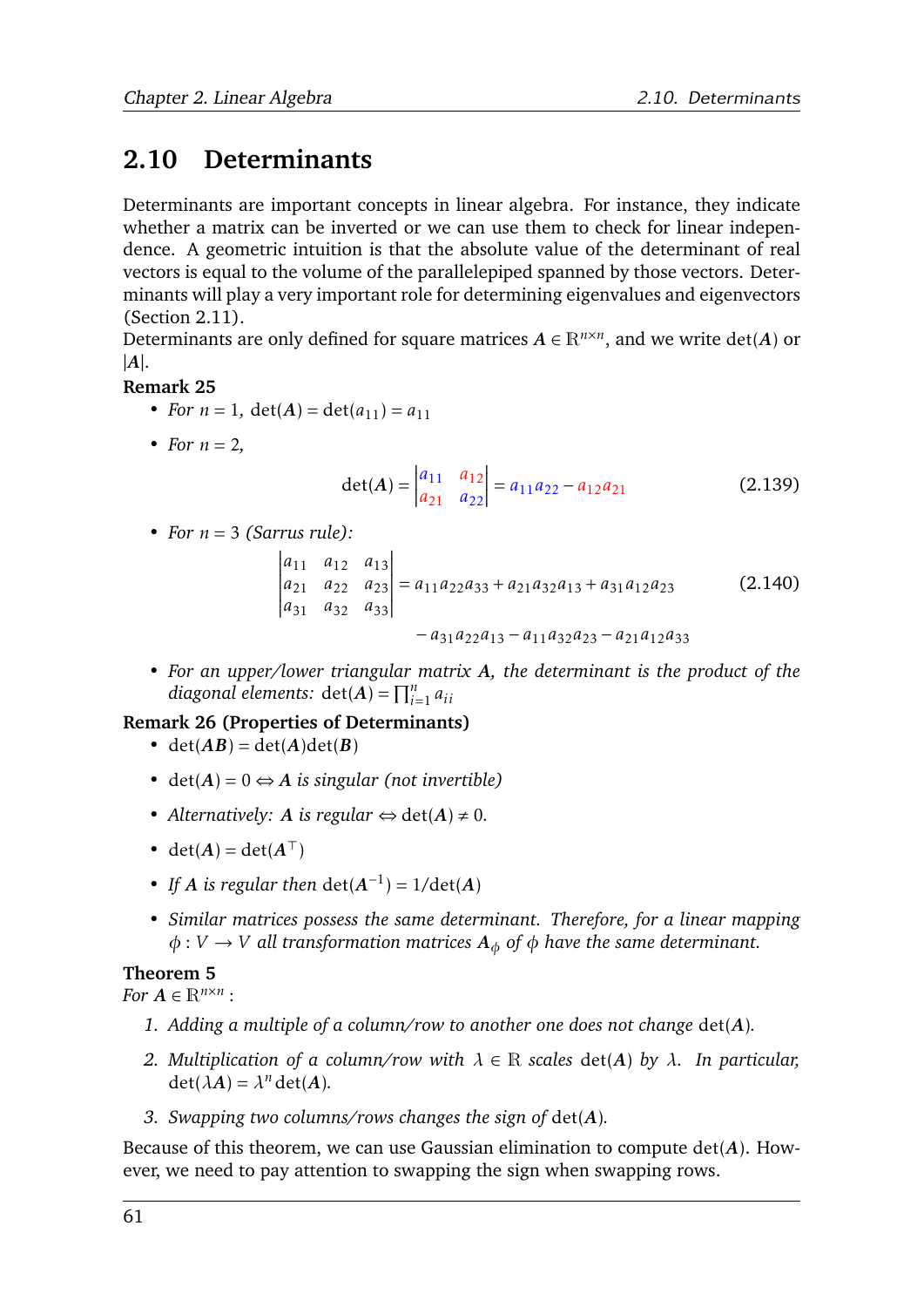# **Example**

$$
\begin{vmatrix}\n2 & 0 & 1 & 2 & 0 \\
2 & -1 & 0 & 1 & 1 \\
0 & 1 & 2 & 1 & 2 \\
-2 & 0 & 2 & -1 & 2 \\
2 & 0 & 0 & 1 & 1\n\end{vmatrix} = \begin{vmatrix}\n2 & 0 & 1 & 2 & 0 \\
0 & -1 & -1 & -1 & 1 \\
0 & 1 & 2 & 1 & 2 \\
0 & 0 & 3 & 1 & 2 \\
0 & 0 & -1 & -1 & 1\n\end{vmatrix} = \begin{vmatrix}\n2 & 0 & 1 & 2 & 0 \\
0 & -1 & -1 & -1 & 1 \\
0 & 0 & 3 & 1 & 2 \\
0 & 0 & -1 & -1 & 1\n\end{vmatrix}
$$
\n
$$
= \begin{vmatrix}\n2 & 0 & 1 & 2 & 0 \\
0 & -1 & -1 & -1 & 1 \\
0 & 0 & 1 & 0 & 3 \\
0 & 0 & 0 & 1 & -7 \\
0 & 0 & 0 & -1 & 4\n\end{vmatrix} = \begin{vmatrix}\n2 & 0 & 1 & 2 & 0 \\
0 & -1 & -1 & -1 & 1 \\
0 & 0 & 1 & 0 & 3 \\
0 & 0 & 0 & 1 & -7 \\
0 & 0 & 0 & 0 & -3\n\end{vmatrix} = 6
$$
\n(2.142)

We first used Gaussian elimination to bring *A* into triangular form, and then exploited the fact that the determinant of a triangular matrix is the product of its diagonal elements.

## **Theorem 6**

 $Consider\ a\ matrix\ A = ((a_{ij})) \in \mathbb{R}^{n \times n}.$  We define  $A_{i,j}$  to be the matrix that remains if we *delete the ith row and the jth column from A. Then, for*  $j = 1, \ldots, n$ :

*1.* det(*A*) =  $\sum_{k=1}^{n}(-1)^{k+j}a_{kj}$  det(*A*<sub>*k*,*j*</sub>)

2. 
$$
\det(A) = \sum_{k=1}^{n} (-1)^{k+j} a_{jk} \det(A_{j,k})
$$

## **Example**

Let us re-compute the above example:

|  |  |  |  |  | $\begin{vmatrix} 2 & 0 & 1 & 2 & 0 \\ 2 & -1 & 0 & 1 & 1 \\ 0 & 1 & 2 & 1 & 2 \\ -2 & 0 & 2 & -1 & 2 \\ 2 & 0 & 0 & 1 & 1 \end{vmatrix} = \begin{vmatrix} 2 & 0 & 1 & 2 & 0 \\ 0 & -1 & -1 & -1 & 1 \\ 0 & 1 & 2 & 1 & 2 \\ 0 & 0 & 3 & 1 & 2 \\ 0 & 0 & -1 & -1 & 1 \end{vmatrix}$ 1st col. $(-1)^{1+1}2 \cdot \begin{vmatrix} -1 & -1 & -1 & 1 \\ 1 & 2 &$ |  |  |  |
|--|--|--|--|--|--------------------------------------------------------------------------------------------------------------------------------------------------------------------------------------------------------------------------------------------------------------------------------------------------------------------------------------------------------------|--|--|--|
|  |  |  |  |  |                                                                                                                                                                                                                                                                                                                                                              |  |  |  |

If we now subtract the fourth row from the first row and multiply  $(-2)$  times the third column to the fourth column we obtain

$$
2\begin{vmatrix} -1 & 0 & 0 & 0 \ 1 & 2 & 1 & 0 \ 0 & 3 & 1 & 0 \ 0 & -1 & -1 & 3 \ \end{vmatrix} \xrightarrow{\text{1st row}} -2\begin{vmatrix} 2 & 1 & 0 \ 3 & 1 & 0 \ -1 & -1 & 3 \end{vmatrix} \xrightarrow{\text{3rd col.}} (-2) \cdot 3 \cdot \begin{vmatrix} 2 & 1 \ 3 & 1 \end{vmatrix} = 6 \tag{2.144}
$$

# <span id="page-64-0"></span>**2.11 Eigenvalues**

## **Definition 17 (Eigenvalue, eigenvector)**

*For an*  $\mathbb{R}$ -vector space  $V$  and a linear map  $\Phi : V \to V$ , the scalar  $\lambda \in \mathbb{R}$  is called **eigenvalue** *if there exists*  $a$  $x \in V, x \ne 0$  *with* 

$$
\Phi(x) = \lambda x. \tag{2.145}
$$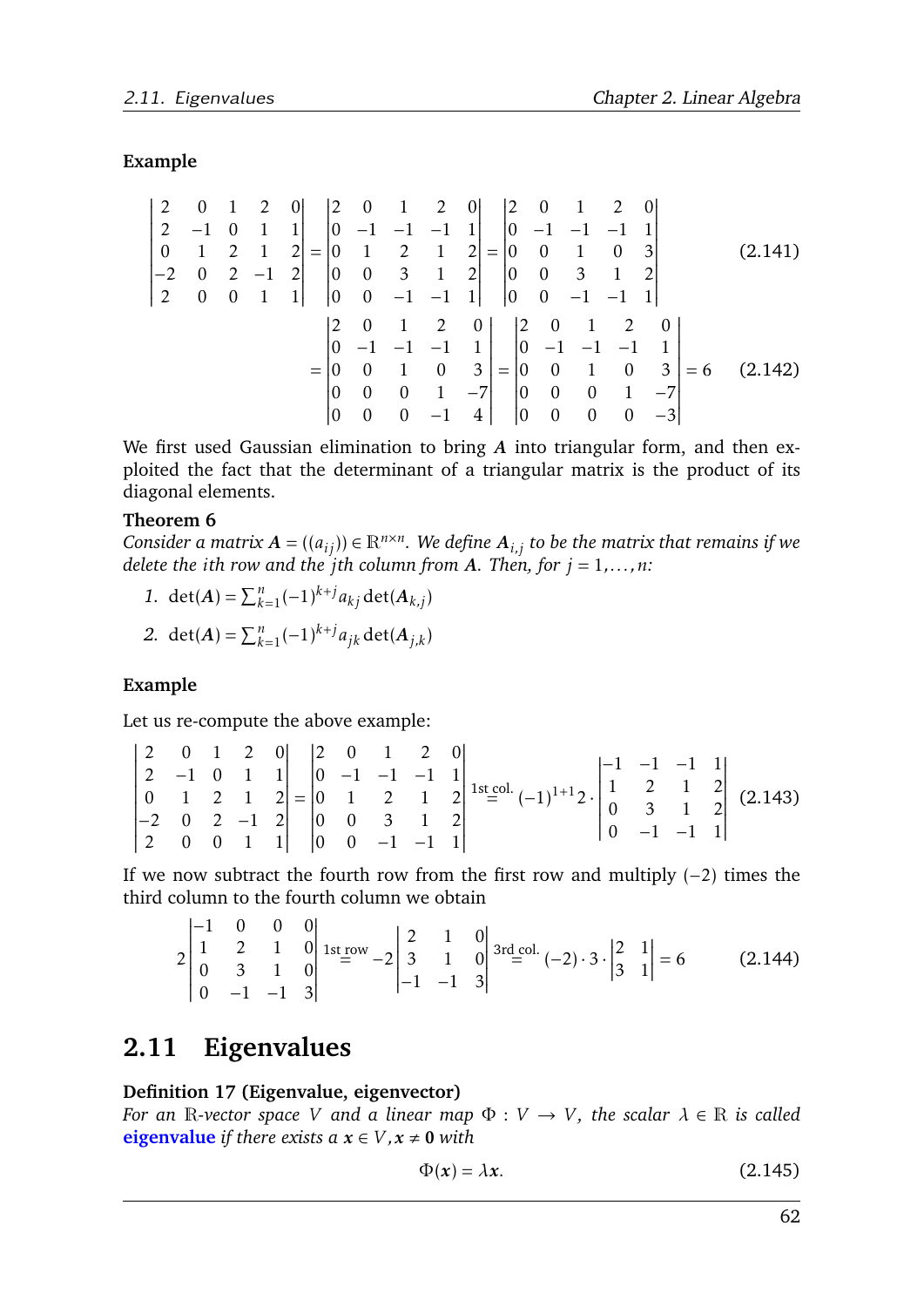*The corresponding vector x is called* **eigenvector** *of* Φ *associated with eigenvalue λ.*

## **Definition 18 (Eigenspace and Spectrum)**

- *• The set of all eigenvectors of* Φ *associated with an eigenvalue λ forms (together with* 0*) a subspace of V*, *which is called* **eigenspace** *of*  $\Phi$  *and denoted by*  $E_\lambda$ *.*
- *• The set of all eigenvalues of* Φ *is called* **spectrum** *of* Φ*.*

## **Remark 27**

• *Apparently,*  $E_{\lambda}$  = Ker( $\Phi$  –  $\lambda$ id<sub>*V*</sub>) *since* 

 $\Phi(x) = \lambda x \Leftrightarrow \Phi(x) - \lambda x = 0 \Leftrightarrow (\Phi - \lambda \mathrm{id}_V)x = 0 \Leftrightarrow x \in \mathrm{Ker}(\Phi - \lambda \mathrm{id}_V)$ . (2.146)

- *A matrix*  $A \in \mathbb{R}^{n \times n}$  *uniquely determines the linear mapping*  $\Phi : \mathbb{R}^n \to \mathbb{R}^n$ ,  $x \mapsto$ *Ax. Therefore, we can also talk of eigenvalues, eigenvectors and eigenspaces of square matrices.*
- *• Similar matrices possess the same eigenvalues*
- *• If x is an eigenvector of* Φ *with eigenvalue λ, then αx, α* ∈ R *is an eigenvector with the same eigenvalue. Therefore, there exist an infinite number of eigenvectors for every eigenvalue λ, i.e., the eigenvectors are not unique.*

## **Theorem 7**

*Consider an* R-vector space *V* and a linear map  $\Phi : V \to V$  with pairwise differ $e$ nt eigenvalues  $\lambda_1, \ldots, \lambda_k$  and corresponding eigenvectors  $\pmb{x}_1, \ldots, \pmb{x}_k$ . Then the vectors *x*1 *,...,x<sup>k</sup> are linearly independent.*

An endomorphism  $\Phi: V \to V$ ,  $V \subset \mathbb{R}^n$  (and equivalently the corresponding transformation matrix  $A \in \mathbb{R}^{n \times n}$ ) possesses at most *n* different eigenvalues. The following statements are equivalent:

- $\lambda$  is eigenvalue of  $A \in \mathbb{R}^{n \times n}$
- There exists a  $x \in \mathbb{R}^n$ ,  $x \neq 0$  with  $Ax = \lambda x$  or, equivalently,  $(A \lambda I_n)x = 0$
- $(A \lambda I_n)x = 0$  can be solved non-trivially, i.e.,  $x \neq 0$ .
- $rk(A \lambda I_n) < n$
- det( $A \lambda I_n$ ) = 0
- *A* and  $A<sup>T</sup>$  possess the same eigenvalues, but not the same eigenvectors.

# **2.11.1 Geometric Interpretation**

Geometrically, an eigenvector corresponding to a real, nonzero eigenvalue points in a direction that is stretched, and the eigenvalue is the factor by which it is stretched. If the eigenvalue is negative, the direction is reversed. In particular, the eigenvector does not change its direction under Φ.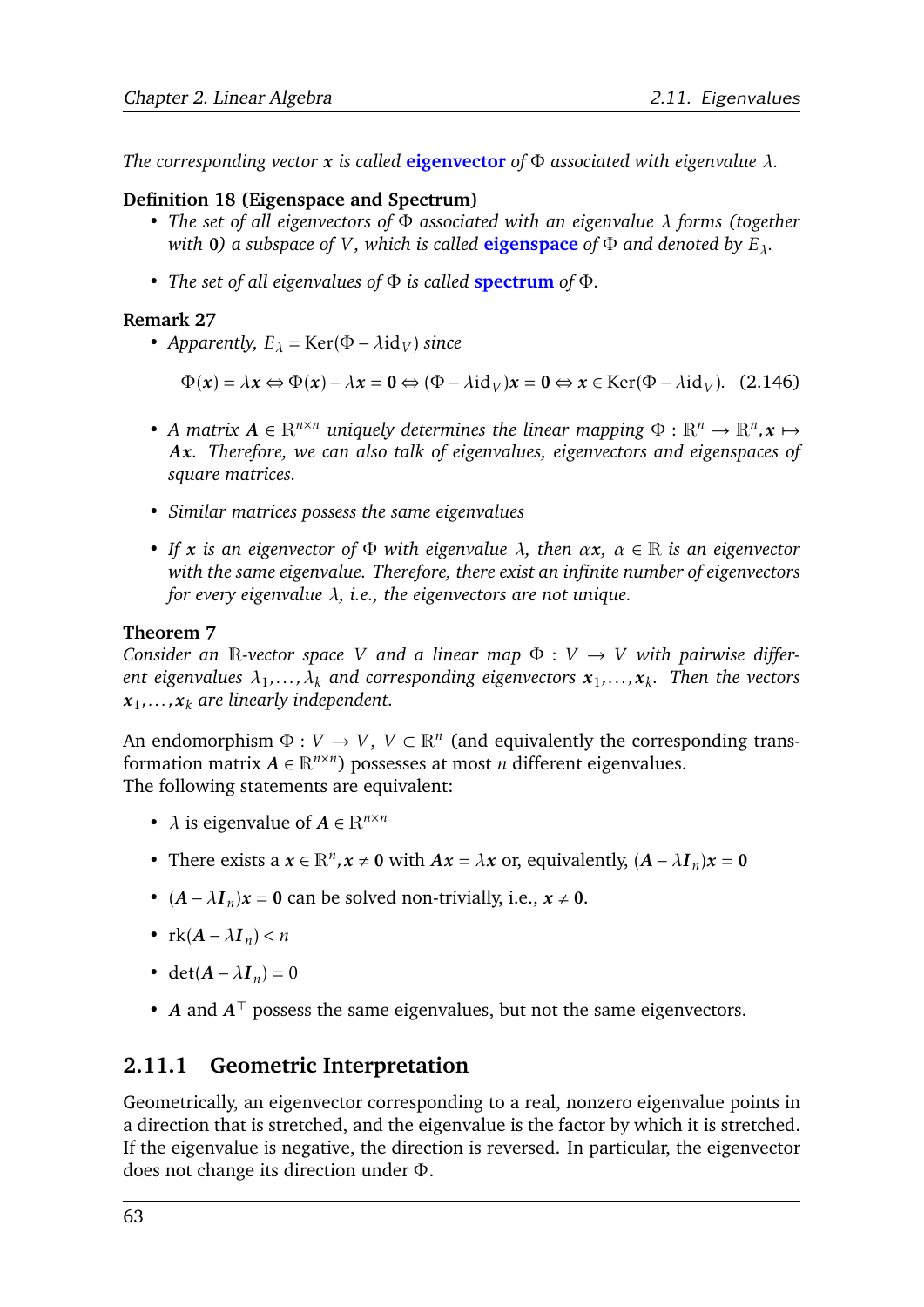# **2.11.2 Characteristic Polynomial**

In the following, we will discuss how to determine the eigenspaces of an endomorphism  $\Phi$ .<sup>[20](#page-66-0)</sup> For this, we need to introduce the characteristic polynomial first.

### **Definition 19 (Characteristic Polynomial)**

*For*  $\lambda \in \mathbb{R}$  *and an endomorphism*  $\Phi$  *on*  $\mathbb{R}^n$ 

$$
p = \det(A - \lambda I) = a_0 + a_1 \lambda + a_2 \lambda^2 + \dots + a_{n-1} \lambda^{n-1} + (-1)^n \lambda^n, \quad a_0, \dots, a_{n-1} \in \mathbb{R},
$$
\n(2.147)

*is the* **characteristic polynomial** *of A. In particular,*

$$
a_0 = \det(A),\tag{2.148}
$$

$$
a_{n-1} = (-1)^{n-1} tr(A), \qquad (2.149)
$$

 $where \; tr(A) = \sum_{i=1}^n a_{ii}$  is the  $\textbf{trace} \; \text{of} \; A$  and defined as the sum of the diagonal elements *of A.*

### **Theorem 8**

*λ* ∈ R *is eigenvalue of A* ∈ R*n*×*<sup>n</sup> if and only if λ is a root of the characteristic polynomial p of A.*

## **Remark 28**

- *1.* If  $\lambda$  is an eigenvalue of  $A \in \mathbb{R}^{n \times n}$  then the corresponding eigenspace  $E_{\lambda}$  is the *solution space of the homogeneous linear equation system*  $(A - \lambda I_n)x = 0$ .
- *2. Similar matrices possess the same characteristic polynomial.*

# **2.11.3 Example: Eigenspace Computation**

- $\bullet$   $A =$  $\begin{bmatrix} 1 & 0 \\ 1 & 1 \end{bmatrix}$ 
	- 1. Characteristic polynomial:  $p = |A \lambda I_2| =$  $1 - \lambda = 0$ 1  $1 - \lambda$  $\begin{array}{c} \begin{array}{c} \begin{array}{c} \end{array}\\ \begin{array}{c} \end{array} \end{array} \end{array}$  $=(1 - \lambda)^2$ . Therefore  $\lambda = 1$  is the only root of  $p$  and, therefore, the only eigenvalue of *A*
	- 2. To compute the eigenspace for the eigenvalue  $\lambda = 1$ , we need to compute the null space of  $A - I$ :

$$
A - 1 \cdot I = 0 \Leftrightarrow \begin{bmatrix} 0 & 0 \\ 1 & 0 \end{bmatrix} = 0
$$
 (2.150)

$$
\Rightarrow E_1 = \begin{bmatrix} 0 \\ 1 \end{bmatrix} \tag{2.151}
$$

<span id="page-66-0"></span> $20$ It turns out that it is sufficient to work directly with the corresponding transformation mappings  $A_{\Phi} \in \mathbb{R}^{n \times n}$ .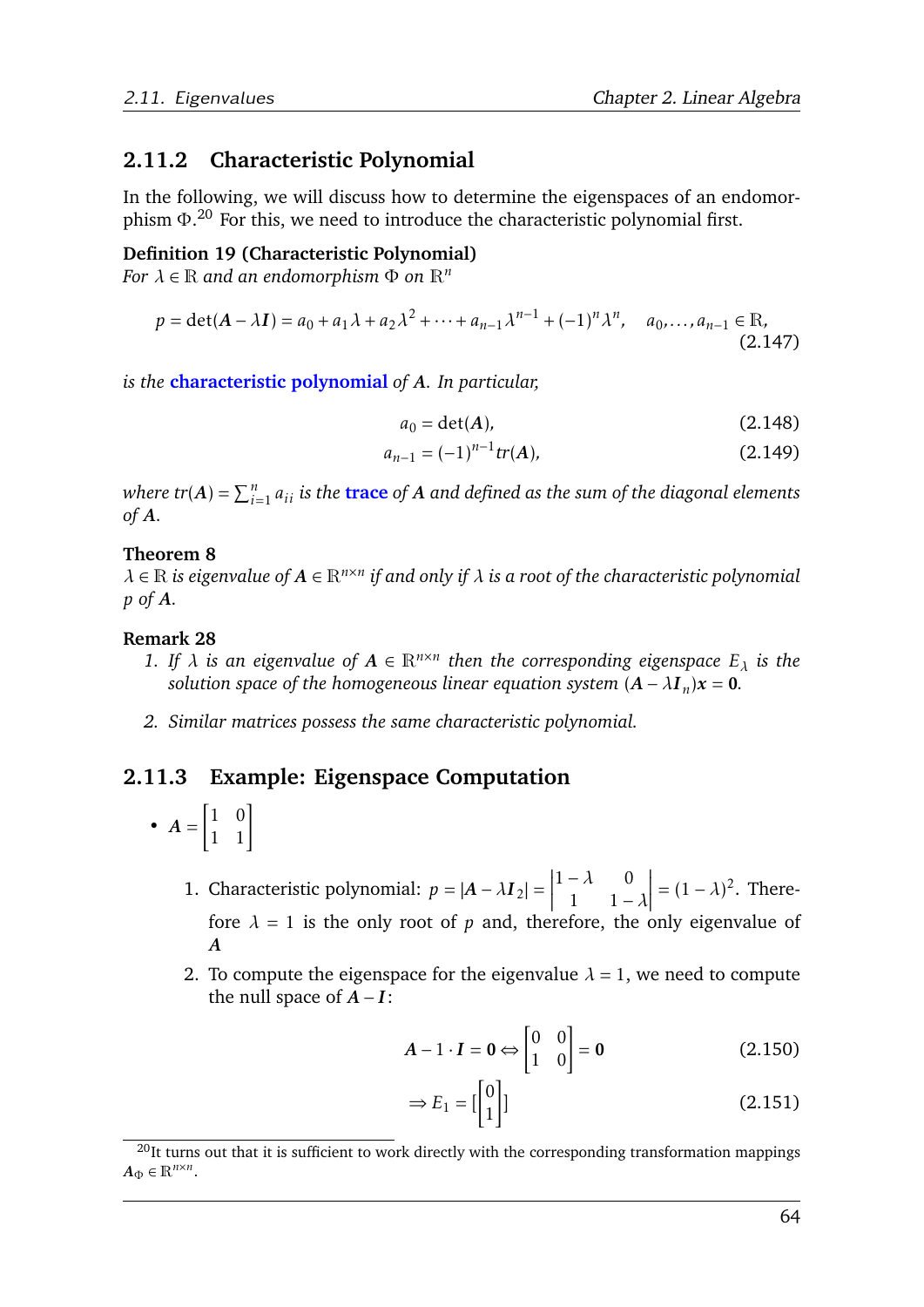- $\bullet$   $A =$  $\begin{bmatrix} 0 & 1 \\ -1 & 0 \end{bmatrix}$ 
	- 1. Characteristic polynomial:  $p = \det(A \lambda I) = \lambda^2 + 1$ . For  $\lambda \in \mathbb{R}$  there exist no eigenvalue of *A*. However, for  $\lambda \in \mathbb{C}$  we find  $\lambda_1 = i$ ,  $\lambda_2 = -i$ .
	- 2. The corresponding eigenspaces (for  $\lambda_i \in \mathbb{C}$ ) are

$$
E_i = \begin{bmatrix} 1 \\ i \end{bmatrix}, \quad E_{-i} = \begin{bmatrix} 1 \\ -i \end{bmatrix}]. \tag{2.152}
$$

•  $A =$  $\begin{bmatrix} 0 & -1 & 1 & 1 \end{bmatrix}$   $-1$  1  $-2$  3  $2 -1 0 0$ 1 −1 1 0 1 

1. Characteristic polynomial:

$$
p = \begin{vmatrix} -\lambda & -1 & 1 & 1 \\ -1 & 1 - \lambda & -2 & 3 \\ 2 & -1 & -\lambda & 0 \\ 1 & -1 & 1 & -\lambda \end{vmatrix} = \begin{vmatrix} -\lambda & -1 & 1 & 1 \\ 0 & -\lambda & -1 & 3 - \lambda \\ 0 & 1 & -2 - \lambda & 2\lambda \\ 1 & -1 & 1 & -\lambda \end{vmatrix}
$$
 (2.153)  
= 
$$
\begin{vmatrix} -\lambda & -1 - \lambda & 0 & 1 \\ 0 & -\lambda & -1 - \lambda & 3 - \lambda \\ 0 & 1 & -1 - \lambda & 2\lambda \end{vmatrix}
$$
 (2.154)

$$
\begin{bmatrix} 0 & 1 & -1 - \lambda & 2\lambda \\ 1 & 0 & 0 & -\lambda \end{bmatrix}
$$
 (2.154)  

$$
\begin{bmatrix} 1 & 1 & 1 & 1 \\ 1 & 0 & 0 & -\lambda \end{bmatrix}
$$

$$
=(-\lambda)^{2}\begin{vmatrix}-\lambda & -1-\lambda \\ 1 & -1-\lambda \end{vmatrix} - \begin{vmatrix}-1-\lambda & 0 & 1 \\ -\lambda & -1-\lambda & 3-\lambda \\ 1 & -1-\lambda & 2\lambda \end{vmatrix}
$$
(2.155)

$$
= (1 + \lambda)^2 (\lambda^2 - 3\lambda + 2) = (1 + \lambda)^2 (1 - \lambda)(2 - \lambda)
$$
 (2.156)

Therefore, the eigenvalues of *A* are  $\lambda_1 = -1$ ,  $\lambda_2 = 1$ ,  $\lambda_3 = 2$ .

2. The corresponding eigenspaces are the solutions of  $(A - \lambda_i I)x = 0, i =$ 1*,*2*,*3*,* and given by

$$
E_{\lambda_1} = \begin{bmatrix} 0 \\ 1 \\ 1 \\ 0 \end{bmatrix}, \quad E_{\lambda_2} = \begin{bmatrix} 1 \\ 1 \\ 1 \\ 1 \end{bmatrix}, \quad E_{\lambda_3} = \begin{bmatrix} 1 \\ 0 \\ 1 \\ 1 \end{bmatrix}.
$$
 (2.157)

# **2.11.4 Applications**

• Eigenvalues were used by Claude Shannon to determine the theoretical limit to how much information can be transmitted through a communication medium like your telephone line or through the air. This is done by calculating the eigenvectors and eigenvalues of the communication channel (expressed a matrix), and then waterfilling on the eigenvalues. The eigenvalues are then, in essence, the gains of the fundamental modes of the channel, which themselves are captured by the eigenvectors.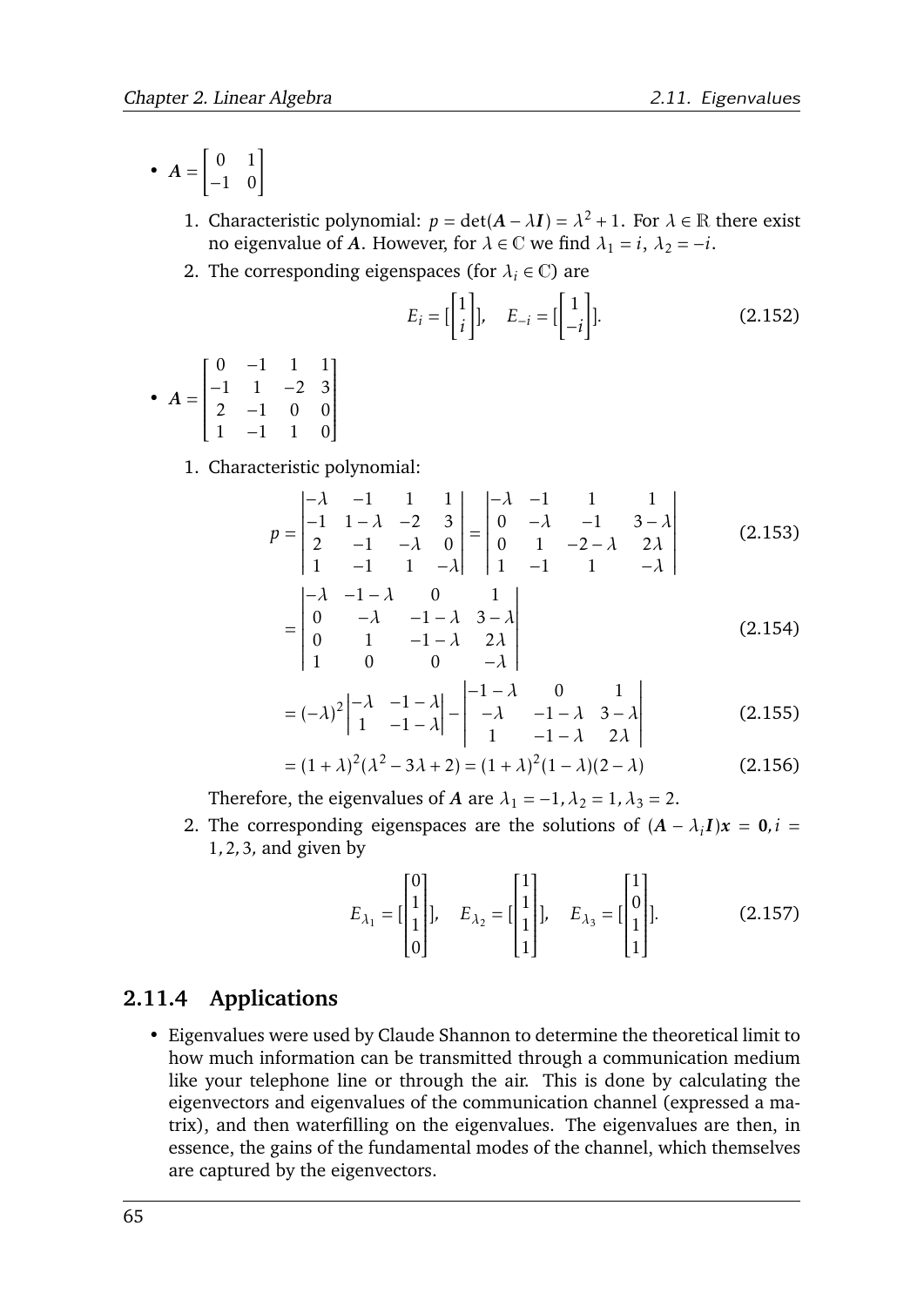- Google uses the eigenvector corresponding to the maximal eigenvalue of the Google matrix to determine the rank of a page for search. The idea that the PageRank algorithm<sup>[21](#page-68-0)</sup> brought up was that the importance of any web page can be judged by looking at the pages that link to it. For this, we write down all websites as a huge (weighted) directed graph that shows which page links to which. Then, the navigation behavior of a user can be described by a transition matrix *A* of this graph that tells us with what (click) probability somebody will end up on a different website. The matrix *A* has the property that for any initial rank/importance vector *x* of a website the sequence *x,Ax,A* <sup>2</sup>*x,...* converges to a vector  $x^*$ . This vector is called the **PageRank** and satisfies  $Ax^* = x^*$ , i.e., it is an eigenvector (with corresponding eigenvalue  $1$ ).<sup>[22](#page-68-1)</sup>
- Eigenvectors are fundamental to principal components analysis (PCA, [Hotelling](#page-75-1) [\(1936\)](#page-75-1)), which is commonly used for dimensionality reduction in face recognition and other machine learning applications.
- Geometry and computer graphics

# **2.12 Diagonalization**

Diagonal matrices are possess a very simple structure and they allow for very fast computation of determinants and inverses, for instance. In this section, we will have a closer look at endomorphisms of finite-dimensional vector spaces, which are similar to a diagonal matrix, i.e., endomorphisms whose transformation matrix attains diagonal structure for a suitable basis.

For this purpose, we will exploit learned concepts about basis change (Chapter [2.9.3\)](#page-60-2) and eigenvalues (Chapter [2.11\)](#page-64-0).

## **Definition 20 (Diagonal Form)**

*A matrix A* ∈ R*n*×*<sup>n</sup> is* **diagonalizable** *if it is similar to a diagonal matrix*

|  | $\begin{bmatrix} c_1 & 0 & \cdots & \cdots & 0 \\ 0 & c_2 & 0 & \cdots & 0 \end{bmatrix}$                                            | $\begin{array}{c} 0 \end{array}$ |         |
|--|--------------------------------------------------------------------------------------------------------------------------------------|----------------------------------|---------|
|  | $\begin{bmatrix} \vdots & \ddots & \ddots & & \vdots \\ 0 & \cdots & 0 & c_{n-1} & 0 \\ 0 & \cdots & \cdots & 0 & c_n \end{bmatrix}$ |                                  | (2.158) |
|  |                                                                                                                                      |                                  |         |
|  |                                                                                                                                      |                                  |         |

## **Theorem 9**

*.*

*For an endomorphism* Φ *of an n-dimensional* R*-vector space V the following statements are equivalent:*

- *1.* Φ *is diagonalizable.*
- *2. The transformation matrix*  $A_{\Phi}$  *is diagonalizable.*

<span id="page-68-0"></span><sup>&</sup>lt;sup>21</sup>Developed at Stanford University by Larry Page and Sergey Brin in 1996

<span id="page-68-1"></span><sup>&</sup>lt;sup>22</sup>When normalizing  $x^*$ , such that  $||x^*|| = 1$  we can interpret the entries as probabilities.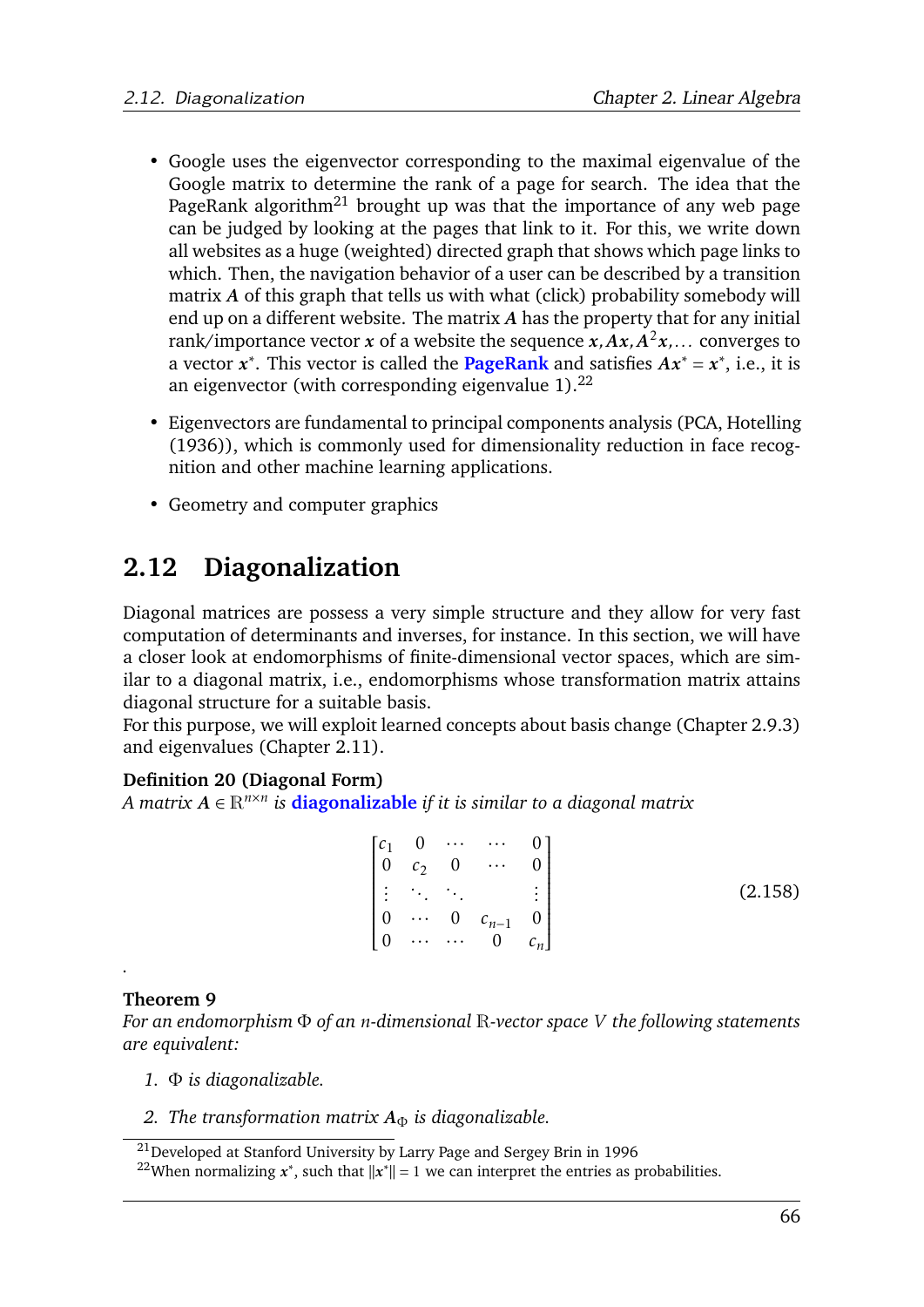- *3. There exists a basis in V consisting of eigenvectors of* Φ*.*
- *4. The sum of the dimensions of the eigenspaces of* Φ *is n.* [23](#page-69-0)

### <span id="page-69-3"></span>**Theorem 10**

*For an n-dimensional* R-vector space *V* and a linear mapping  $\Phi: V \to V$  the following *holds:* Φ *is diagonalizable if and only if*

*1. Its characteristic polynomial p is given in the form*

<span id="page-69-1"></span>
$$
p = (-1)^{n} (\lambda - c_1)^{r_1} \cdots (\lambda - c_k)^{r_k}
$$
 (2.159)

*with*  $r_i \in \mathbb{N}$  *and pairwise different roots*  $c_i \in \mathbb{R}$  *and* 

*2. For i* = 1*,...,k*

<span id="page-69-2"></span>
$$
\dim(\text{Im}(\Phi - c_i \text{id}_V)) = n - r_i \tag{2.160}
$$

In [\(2.159\)](#page-69-1) we say that the characteristic polynomial decomposes into **linear factors**. The second requirement in [\(2.160\)](#page-69-2) says that the dimension of the eigenspace *Ec<sup>i</sup>* must correspond to the multiplicity  $r_i$  of the eigenvalues in the characteristic polynomial,  $i = 1, \ldots, k$ . The dimension of the eigenspace  $E_{c_i}$  is the dimension of the  $\text{kernel/null space of } \Phi - c_i \text{id}_V.$ 

Theorem [10](#page-69-3) holds equivalently if we replace  $\Phi$  with  $A \in \mathbb{R}^{n \times n}$  and  $\mathrm{id}_V$  with  $I_n$ . If  $\Phi$  is diagonalizable it possesses a transformation matrix of the form

> $A_{\Phi}$  = *c*<sup>1</sup> 0 ··· ··· ··· ··· 0 0 *. . . . . . . . . . . . . . . c*<sup>1</sup> *. . . . . . . . . . . . . . . . . . . . .* **.**  $c_k$  . . . . *. . . . . . . . .* 0  $0 \quad \cdots \quad \cdots \quad \cdots \quad \cdots \quad 0 \quad c_k$ 1  $\frac{1}{2}$  ,  $\frac{1}{2}$  ,  $\frac{1}{2}$  ,  $\frac{1}{2}$  ,  $\frac{1}{2}$  ,  $\frac{1}{2}$  ,  $\frac{1}{2}$  ,  $\frac{1}{2}$  ,  $\frac{1}{2}$  ,  $\frac{1}{2}$  ,  $\frac{1}{2}$  ,  $\frac{1}{2}$  ,  $\frac{1}{2}$  ,  $\frac{1}{2}$  ,  $\frac{1}{2}$  ,  $\frac{1}{2}$  ,  $\frac{1}{2}$  ,  $\frac{1}{2}$  ,  $\frac{1$ (2.161)

where each eigenvalue  $c_i$  appears  $r_i$  times (its multiplicity in the characteristic polynomial and the dimension of the corresponding eigenspace) on the diagonal.

## **2.12.1 Examples**

• 
$$
A = \begin{bmatrix} 1 & 0 \\ 1 & 1 \end{bmatrix}.
$$

1. Characteristic polynomial:  $p = (1 - \lambda)^2$ 

<span id="page-69-0"></span><sup>23</sup>In particular, an endomorphism Φ of an *n*-dimensional R-vector space with *n* different eigenvalues is diagonalizable.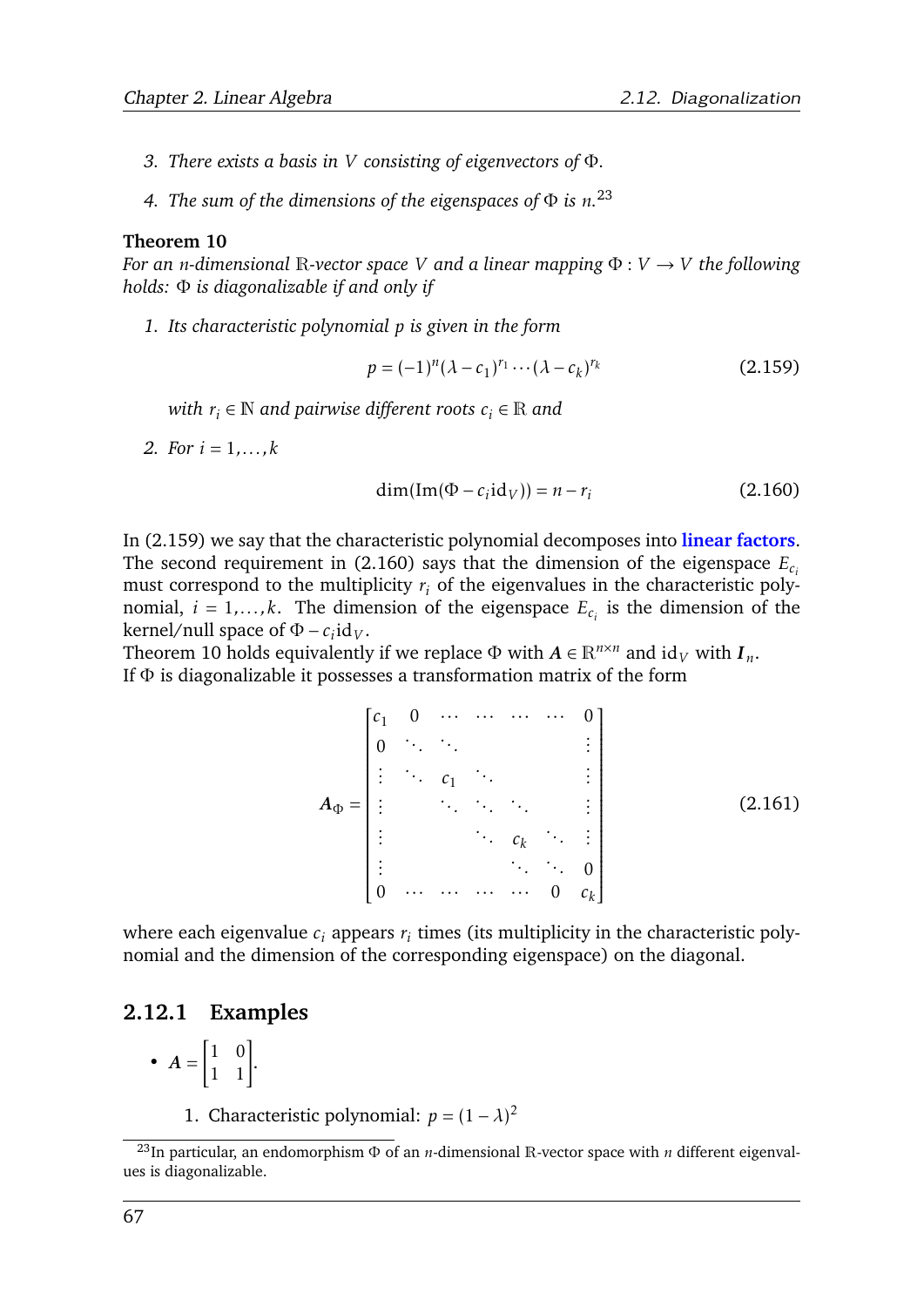2. Dimension of eigenspace:  $rk(A - I) = 1 \neq 2$ . Because of [Theorem 10](#page-69-3) *A* is not diagonalizable.

• 
$$
A = \begin{bmatrix} 0 & 1 \\ -1 & 0 \end{bmatrix}.
$$

- Characteristic polynomial:  $p = 1 + \lambda^2$ .
	- **–** For *λ* ∈ R there exist no roots of *p* and *A* is not diagonalizable.
	- **–** For *λ* ∈ C, *p* = (*i* − *λ*)(−*i* − *λ*) and *A* has two eigenvalues and is therefore diagonalizable.

• 
$$
A = \begin{bmatrix} 0 & -1 & 1 & 1 \\ -1 & 1 & -2 & 3 \\ 2 & -1 & 0 & 0 \\ 1 & -1 & 1 & 0 \end{bmatrix}
$$
.

- 1. Characteristic polynomial:  $p = (1 + \lambda)^2 (1 \lambda)(2 \lambda)$ . The eigenvalues are *c*<sub>1</sub> = −1*, c*<sub>2</sub> = 1*, c*<sub>3</sub> = 2 with multiplicities *r*<sub>1</sub> = 2*, r*<sub>2</sub> = 1*, r*<sub>3</sub> = 1*,* respectively.
- 2. Dimension of eigenspaces:  $\dim(E_{c_1}) = 1 \neq r_1$ .

Therefore, *A* cannot be diagonalized.

• 
$$
A = \begin{bmatrix} 3 & 2 & -1 \\ 2 & 6 & -2 \\ 0 & 0 & 2 \end{bmatrix}
$$
.

- 1. Characteristic polynomial:  $p = (2 \lambda)^2 (7 \lambda)$ . Therefore,  $c_1 = 2$ ,  $c_2 = 7$ ,  $r_1 =$  $2, r_2 = 1$
- 2. Dimension of eigenspaces:  $rk(A c_1 I_3) = 1 = n r_1, rk(A c_2 I_3) = 2 = n r_2$

Therefore, *A* is diagonalizable.

Let us now discuss a concrete way of constructing diagonal matrices.

#### **Remark 29**

*If*  $A \in \mathbb{R}^{n \times n}$  *is diagonalizable and*  $(b_1, \ldots, b_n)$  *is a basis of eigenvectors of*  $A$  *with*  $Ab_i =$  $c_i$ *b***<sub>***i***</sub>,** *i* **= 1,...,n then it holds that for the regular matrix <b>S** = (**b**<sub>1</sub>|...|**b**<sub>*n*</sub>)

<span id="page-70-0"></span>
$$
S^{-1}AS = \begin{bmatrix} c_1 & 0 & \cdots & \cdots & 0 \\ 0 & c_2 & 0 & \cdots & 0 \\ \vdots & \ddots & \ddots & \ddots & \vdots \\ \vdots & \cdots & 0 & c_{n-1} & 0 \\ 0 & \cdots & \cdots & 0 & c_n \end{bmatrix}
$$
 (2.162)

*The diagonal matrix in* [\(2.162\)](#page-70-0) *is the transformation matrix of*  $x \mapsto Ax$  *with respect to the eigenbasis*  $(\boldsymbol{b}_1, \ldots, \boldsymbol{b}_n)$ *.*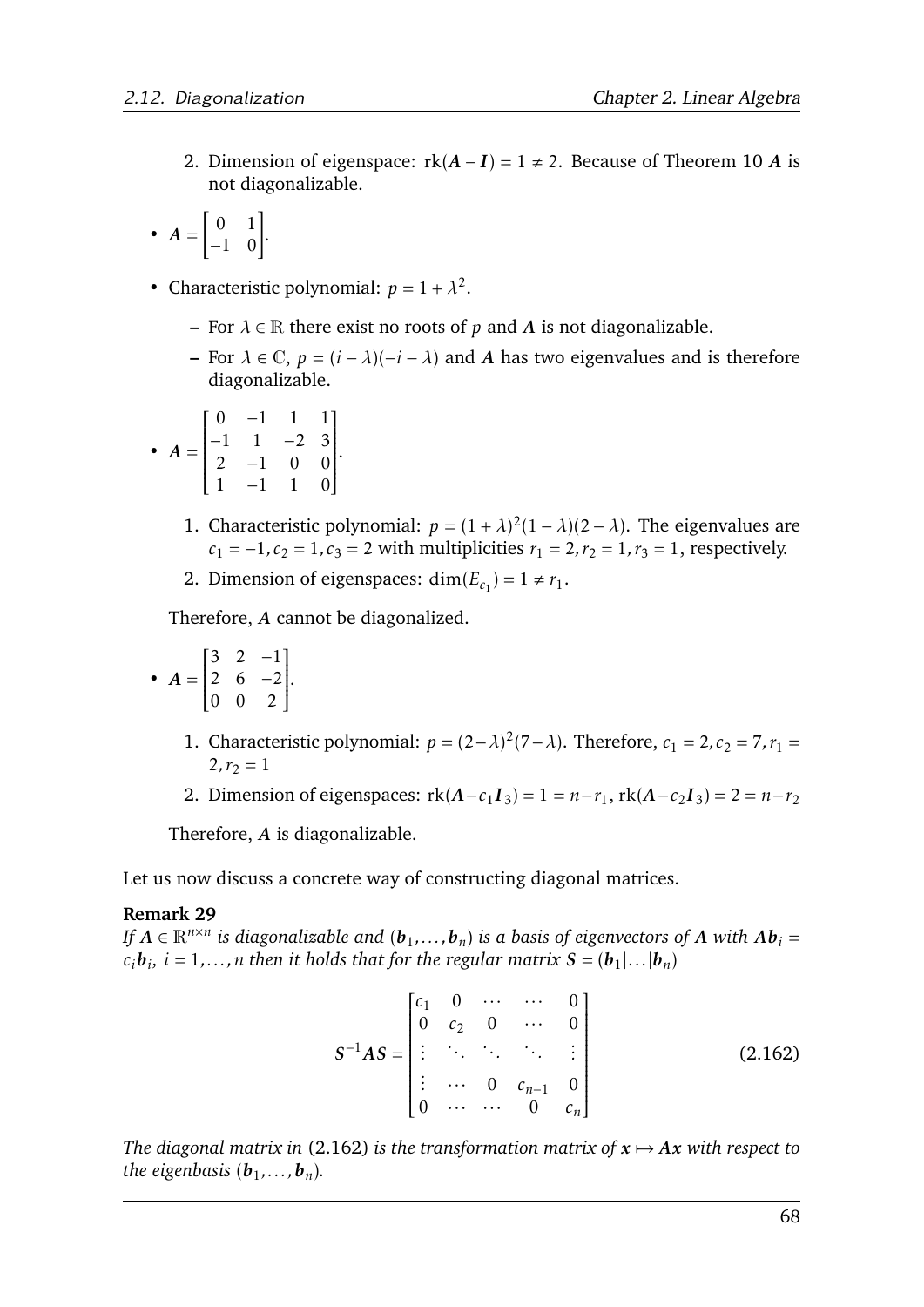Coming back to the above example, where we wanted to determine the diagonal form of  $A = \begin{bmatrix} 2 & 6 & -2 \end{bmatrix}$ . We already know that A is diagonalizable. We now de- $\begin{bmatrix} 3 & 2 & -1 \end{bmatrix}$  $\overline{\mathsf{l}}$  $\begin{vmatrix} 0 & 0 & 2 \end{vmatrix}$  $\overline{\phantom{a}}$ termine the eigenbasis of  $\mathbb{R}^3$  that allows us to transform  $A$  into a similar matrix in diagonal form via *S* <sup>−</sup>1*AS*:

1. The eigenspaces are

$$
E_{c_1} = \begin{bmatrix} 1 \\ 0 \\ 1 \end{bmatrix}, \begin{bmatrix} -2 \\ 1 \\ 0 \end{bmatrix}, E_{c_2} = \begin{bmatrix} 2 \\ 1 \\ 0 \end{bmatrix} \tag{2.163}
$$

$$
=:b_1 \qquad \qquad \cdots \qquad \qquad \qquad \qquad \underbrace{\begin{bmatrix} 2 \\ 1 \\ 0 \end{bmatrix}}_{=:b_2} =:b_3
$$

2. We now collect the eigenvectors in a matrix and obtain

$$
S = (b_1|b_2|b_3) = \begin{bmatrix} 1 & -2 & 1 \\ 0 & 1 & 2 \\ 1 & 0 & 0 \end{bmatrix}
$$
 (2.164)

such that

$$
S^{-1}AS = \begin{bmatrix} 2 & 0 & 0 \\ 0 & 2 & 0 \\ 0 & 0 & 7 \end{bmatrix}.
$$
 (2.165)

### **Remark 30**

*So far, we computed diagonal matrices as D* = *S* <sup>−</sup>1*AS. However, we can equally write A* = *SDS*−<sup>1</sup> *. Here, we can interpret the transformation matrix A as follows: S performs a basis change from the eigenbasis into the standard basis, D then scales the vector along the axes of the standard basis, and S* −1 *transforms the scaled vectors back into the eigenbasis coordinates. In Section* **??***, we will discover that S represents a rotation.*

# **2.12.2 Applications**

Diagonal matrices  $D = S^{-1}AS$  exhibit the nice properties that they can be easily raised to a power.

$$
A^{k} = (S^{-1}DS)^{k} = S^{-1}D^{k}S
$$
 (2.166)

Computing  $D^k$  is easy because we apply this operation individually to any diagonal element. As an example, this allows to compute inverses of *D* in  $O(n)$  instead of  $\mathcal{O}(n^3)$ .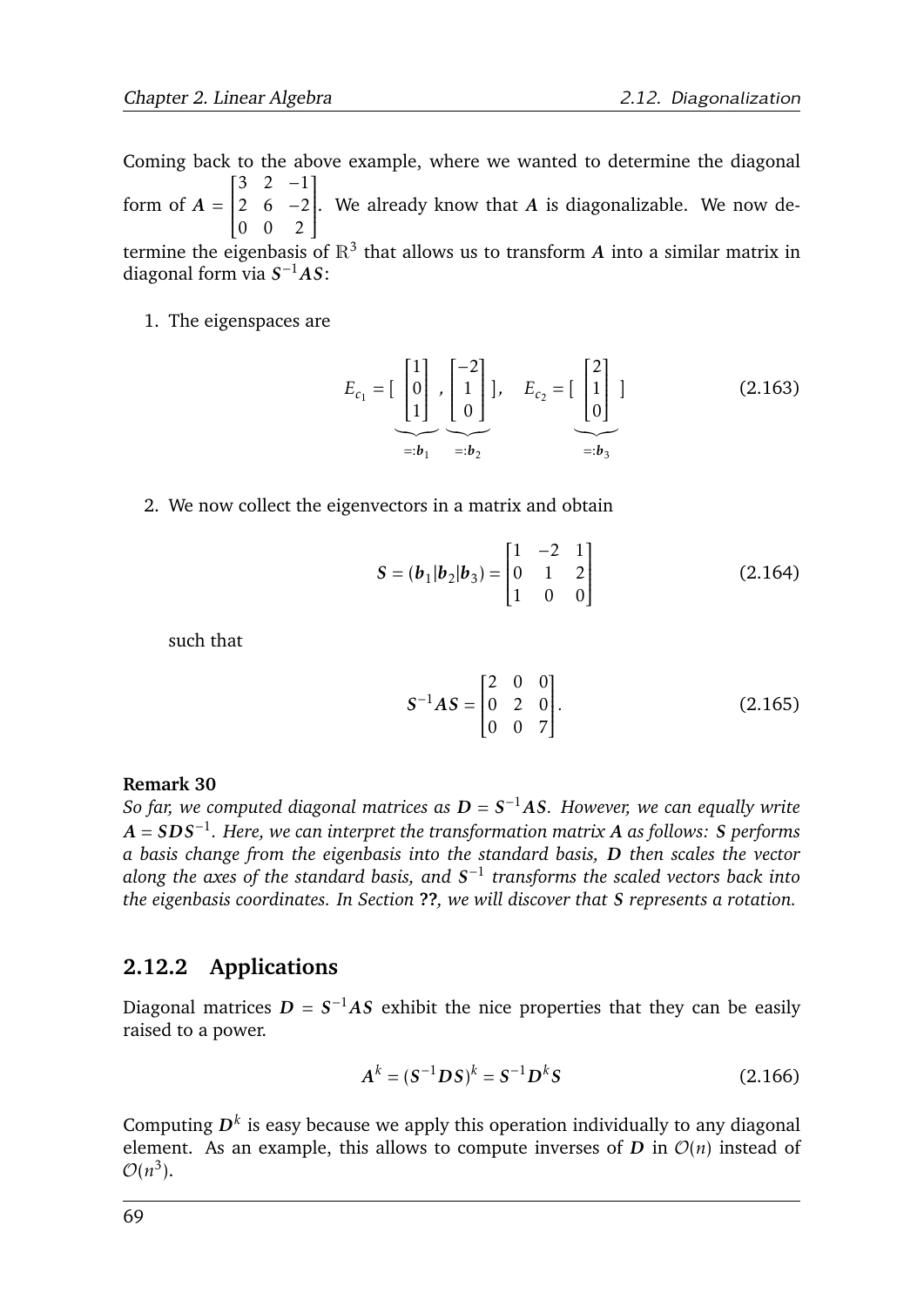# **2.12.3 Cayley-Hamilton Theorem**<sup>∗</sup>

#### <span id="page-72-1"></span>**Theorem 11 (Cayley-Hamilton)**

*Let V be an n-dimensional* R-vector space and  $\Phi : V \rightarrow V$  *an endomorphism with transformation matrix*  $A_Φ$  *and characteristic polynomial p. Then,* 

<span id="page-72-0"></span>
$$
p(\Phi) = 0 \tag{2.167}
$$

*(and equivalently,*  $p(A_{\Phi}) = 0$ *).* 

#### **Remark 31**

- *• Note that the right hand side of* [\(2.167\)](#page-72-0) *is the zero mapping (or the* 0*-matrix when we use the transformation matrix*  $A_{\Phi}$ ).
- *• The importance of the Cayley-Hamilton theorem is not the existence of a (nontrivial) polynomial q, such that q*(Φ) = 0*, but that the characteristic polynomial has this property.*

#### **Applications**

- Find an expression for  $A^{-1}$  in terms of  $I, A, A^2, \ldots, A^{n-1}$ . Example:  $A =$  $\begin{bmatrix} 1 & -1 \\ 2 & 1 \end{bmatrix}$ has the characteristic polynomial  $p(\lambda) = \lambda^2 - 2\lambda + 3$ . Then Theorem [11](#page-72-1) states that  $A^2 - 2A + 3I = 0$  and, therefore,  $-A^2 + 2A = 3I \Leftrightarrow A^{-1} = \frac{1}{3}$  $\frac{1}{3}(2I-A)$
- Find an expression of  $A^m$ ,  $m \ge n$ , in terms of  $I, A, A^2, \ldots, A^{n-1}$

# **2.13 Scalar Products**

#### **Definition 21**

*Let*  $\beta: V \times V \rightarrow \mathbb{R}$  *be a bilinear mapping (i.e., linear in both arguments).* 

- *β is called* **symmetric** *if*  $\beta(x, y) = \beta(y, x)$  *for all*  $x, y \in V$ *.*
- *β is called* **positive definite** *if for all*  $x \neq 0$ *:*  $\beta(x, x) > 0$ *.*  $\beta(0, 0) = 0$ *.*
- *• A positive definite, symmetric bilinear mapping β* : *V* × *V* → R *is called* **scalar product/dot product/inner product** on V. We typically write  $\langle x, y \rangle$  instead of *β*(*x,y*)*.*
- *• The pair* (*V ,*h·*,*·i) *is called* **Euclidean vector space** *or (real)* **vector space with scalar product***.*

# **2.13.1 Examples**

• For  $V = \mathbb{R}^n$ ,  $\beta(x, y) = \langle x, y \rangle := x^{\top}y = \sum_{i=1}^n x_i y_i$  is called **standard scalar product**.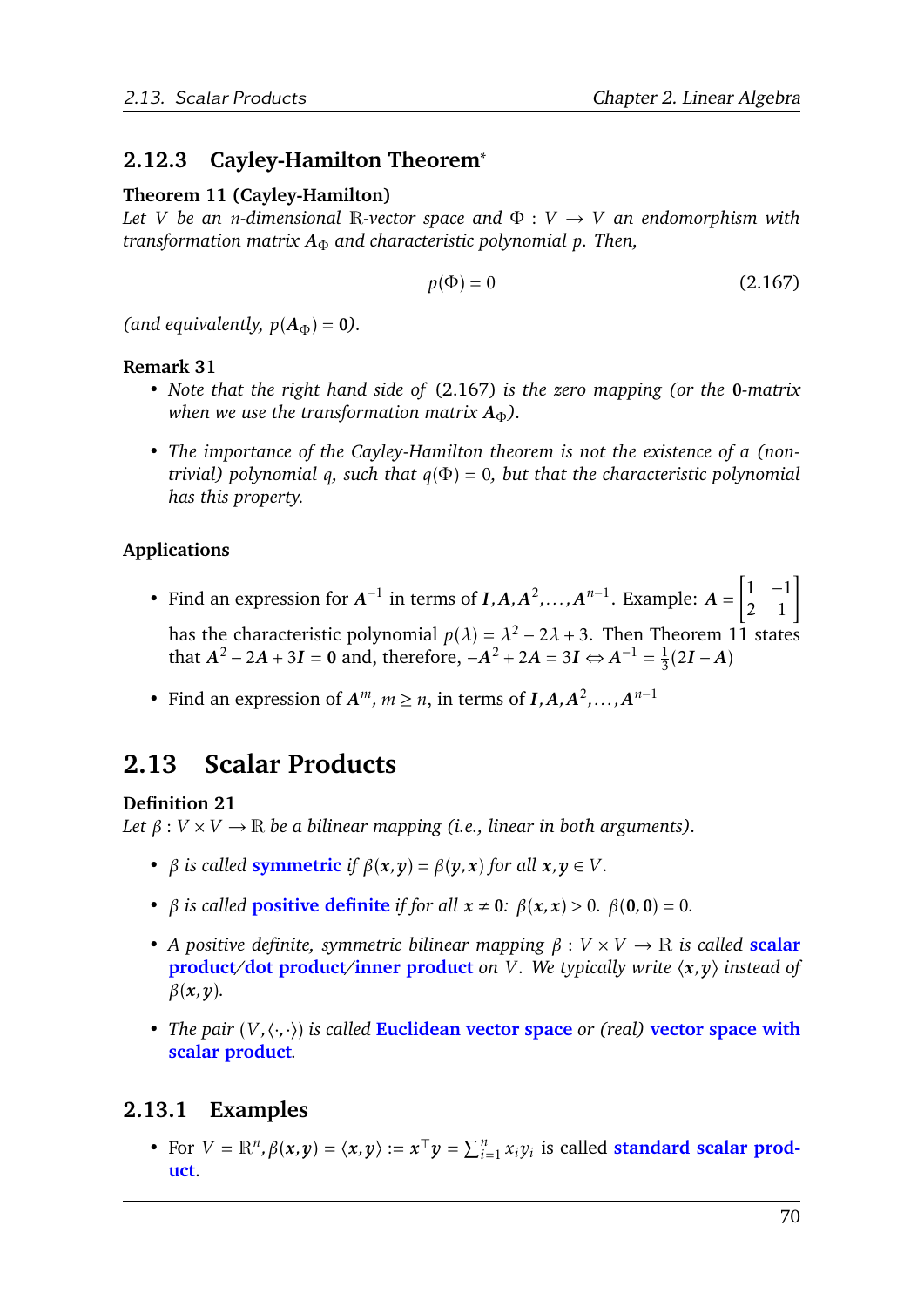•  $V = \mathbb{R}^2$ . If we define  $\beta(x, y) := x_1 y_1 - (x_1 y_2 + x_2 y_1) + 2x_2 y_2$  then  $\beta$  is a scalar product but different from the standard scalar product  $\langle \cdot, \cdot \rangle$ .

In a Euclidean vector space, the scalar product allows us to introduce concepts, such as lengths, distances and orthogonality.

# **2.13.2 Lengths, Distances, Orthogonality**

#### **Definition 22 (Norm)**

*Consider a Euclidean vector space* (*V ,*h·*,*·i)*. Then* <sup>k</sup>*x*<sup>k</sup> := <sup>√</sup> h*x,x*i *is the* **length** *or* **norm** *of*  $x \in V$ *. The mapping* 

$$
\|\cdot\|: V \to \mathbb{R} \tag{2.168}
$$

$$
x \mapsto \|x\| \tag{2.169}
$$

*is called* **norm***.*

### **2.13.3 Example**

In geometry, we are often interested in lengths of vectors. We can now use scalar In geometry, we are often interested in lengths of vectors. We can now use scalar<br>product to compute them. For instance, if  $x = [1,2]^T$  then its length is  $\sqrt{1^2 + 2^2} = \sqrt{5}$ 

#### **Remark 32**

*The norm*  $\|\cdot\|$  possesses the following properties:

- *1.*  $||x|| \ge 0$  *for all*  $x \in V$  *and*  $||x|| = 0 \Leftrightarrow x = 0$
- *2.*  $\|\lambda x\| = |\lambda| \cdot \|x\|$  for all  $x \in V$  and  $\lambda \in \mathbb{R}$
- *3.* **Minkowski inequality:**  $||x + y|| \le ||x|| + ||y||$  *for all*  $x, y \in V$

#### **Definition 23 (Distance and Metric)**

*Consider a Euclidean vector space*  $(V, \langle \cdot, \cdot \rangle)$ *. Then*  $d(x, y) := ||x - y||$  *is called distance of*  $x, y \in V$ *. The mapping* 

$$
d: V \times V \to \mathbb{R} \tag{2.170}
$$

$$
(x, y) \mapsto d(x, y) \tag{2.171}
$$

*is called* **metric***.*

A metric *d* satisfies:

- 1. *d* is positive definite, i.e.,  $d(x, y) \ge 0$  for all  $x, y \in V$  and  $d(x, y) = 0 \Leftrightarrow x = y$
- 2. *d* is symmetric, i.e.,  $d(x, y) = d(y, x)$  for all  $x, y \in V$ .
- 3. **Triangular inequality:**  $d(x, z) \leq d(x, y) + d(y, z)$ .

#### **Definition 24 (Orthogonality)**

*x* and *y* are **orthogonal** if  $\langle x, y \rangle = 0$ , and we write  $x \perp y$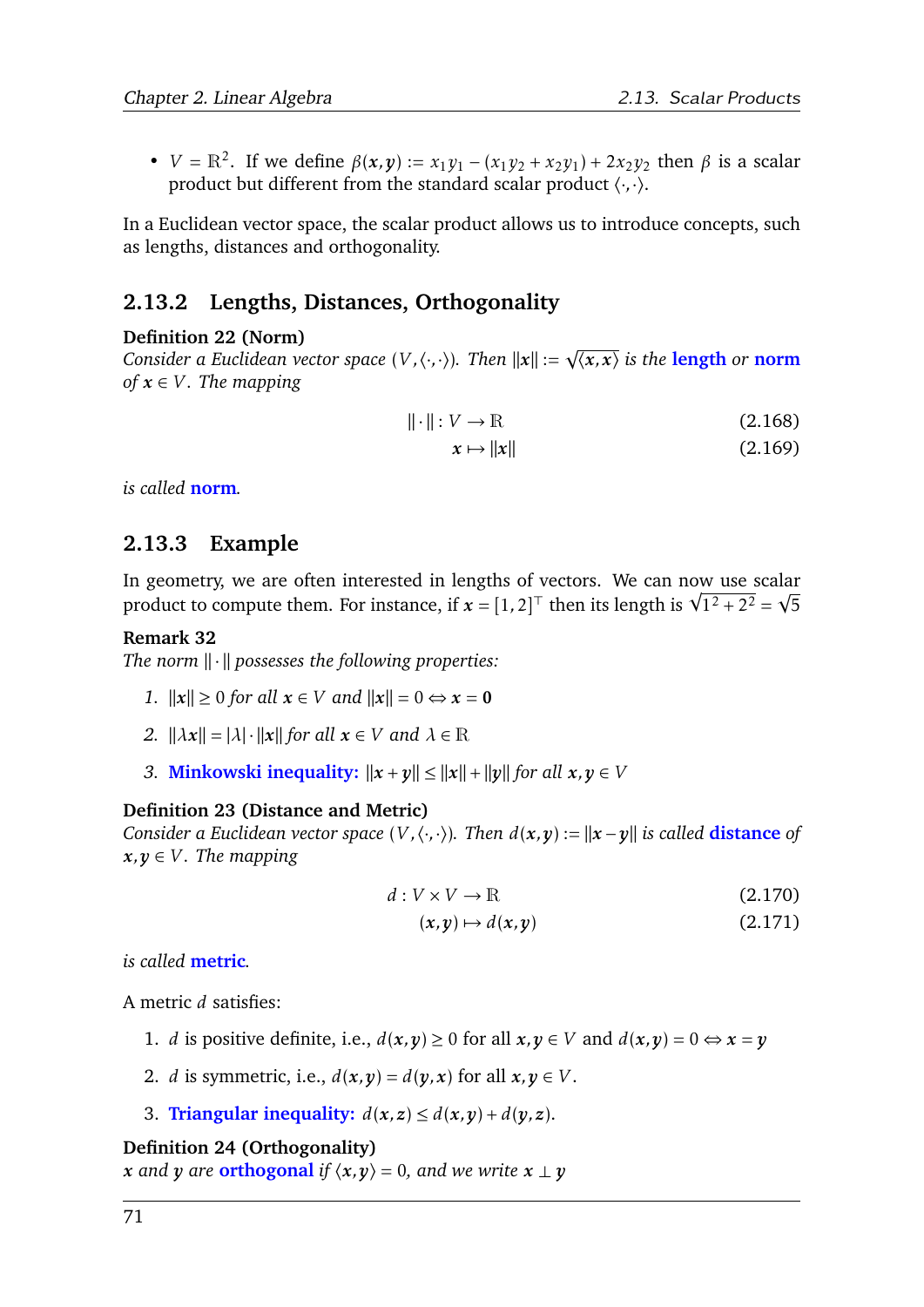#### **Theorem 12**

*Let V be a Euclidean vector space*  $(V, \langle \cdot, \cdot \rangle)$  *and*  $x, y, z \in V$ *. Then:* 

- *1.* **Cauchy-Schwarz inequality:**  $|\langle x, y \rangle| \le ||x|| ||y||$
- *2.* **Minkowski inequality:**  $||x + y|| \le ||x|| + ||y||$
- *3.* **Triangular inequality:**  $d(x, z) \leq d(x, y) + d(y, z)$
- *4.* **Parallelogram law:**  $||x + y|| + ||x y|| = 2||x||^2 + 2||y||^2$

5. 
$$
4\langle x,y\rangle = ||x+y||^2 - ||x-y||^2
$$

*6.*  $x \perp y$  ⇔  $||x + y||^2 = ||x||^2 + ||y||^2$ 

The Cauchy-Schwarz inequality allows us to define angles *ω* in Euclidean vector spaces between two vectors  $x, y$ . Assume that  $x \neq 0, y \neq 0$ . Then

$$
-1 \le \frac{\langle x, y \rangle}{\|x\| \|y\|} \le 1
$$
\n(2.172)

Therefore, there exists a unique  $\omega \in [0, \pi]$  with

$$
\cos \omega = \frac{\langle x, y \rangle}{\|x\| \|y\|}
$$
 (2.173)

The number  $\omega$  is the **angle** between  $x$  and  $y$ .